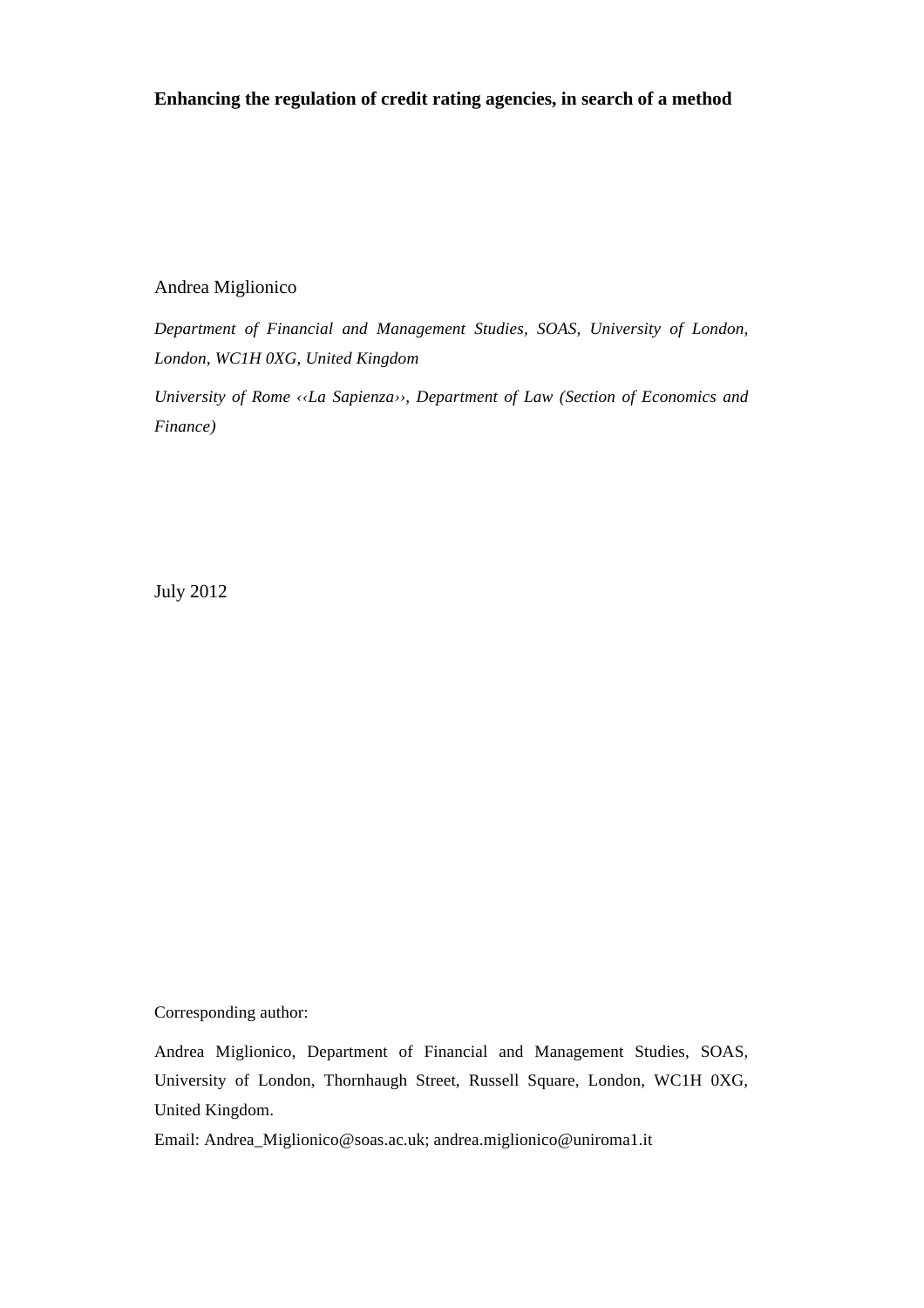## **CONTENTS**

# **Chapter 1**

# **Rise and Fall of the Credit Rating Agencies: Where Do We Stand and Where Are We Going?**

## **Chapter 2**

# **The Regulation of CRAs Governance**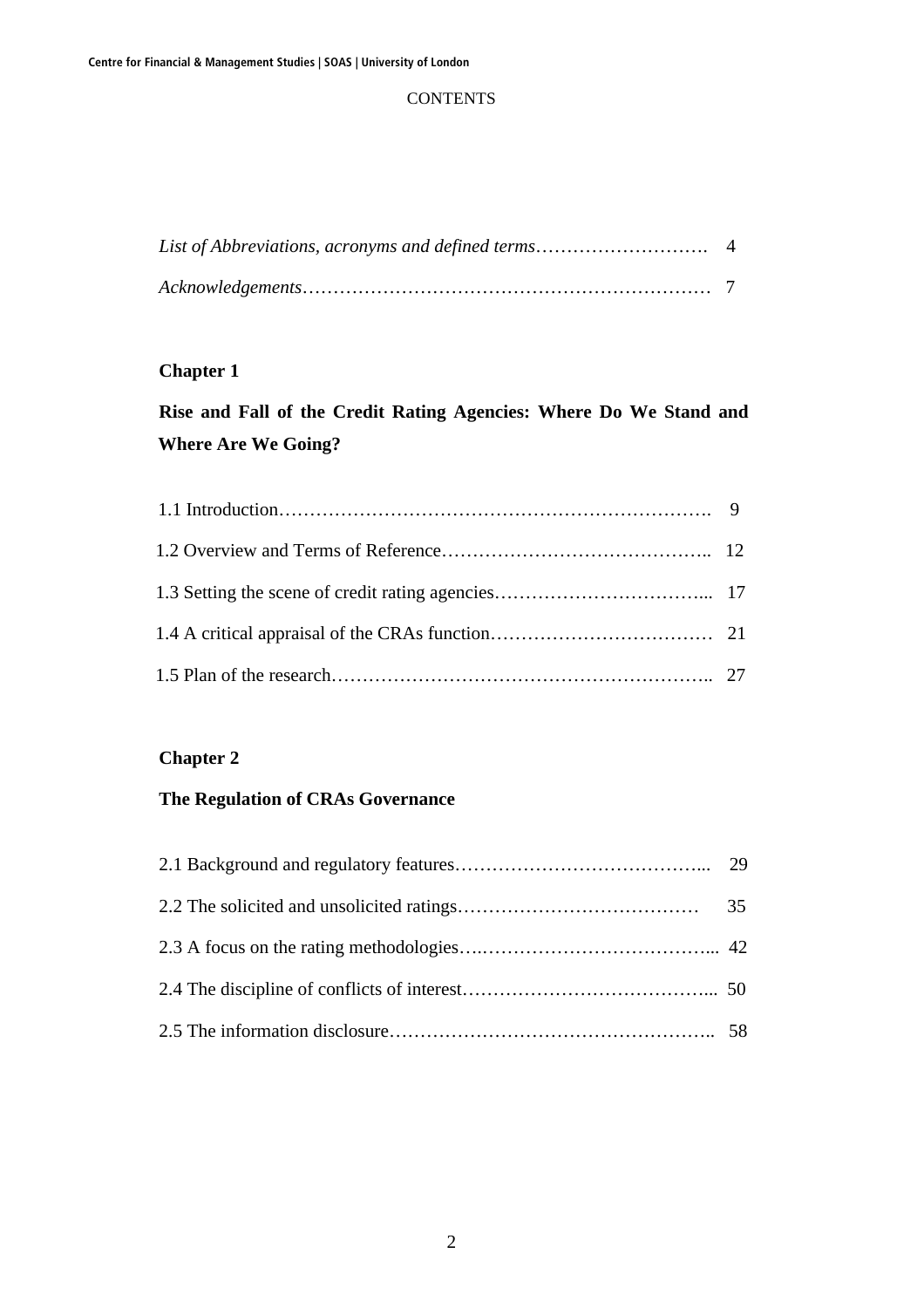# **Chapter 3**

# **Boosting Transparency in the Ratings Market**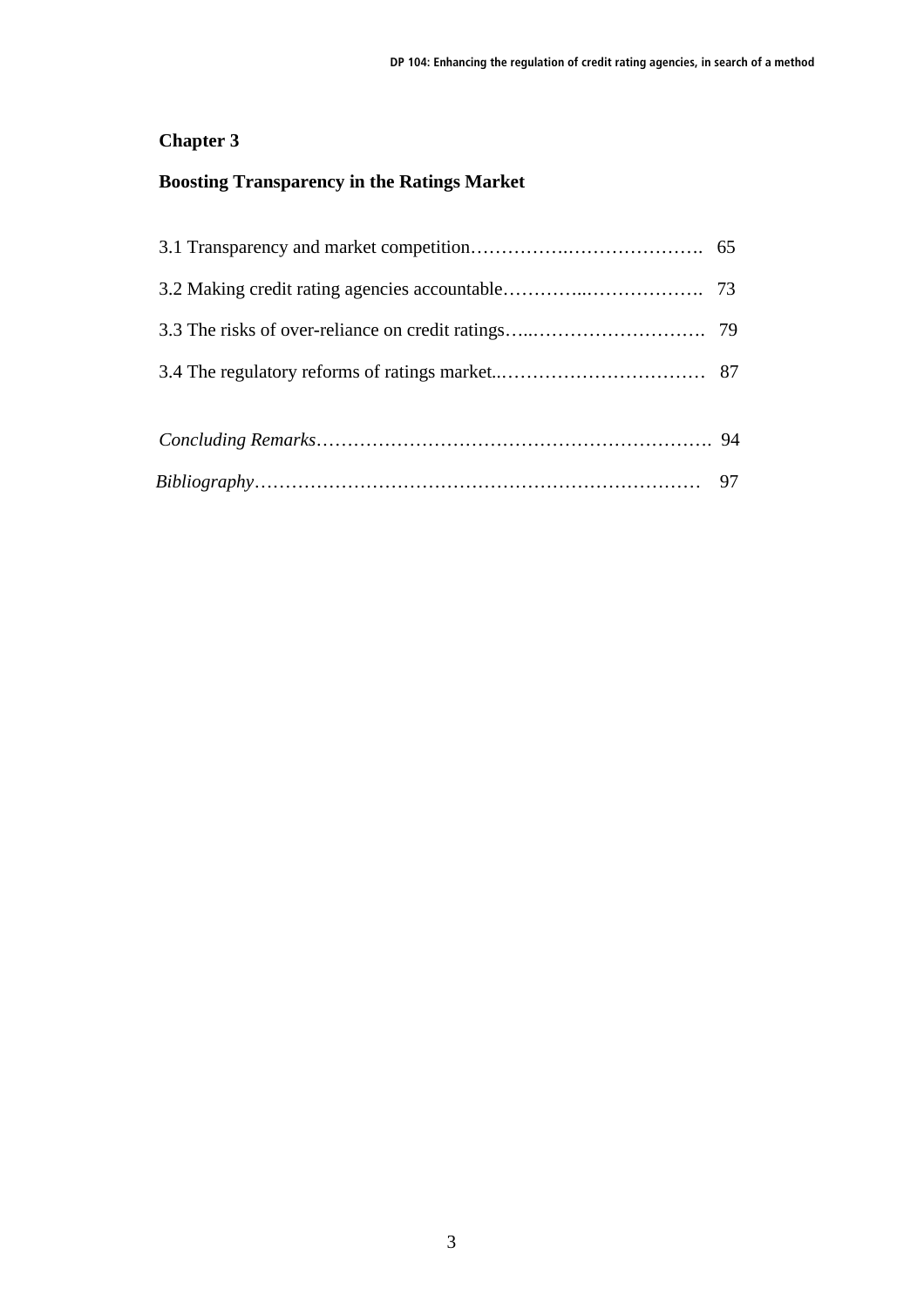*List of Abbreviations, acronyms and defined terms* 

| <b>ABS</b>       | Asset-backed securities                                |
|------------------|--------------------------------------------------------|
| <b>AFME</b>      | <b>Association for Financial Markets in Europe</b>     |
| <b>AIFM</b>      | <b>Alternative Investment Fund Manager</b>             |
| <b>BCBS</b>      | <b>Basel Committee on Banking Supervision</b>          |
| <b>BCOB</b>      | <b>Basel Committee Oversight Body</b>                  |
| <b>BIS</b>       | <b>Bank for International Settlements</b>              |
| <b>BoE</b>       | <b>Bank of England</b>                                 |
| CAD              | <b>Capital Adequacy Directive</b>                      |
| <b>CAR</b>       | Capital adequacy requirements                          |
| CAR <sub>s</sub> | Capital adequacy ratios                                |
| <b>CCC</b>       | <b>Central Counterparty Clearing</b>                   |
| <b>CDO</b>       | <b>Collateralised Debt Obligation</b>                  |
| <b>CDS</b>       | Credit Default Swap                                    |
| <b>CEBS</b>      | <b>Committee of European Banking Supervisors</b>       |
| <b>CRAs</b>      | <b>Credit Rating Agencies</b>                          |
| <b>CRAAC</b>     | <b>Credit Rating Agency Assessment Centre</b>          |
| <b>CRD</b>       | <b>Capital Requirements Directive</b>                  |
| <b>EBA</b>       | <b>European Banking Authority</b>                      |
| EC               | <b>European Commission</b>                             |
| <b>ECAI</b>      | <b>External Credit Assessment Institution</b>          |
| <b>ECB</b>       | <b>European Central Bank</b>                           |
| <b>ECGI</b>      | European Corporate Governance Institute                |
| <b>ECOFIN</b>    | Economic and Financial Affairs Council                 |
| <b>ECON</b>      | <b>Committee on Economic and Monetary Affairs</b>      |
| <b>EFSF</b>      | <b>European Financial Stability Facility</b>           |
| <b>EIOPA</b>     | European Insurance and Occupational Pensions Authority |
| <b>ESAs</b>      | <b>European Supervisory Authorities</b>                |
| <b>ESFS</b>      | European System of Financial Supervisors               |
| <b>ESM</b>       | <b>European Stabilization Mechanism</b>                |
| <b>ESMA</b>      | <b>European Securities and Markets Authority</b>       |
| <b>ESRB</b>      | European Systemic Risk Board                           |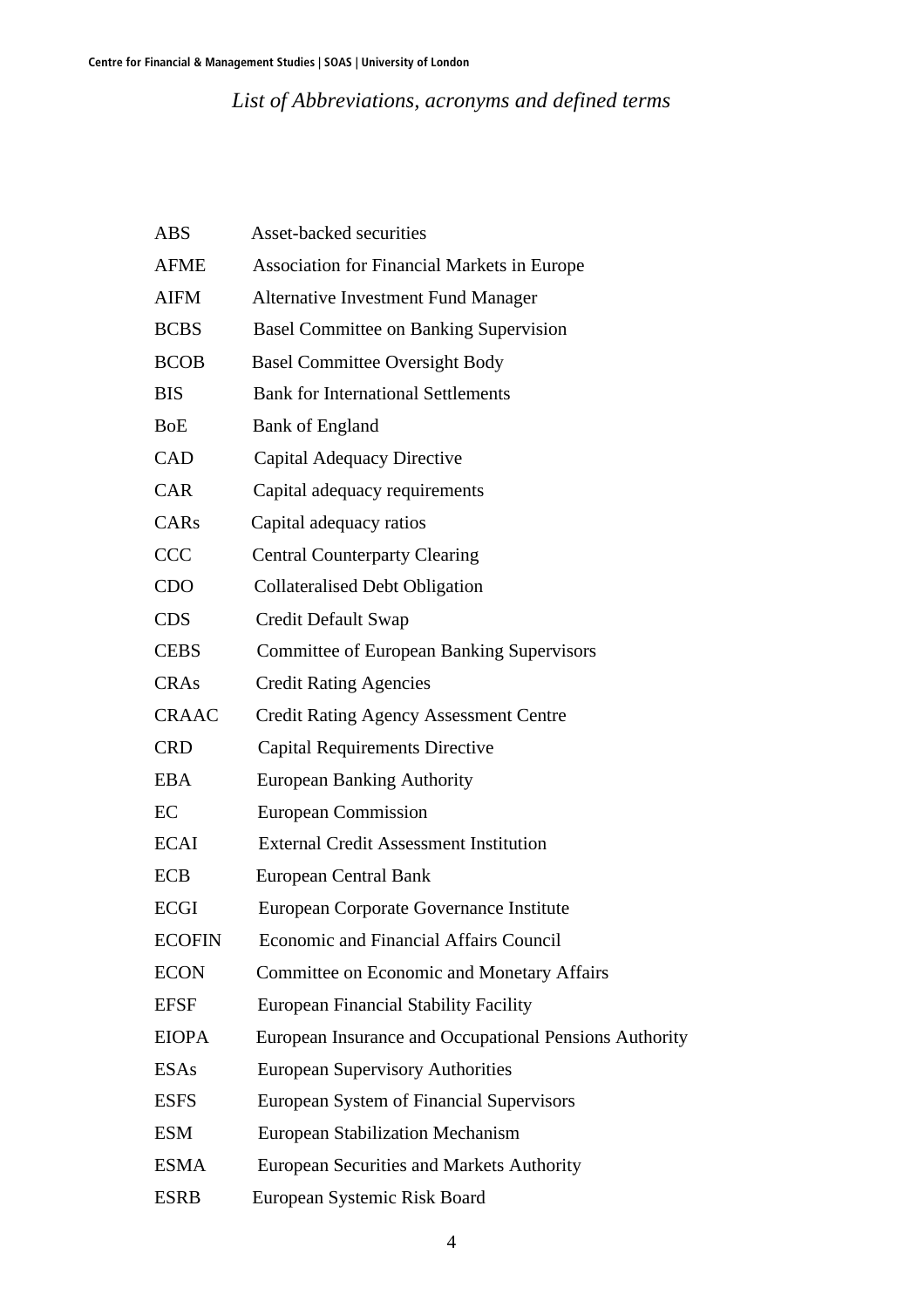| EU           | European Union                                            |
|--------------|-----------------------------------------------------------|
| <b>FDIC</b>  | Federal Deposit Insurance Corporation                     |
| Fed          | <b>Federal Reserve System</b>                             |
| FIs          | <b>Financial Institutions</b>                             |
| <b>FSA</b>   | <b>Financial Services Authority</b>                       |
| <b>FSB</b>   | <b>Financial Stability Board</b>                          |
| <b>FSC</b>   | Financial stability committee                             |
| <b>FSCS</b>  | <b>Financial Services Compensation Scheme</b>             |
| FSF          | <b>Financial Stability Forum</b>                          |
| $G-20$       | Group of Twenty Largest Developed Economies               |
| G-SIFI       | Globally Systematically Important Financial Institution   |
| <b>IASB</b>  | <b>International Accounting Standards Board</b>           |
| <b>IASC</b>  | <b>International Accounting Standards Committee</b>       |
| <b>ICAAP</b> | <b>Internal Capital Adequacy Assessment Process</b>       |
| IFI          | International Financial Institution                       |
| <b>IFRS</b>  | <b>International Financial Reporting Standards</b>        |
| <b>IMF</b>   | <b>International Monetary Fund</b>                        |
| <b>IOSCO</b> | International Organization of Securities Commissions      |
| <b>IRB</b>   | <b>Internal Rating Based</b>                              |
| <b>LCR</b>   | <b>Liquidity Coverage Ratio</b>                           |
| <b>LOLR</b>  | <b>Lender of Last Resort</b>                              |
| <b>LTCM</b>  | Long Term Capital Management                              |
| <b>LTV</b>   | Loan to value, usually Loan to value ratio                |
| <b>MAD</b>   | <b>Market Abuse Directive</b>                             |
| <b>MBS</b>   | Mortgage-backed security                                  |
| <b>NAISC</b> | <b>US National Association of Insurance Commissioners</b> |
| <b>NBER</b>  | National Bureau of Economic Research                      |
| <b>NRSRO</b> | Nationally Recognized Statistical Rating Organization     |
| <b>OECD</b>  | Organization for Economic Cooperation and Development     |
| OtC          | Over-the-Counter                                          |
| OtT          | Originate-to-Transfer                                     |
| RACs         | Rating agency confirmations                               |
| $S\&P's$     | Standard & Poor's                                         |
| <b>SEC</b>   | U.S. Securities and Exchange Commission                   |
| SIFI         | <b>Systematically Important Financial Institution</b>     |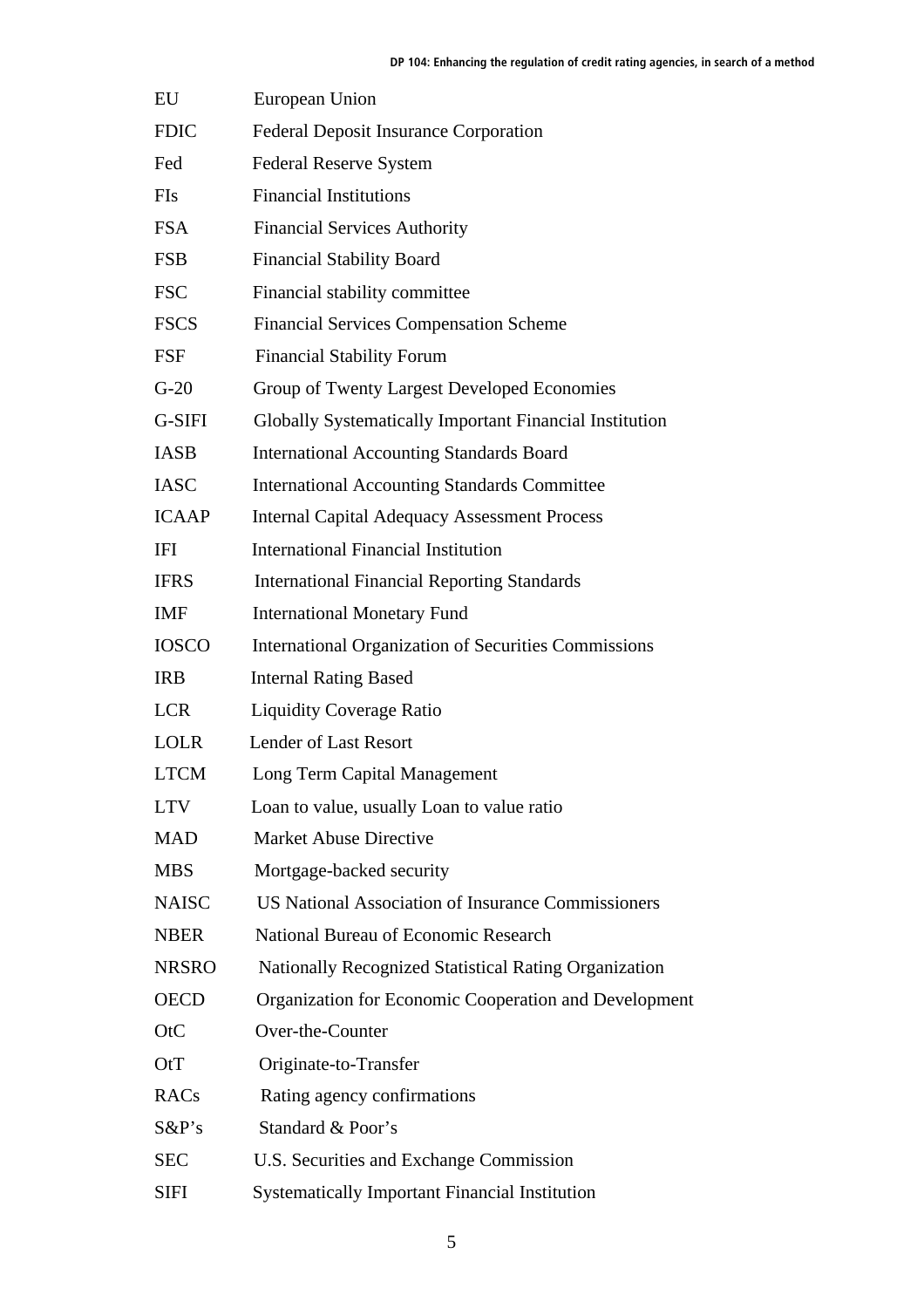| <b>SIFMA</b> | Securities Industry and Financial Markets Association             |
|--------------|-------------------------------------------------------------------|
| <b>SIVs</b>  | Structured investment vehicles                                    |
| <b>SLS</b>   | <b>Special Liquidity Scheme</b>                                   |
| <b>SPV</b>   | Special Purpose Vehicle                                           |
| <b>SREP</b>  | <b>Supervisory Review Process</b>                                 |
| <b>SRR</b>   | <b>Special Resolution Regime</b>                                  |
| <b>TALF</b>  | Term Asset-Backed Securities Loan Facility                        |
| <b>UCITs</b> | Undertakings for Collective Investment in Transferable Securities |
| <b>UK</b>    | United Kingdom                                                    |
| <b>US</b>    | <b>United States</b>                                              |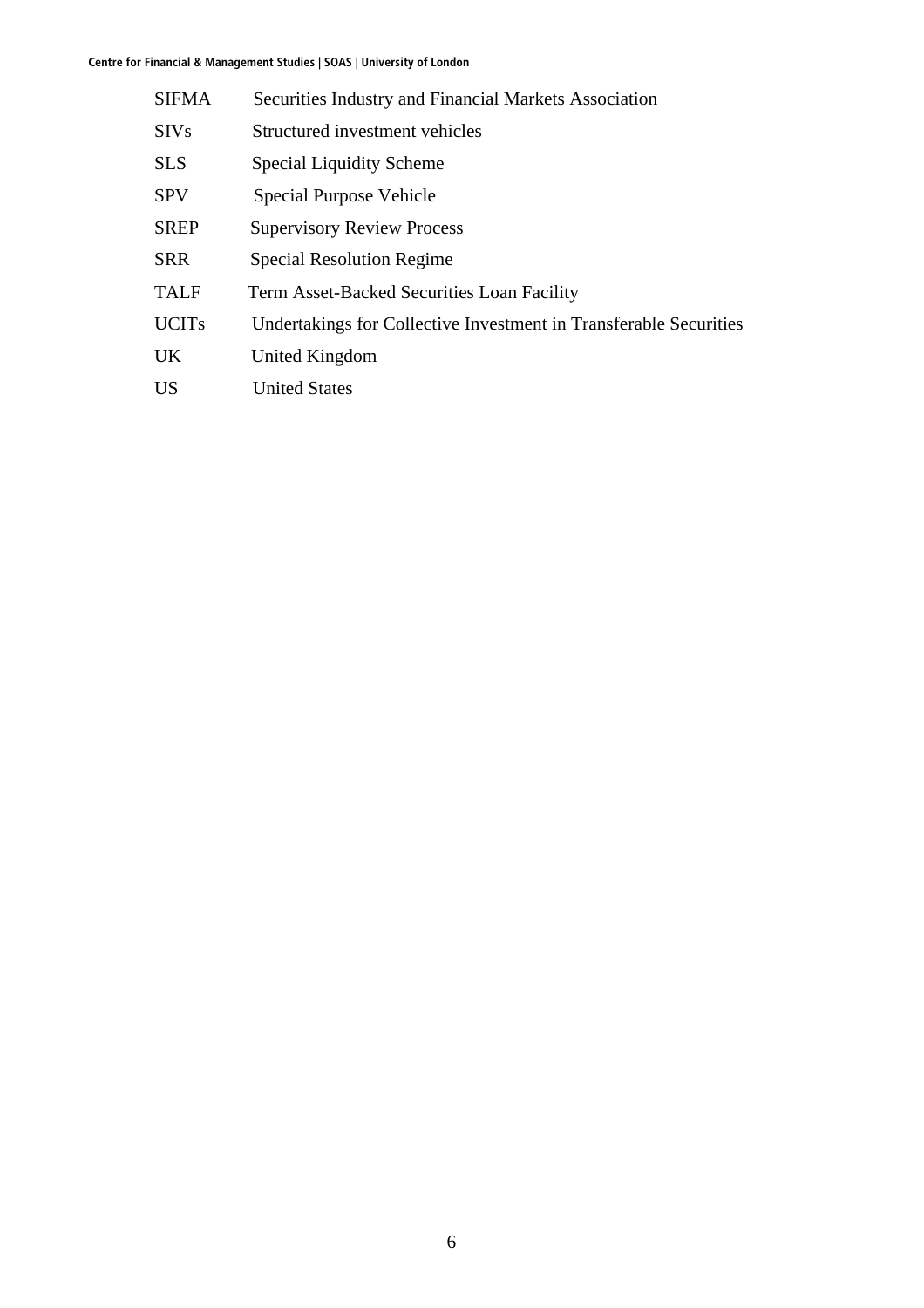*Acknowledgements* 

This monograph was submitted to the Centre for Financial and Management Studies (CeFIMS), SOAS University of London in July 2012.

I am extremely grateful to Professor Pasquale Scaramozzino and Dr. Rodrigo Olivares-Caminal for their valuable comments and suggestions; they helped with every draft I wrote, and made other contributions too numerous to acknowledge.

I would especially like to thank Professor Cesare Imbriani for his insightful thoughts and encouragement on this project and for his comments and assistance on an early draft of this manuscript. He does many big things to help me get my work done, as well as many little things without which much of my work would be impossible to do.

I should also thank the colleagues at Law Department (Section of Economics and Finance) of the University of Rome ‹‹La Sapienza›› for the exceptional scholarly environment in which I work.

Finally, I owe particular thanks to DeFIMS Department at SOAS for giving me the opportunity to publish this monograph.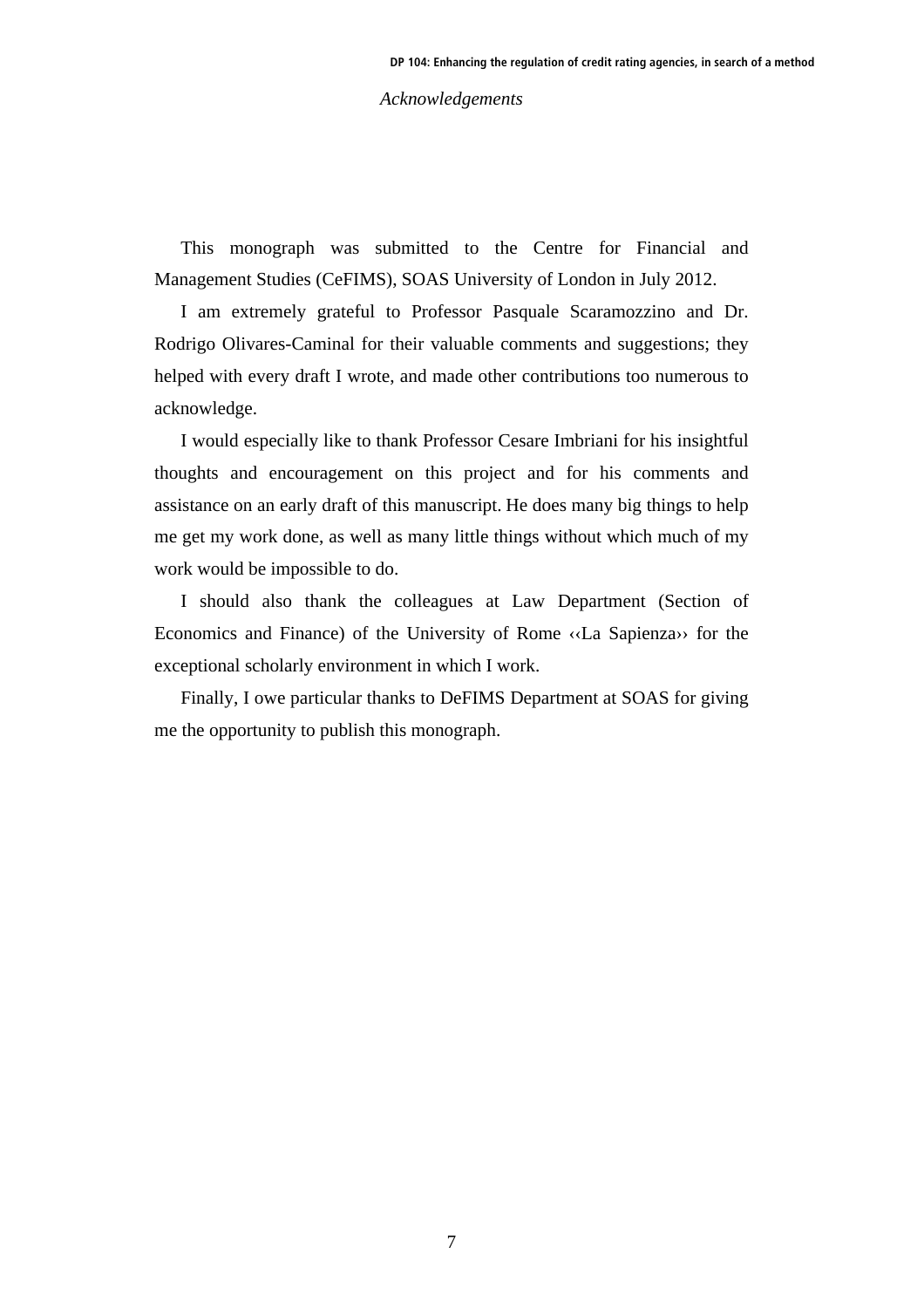#### Abstract

It is commonly considered that credit rating agencies play a key role in the securities markets because of their general perception as an arbiter of government debt. In fact, they have got too much power particularly after the wake of recent financial crisis. This research provides tentative proposals to reform the present normative regime of credit rating agencies. The analysis commences mapping the contours of the legal aspects of credit ratings services. Firstly, it addresses the major questions regarding the credit rating agencies *modus operandi*. Its relevance lies on the fact that credit ratings pressure the market confidence and influence both the investor decisions and market participants expectations. Secondly, it investigates whether ratings industry is defective in terms of information asymmetries, laxity in regulation, absence of transparency, conflicts of interest and limited competition and is likely to remain so even after the regulatory reforms introduced in the EU and the US have been implemented. For these reasons there is risk for a potential distortion or 'market failure' of the financial sector. In this context, the current scholarly debate about which liability system works best in the credit rating agencies governance is considered. Far from providing conclusive results, this research suggests that a system of credit rating agencies with a single supervisory authority and a stringent rules-based approach could be more effective in protecting investors, while producing tangible benefits for the securities market.

Key Words: Credit Rating Agencies, Securities Regulation, Compliance Function, Corporate Regulation.

JEL Classifications: K20, K22.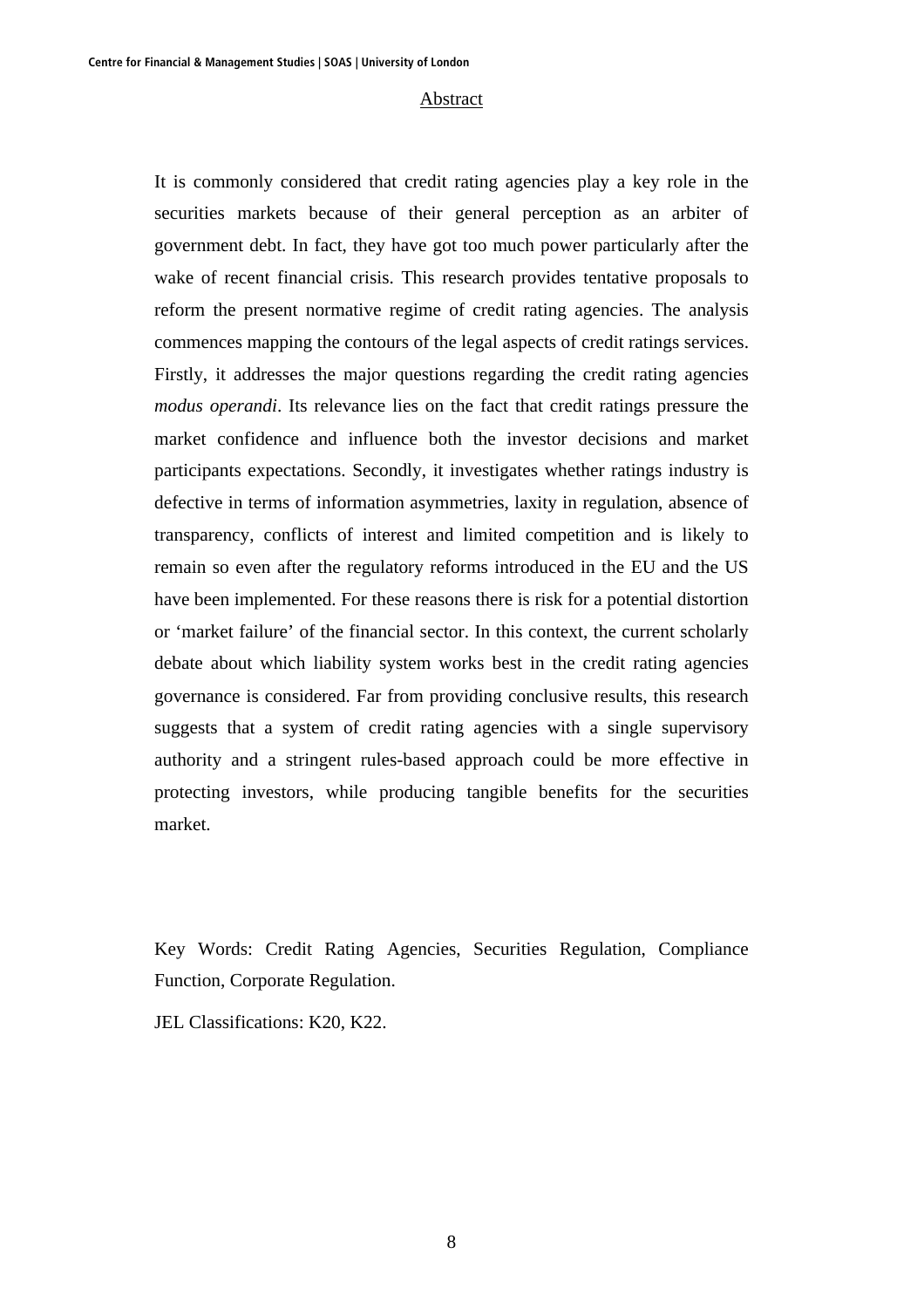### **Chapter 1**

# **Rise and Fall of the Credit Rating Agencies: Where Do We Stand and Where Are We Going?**

### *1.1 Introduction*

Nowadays, it is commonly considered that credit rating agencies ("CRAs") play a key position in the financial markets because of their general perception as an information intermediary between investors and issuers.

CRAs are private companies which provide public opinions as to the creditworthiness of financial products (bonds, loans and commercial paper) and are mainly financed by commission fees<sup>1</sup>.

Ratings are based on issuers' public information and are taken into account in determining matters such as trends or financial policies. In fact, ratings estimate the risk in relative rank order, which is to say there are credit risks not predictive of a specific frequency of default or  $loss<sup>2</sup>$ . It has been observed that 'ratings are forward-looking statements which represent the raters' judgement of the creditworthiness of an entity<sup>3</sup>.

CRAs provide an assessment of the ability of issuers to meet their debt obligations through information monitoring services that promote liquid markets (investment grade)<sup>4</sup>.

 <sup>1</sup>  $^{1}$  As defined by Section 3(a) (60) of the U.S. Credit Rating Agency Reform Act of 2006, credit rating means 'an assessment of the creditworthiness of an obligor as an entity or with respect to specific securities or money market instruments'. In the words of Standard & Poor's, 'a credit rating is S&P's opinion of the general creditworthiness of an obligor, or the creditworthiness of an obligor with respect to a particular debt security or other financial obligation, based on relevant risk factor'. In Moody's words, a rating is 'an opinion on the future ability and legal obligation of an issuer to make timely payments of principal and interest on a specific fixed-income security'. See also Art. 3 of Regulation (EC) No 1060/2009 of the European Parliament and of the Council of 16 September 2009 on credit rating agencies (OJ 2009 L 302 p. 1): (a) 'credit rating' means an opinion regarding the creditworthiness of an entity, a debt or financial obligation, debt security, preferred share or other financial instrument, or of an issuer of such a debt or financial obligation, debt security, preferred share or other financial instrument, issued using an established and defined ranking system of rating categories; (b) 'credit rating agency' means a legal person whose occupation includes the issuing of credit ratings on a professional basis. 2

<sup>&</sup>lt;sup>2</sup> See Damien Fennel and Andrei Medvedev, 'An economic analysis of credit rating agency business models and ratings accuracy' (November 2011) *Financial Services Authority*, Occasional Paper Series No. 41, 9-10. 3

 $3$  See Arad Reisberg, 'The future role of credit rating agencies in contemporary financial markets – A theoretical perspective', in Dan Prentice and Arad Reisberg (eds), *Corporate Finance Law in the UK and EU* (OUP 2011) 173.

<sup>&</sup>lt;sup>4</sup> See IMF, 'The Uses and Abuses of Sovereign Credit Ratings', in World Economic and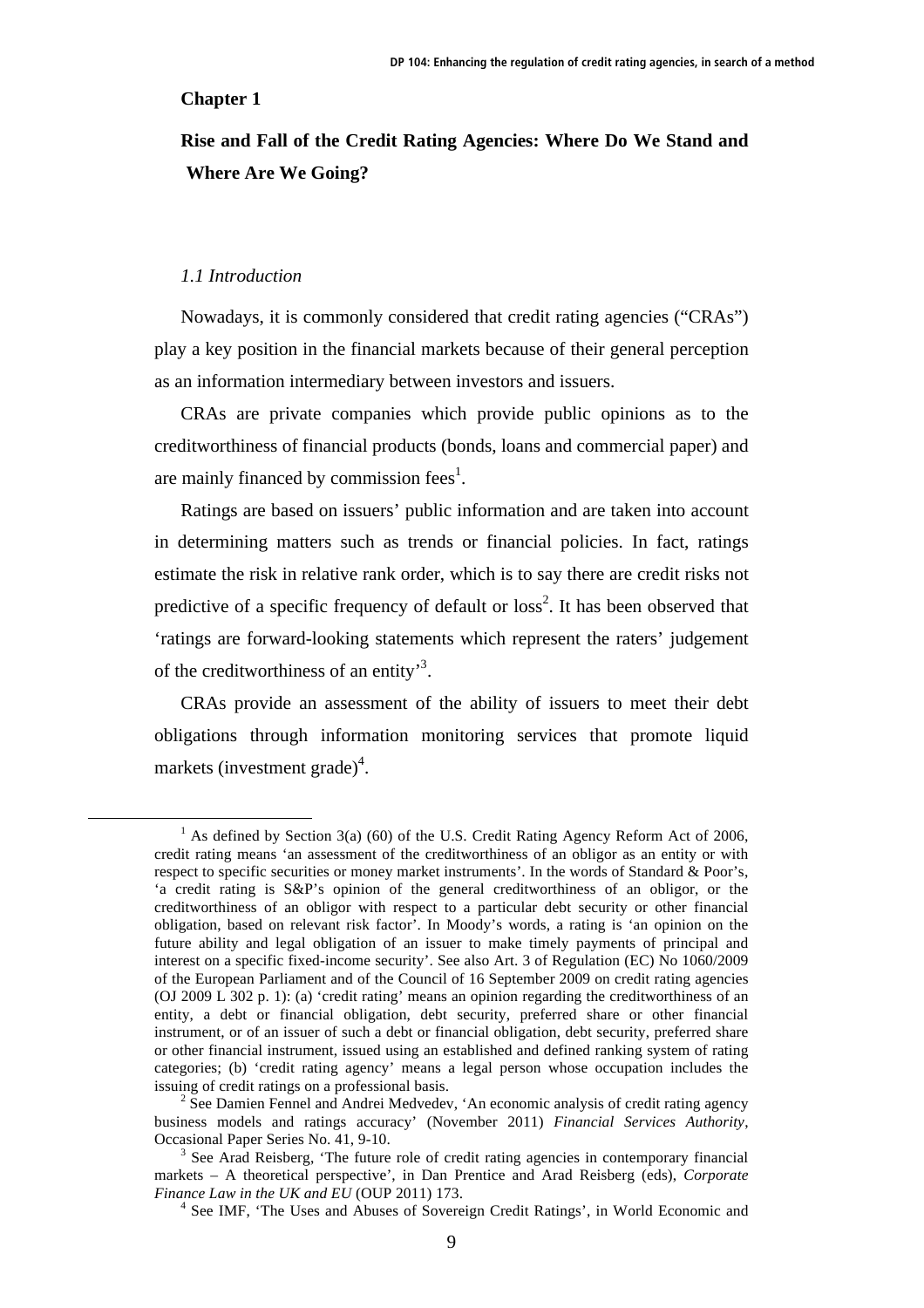<u>.</u>

In academic circles, credit rating agencies are classed as 'certification intermediaries<sup>5</sup> or 'reputational intermediaries<sup>56</sup>. It can be said that CRAs are reputational intermediaries providing certification services to investors<sup>7</sup>. These services can consist in monitoring and assessing a company's creditworthiness.

CRAs provide two services: solicited ratings, where the issuer requests a rating for its securities in return for a fee, and unsolicited ratings, which are based only on publicly available information and no fee is paid.

The CRAs business model, whereby the rating agencies are paid by the self-same entities whose products they are rating, is often referred to as the 'pays-issuer' model. This regime was adopted by the main credit-rating agencies (Moody's, Standard & Poor's, Fitch IBCA, Duff and Phelps Credit Rating Co.) in the early 1970s. Consequently, the main credit-rating firms<sup>8</sup> changed their business models from the 'investor pays' model established by John Moody in 1909 to an 'issuer-pays' model. Indeed, it is noteworthy that the entities whose products are being rated are the parties who are actually paying for their products to be rated.

The credit agency is paid by the party wishing to be assessed but 'its relative credibility stems from the fact that it is in effect pledging a reputational capital that it has built up over many years of performing similar services for numerous clients'<sup>9</sup>.

At the international level, IOSCO defines a credit rating as 'an opinion regarding the creditworthiness of an entity, a credit commitment, a debt or debt-like security or an issuer of such obligations, expressed using an

Financial Surveys. Global Financial Stability Report. Sovereigns, Funding and Systemic Liquidity (October 2010) 88-89.

 $5$  For this view see Stephen Choi, 'Market Lessons for Gatekeepers' (1998) 92 *Northwestern University Law Review* 3, 924; see also Jonathan Macey, 'Wall Street Versus Main Street: How Ignorance, Hyperbole, and Fear Lead to Regulation' (1998) 65 *University of Chicago Law Review* 4, 1500. 6

 $6$  See Reiner H. Kraakman, 'Corporate Liability Strategies and the Costs of Legal Controls' (1984) 93 *Yale Law Journal* 5, 895-96; see also Reiner H. Kraakman, 'Gatekeepers: The Anatomy of a Third-Party Enforcement Strategy' (1986) 2 *Journal of Law, Economics, and Organization* 1, 54. From this perspective, the credit rating agencies are repeat intermediaries who provide certification or verification services to investors. The issuer uses the reputational intermediary to send a credible signal that its securities are of above average quality in order that it can pay a below average interest rate. See on this point John C. Coffee Jr., *Gatekeepers: The Professions and Corporate Governance* (OUP 2006) 288. 7

In particular, the term defines a form of independent and external monitor displaying by someone who control or verify compliance with rules.

The main CRAs nowadays are Moody's Investor Service, Standard & Poor's Ratings Services and Fitch Ratings.

<sup>&</sup>lt;sup>9</sup> See John C. Coffee Jr., 'Understanding Enron: "It's About the Gatekeepers, Stupid" (2002) 57 *The Business Lawyer* 4, 1405. In particular, it is noted that the gatekeepers need to preserve their reputational capital for the long run slackened.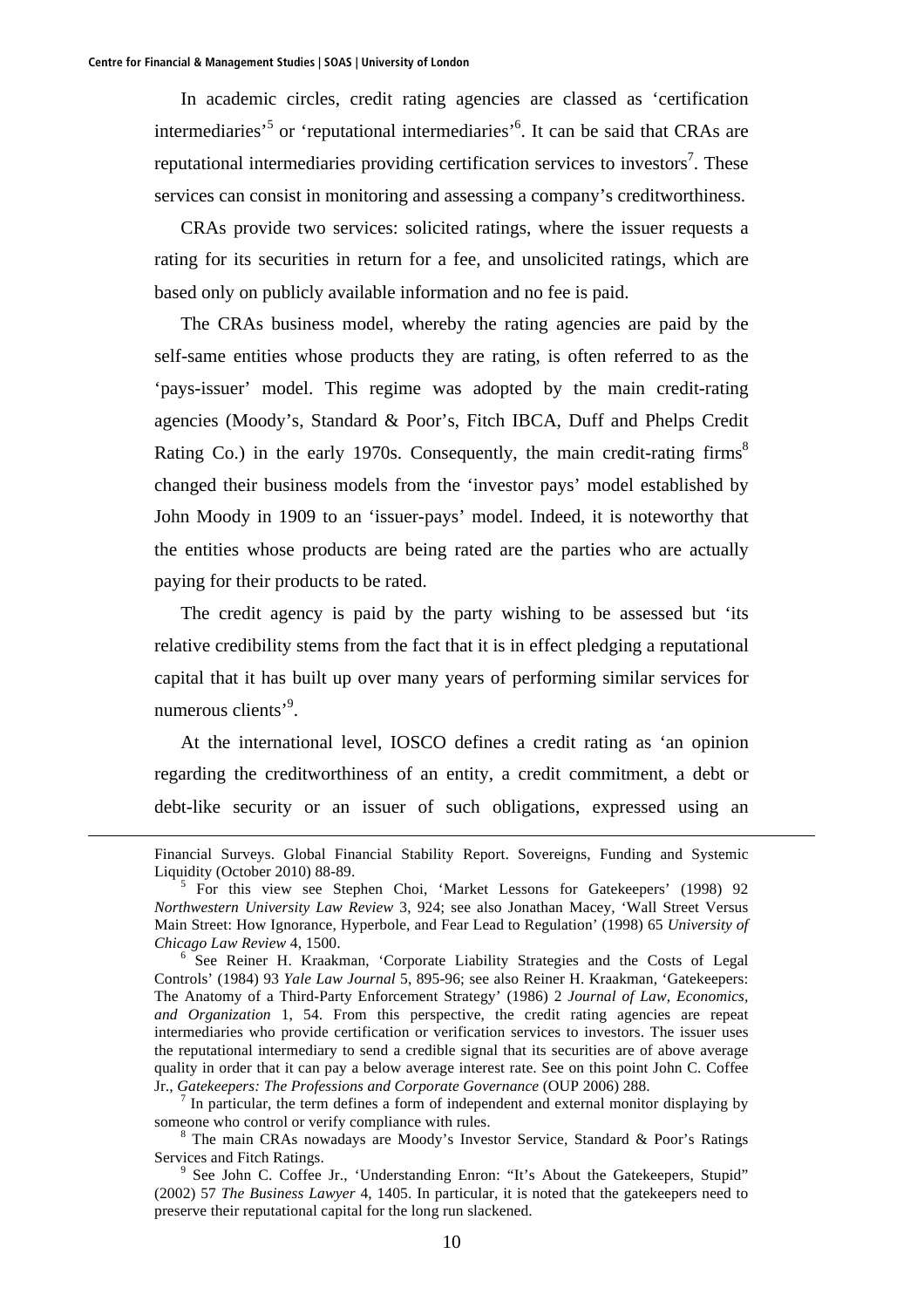established and defined ranking system; they are not recommendations to purchase, sell, or hold any security<sup> $10$ </sup>. According to this definition, credit rating opinions do not constitute recommendations for investors but simply opinions or views evaluate the likelihood of timely repayment.

However, the exercise of freedom of expression carries with it duties and responsibilities<sup>11</sup>. These duties and responsibilities may be subject to such restrictions (liability for false and misleading misrepresentations or gross negligence) prescribed by law as are necessary for the prevention of market  $disorder<sup>12</sup>$ .

So the question is whether a 'mere opinion' can be considered to carry with it an exemption from any responsibilities. On this assumption, CRAs cannot be held liable for losses arising from detrimental reliance on their ratings<sup>13</sup>.

An issue that needs to be addressed is whether there is any scope for considering an opinion—on which investors and consumers have placed reliance—as carrying liability. In other words, whether CRAs can be liable for investors' losses on the basis of the fact that the investors relied on the ratings.

Recently, the District Court of New York held that 'ratings on notes sold privately to a select group of investors were not matters of public concern deserving of traditionally broad protection under the First Amendment of the U.S. Constitution'14.

This ruling provides a new perspective on liability of CRAs because it holds that ratings of securities that were distributed to a limited number of investors do not deserve the same free-speech protection as more general

 $10$  See IOSCO Technical Committee, 'Code of Conduct Fundamentals for Credit Rating Agencies' (December 2004) 3.

 $11$  In such case, it is necessary to draw a parallel with the law of defamation, where the right to freedom of expression has to be balanced against the right to one's reputation and family life (privacy). Defences under English law include justification (i.e. what you are saying is true) and freedom of speech may be the subject to certain privileges in the public interest. Otherwise, damages may be payable.<br><sup>12</sup> See on this point Alex Barker, 'Brussels to unveil curbs on rating agencies' *Financial* 

*Times* (London, 14 November 2011).

 $13$  See on this point Gregory Husisian, 'What Standard of Care should govern the world's shortest editorials?: An analysis of Bond Rating Agency Liability' (1990) 75 *Cornell Law Review* 2, 454-55. The author argues that 'ratings are editorial opinions, published in letter form'. 14 See *Abu Dhabi Commercial Bank v et al. v. Morgan Stanley & Co., et al*. [2009] District

Court of New York, No 08-7508. This is the only case in which a US court has not held that agency ratings constitute protected commercial speech under the First Amendment.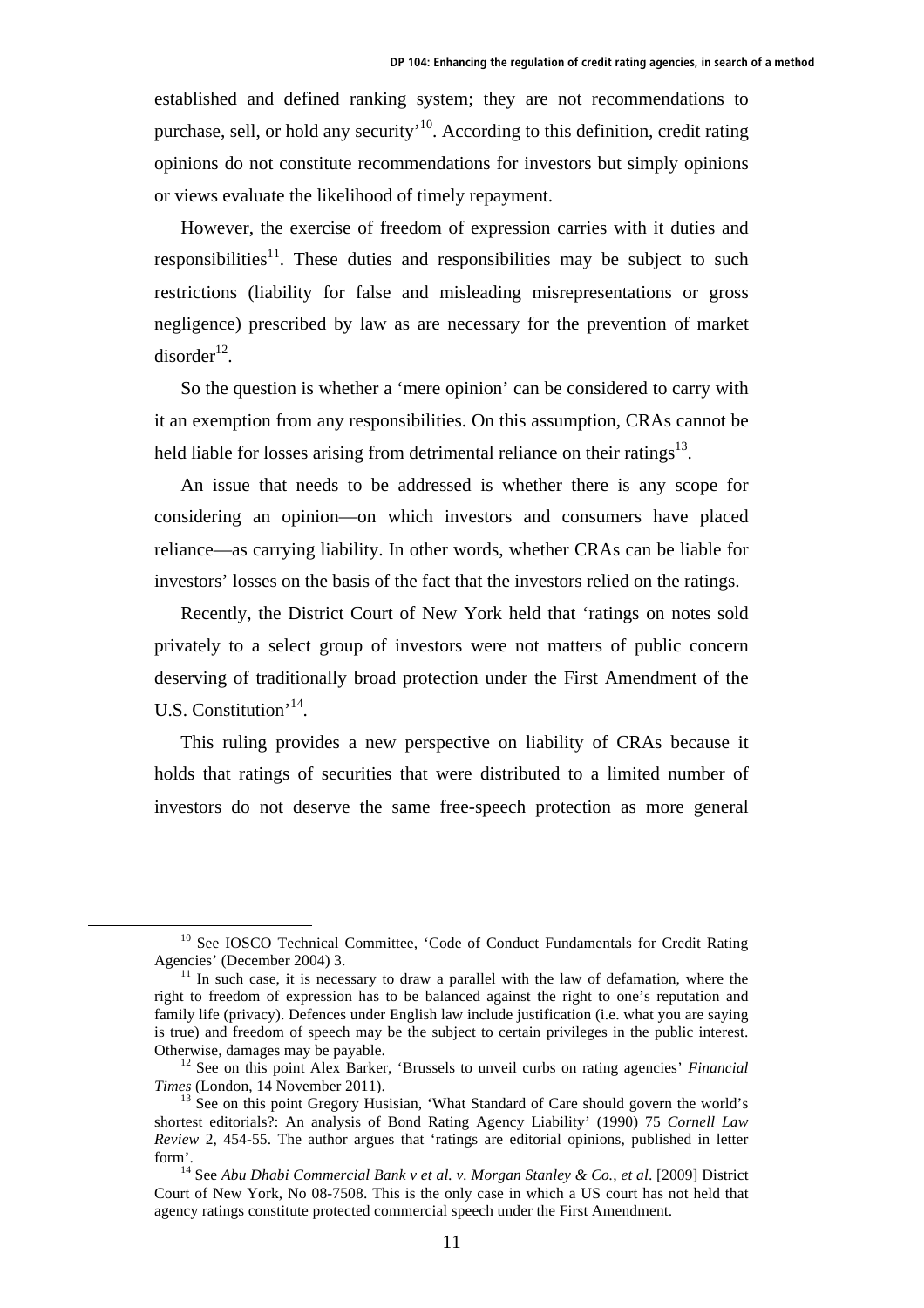ratings of corporate bonds that were widely disseminated $15$ .

But CRAs frequently argue that they are not party to any contractual relationship with the investors but only with issuers. As a result, the relationship is between the CRAs and the companies that request the security rating.

According to the existing literature, it is necessary to take account of CRAs civil liability regime. In particular, the scholarly debate about which liability system works best in the governance of CRAs will also be considered.

After providing a general introduction of CRAs features, the next section provides an overview of the ratings environment and describes the role of CRAs in the securities markets taking into account the importance of the main players and their dynamics.

### *1.2 Overview and Terms of Reference*

Generally speaking, CRAs play the role of a driver of the securities market and are 'hardwired' into the regulatory system. In particular, credit ratings play a critical role for investors, who often have mandates that stipulate they can own only debt of a certain grade.

The recent financial crisis has witnessed an expansion of the CRAs' power worldwide and revealed not only market failure and regulatory failure, but also failure of the current legal regime for credit ratings.

Risk management failed to recognize the powerful function of ratings and their potential systemic effects on financial markets, because the financial crisis confirmed that there was an overdependence on  $CRAs<sup>16</sup>$ .

Specifically, credit-rating agencies created a systemic risk because of the scant incentive for them to perform their screening accurately while policymakers, institutional investors and global regulators underestimated the functions and risks stemming from credit rating agencies. However, the financial institutions are now recognizing the magnitude of the systemic risks displayed by ratings in the banking and securities system.

In substance, investors in securities misunderstood the key role played by

<sup>&</sup>lt;sup>15</sup> ibid 33. In particular, the Court has affirmed that 'where a rating agency has disseminated their ratings to a select group of investors rather than to the public at large, the rating agency is not afforded the protection of the First Amendment'.<br><sup>16</sup> See Amadou N.R. Sy, 'The Systemic Regulation of Credit Rating Agencies and Rated

Markets' (2009) *IMF* Working Paper 129, 29.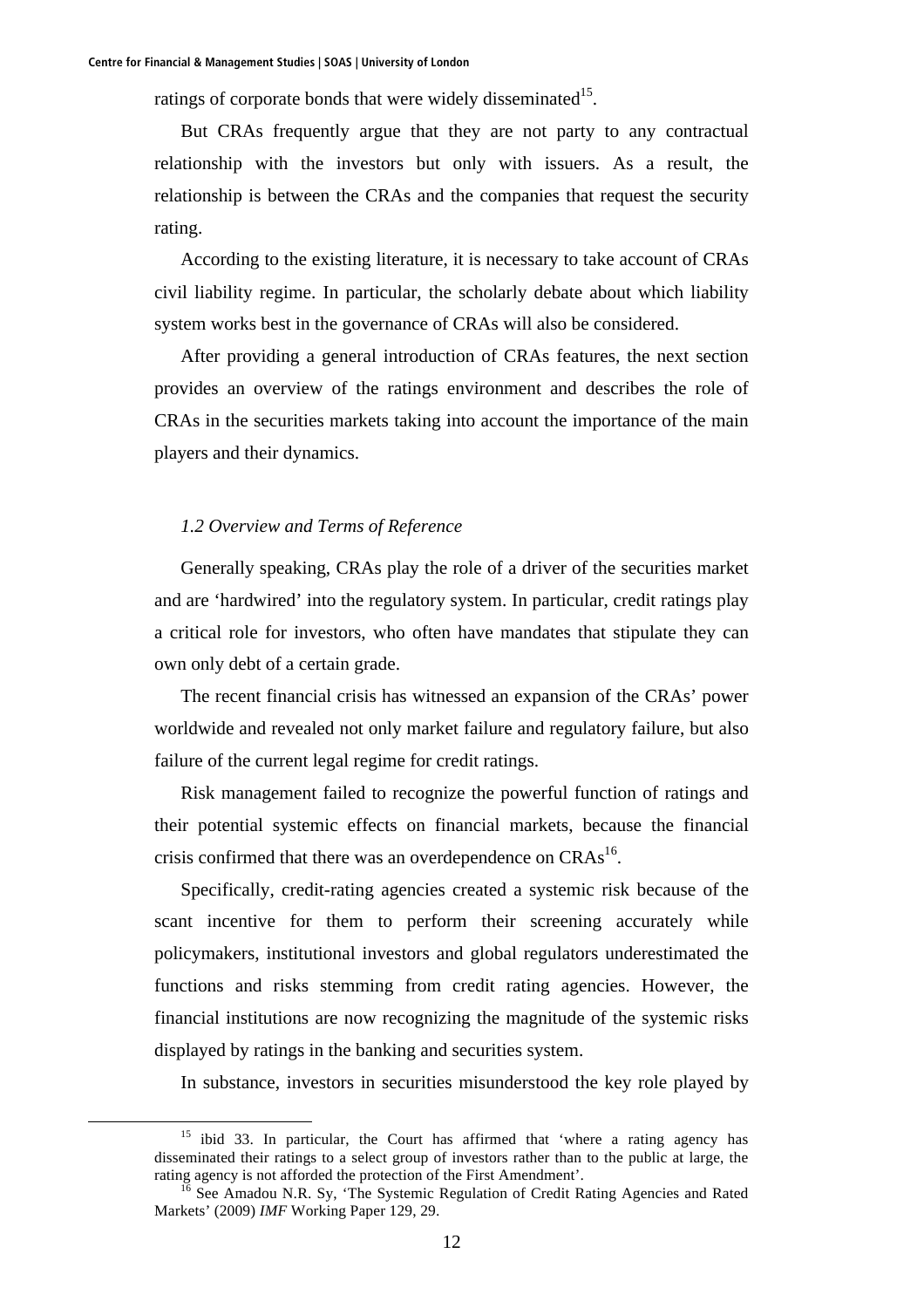credit ratings in the investment decisions of financial participants and the widespread use of 'ratings triggers' in private contracts<sup>17</sup>. But investors should be aware that the expansion of the CRAs' power could interfere with the sound functioning of the capital markets<sup>18</sup>. However, the power of rating agencies has more to do with moral suasion tools than with governmental authority because 'this informal power becomes formal only when politicians make it so; regulators naturally milk the agencies when things are going well and scapegoat them when things are bad<sup> $19$ </sup>.

The securities market has also revealed that CRAs has led to tighter oversight of gatekeepers while also revealing the limits of regulators' power. For instance, buy-side firms such as pension funds, mutual funds and insurance companies have made huge use of ratings assessments in order to ensure compliance with statutory laws $^{20}$ .

The ratings are involved in the regulatory standards of capital requirements (especially in the so-called pillar I 'Minimum Capital Requirements' of the Basel II Accord) and in setting capital models for credit risk<sup>21</sup>. In particular, CRAs play an important role in the capital adequacy regulation of banks and in the determination of regulatory capital through the 'standardised approach'<sup>22</sup>.

 $17$  Rating triggers are contractual provisions that give counterparties and lenders the right to terminate the credit availability, accelerate credit obligations, or have the borrower post collateral, in the event of specified rating actions, such as if the rating of the borrower's fixedincome securities falls below a certain level. These provisions are sometimes required by counterparties in order to help them secure collateral and recover prospective losses in cases where a borrower faces a serious likelihood of bankruptcy or default. However, some rating triggers might have significant potential negative impact on the issuer. In fact, contractual rating triggers can seriously escalate liquidity problems at firms faced with a deteriorating financial outlook. See on this matter CESR, 'CESR's technical advice to the European Commission on possible measures concerning credit rating agencies' (March 2005) 38-39 and 87-93. See also Christopher C. Nicholls, 'Public and Private Uses of Credit Ratings' (2005) *Capital Markets Institute Policy Series*, 16-20. 18 See Shahien Nasiripour, 'Ratings agencies quizzed over MF Global' *Financial Times*

<sup>(</sup>London, 29 January 2012).

<sup>&</sup>lt;sup>19</sup> See Christopher Caldwell, 'An inconvenient truth: the power of moral suasion' *Financial Times* (London, 9 December 2011).

<sup>&</sup>lt;sup>20</sup> See U.S. Securities and Exchange Commission, *Report on the Role and Function of Credit Rating Agencies in the Operation of the Securities Markets. As Required by Section 702(b) of the Sarbanes-Oxley Act of 2002* (January 2003) 28.<br><sup>21</sup> See Howell E. Jackson, 'The Role of Credit Rating Agencies in the Establishment of

Capital Standards for Financial Institutions in a Global Economy', in Eilís Ferran and Charles A.E. Goodhart (eds), *Regulating Financial Services and Markets in the Twenty First Century* (Hart Publishing 2001) 315-22. See also Rolf H. Weber and Aline Darbellay, 'The regulatory use of credit ratings in bank capital requirement regulations' (2008) 10 *Journal of Banking* 

<sup>&</sup>lt;sup>22</sup> See Deniz Coskun, 'Credit-rating agencies in the Basel II framework: why the standardised approach is inadequate for regulatory capital purposes' (2010) 25 *Journal of International Banking Law and Regulation* 4, 157-58. The author underlines that pillar I of the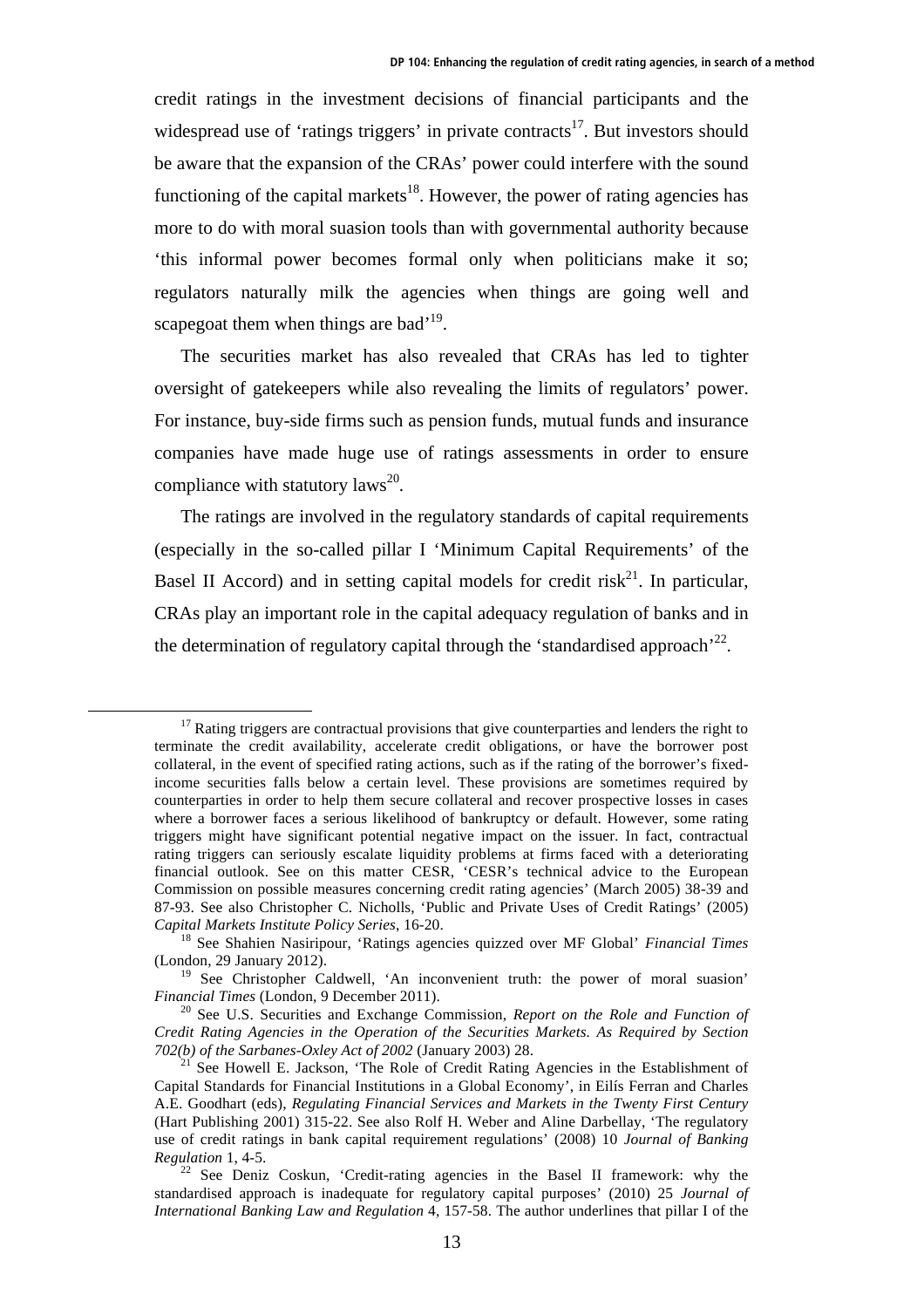Recently, the Basel III framework assessed measures to mitigate the reliance on external ratings of the Basel II regime. These measures include requirements for banks to perform their own internal assessments of externally rated securitisation exposures $^{23}$ .

In this regard, it has been rightly observed that 'it seems paradoxical that the regulators, on the one hand, criticize credit rating agencies for their role in the financial crisis and subject them to regulatory control but, on the other hand, leave them the key to the financial markets<sup> $24$ </sup>.

The increasing role of CRAs in the financial markets can be explained by the reputational incentives and regulatory license model<sup>25</sup>. The former works only if the intermediary has gained sufficient reputational capital to be trusted by investors<sup>26</sup>, while the latter works by reducing the issuer's costs or the costs of financial intermediaries, allowing rating agencies to sell regulatory licenses to enable such persons to avoid these  $\cos\frac{z^2}{2}$ .

In this context, it has been observed that 'the rating agencies have evolved from information providers to purveyors of regulatory licenses<sup> $28$ </sup>. Specifically, securities regulation has increasingly relied on credit ratings and the credit rating agencies sector.

The regulators have used credit ratings (for instance to assess the sovereign debt of countries) by conferring on rating agencies some 'regulatory licenses'—the right to be in compliance with regulation<sup>29</sup>.

EU' (2010) 17 *Maastricht Journal of European and Comparative Law* 4, 374.<br><sup>25</sup> See Frank Partnoy, 'Barbarians at the gatekeepers?: a proposal for a modified strict

liability regime' (2001) 79 *Washington University Law Quarterly* 2, 494. Professor Partnoy observes that 'a good reputation is valuable in transacting with other parties, and reputational capital enables parties to use trust to reduce the costs of transacting'. 26 See on this view Douglas W. Diamond, 'Reputation Acquisition in Debt Markets'

(1989) 97 *Journal of Political Economy* 4, 829-32. 27 See John C. Coffee Jr., *Gatekeepers: The Professions and Corporate Governance* (n 6)

Basel II provides the so-called "standardised approach" to credit risk measurement by recognising the credit ratings of external credit assessment institutions (ECAIs). 23 See Basel Committee on Banking Supervision, 'Basel III: A global regulatory

framework for more resilient banks and banking systems' (June 2011) 4. In particular, these measures also include the elimination of certain "cliff effects" associated with credit risk mitigation practices, and the incorporation of key elements of the IOSCO 'Code of Conduct Fundamentals for Credit Rating Agencies' into the Committee's eligibility criteria for the use of external ratings in the capital framework.<br><sup>24</sup> See Jan Oster, 'Who Rates the Raters? The Regulation of Credit Rating Agencies in the

<sup>288.</sup> The author also observed that 'such sales of regulatory licenses need not be based on trust or reliance on the rating agency, but only on the short-term cost savings realizable'.<br><sup>28</sup> See Frank Partnoy, 'Rethinking regulation of credit-rating agencies: an institutional

investor perspective' (2010) 25 *Journal of International Banking Law and Regulation* 4, 188.

<sup>&</sup>lt;sup>29</sup> See Reisberg, 'The future role of credit rating agencies in contemporary financial markets – A theoretical perspective' (n 3) 179.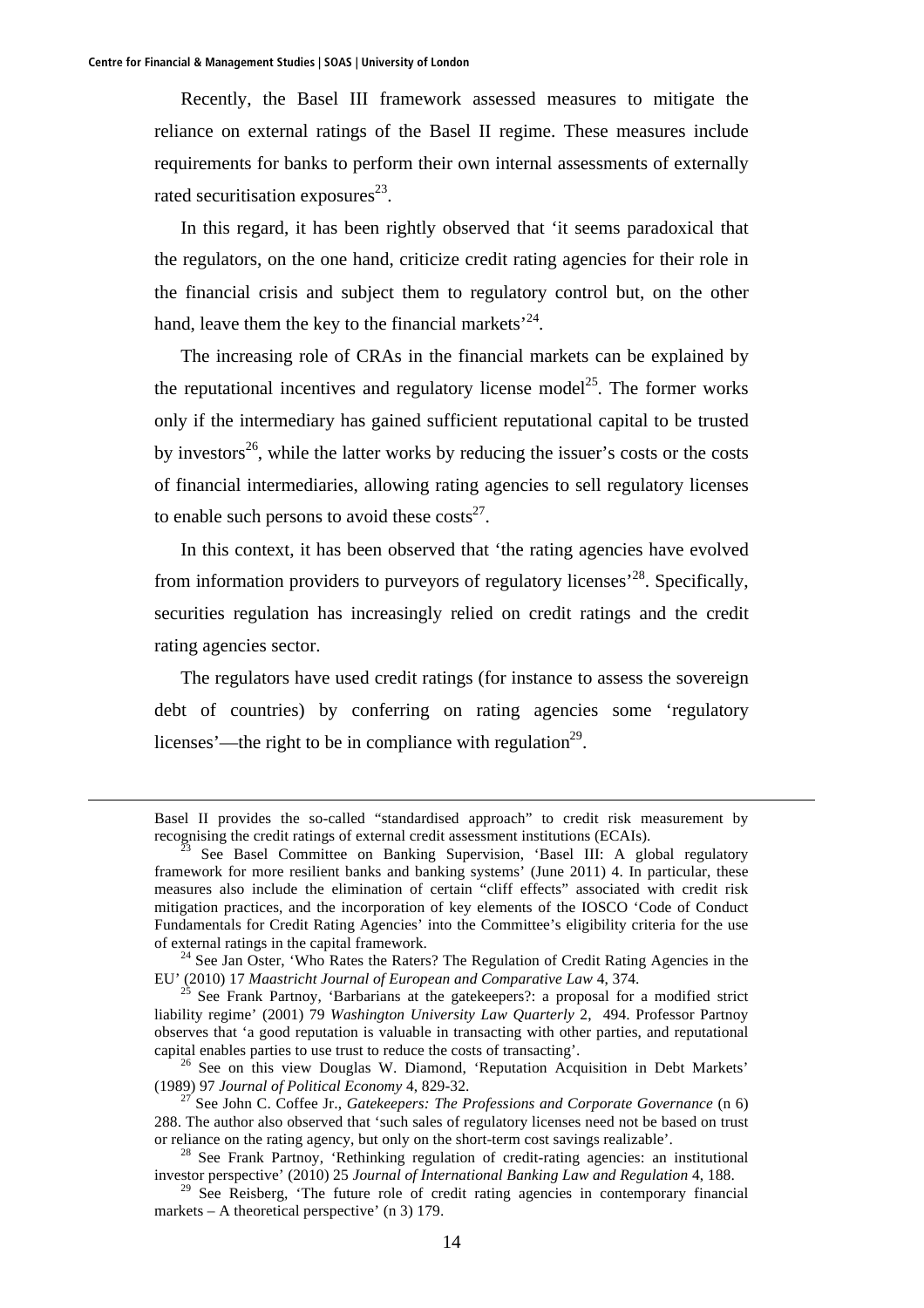In this setting, as a commentator has observed, 'regulatory licenses, and the behavioural overdependence on ratings that followed them, ultimately led to the creation and growth of the financial instruments at the core of the recent crisis<sup> $,30$ </sup>.

The benefits associated with these regulatory licenses stem from securities laws, self-regulatory principles and uncertain court decisions<sup>31</sup>. This scenario allows CRAs to circumvent the rules and avoid liability for misrepresentations or misconduct and most importantly monitoring of their assessment<sup>32</sup>. Ratings downgrading can trigger sales of certain financial products, underscoring the agencies' powerful role.

Such regulatory licenses allow CRAs to engage in ambiguous behaviour including omissions and misleading opinions (see, for instance, the Enron  $\case)^{33}$ .

Consequently, investors use ratings to make decisions on the credit risk of fixed-income securities and financial regulators use credit ratings to increase the monitoring of the risk of investments held by regulated entities.

 $30$  See Frank Partnoy, 'Historical Perspectives on the Financial Crisis: Ivar Kreuger, the Credit-Rating Agencies, and Two Theories about the Function, and Dysfunction, of Markets' (2009) 26 *Yale Journal on Regulation* 2, 442-43. In particular, the author implies that 'without financial innovation and overreliance on credit ratings, the recent crisis likely would not have occurred, and certainly would not have been as deep'.<br><sup>31</sup> See Frank Partnoy, 'The Siskel and Ebert of Financial Markets?' Two Thumbs Down for

the Credit Rating Agencies' (1999) 77 *Washington University Law Quarterly* 3, 623. The author argues that 'credit rating are valuable not because they contain valuable information, but because they grant issuers regulatory licenses; a good rating entitles the issuer (and the investor in a particular issue) to certain advantages related to regulation' (681). Professor Partnoy also observes that rating agencies sell information and survive based on their ability to accumulate and retain reputational capital. But once regulation is passed that incorporates ratings, rating agencies begin to sell not only information but also the valuable property rights associated with compliance with that regulation (682). 32 See John C. Coffee Jr., *Gatekeepers: The Professions and Corporate Governance* (n 6)

<sup>288.</sup> Professor Coffee points out that 'the core idea behind the regulatory license is that regulation imposes costs which a favourable rating can reduce'. The author implies that 'a rating enables issuers to escape costly regulatory burdens or prohibitions to which they would otherwise be subject; or portfolio managers and institutional investors gain legal protection by virtue of such a credit-rating, because it insulates them from potential claims that they breached their fiduciary duties to investors in buying or holding the security'.<br><sup>33</sup> See John C. Coffee Jr., 'What caused Enron? A capsule social and economic history of

the 1990s' (2004) 89 *Cornell Law Review* 2, 287-97. It has been noted by Professor Coffee that the failure of the gatekeepers to detect Enron's collapse can be explained by the 'general deterrence' and 'bubble market' hypothesis. The first focuses 'on the decline in the expected liability costs that faced auditors who were considering whether or not to acquiesce in aggressive accounting policies favoured by managers'. The second focuses on the fact that—in an atmosphere of market euphoria—'gatekeepers have less relevance and, consequently, reduced leverage with their clients'. See also Deniz Coskun, 'Credit rating agencies in a post-Enron world: Congress revisits the NRSRO concept' (2008) 9 *Journal of Banking Regulation* 4, 266-69. The author argues that 'CRAs failed to exercise the due urgency and probing investigation, so as to signal and inform the capital markets of the impending implosion of Enron'.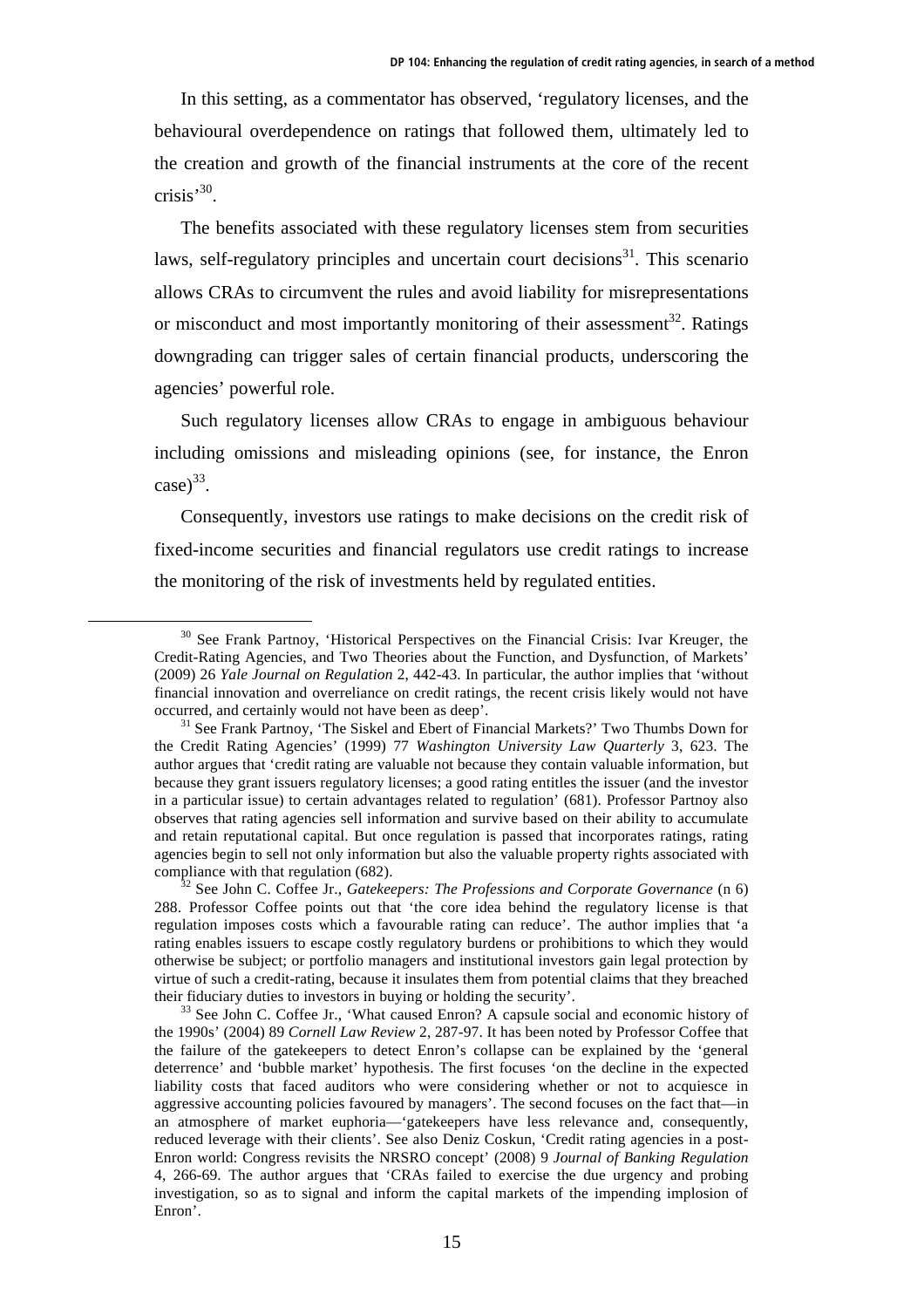But ratings are also used by regulators to determine when particular investment products can be sold to the public and as a diversification tool to manage institutional investment. This means that the market price is influenced by rating pronouncements and CRAs' opinions that can affect financial confidence.

In this regard, it has been argued that 'the success of debt-raising by an issuer depends on the rating of the debt, with the rating a prerequisite which determines the interest rate offered and the cost of capital<sup>34</sup>.

However, as intermediaries, credit ratings should profit from protecting investors because they manage 'market information', which is generally considered to be a public good<sup>35</sup>.

In this light, ratings can be considered to be responsible of a public good because financial information is in nature of a public good. Consequently, CRAs are trusted fiduciaries and mainstays of the financial community. One commentator has stated that 'in bond ratings, the rating agencies are the key gatekeepers, in whom the trust of the investing public is reposed; public trust in any corporate gatekeeper is founded upon faith in its corporate governance apparatus'36.

Confidence in the rating agencies to get it right has been shaken by a growing number of criticisms and controversies<sup>37</sup>. Also the integrity of the CRAs' activity is threatened by the demands of winning and retaining clients in the more lucrative consultancy business.

In this respect, the major questions regard the CRAs *modus operandi*. The relevance of this lies in the fact that credit ratings affect market confidence and influence investors' decisions and their expectations. For this reason it will be assumed that CRAs represent a potential distortion—in terms of market failure—for the securities industry.

In this way, the research aims to show the importance for CRAs for ensuring investors' protection. Consequently, the analysis will be based on the

<sup>&</sup>lt;sup>34</sup> See Niamh Moloney, *EC Securities Regulation* (OUP 2008) 689.<br><sup>35</sup> See Stephen Choi, 'A Framework for the Regulation of Securities Market Intermediaries' (2004) 1 *Berkeley Business Law Journal* 1, 48.<br><sup>36</sup> See Franklin Strier, 'Rating the Raters: Conflicts of Interest in the Credit Rating Firms'

<sup>(2008) 113</sup> *Business and Society Review* 4, 539.<br><sup>37</sup> See John Patrick Hunt, 'Credit rating agencies and the "worldwide credit crisis": the

limits of reputation, the insufficiency of reform, and a proposal for improvement' (2009) *Columbia Business Law Review* 1, 112-14. See also Efraim Benmelech and Jennifer Dlugosz, 'The alchemy of CDO credit ratings' (2009) 56 *Journal of Monetary Economics* 5, 630-33.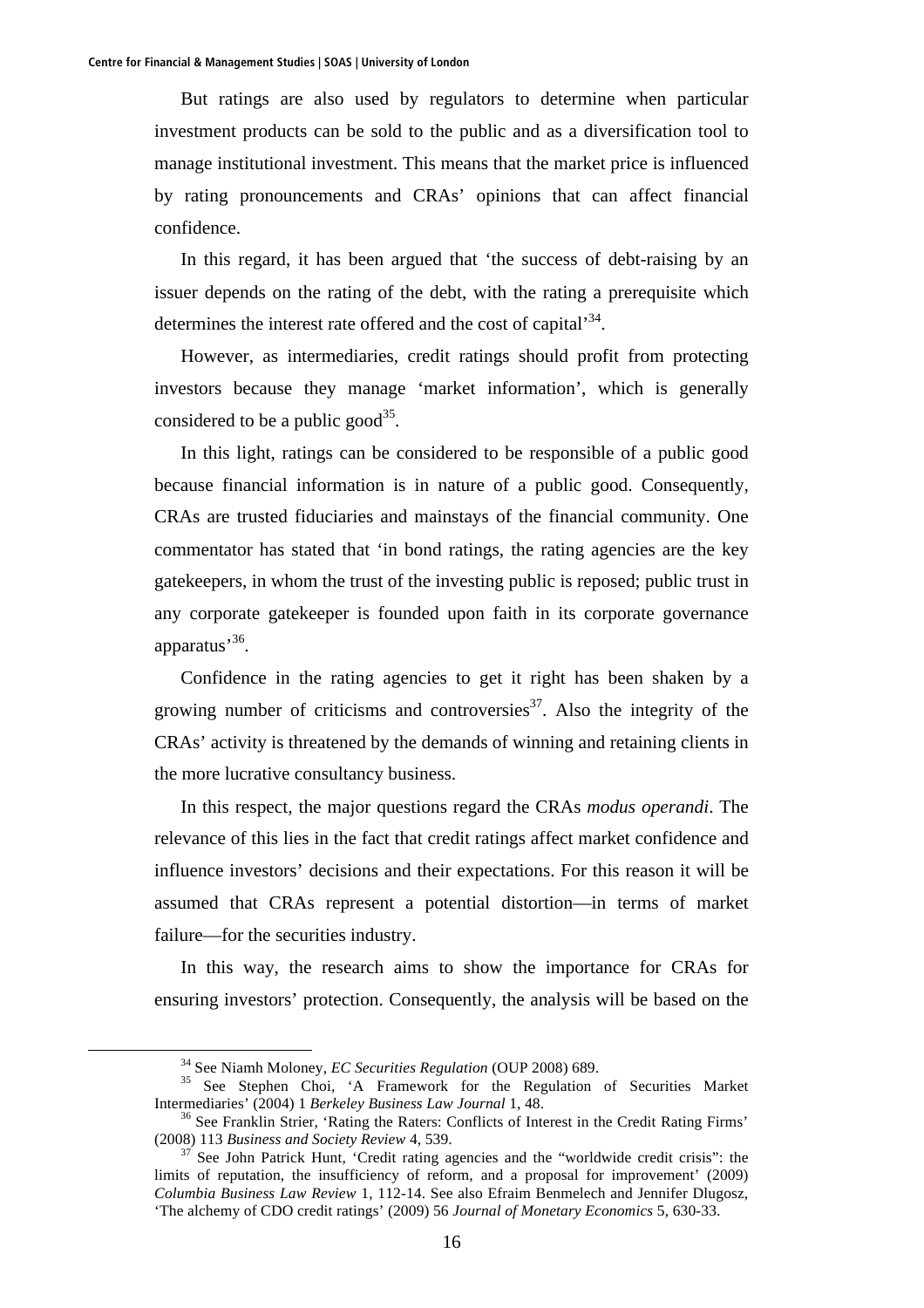assumption that CRAs should improve the incentives to supply complete available information and enhance clean competition. In other terms, CRAs should enhance financial stability considered as a public good for market participants.

It is plain that if a financial market is stable, everybody has the benefit and nobody can be deprived of it. However, as has dryly been observed, 'financial instability is driven by human myopia and imperfect rationality as well as by poor incentives, and because any financial system will mutate to create new risks in the face of any finite and permanent set of rules<sup>38</sup>.

In the light of these considerations, this research intends to explore the major issues concerning the internal governance of CRAs. It attempts to analyze how CRAs have developed, increased and influenced the expectations of financial participants. It is clear that CRAs help to build market confidence and investors' belief in financial products.

After examining the increasing role of CRAs in the securities sector and how they operate—with particular emphasis on certain drawbacks in the current regulatory framework—the following section provides an analysis of ratings main activities.

#### *1.3 Setting the scene of credit rating agencies*

It is worth noting that credit rating agencies play the role of financial gatekeepers by giving an evaluation of the creditworthiness of securities products while not being involved in conducting factual verification. This means that CRAs are entities established to measure the relative risk that a borrower will fail to meet its financial commitments (such as interest payments and repayment of principal on a timely basis) $^{39}$ .

CRAs are intended to act as 'forecasters' with regard to the debt liability of the issuer and its probability of default. But accuracy of forecasting is the key question of credit rating<sup>40</sup>. This forecasting activity is currently regulated by a

 <sup>38</sup> See Adair Turner, 'Reforming finance: are we being radical enough?', 2011 Clare Distinguished Lecture in Economics and Public Policy, Clare College (Cambridge, 18 February 2011) <http://www.fsa.gov.uk> accessed 23 January 2012.

 $39$  See IMF, 'Global Financial Stability Report' (n 4) 88.

<sup>&</sup>lt;sup>40</sup> According to Coffee's view, 'the accuracy of a credit rating is only demonstrated over the long-run, but the payment for it is made in the short-run. This mismatch can create agency problems, as the managers who determine the rating may expect (or intend) to be around at the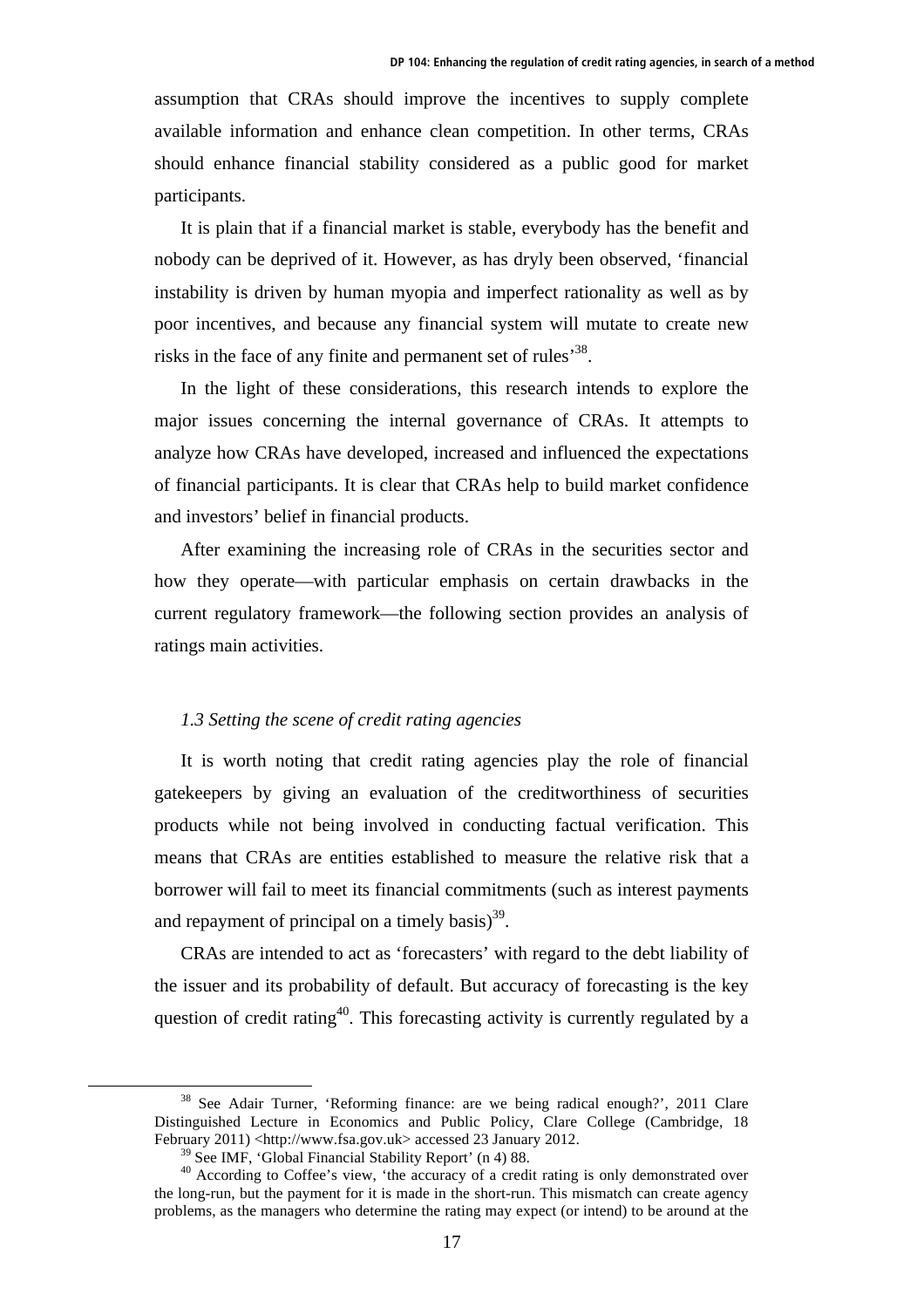composite system of best practices, guidelines and legal principles.

In order to ensure adequate protection for investors, a liability regime is needed. However, the gatekeeper's function highlights the question of what kind of liability should be attached to ratings.

It is interesting to observe that despite the criticism that has been expressed in various quarters on account of the effects of the recent downgrades, investors continue to choose the same main CRAs (Standard & Poor's, Moody's and Fitch). This aspect raises an important concern about the huge reliance of investors and the weakness of 'reputational incentive theory'<sup>41</sup>. Another question rises about the business model of CRAs, particularly the 'issuer-pay model' that incentives the risk of conflicts of interest $42$ .

CRAs' knowledge of the consequences of inaccurate prediction might be considered to be morally equivalent to knowingly publishing a misleading assessment. To eliminate or reduce this kind of risk there is need for investors to find rating agencies relevant only for genuine insight or for customised analysis.

This potential damage is inextricably connected with the problem of consumer protection and market confidence $43$ .

The credibility of CRAs' forecasting activity measures their reputation and provides a clear pattern to understand predictions. Issuers pay for an objective prediction while investors (or consumers) rely on an independent assessment. But the predictions are only very rarely subjected to empirical verification, and when such verification is attempted, some of the predictions are shown to be unreliable $44$ .

It is generally pointed out that the inaccuracy of rating is due to the

end of the ratings cycle'. See John C. Coffee Jr., 'Ratings Reform: The Good, The Bad, and

The Ugly' (2010) *ECGI*, Law Working Paper No. 145, 29.<br><sup>41</sup> See Tom Hurst, 'The role of credit rating agencies in the current worldwide financial crisis' (2009) 30 *Company Lawyer* 2, 64.

<sup>&</sup>lt;sup>42</sup> As already noted, rating agencies operate under an issuer-payment model under which issuers request agencies to provide ratings which are a prerequisite for external debt financing.<br><sup>43</sup> In this context, market confidence means as that 'it is safe' for investors to participate in

a certain financial market. The importance of market confidence is fundamental in order to design a rationale for the regulation of CRAs.<br><sup>44</sup> See on this point Joshua D. Coval, Jakub W. Jurek and Erik Stafford, 'Economic

Catastrophe Bonds' (2009) 99 *American Economic Review* 3, 628-29. The authors observe that 'credit ratings describe a security's expected payoffs in the form of its default likelihood and anticipated recovery value given default; however, because they contain no information about the state of the economy in which default occurs, they are insufficient for pricing'. See also Joshua D. Coval, Jakub W. Jurek and Erik Stafford, 'The Economics of Structured Finance' (2009) 23 *Journal of Economic Perspective* 1, 4-5.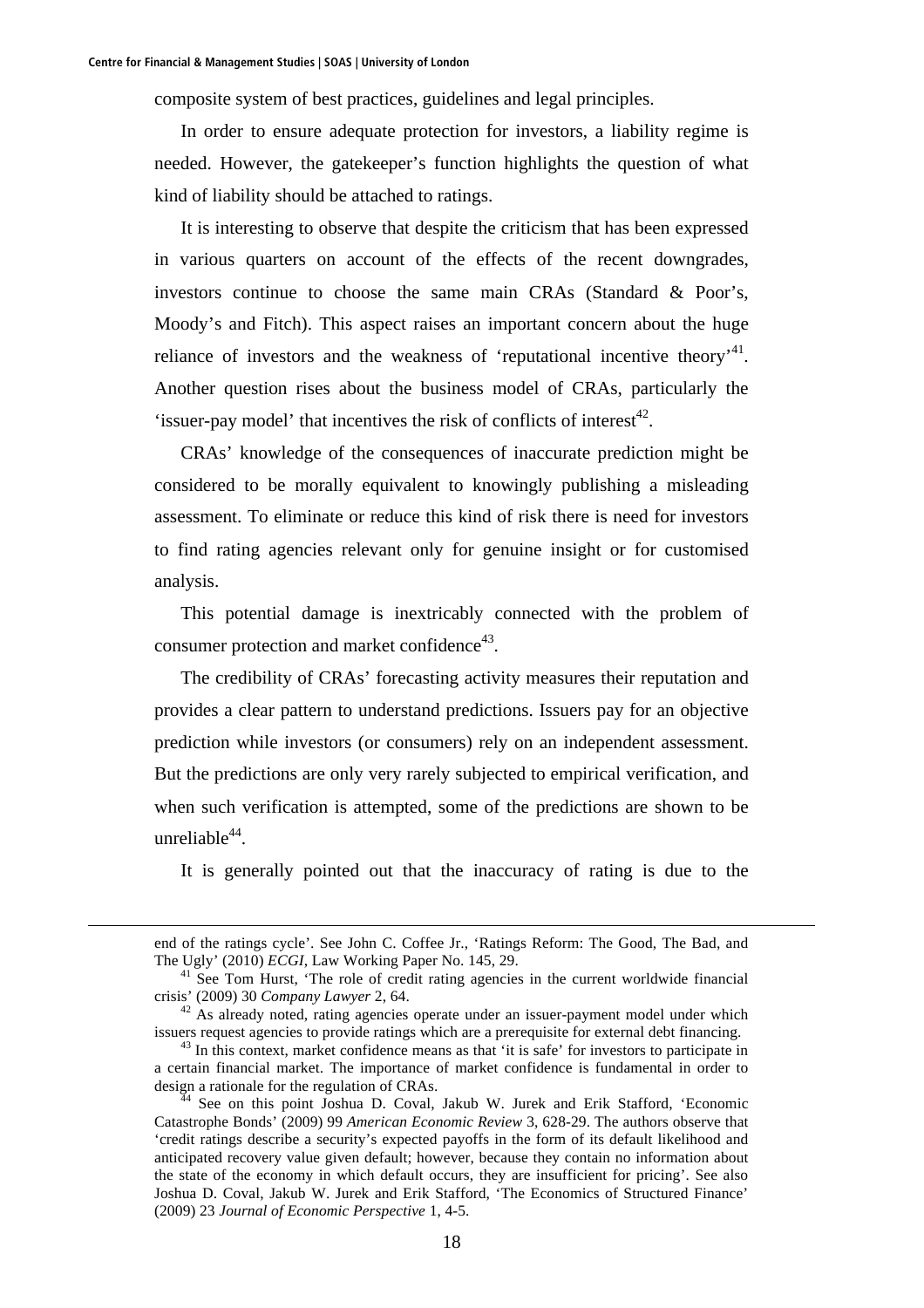existence of (1) conflicts of interest, (2) the lack of proper competition and, (3) reluctance to make disclosure<sup>45</sup>. These concerns could determine a 'market failure' if they are not adequately corrected by intervention on the part of the regulators.

The first aspect (i.e. conflicts of interest) can be explained as a species of strategic behaviour in the issuer-credit ratings relationship and clearly emerges in the mechanism of 'pay-issuer model'.

The issuer fees characterize the compensation system. Thus, the most common conflict of interest is in the revenue received by CRAs from the issuers that they rate. This scheme inevitably fosters an incentive to over-rate in order to secure a high fee and inflated ratings. At this stage, an internal compliance function could be introduced with a view to reducing the practice of going for high profits.

A possible solution of this question would rely on constraining rating fees. To resolve this problem, it is necessary to divorce issuer payment of the CRA from issuer selection of the CRA or encourage an alternative subscriber-pays market for ratings<sup>46</sup>. In other words, a system of standardized revenues could be put in place in order to reduce reliance on the 'issuer-pays' business model.

Therefore, an 'investor-paid model' (or subscriber-pays model) could be provided to resolve the question of conflicts of interest.

The second aspect (i.e. proper competition) can be better described by the fact that only three main CRAs (Standard & Poor's, Moody's and Fitch) operate in the whole financial markets. It is enough for one agency to become lax in its rating activity for this to have negative consequences on the prediction of default events. Most investors rely on these agencies, which makes for oligopoly and increases the inaccuracy of forecasting.

This issue is closely connected with the position of consumers (usually considered the weaker party to the transaction) because they are disadvantaged by the trading practices of suppliers<sup>47</sup>. In academic circles, a proposal has been

<sup>&</sup>lt;sup>45</sup> It has been observed by Professor Choi that 'conflicts of interest and agency cost problems within securities intermediaries are examples of problems with potential marketbased solutions'. See Stephen Choi, 'A Framework for the Regulation of Securities Market Intermediaries' (n 35) 72. In particular, the author stresses the efficacy of self-tailored regulation because it acts as a mechanism to reduce the anti-competitive effects that rely on reputational incentives. 46 See John C. Coffee Jr., 'Ratings Reform: The Good, The Bad, and The Ugly' (n 40) 49. 47 See Joanna Benjamin, *Financial Law* (OUP 2007) 563. The author argues that

consumers are 'classes of person deemed to be economically weak'.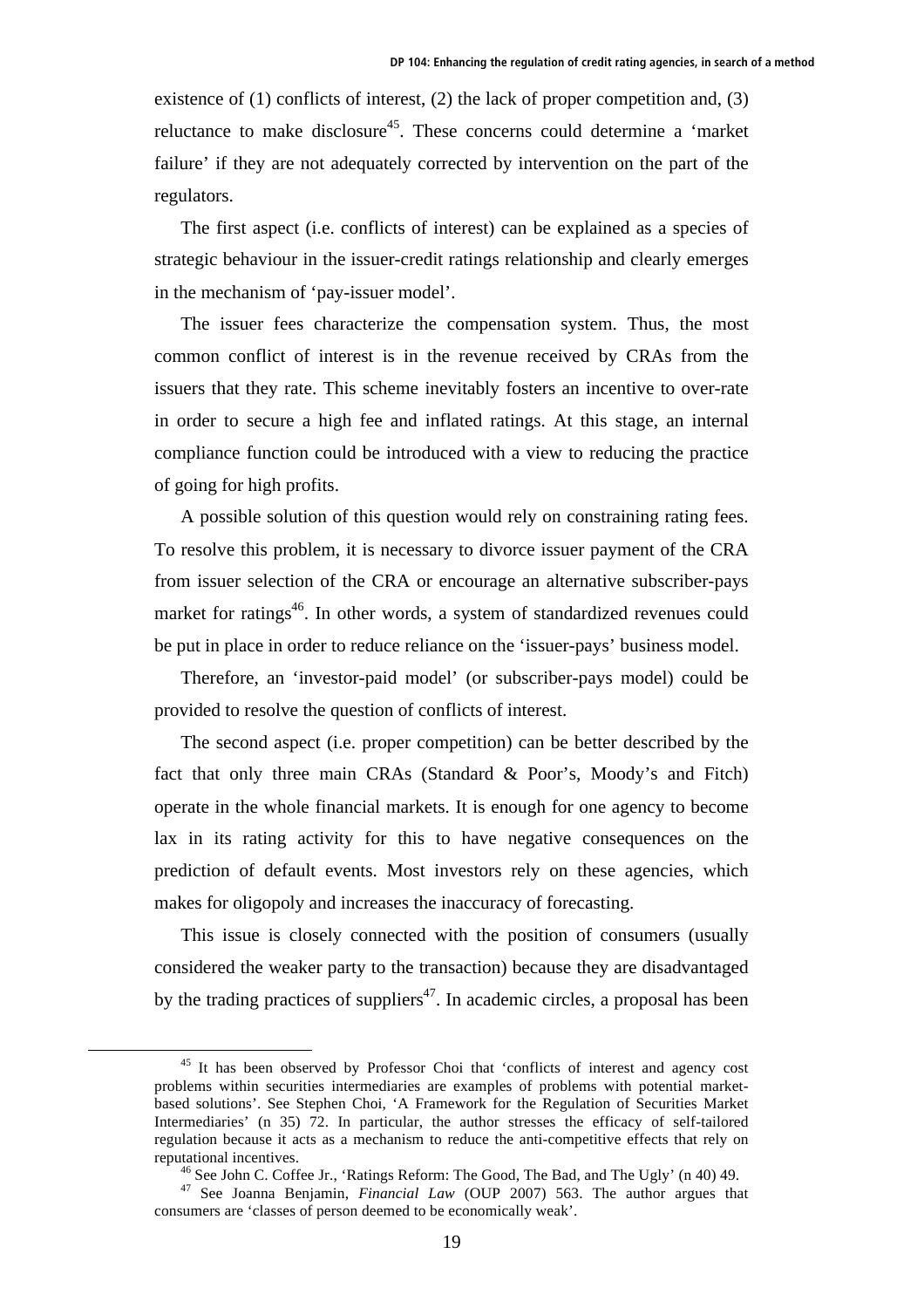made that competition should be encouraging by enacting an 'equal access' rule under which issuers would be required to disclose their data publicly<sup>48</sup>. The equal access approach would ensure greater competition among the main CRAs and encourage smaller credit rating agencies to enter the U.S. Nationally Recognized Statistical Rating Organization (NRSRO).

However, clean competition restrains the prices that suppliers can charge and therefore their profits. It exerts pressure on them to reduce costs, thereby rendering enterprise productively more efficient. It also encourages them to respond to consumer expectations regarding quality.

The third aspect (i.e. reluctance to make disclosure) is connected with the 'appropriate' information disclosed by CRAs on their rating methodologies; this concern involves the risk of informational asymmetries between issuers and consumers.

It is generally considered that informational asymmetries—one of the most principal cause of 'market failure'—bring about an imbalance of information between parties to trade (one so severe that exchange is impeded) and that their effects justify regulatory intervention by the institutions.

In the economic literature, informational asymmetries represent a situation where the capital receivers are in the position of having more knowledge about the prospects and condition of the corporation than the capital suppliers, and are thus in a position to abuse the advantage<sup>49</sup>. There is market failure in enhancing rating quality owing to a lack of competition and hence effective reputational discipline for getting it wrong.

For instance, if there is competition between CRAs most of them will have an incentive to establish and maintain their reputation and that should enable both parties (agencies and issuers) to terminate the transaction at relatively low cost and, as a result, constrain the opportunistic possibilities for market failures created by informational asymmetries.

It is manifest that the party with superior information as to the prediction of the probability of default can opportunistically use it to induce the other party

 <sup>48</sup> See John C. Coffee Jr., 'Ratings Reform: The Good, The Bad, and The Ugly' (n 40) 5.

<sup>49</sup> See Anthony Ogus, *Costs and Cautionary Tales. Economic Insights for the Law* (Hart Publishing 2006) 48. In particular, the author highlights that the better informed economic agents have a natural incentive to exploit their informational advantage. Regulation is generally introduced to correct the informational asymmetries, and is usually in the form of mandatory disclosure. Market participants have the capability and incentives to deploy mechanisms to prevent market failure caused by asymmetric information.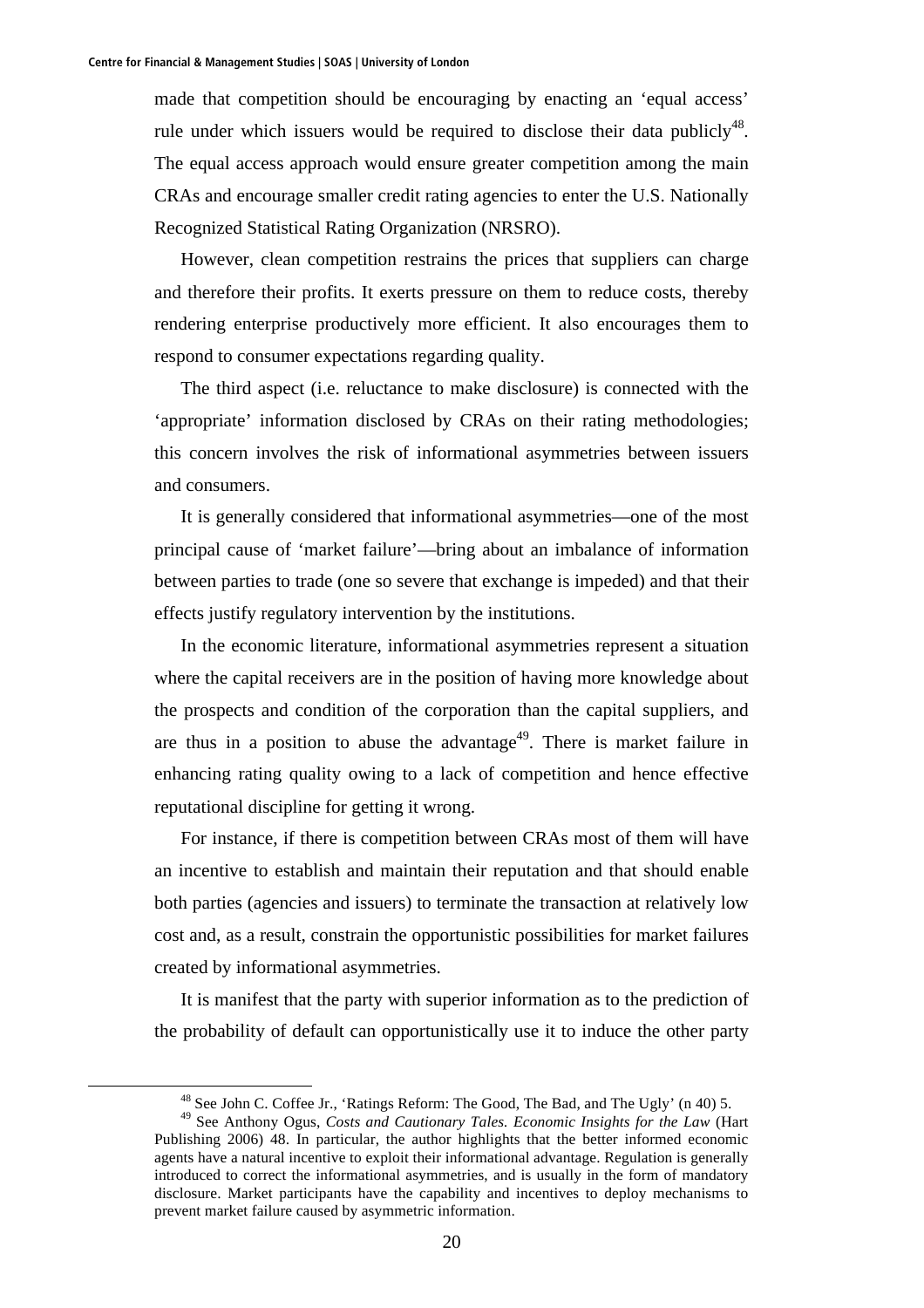(issuer) into unexpected and undesired outcomes. But 'once the oligopolists' grip is pried loose, there will be no shortage of analysts ready to set up shop. Clients may hesitate to use unknown newcomers, but veterans of the big three should capture business<sup>'50</sup>.

After providing an analysis of ratings activities, the next section provides a critical appraisal of the CRAs function taking into consideration the potential liability regime for credit rating agencies.

### *1.4 A critical appraisal of the CRAs function*

CRAs have been accused of giving more weight to political rather than economic factors and getting their timing wrong (see, for example, the warnings of downgrading of members of the eurozone in the financial  $turnoil$ <sup>51</sup>. Policy makers' reliance on credit ratings has increased in the current sovereign debt crisis (particularly during the Greek crisis in 2011-2012), where rating downgrades lead to market losses for countries together with adverse effects such as the rapid drying up of liquidity<sup>52</sup>.

Credit ratings firms were criticized not only for issuing inaccurate ratings to mortgage-linked securities leading up to the financial crisis, but also for weaknesses in internal controls and procedures for managing conflicts of interest, including firm policies on securities trading<sup>53</sup>.

Recent empirical studies have shown internal control weaknesses on corporate debt rating<sup>54</sup>. In this regard, a proposal has been made 'to establish an independent assessment institution to assess the accuracy of CRA estimates of probability of default, and to publish comparative studies of such accuracy'55.

<sup>&</sup>lt;sup>50</sup> 'Redeeming ratings' *Financial Times* (London, 10 November 2011).<br><sup>51</sup> 'S&P credit warning provokes outrage' *Financial Times* (London, 7 December 2011) 7.<br><sup>52</sup> The current financial crisis has revealed the huge role

the rapid growth of structured products markets. In fact, the structured products require a targeted rating that considerably involves the assessment process of credit agencies. This higher volume of highly rated securities was one of the causes of the crisis in that it fuelled the

<sup>&#</sup>x27;originate-to-distribute' model. 53 See Kara Scannell, 'SEC critical of rating agency's controls' *Financial Times* (London,

<sup>&</sup>lt;sup>4</sup> See Samir M. El-Gazzar, Kwang-Hyun Chung and Rudolph A. Jacob, 'Reporting of Internal Control Weaknesses and Debt Rating Changes' (2011) 17 *International Advances in Economic Research* 4, 421-25.<br><sup>55</sup> See Charles A.E. Goodhart, 'How, if at all, should Credit Ratings Agencies (CRAs) be

Regulated?' (June 2008) LSE Financial Markets Group Paper Series, Special Paper No. 181, 25-26. See also Charles A.E. Goodhart, *The Regulatory Response to the Financial Crisis* (EEP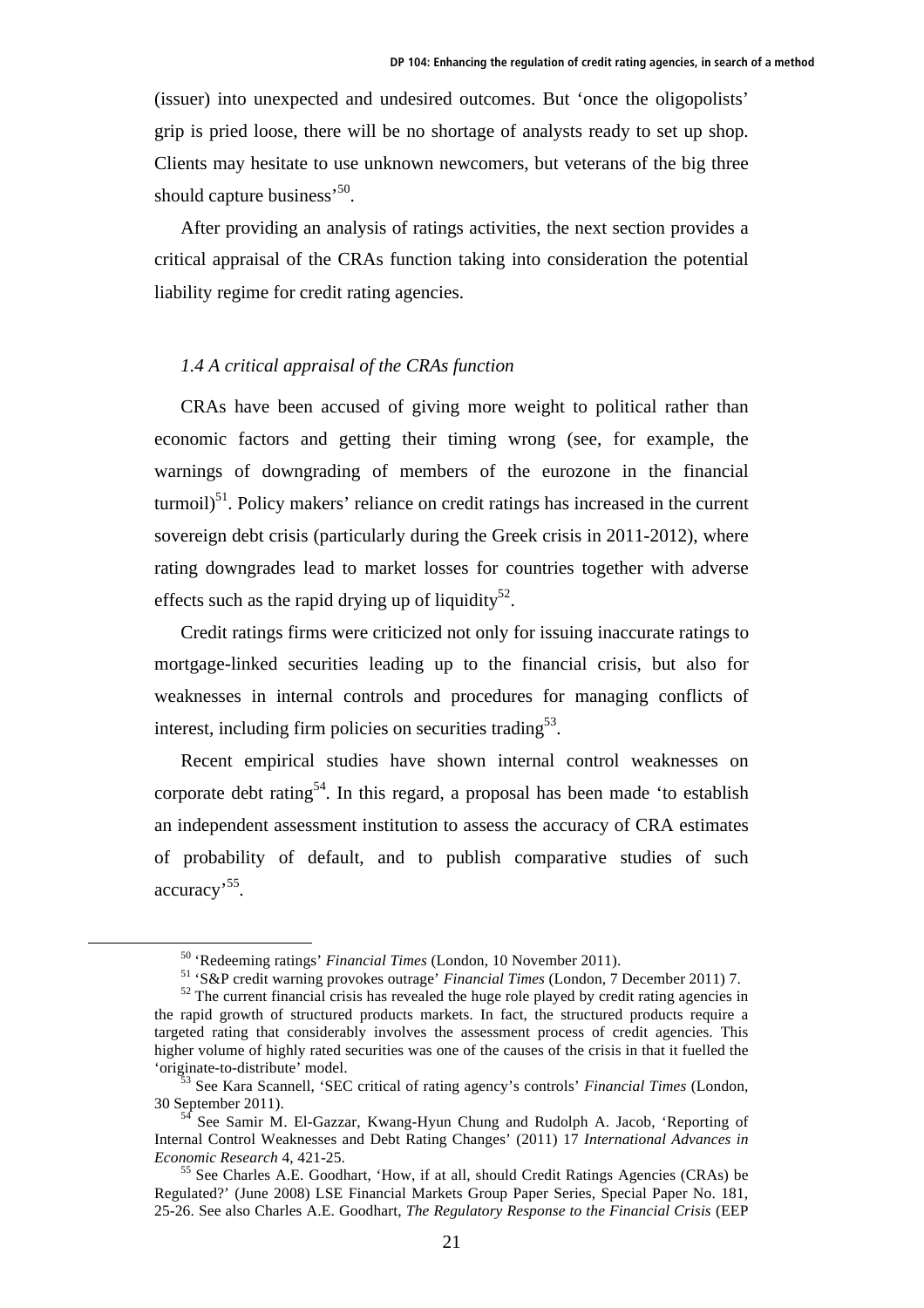Perhaps a separately established independent authority would be too costly for the financial industry and it would be less credible if it were to be directly controlled by the industry itself.

In the well-known corporate scandals (Enron, WorldCom, Lehman Brothers etc.), these companies were given high ratings and investors relied on it. For instance, Enron case illustrated this problem<sup>56</sup>. The CRAs then downgraded them but only after holding off for a time. It has been observed that 'this pattern in which a ratings downgrade resembles more an obituary than a prophecy again suggests the absence of real competition<sup>57</sup>.

Investors piled into these seemingly high-growth companies, the credit rating agencies downgraded their ratings, red-flagging them as increasingly high-risk, albeit not in danger of imminent collapse<sup>58</sup>. This concern was considered negative by market participants because ratings changes appeared to be sluggish, inaccurate and with few incentives to be responsive to  $investors<sup>59</sup>$ .

CRAs have no incentives to screen the accuracy of their assessment methodologies<sup>60</sup>. This assumption stems from the recent performance with regard to the evaluation of financial sector creditworthiness. Such considerations can justify the evident delays of CRAs review in the recent corporate failures (Enron, WorldCom, Lehman Brothers etc.). The point is that rating agencies should establish a direct relationship with investors.

These corporate scandals underlined the need for improving the working of

(London, 2 December 2011) 19. In particular, the author observes that 'when the rating agencies downgraded Enron's debt to junk in late November 2001 (they had been holding off in the hope a rival group might buy the energy trader; many Wall Street analysts still rated the company a "buy" or "strong buy"), it was bust within days'.

 <sup>2009) 129.</sup> In particular, the author suggests the establishment of a small independent body (a CRA Assessment Centre). 56 See Jeffrey N. Gordon, 'What Enron Means for the Management and Control of the

Modern Business Corporation: Some Initial Reflections' (2002) 69 *University of Chicago Law Review* 3, 1234-35. See also John C. Coffee Jr., 'Understanding Enron: "It's About the Gatekeepers, Stupid" (n 9) 1409-12.<br><sup>57</sup> See John C. Coffee Jr., *Gatekeepers: The Professions and Corporate Governance* (n 6)

<sup>285.</sup> The author observes that 'rationally, the nominal competitors may prefer to enjoy the quiet life and not invest in the personnel or monitoring necessary to detect financial decline before it becomes public knowledge'. 58 See Andrew Hill, 'Enron: see no evil, hear no evil, speak no evil' *Financial Times*

<sup>&</sup>lt;sup>59</sup> See William H. Beaver, Catherine Shakespeare and Mark T. Soliman, 'Differential Properties in the Ratings of Certified vs. Non-Certified Bond Rating Agencies' (2006) 42 *Journal of Accounting and Economics 3, 310-12.*<br><sup>60</sup> See John C. Coffee Jr., Enhancing Investor Protection and The Regulation of Securities

Markets' (2009) Columbia Law and Economics, Working Paper No. 348, 66-67. The author implies that 'credit rating agencies face little liability and perform little verification; the only force that can feasibly induce them to conduct or obtain verification is the threat of securities law liability'.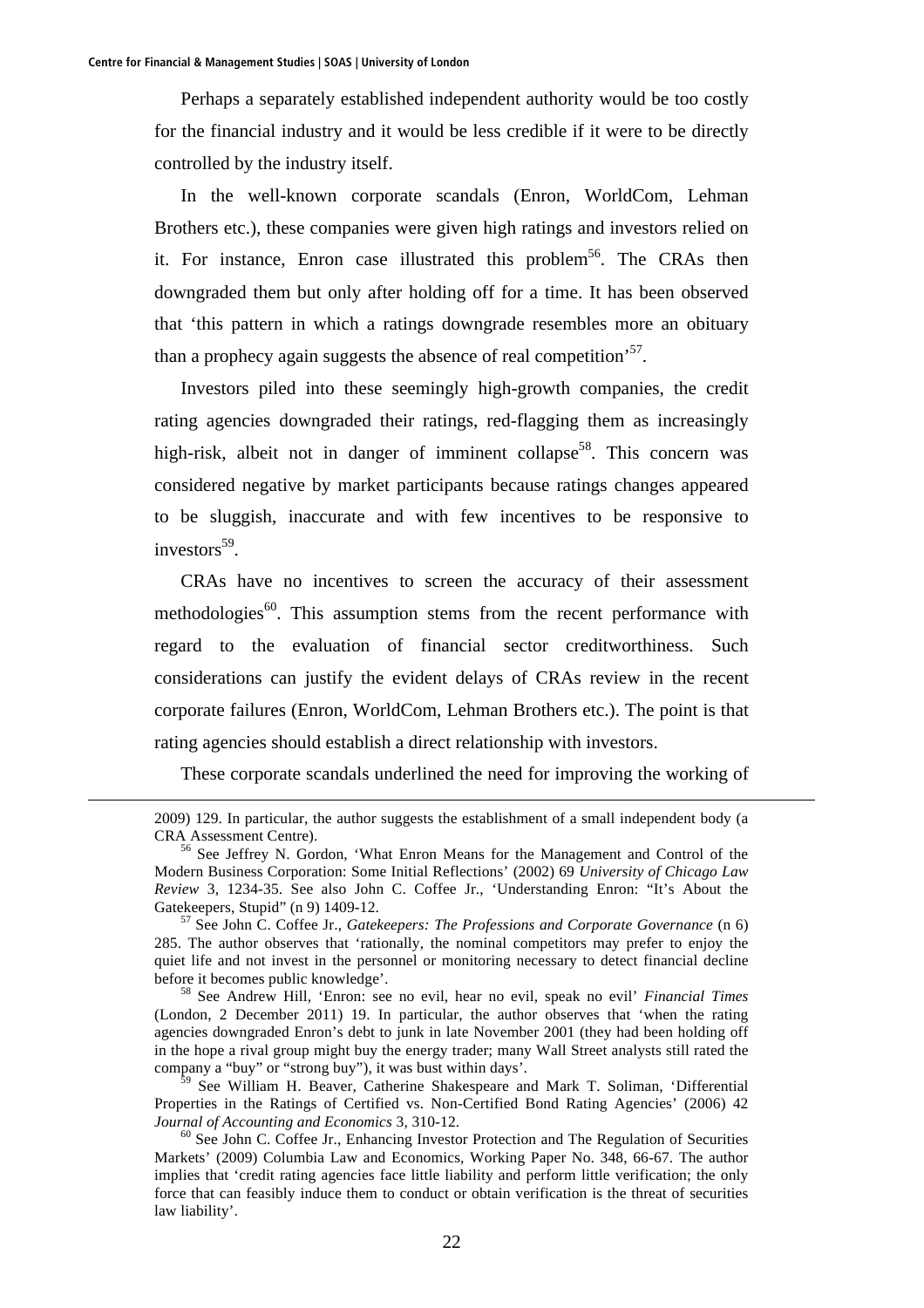CRAs. They also drew attention to the fallibility of the CRAs' assessment, on which investors typically rely for protection $^{61}$ . For instance, in the Enron failure, gatekeepers certified the issuer's compliance with an inventory of highly technical rules—without the auditor necessarily taking responsibility for the overall accuracy of the issuer's statement of its financial position<sup>62</sup>. In this regard, it has been argued that 'the gatekeeper's services have value only if the gatekeeper is certifying compliance with a meaningful substantive standard'63.

In addition, these corporate collapses raised questions about the conflict of interests of the CRAs that perform consultancy work for their clients<sup>64</sup>.

In this regard, the securities industry has not settled the question as to whether CRAs should be liable for misrepresentations or fraud to issuers and investors.

The government initiatives (at the European and US level) have only attempted to improve transparency and fairness of CRAs by creating a challenging system of regulation and supervision that enables the rating industry to deliver services considered indispensable but, as far as possible, prevents them from pursuing activities that are deemed detrimental to consumers.

The legal system set in place by the global regulators (IOSCO, FSB, G-20 and SIFMA) failed to create a proper normative framework for CRAs. This 'light touch' regime revealed weaknesses in addressing enforcement concerns.

Therefore, another crucial question is the scarce enforceability of the selfregulation regime governing the CRAs (in respect to principles, recommendations and codes of conduct delivered by global regulators).

It is self-evident that more extensive regulatory reform of CRAs is needed in order to restore investors' and markets' confidence in ratings. The regulation of CRAs must be focused on conduct, certainty and soundness—it set out from a consumer perspective rather than an industry perspective.

Rating agencies are like the gatekeepers of the capital markets, so it is very

 $61$  Ibid 10-15. Professor Coffee argues that two factors represent persuasive explanations for gatekeeper deterioration: (1) the rise of structured finance and the change in relationships that it produced between the rating agencies and their clients; and, (2) the appearance of serious competition within the ratings industry that challenged the long stable duopoly of

Moody's and Standard & Poor's and that appears to have resulted in ratings inflation.<br><sup>62</sup> See John C. Coffee Jr., 'Understanding Enron: "It's About the Gatekeepers, Stupid" (n 9) 1416.<br> $^{63}$  ibid 1417.

<sup>64</sup> See on this point Stephanie Kirchgaessner and Kevin Sieff, 'Moody's chief admits failure over crisis' *Financial Times* (London, 24 April 2010).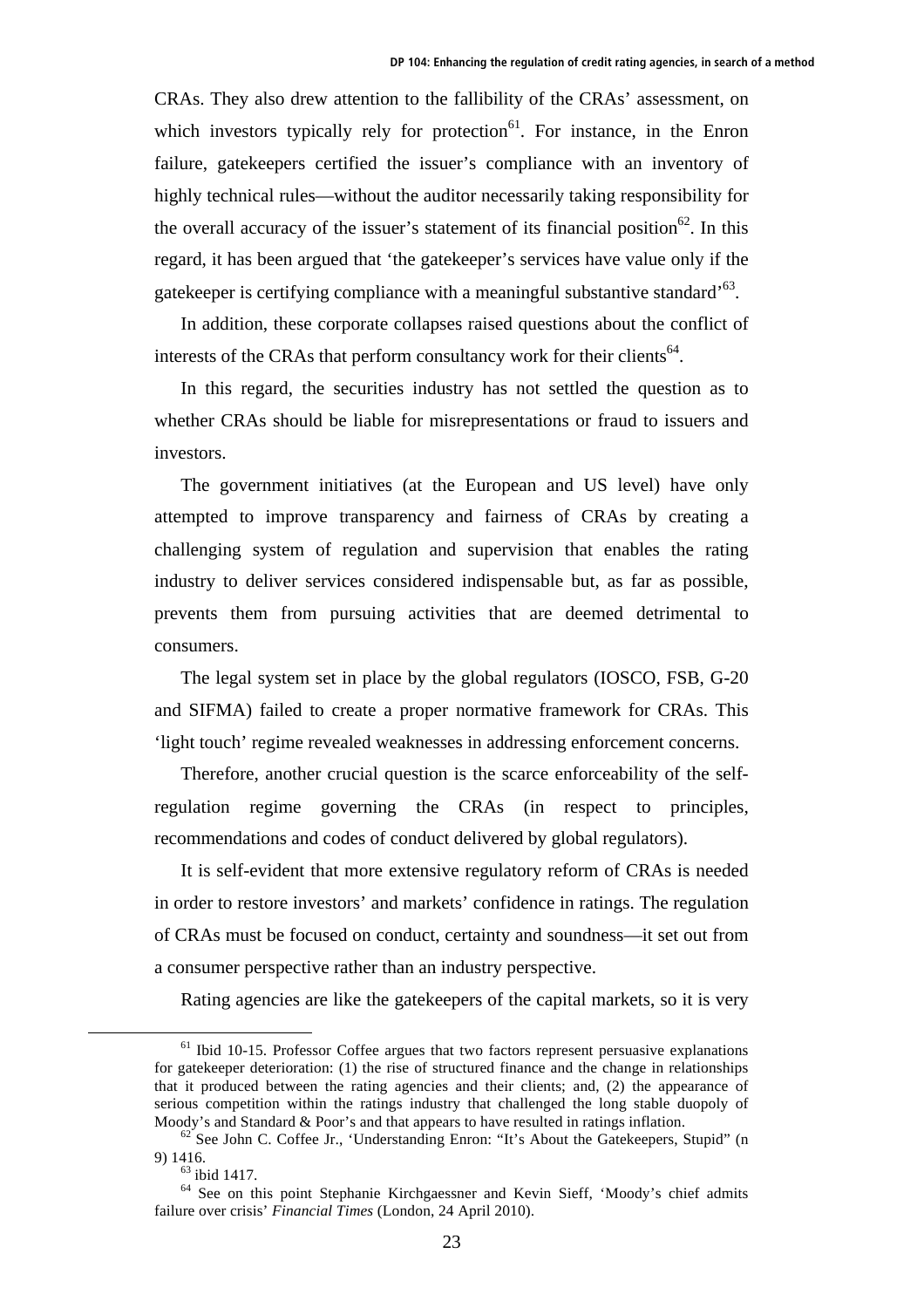important to look for an appropriate regulatory response to these issues. However there is still hesitation on the part of some regulators to introduce formal regulation and demand formal controls over the  $CRAs<sup>65</sup>$ .

As indicated earlier, ratings were under fire because of their inaccuracy in evaluating companies' creditworthiness on account of the fact that the CRAs earned profits by selling regulatory licenses to issuers<sup>66</sup>.

Paradoxically, these profits did not reflect the informational value of the ratings. The problem was that the main CRAs have become more profitable even as the quality of their ratings has collapsed.

From this perspective, it has been argued that 'regulatory dependence on ratings created higher demand for ratings and increasingly higher profits for NRSROs, even when their ratings proved spectacularly inaccurate<sup>'67</sup>.

For that reason legitimate concerns have been raised about the regulatory reliance on ratings because they increase the incentives to shop for ratings.

In this context, it can be noted that the reliability of CRAs is principally motivated by the experience and reputation of rating agencies among investors. In fact, the gatekeeper is trusted to the extent that it is a repeat player who possesses significant reputational capital and information that would be lost or depreciated if it were found to have been involved in misconduct. Thus, the ratings market looks like an oligopoly with few high profitable agencies that earn a consistently high rate of return.

This sort of oligopolistic market was increased by the US Nationally Recognized Statistical Ratings Organization and the SEC policy of entitling only selected rating agencies to assess issuers' bonds. But the oligopolistic position of the big CRAs 'seems attributable instead to the high barriers to entry into this market, which require that a new firm acquire reputational capital before it can acquire clients<sup> $68$ </sup>. On this point, it has also been observed that 'this lack of competition permits these nominal competitors to shirk, engaging in less effort and research than if there were true active

 <sup>65</sup> See Gilian Tett, Jennifer Hughes and Aline Van Duyn, 'S&P unveils ratings overhaul' *Financial Times* (London, 7 February 2008).<br><sup>66</sup> See John Gapper, 'Let rating agencies have their say' *Financial Times* (London, 8

December 2011) 11. In particular, it is observed that 'the agencies remain a protected species because central banks use ratings from officially approved agencies for purposes including

deciding which collateral to take from banks and assessing the riskiness of assets'.<br><sup>67</sup> See Frank Partnoy, 'Rethinking regulation of credit-rating agencies: an institutional investor perspective' (n 28) 190.

 $68$  See John C. Coffee Jr., 'Ratings Reform: The Good, The Bad, and The Ugly' (n 40) 55.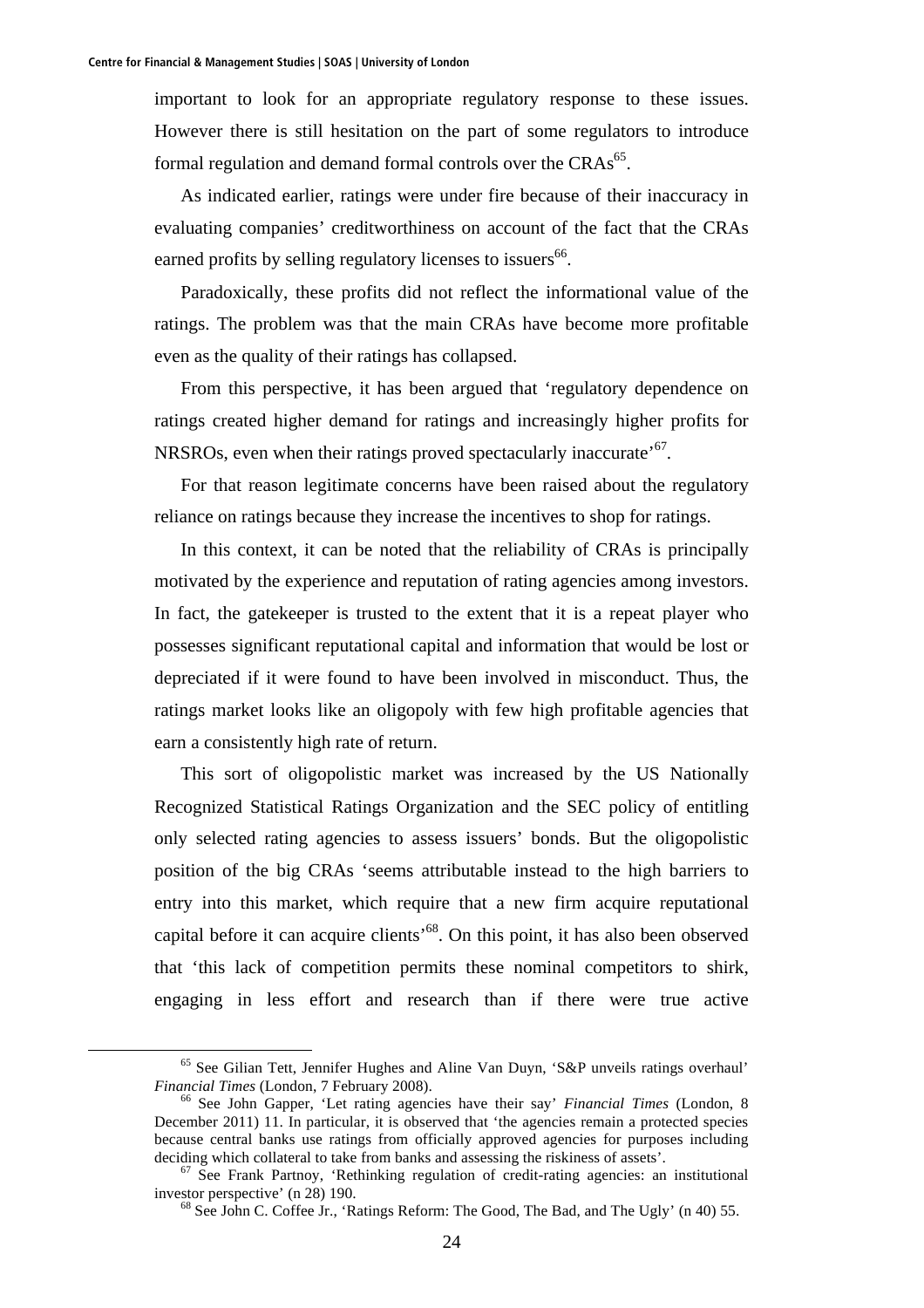competition'69.

In this regard, the reputational capital of CRAs has constituted a wire fence with respect of investors and regulators creating a huge gap in the information supply process. The credibility of CRAs has progressively taken the place of regulatory interventions of financial institutions<sup>70</sup>.

As already indicated, the structure of securities regulation favours the involvement of CRAs by way of unmonitored actions. As a result, the lack of a proper liability regime facilitates misstatements and negligence.

These considerations underline the question whether rating agencies should be subject to a system of civil liability<sup>71</sup>.

In the scholarly debate, a model has been proposed which combines the better incentives of strict liability with a system that: (1) places a realistic ceiling on the gatekeeper's aggregate liability; and, (2) minimizes the transaction costs associated with enforcement<sup>72</sup>. This proposal subordinates compensation to deterrence, but only with regard to litigation against gatekeepers, who are seldom in any event in a position to fund full compensation to the class of investors and consumers<sup>73</sup>.

A valuable suggestion has been made that strict liability could be imposed on gatekeepers, such as CRAs, for material misstatements and omissions in offering documents while removing any due diligence-based defences from securities regulation $^{74}$ .

 <sup>69</sup> See John C. Coffee Jr., *Gatekeepers: The Professions and Corporate Governance* (n 6) 285.<br><sup>70</sup> See Mathias Audit, 'Aspects internationaux de la responsabilité des agences de notation'

<sup>(2011) 100</sup> *Revue critique de droit international privè* 3, 582-85.<br><sup>71</sup> It may seem surprising because the rating agencies enjoy a virtual immunity from

private litigation. The recent cases have shown a reluctance to impose civil liability on CRAs. See, in particular, *Jefferson County Sch. Dist. v. Moody's Investor services, Inc.* [1999], No 97-1157; *Compuware Corp. v. Moody's Investor services, Inc.* [2007] No 05-1851; and *Newby* 

<sup>&</sup>lt;sup>72</sup> See John C. Coffee Jr., 'Gatekeeper Failure and Reform: The Challenge of Fashioning Relevant Reforms', in Guido Ferrarini, Klaus J Hopt, Jaap Winter and Eddy Wymeersch (eds), *Reforming Company and Takeover Law in Europe* (OUP 2004) 459. The author observes that strict liability coupled with a ceiling can produce adequate deterrence without necessarily exceeding the boundaries of political feasibility.<br><sup>73</sup> See on this matter Frank Partnoy, 'Strict Liability for Gatekeepers: A Reply to Professor

Coffee' (2003) University of San Diego School of Law, *Law and Economics Research Paper*,

<sup>3. 74</sup> See Frank Partnoy, 'Barbarians at the gatekeepers?: a proposal for a modified strict liability regime' (n 25) 540. In particular, the author argues that 'gatekeepers benefit from valuable property rights created by securities regulation, which generates both regulatory costs and regulatory licenses' (546). According to Partnoy's proposal, a gatekeeper is strictly liable for a percentage of the securities fraud damages that the issuer pays. Professor Partnoy also observes that 'the ex post costs of litigating securities disputes against gatekeepers would be almost entirely eliminated'.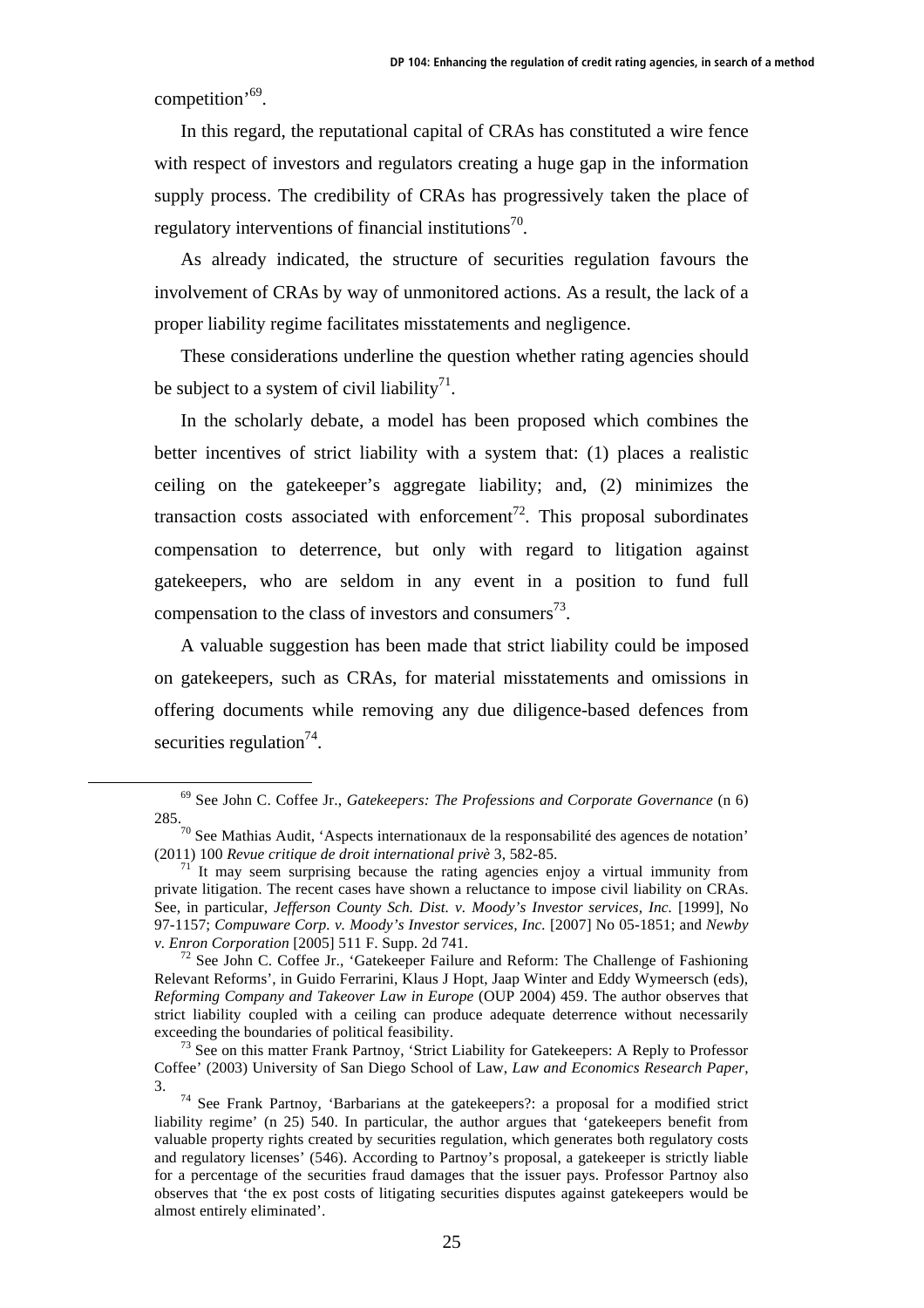According to Partnoy's view, the advantage of imposing strict liability on gatekeepers would be that it would incentivise transparency and fairness<sup>75</sup>. However, such solution would not afford a solution in terms of responsibility to investors (i.e. customers). A strict liability regime would be effective only with respect to the issuer, leaving the question of losses incurred by the investor unresolved. In addition, strict liability could be potentially costly for inducing gatekeepers to thwart client misconduct<sup>76</sup>.

According to Coffee's view, 'the gatekeeper could be held liable even when the issuer is not<sup> $77$ </sup>. In particular, this proposal assumes that the gatekeeper failed its responsibility to discover the irregularity and should not be absolved because the issuer's conduct was only negligent, rather than fraudulent.

Central to Coffee's position is the 'adverse selection' problem. This means that 'if gatekeepers cannot distinguish ex ante the "honest" from the "dishonest" issuer, a lemons market developed under strict liability should logically drive the honest client from the market<sup> $78$ </sup>.

Therefore, a strict liability regime is justified only if it can address the CRA-investor relationship. Such a liability regime may go a long way to remedy perceived negligence and poor services<sup>79</sup>. This type of liability system may contribute to preserve CRAs' reputational capital. But without specific legislation introducing such liability, it is hard to see how a case could be brought against rating agencies for liability.

In order to design an adequate liability system the optimal strategy could be to induce and empower gatekeepers to insist upon compliance with the law. Specifically, the ratings assessment could be better regulated both through

 <sup>75</sup> ibid 542.

<sup>76</sup> See Assaf Hamdani, 'Gatekeeper liability' (2003) 77 *Southern California Law Review* 1, 60. The author argues that 'holding gatekeepers strictly liable will not guarantee that clients enter the market only when it is socially desirable to do so'. Precisely, if strict liability is not superior in inducing gatekeepers to police client conduct, there is no justification for favouring it over other forms of liability (84). According to Hamdani's view, gatekeeper liability determines an inevitable trade-off between preventing misconduct and minimizing the disruption of market access. In these terms, no regime of gatekeeper liability is likely to produce the first-best outcome. This underscores the limited usefulness of gatekeeper liability as an instrument of social policy aimed at preventing misconduct (106). 77 See John C. Coffee Jr., 'Partnoy's complaint: a response' (2004) 84 *Boston University* 

*Law Review* 2, 377-82. Professor Coffee argues that 'imposing strict liability without some ceiling on the potential damages will not galvanize gatekeepers into resistance, but also the corporate clients who will bear the higher fees that come with strict liability' (382). 78 ibid 380.

 $79$  See Tom Hurst, 'The role of credit rating agencies in the current worldwide financial crisis' (n 41) 61-64. See also Mia Mahmudur Rahim, 'Credit rating agencies' roles have to be reassessed' (2010) 4 *Law and Financial Markets Review* 4, 435.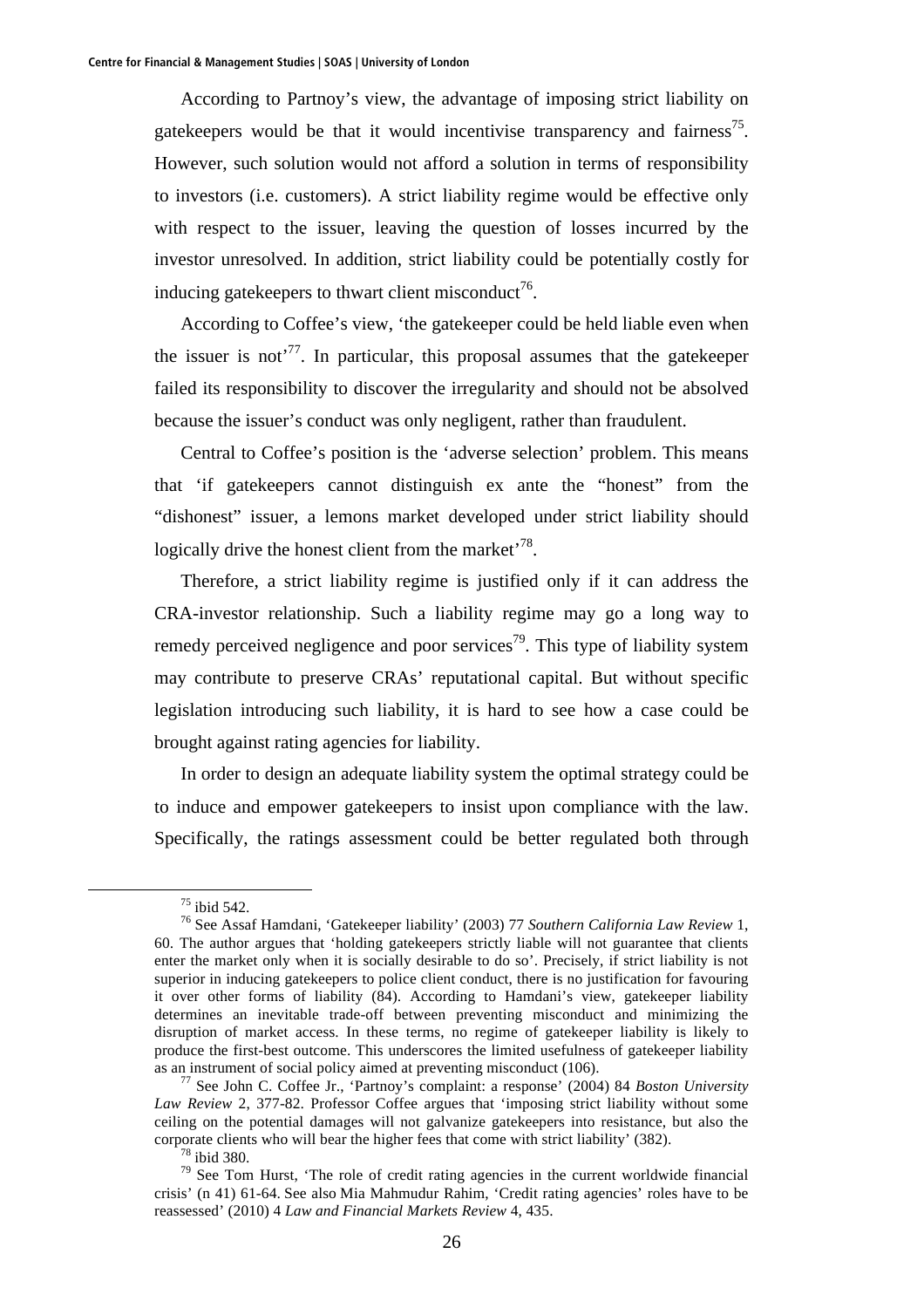internal controls and hard-law measures $80$ .

This research will seek to demonstrate that a mixed regime that includes elements of both strict liability and compliance activities could be a favourable regime for credit rating agencies $^{81}$ . Such mixed liability regime may improve the credibility (i.e. reputation) of CRAs implementing policing measures such as monitoring, investigating, and reporting misconduct.

In this regard, the establishment of an internal control mechanism for the ratings procedures could encourage companies to operate under market incentives such as transparency and fairness. In particular, on-going compliance programs may solve the monitoring problems (for instance, when agents cannot verify the firm's monitoring ex ante)<sup>82</sup>. This type of regulatory approach should increase the governance of the CRAs and their legal duties to avoid and interdict the offences<sup>83</sup>.

After examining the rating agencies deficiencies in the recent corporate collapses and their inaccuracy in evaluating companies' creditworthiness, the next section provides a plan of the research.

### *1.5 Plan of the research*

This research will be structured as follow. In the second chapter, the focus will be on an analysis of CRAs internal governance. The investigation will be conducted having regard to the observable differences in the rating agencies' characteristics and through the probable development of regulation. The features of each major rating agency will be examined in order to identify its

<sup>&</sup>lt;sup>80</sup> As just noted, in the banking and financial services industry this role is particularly significant. The global economic crisis created a wave of legislation designed to mitigate risk and protect the financial system from shocks. See Paul Taylor, 'How to make ready for regulation' *Financial Times* (London, 9 November 2011).

<sup>&</sup>lt;sup>81</sup> This analysis intends to extend the proposal argued by Arlen and Kraakman. See Jennifer Arlen and Reiner H. Kraakman, 'Controlling corporate misconduct: an analysis of corporate liability regime' (1997) 72 *New York University Law Review* 4, 691-94. The authors suggest—in a corporate governance environment—a mixed entity liability regime that combines aspects of strict liability together with duty-based liability. In substance, this regime includes (1) modified forms of strict liability that are adjusted to induce firms to adopt policing measures; and, (2) "composite" liability regimes that combine monitoring and reporting duties with a residual element of strict liability to induce preventive measures and regulate activity levels.<br> $\frac{82 \text{ ibid } 766-67.}{82 \text{ ibid } 766-67.}$ 

<sup>&</sup>lt;sup>83</sup> The concept of gatekeepers' duties raises again the question of gatekeepers' liability. In fact, it has been observed that 'its enforcement potential depends not only on the offense and the level of culpability that triggers personal liability, but also on the choice of gatekeepers and upon the design of their duties'. See, on this point, Reiner H. Kraakman, 'Corporate Liability Strategies and the Costs of Legal Controls' (n 6) 892.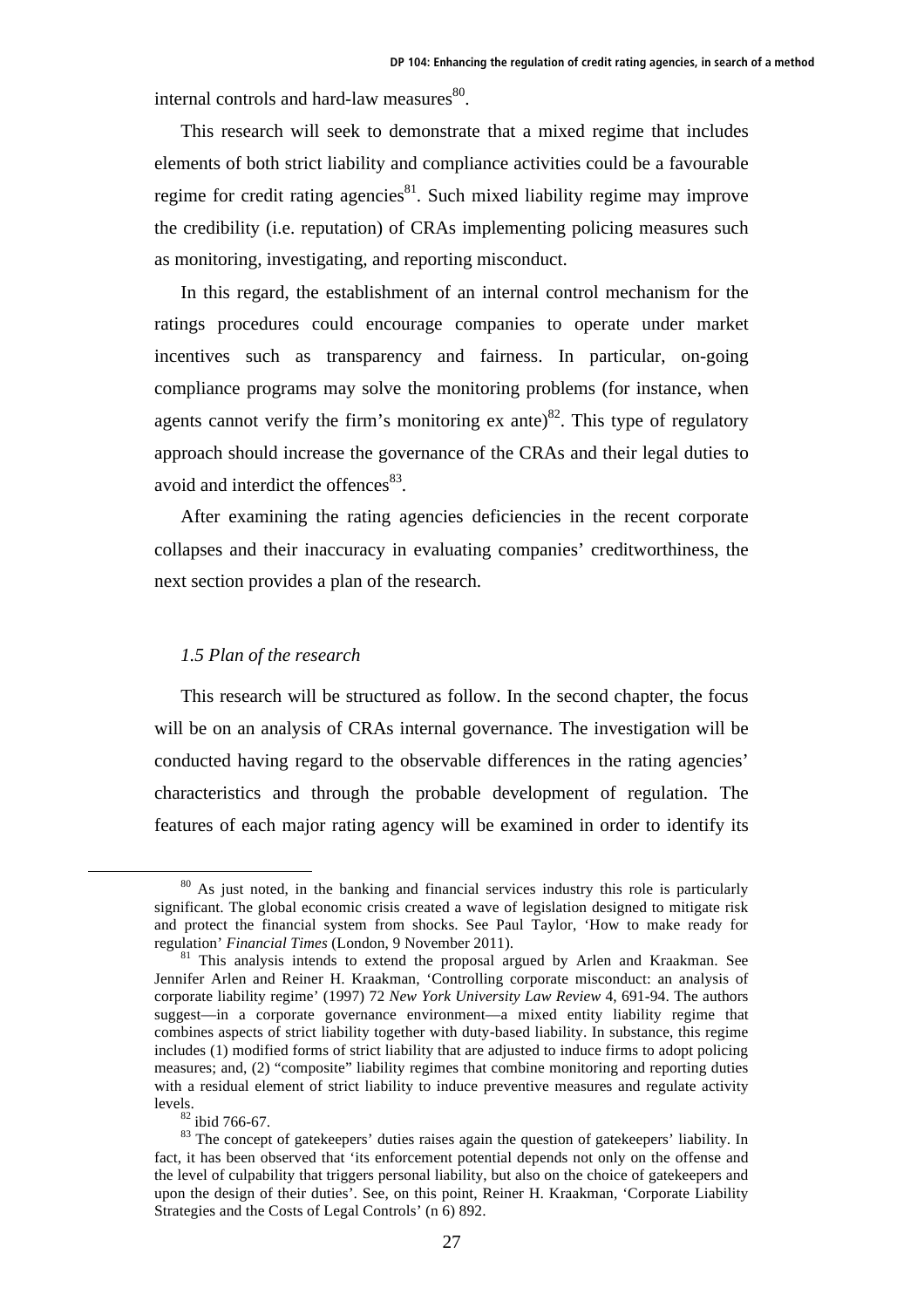strengths and weaknesses with a view to defining an efficient regulatory scheme relating to internal structure, *modus operandi* and asset management.

The results will be interpreted on the base of rating activity, measuring positive and negative effects of adopted regulation. In order to test compliance with rules, sample supervision models will be utilized for the rating agencies. This analysis should provide significant implications with regard to the applicable normative framework.

The evidence should elicit material for further research into aspects such as (1) the motivation of CRAs to issue solicited or unsolicited ratings; (2) the discretion of CRAs to bring into play evaluation models and to control the treatment of information; and, (3) the assessment of rating agencies' responsibility.

In the chapter three, an investigation of CRAs regulatory reforms will be carried out, together with appraisals of best practice. It will consider how harmonized rules could eliminate differential treatment under the law and introduce on-going supervision with accountable responsibility for rating agencies. However, methods for securing more cooperation among global regulators, with a system of integrated controls, will also be considered. Such rules could require the disclosure of all aspects of the ratings activity, with the emphasis on the evaluation methods and enhancing the transparency of information.

The original contribution is to arrange such a regulatory framework in such a way as to make CRAs accountable, while proposing concrete solutions to the problems of information asymmetries and conflicts of interest as between issuers and investors. Voluntary principles (i.e. guidelines, standards, principles) would be merely secondary: hard law rather than soft law. An outcomes-based regime (i.e. rules-based regime) rather than a principles-based regime would prevail.

The idea is that CRAs should be made responsible for their investment certification because of their fundamental role in the evaluation of credit risk and influencing investors' confidence.

After briefly outlining the structure of this research, the next chapter focuses on the regulation of CRAs internal governance. It draws attention to the importance of understanding the dynamics of the interrelationships between rating agencies and investors. Also, it assesses the scrutinising and validating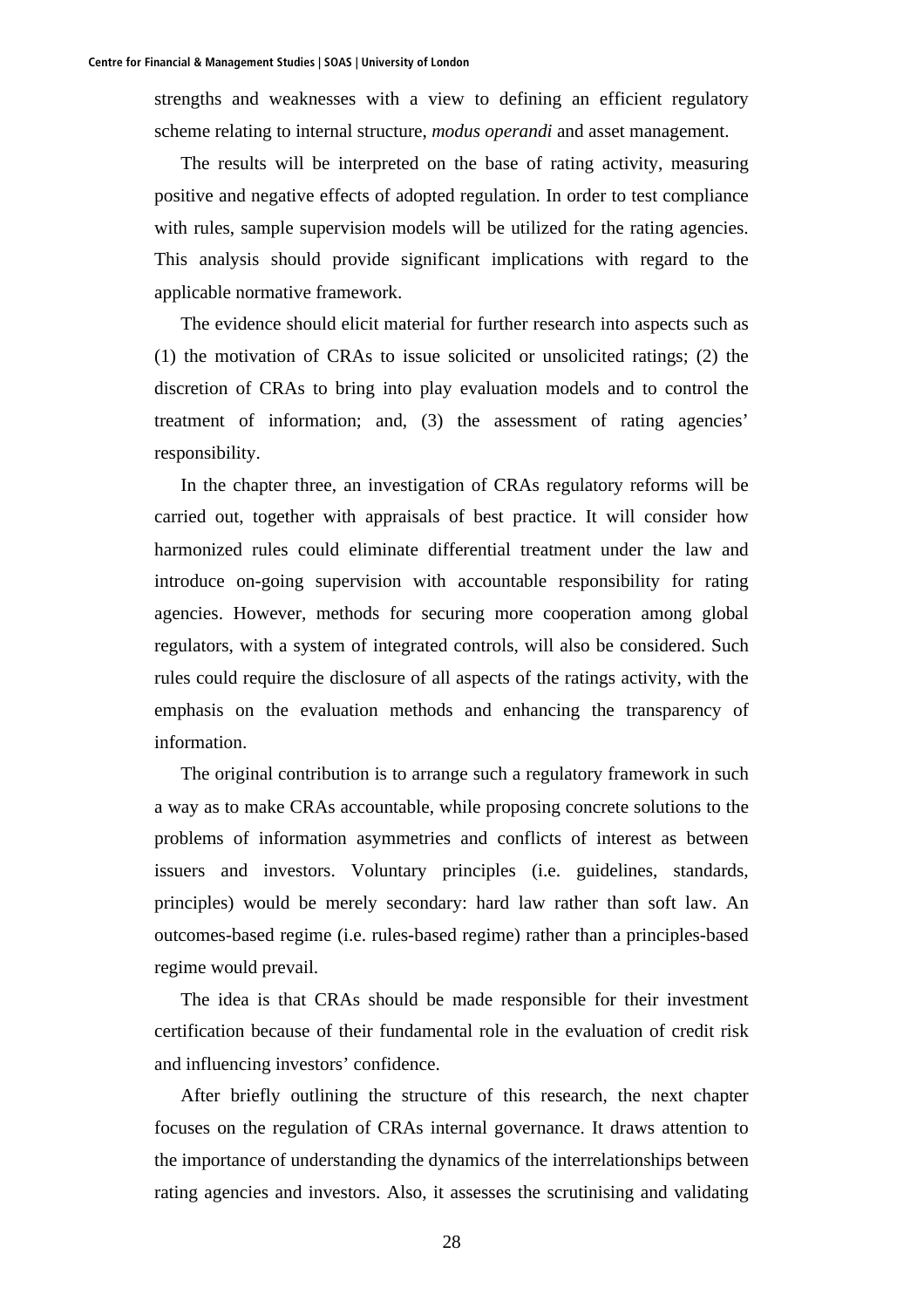role played by CRAs through their assessment methodologies.

### **Chapter 2**

### **The Regulation of CRAs Governance**

### *2.1 Background and regulatory features*

Standard & Poor's stated that 'credit ratings are designed primarily to be our forward-looking opinions about creditworthiness and unlike other types of opinions, such as, for example, those provided by doctors or lawyers, credit ratings opinions are not intended to be a prognosis or recommendation<sup>84</sup>. On this view, CRAs are primarily intended to provide investors and market participants with information about the relative credit risk of issuers and individual debt issues that the agency rates.

CRAs are not intended to measure a security's potential for price appreciation. They collect dispersed information on the financial situation of borrowers and the default risk of certain financial products, and condense it into a single measure of relative credit risk $^{85}$ . In other words, the key function of credit agencies is to assess the quality of credit of a company issuing a liability or the quality of a specific liability issue. Credit ratings play a public and social value in the financial market because of their reputational capital.

Despite this (apparent) normal purpose, governments and global regulators have become reliant on credit ratings. In particular, regulators have woven these agencies into everything from allowable investment alternatives for institutional investors to required capital for most global banking firms. Concerns about the CRAs' activity have worried investors from the beginning of financial crisis, when it started to stress market confidence.

The usefulness of a rating agency is dependent upon its reliability in making predictions and public acceptability. These two elements reflect the fact that market participants use the ratings of leading CRAs because the market trusts their ratings and participants know that other players will also

<sup>&</sup>lt;sup>84</sup> See Standard & Poor's, 'Guide to Credit Rating Essentials. What are credit ratings and how do they work?' (2011) <www.standardandpoors.com> accessed 1 March 2012, 3.

<sup>&</sup>lt;sup>85</sup> See Andreas Kruck, Private Ratings, Public Regulations. Credit Rating Agencies and *Global Financial Governance* (Palgrave Macmillan 2011) 1.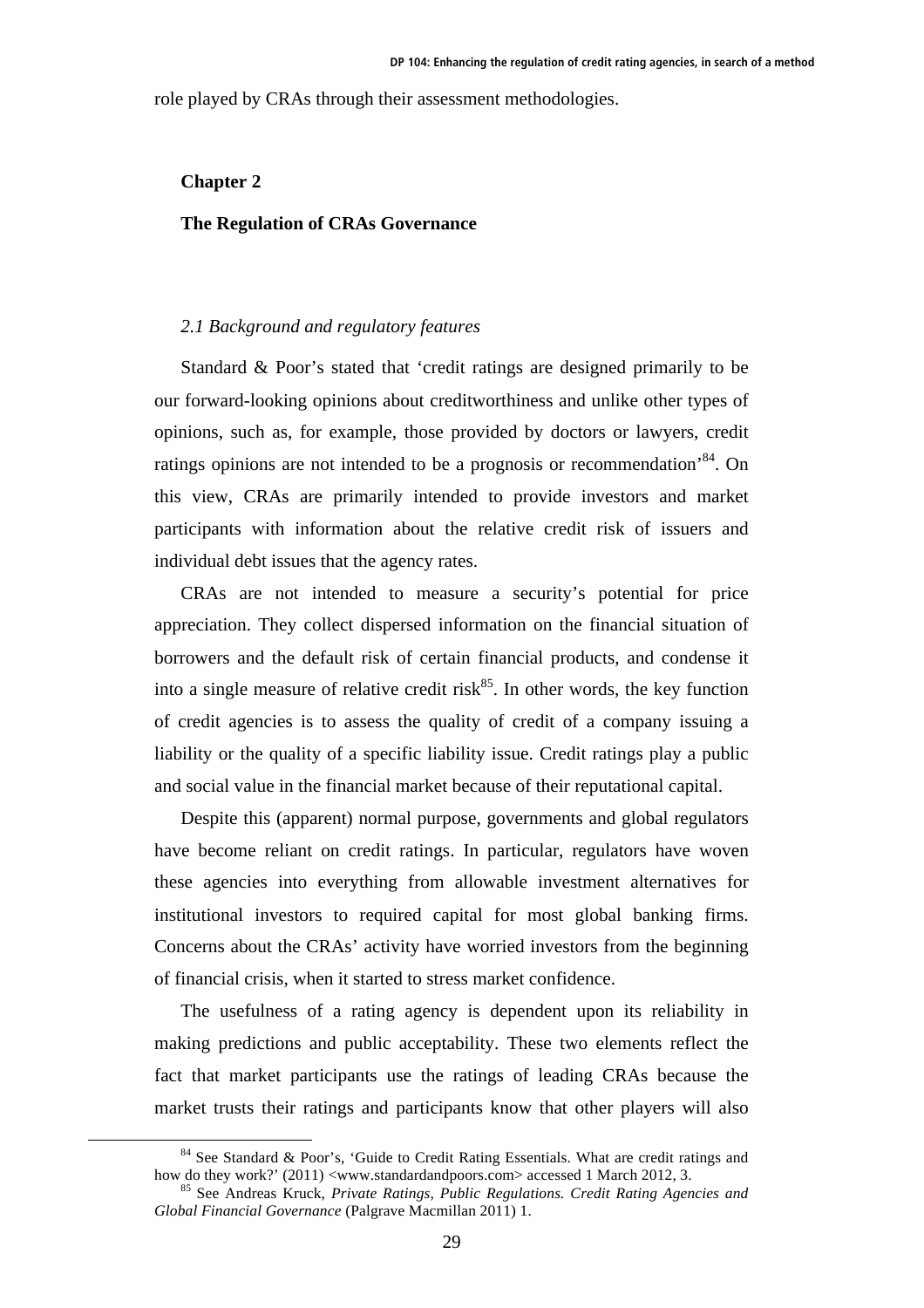accept their evaluation. It is important that financial markets place trust in the CRAs' activity and the relevant processes that lead up to a rating evaluation. For instance, a low rating can drive up an issuer's borrowing costs or even put it out of business.

Credit agencies have played a long and established function in capital markets, providing investors with an assessment of the relative probability of default of security bonds. In this regard, 'credit rating agencies and their output play a unique, indeed important, role in overcoming the information asymmetries that are endemic to the capital market'<sup>86</sup>.

This worthy function has changed into a sophisticated and complex technique for measuring financial soundness. The regulatory background of credit ratings began by approving the use of certain CRAs as Nationally Recognized Statistical Rating Organizations (NRSRO), a special designation body with functions of authorization, registration and control of rating agencies $^{87}$ .

NRSRO status was conferred upon a select few agencies; it is important given that obtaining of a favourable rating has definitively become a *de facto* prerequisite for any company seeking to access the US financial markets.

Before 1970s, credit ratings were regulated under the Securities Act of 1933 (Rules 134 and 436), the Securities Exchange of 1934 (Section 17-H and Rule 10b-6), the Investment Company Act of 1940 (Rules 2a-7, 3a-7 and 10f-3) and insurance regulations (the National Association of Insurance Commissioners Securities Valuation Office).

The growth of credit rating agencies industry took place in the early nineteen hundreds when the investment banks started to require evaluations of

 <sup>86</sup> See on this view, Herwig M. Langohr and Patricia T. Langohr, *The Rating Agencies and their Credit Ratings. What They Are, How They Work and Why They Are Relevant* (Wiley & Sons 2008) x.<br><sup>87</sup> In the 1930s the first regulator to take notice of credit ratings was the Federal Reserve

System which implemented a scheme for evaluating a bank's entire portfolio based on the credit ratings on the bonds in that portfolio. Subsequently, the United States Treasury Department introduced credit ratings as the valuable measure of the quality of a national bank's bond portfolio. In 1973, the SEC adopted Rule 15c3-1 (the 'net capital' rule) to incorporate credit ratings, but only those ratings promulgated by what it defined as 'Nationally Recognized Statistical Ratings Organizations'. Rule 15c3-1 was the first securities rule to recognize the validity of credit ratings. In fact, this rule required a different haircut for securities based on credit ratings assigned by NRSROs. However, Rule 15c3-1 created heavy barriers to entry for new rating agencies in the United States because it gave preferential treatment to bonds rated investment-grade by at least NRSROs. In substance, Rule 15c3-1 strongly encouraged broker-dealers to invest in rated bonds, increasing the ratings' market power.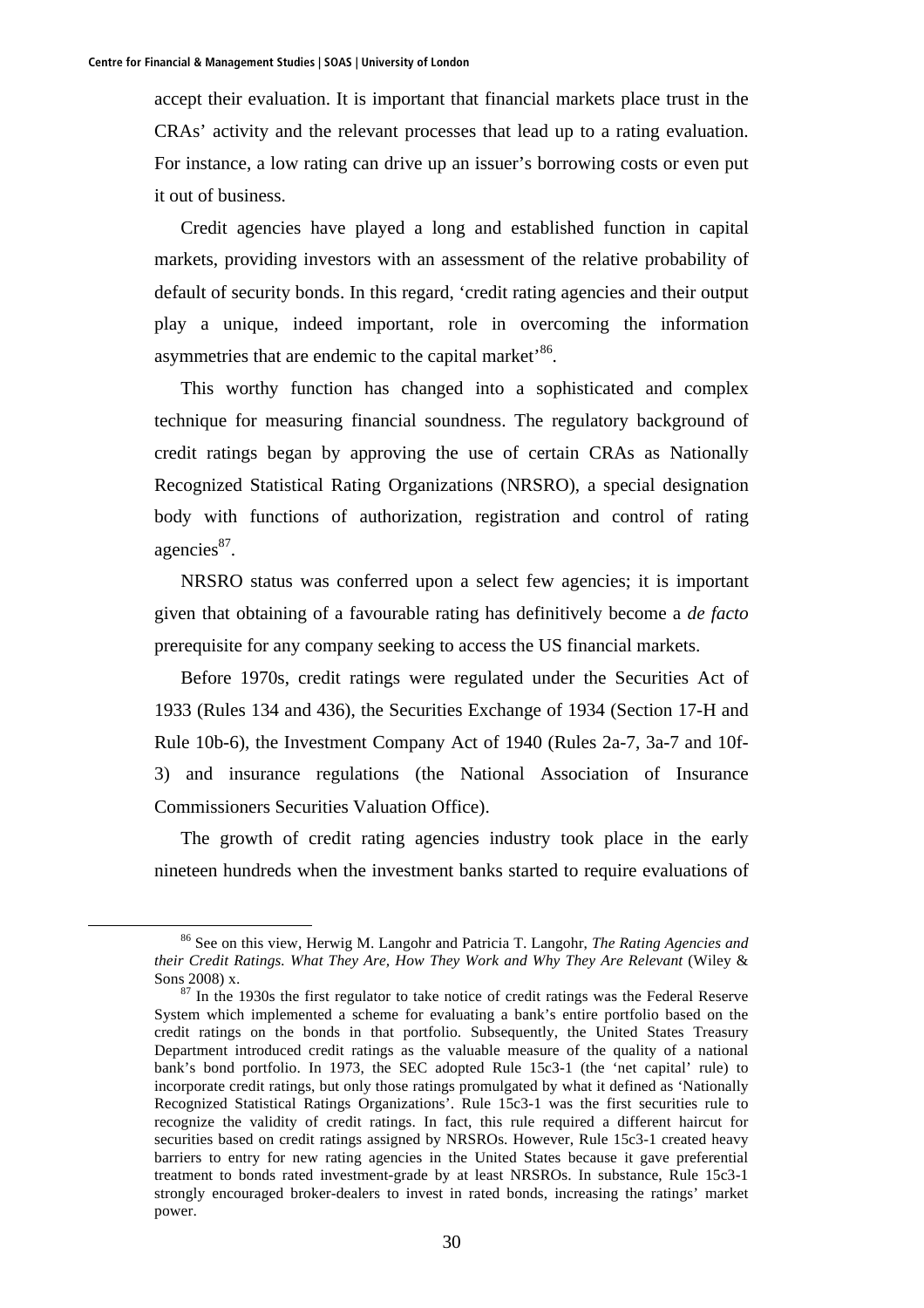their issues and because of the presence of economies of scale associated with spreading credit information<sup>88</sup>. Rating agencies developed from market surveillance mechanisms, particularly with the burgeoning of financial information<sup>89</sup>.

The bond rating services increased in the early 1930s with the Glass-Steagall Act of 1933 and rise of securities businesses in the United States. The focus of bond rating activity was railroads, corporations and financial institutions, and pension funds and banking investments incorporated rating standards into their rules.

In a further development, the Securities and Exchange Commission and other regulatory institutions enacted normative tools to regulate the rating process. From mid-1970s credit rating agencies switched from their 'subscriber business model' to an 'issuer pays model', determining a substantial change in the core activity of these agencies. Indeed, with the 'issuer-pays' model, credit agencies solved the "free-rider question" of the supply of a public good in the investors' community (the public availability of ratings manuals).

Ratings have been incorporated into government regulation and regulatory tools, but this policy trend exacerbated the competitive barriers as between rating agencies with negative effects. The use of ratings in public regulation demonstrated that the rating industry is more than a financial phenomenon.

These regulatory licenses have entitled credit ratings to gain and generate reputational capital among market participants. This sort of reputational capital is usually based on trust and credibility. Reputational capital represents an essential element of credit rating activity for two main reasons, namely the decision-making process and assessment accuracy. In these terms, reputation capital is a fundamental component of rating business model because it makes for confidence and investor protection.

The value of rating agencies depends on the quality of the information supplied to the market. Each rating agency depends for its livelihood on its credibility for independence and accurateness. In particular, credit ratings

<sup>&</sup>lt;sup>88</sup> The first credit rating agency was founded by John Moody in 1909 (rating system for railroad bonds) after the establishment of mercantile credit agencies and debt manual publishers. In the early 1900s, the bond ratings agencies drew their revenue exclusively from subscribers. From the mid-1970s until today the revenue system turned into the 'pay-issuer' business model.

<sup>89</sup> See Henry V. Poor's, *History of the Railroads and Canals of the United States of America* (New York, John H. Schultz, 1860); see also Henry V. Poor's, *Manual of the Railroad of the United States, for 1868-69* (New York, H.V. & H.W. Poor, 1868).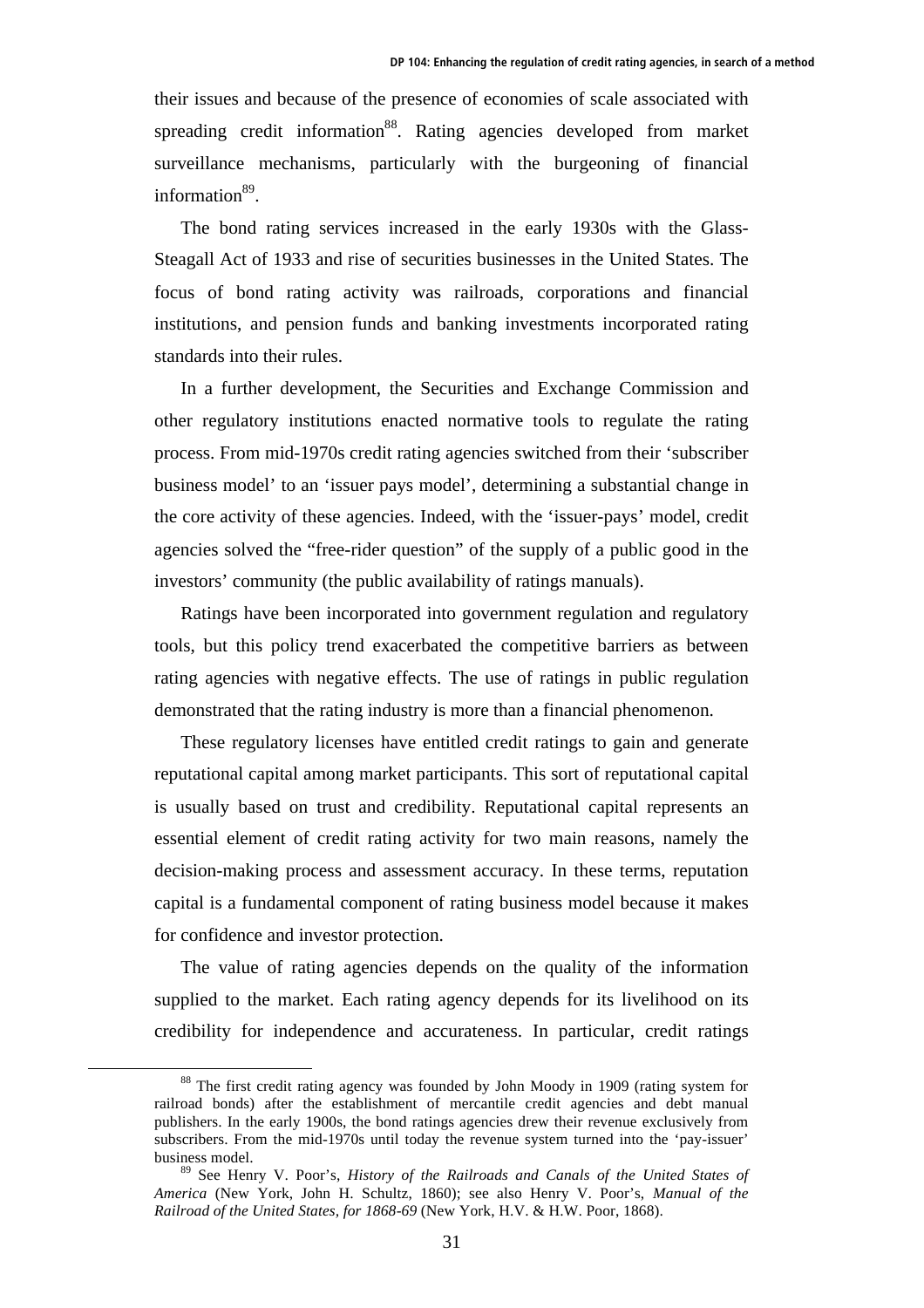operate through their valuable 'opinions' making public information on the credit risks of borrowers. But opinions have varying effect: 'the impact of a self-proclaimed messiah on a soap-box at Speaker's Corner may differ from the impact of a newspaper that prejudges a suspect as being guilty in a murder case<sup>,90</sup>.

Investors rely on ratings evaluations about the likelihood of receiving timely payments on bonds. The rating certification of a bond quality has developed into a pre-requisite of the debt issue's credit value. Rating agencies capitalise on their reputational capital, thereby obtaining huge market power over investors, while exploiting the information asymmetry between issuers and investors.

However, there is a link between the certification activity and the signalling purpose of ratings. This combination has enhanced public confidence and, according to the reputational capital view<sup>91</sup>, caused CRAs to become dominant intermediaries without any regulatory intervention.

'Credit rating agencies exist in a competitive market of information providers and live or die based on their reputational capital; credit ratings reduce information costs and therefore reduce issuers' cost of capital'<sup>92</sup>. The reputational capital view considers that credit ratings are important parts of credit information and therefore constitute good proxies for changes in the credit quality of the underlying bond.

Credit agencies increased their degree of trustworthiness by publishing rating manuals and analysis $93$ . This rating system was based on subscription fees paid by investors. The symbols of the principal rating agencies (Fitch, Moody, Standard & Poor's, Duff & Phelps) were synthesized in letter and number scales. The letter 'A' or the number 1 to the highest grade, while the letter 'D' to the lowest grade.

The scales were ordinal such as 'A', 'B', 'C' and cardinal such as 'Aaa', 'Aa', 'A'. The higher the rating, the less risk of default on repayment to the creditor. It is important to bear in mind that rating is a source of information for investment decisions. Investors use ratings to reduce the risks of credit loss.

 <sup>90</sup> See Andrew Fight, *The Ratings Game* (Wiley & Sons 2001) 3.

<sup>91</sup> See John C. Coffee Jr, *Gatekeepers: The Professions and Corporate Governance* (OUP 2006) 287-88.

 $92$  See Frank Partnoy, 'The Siskel and Ebert of Financial Markets?' Two Thumbs Down for the Credit Rating Agencies' (n 31) 635.

<sup>93</sup> See the volume *Analysis of Railroad Investments* published by Moody in 1909.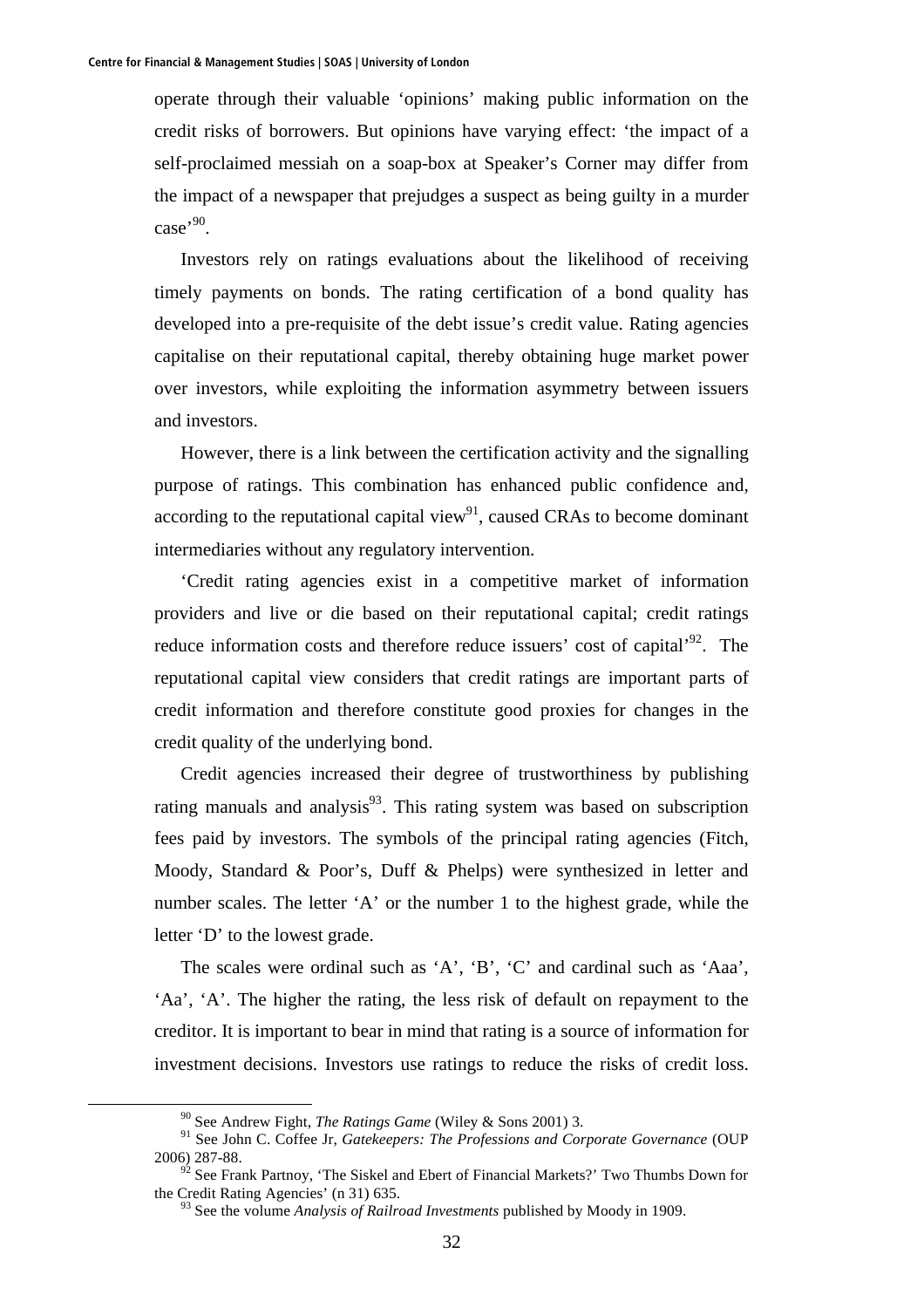Once issued, rating agencies maintain scrutiny over issuers and their securities and investors are warned when changes affect issuers and financial products.

The reputational capital view helps to understand whether the raters' activities do not reflect the correctness of rating analysis but instead the amount of expertise and authority the agencies possess. It has been argued that 'market and government actors take account of rating agencies not because the agencies are right but because they are thought to be an authoritative source of judgments, thereby making the agencies key organizations controlling access to capital markets'94.

However, the reputational capital theory does not explain why CRAs have enormously increased their action and power during the recent decades. According to Professor Partnoy, the inconsistency of the reputational capital view may be explained by three concerns: (1) inaccuracies in credit spread estimation, (2) increases in ratings-driven transactions, and (3) the growth of credit derivatives $95$ .

In a similar vein, 'the reputational capital view is contradicted by the notion that there were systematic inefficiencies in the non-investment-grade bond market allowing the owner of a diversified portfolio of corporate high-yield bonds to outperform, on a risk-adjusted basis, other fixed income investments'96.

Generally, rating agencies have good reason to avoid inaccuracy because of their reputational capital. But a central feature in the current rating system is regulators' overreliance on wide market acceptance of a rating assessment. CRAs can influence, through 'downgrades', the capacity of borrowers to obtain funds.

The rise of credit agencies could be explained by the development of structured finance, the spread of complex financial instruments (such as credit derivatives, asset-backed securities, financial guarantees, arbitrage vehicles).

In economic terms, the credit spread represents the market's estimate of the riskiness of the bond compared to its risk-free counterpart, based on both the

 <sup>94</sup> See Timothy J. Sinclair, *The New Masters of Capital. American Bond Rating Agencies and the Politics of Creditworthiness* (Cornell University Press 2005) 2. In particular, the author argues that 'rating agencies, acting as embedded knowledge networks, can be thought to adjust the "ground rules" inside international capital markets, thereby shaping the internal organization and behaviour of institutions seeking funds' (15).

<sup>&</sup>lt;sup>95</sup> See Frank Partnoy, 'The Siskel and Ebert of Financial Markets?' Two Thumbs Down for the Credit Rating Agencies' (n 31) 654.<br><sup>96</sup> ibid. 663.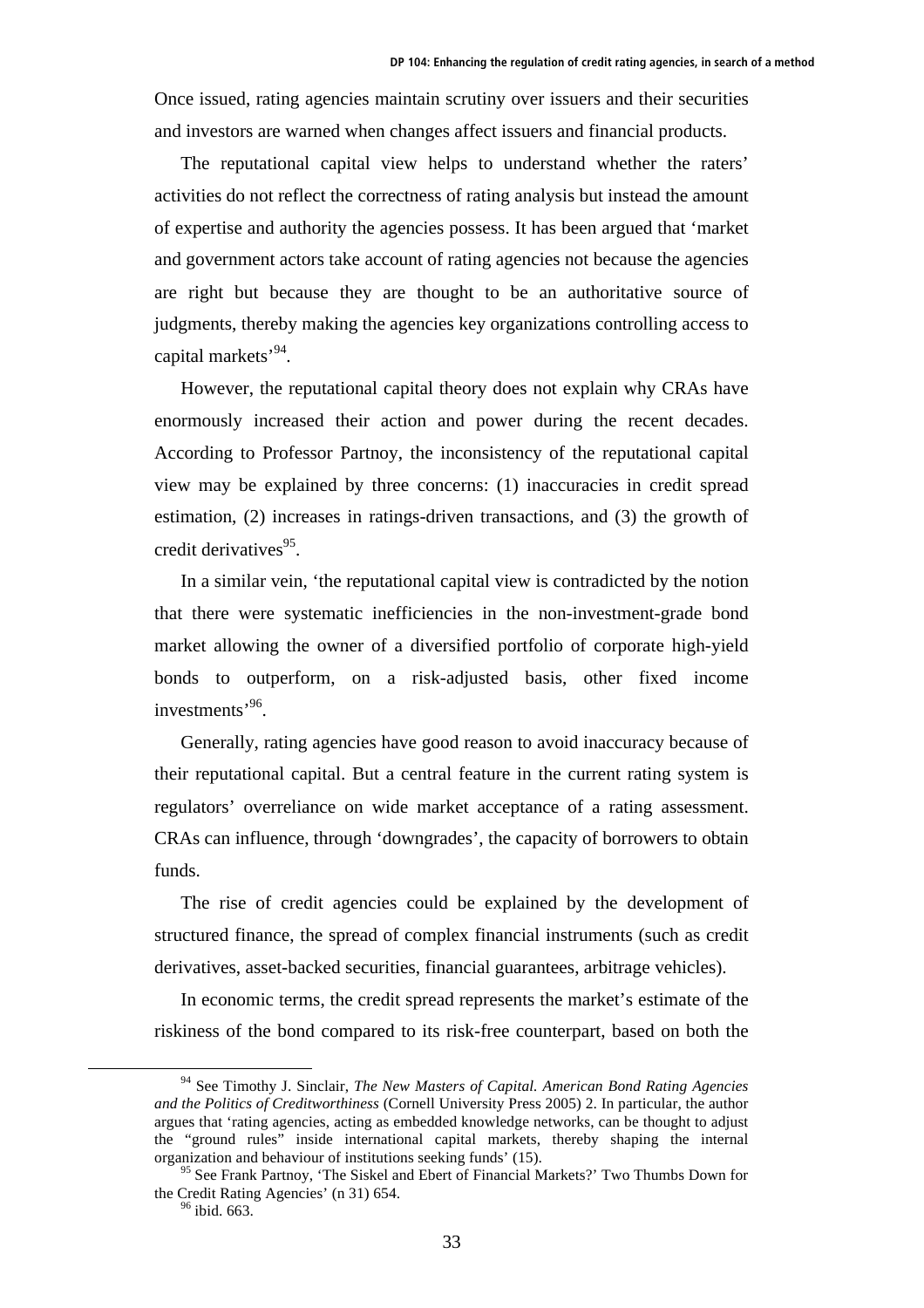probability of default and the expected recovery in the event of default. Put another way, credit spread is the difference between the yield on the bond and the yield on a risk-free bond of comparable structure and maturity. It also represents one of the most important measures of credit risk $97$ . The credit spread is a reflection of all available information in the market, including the rating.

Credit rating should reflect the estimation of credit spread, but the evidence does not support the conclusion that ratings reflect valuable and accurate information<sup>98</sup>. Therefore, rating change announcements provide no new information to the capital markets $99$ .

The rating market is a sort of oligopoly in which only big agencies operate. This aspect favours the possibility of that the agencies' activity is only lightly regulated. The credibility of credit ratings stems not only from their trustworthiness, but also from the protection granted by regulators.

The most important factor is limited competition among rating agencies. This factor allows accumulating reputational capital and incorporating market power over investors. It means that credit ratings control the available information and sell it under oligopolistic conditions.

But if the information sold does not reflect the credit spreads, rating agencies sell other values such as the right to reduce regulatory costs or the right to entry in the securities market with a valuable rating.

Regulatory protection confers credibility and reputational capital on credit ratings. This allows skipping rules and supervision because of regulatory permission to incorporate the rights of providing valuable certification. Such protection has eliminated the incentive to maintain quality ratings.

There are plenty of reasons to believe that credit ratings activity was changed by regulators for regulatory purposes. Global regulators have altered the nature of the CRAs' core business from that of 'informational intermediary' to that 'regulatory intermediary'. Issuers have started to pay rating fees not only to purchase credibility with the investor but also (and in

 $97$  Another measure of credit risk is the Option Adjusted Spread (OAS), in which is accounted the riskiness of a bond compared to its risk-free counterpart.

<sup>&</sup>lt;sup>98</sup> In recent years, several cases of corporate default have demonstrated the inaccuracy of credit ratings: for instance, the well-known Lehman Brothers, WorldCom and Enron cases of the early 2000s, but also investment banks and insurance companies.<br><sup>99</sup> See Lee Macdonald Wakeman, 'The real function of Bond Rating Agencies', in Clifford

W. Smith Jr. (ed.), *The Modern Theory of Corporate Finance* (2nd edn, McGraw-Hill 1990) 411.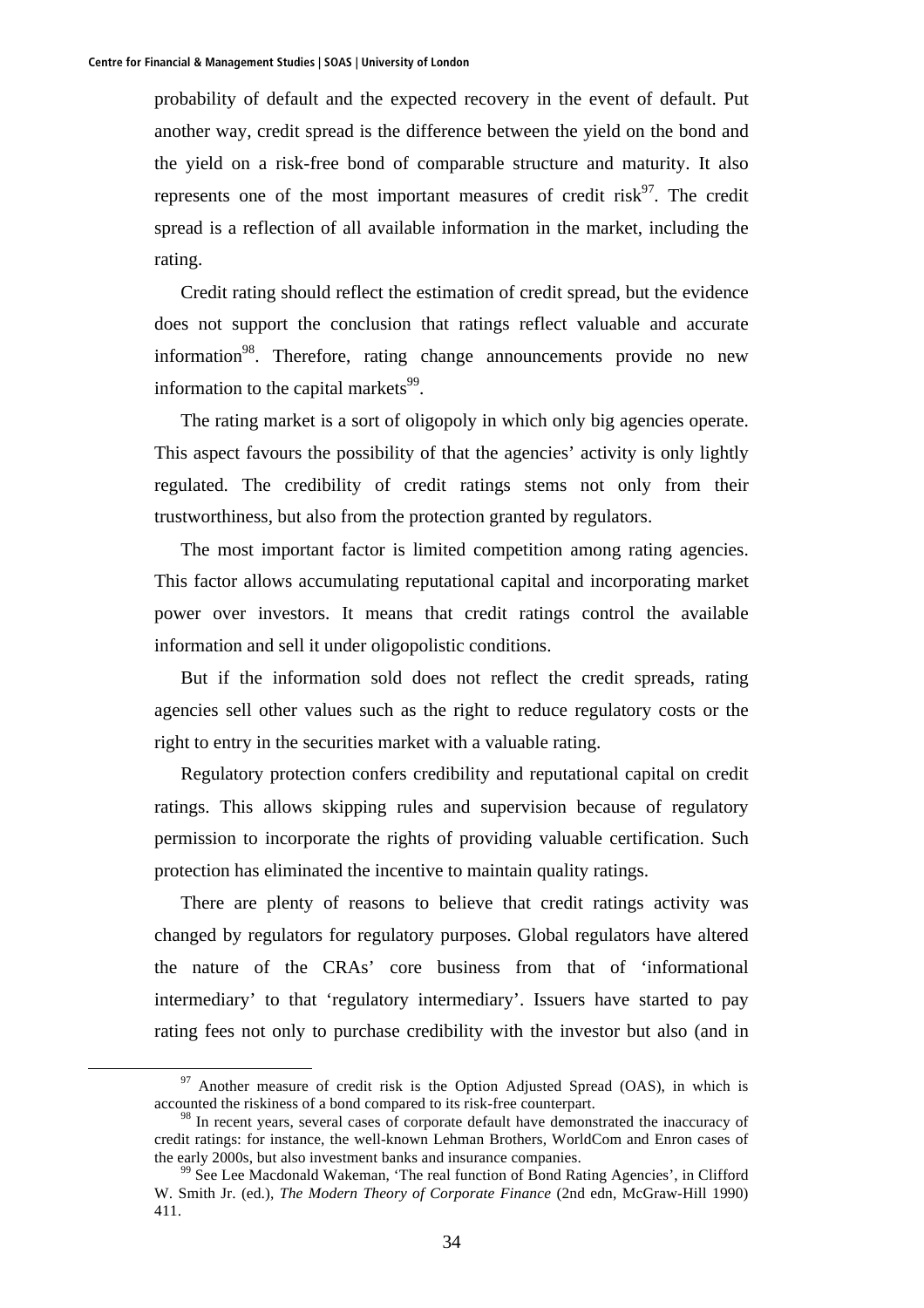particular) to purchase a license from the regulators.

It can be said that the regulators have the interest to maintain this regulatory *status quo* because of CRAs-dependent regulation (NRSROs represent an important part of the regulatory process and a crucial determinant of investment strategies).

Arguably, credit ratings act as an instrument for regulatory purposes. This characteristic is proved by the fact that CRAs are so powerful, despite their inaccuracy to supply valuable information. The ratings authority is demonstrated by every-time statements of issuers creditworthiness followed by investment grade assessment. Due to the status granted by government legislation and global regulators, credit rating agencies act as profitable arbiters of the financial markets.

In sum, the development of credit ratings shows that 'the important point is not what rating you have, but whether or not you have a rating<sup> $100$ </sup>. In other words, issuers utilize the rating "as a mirror for larks" to attract investors and market participants.

After providing an overview of the historical and normative background of credit rating agencies, the next section considers the gatekeeper function of CRAs taking into account the characteristics of ratings services and their relevance in the securities market.

### *2.2 The solicited and unsolicited ratings*

The increasing role of the rating industry in the financial sector has attracted much attention particularly on account of the private and public purposes of CRAs. The involvement of ratings in the global institutions underlines the fact that 'the use of raters activities by national and international regulatory bodies constitutes a form of delegation of governance tasks and (quasi-) regulatory authority from public to private actors'101.

Credit ratings can be categorized in the following main types namely: (1)

<sup>&</sup>lt;sup>100</sup> ibid 410.<br><sup>101</sup> See Andreas Kruck, *Private Ratings, Public Regulations. Credit Rating Agencies and Global Financial Governance* (n 85) 5. The author argues that 'the use of private credit ratings by public national and international regulators constitutes a complex institutional mode of publicly sanctioned and publicly bolstered private governance of financial markets'.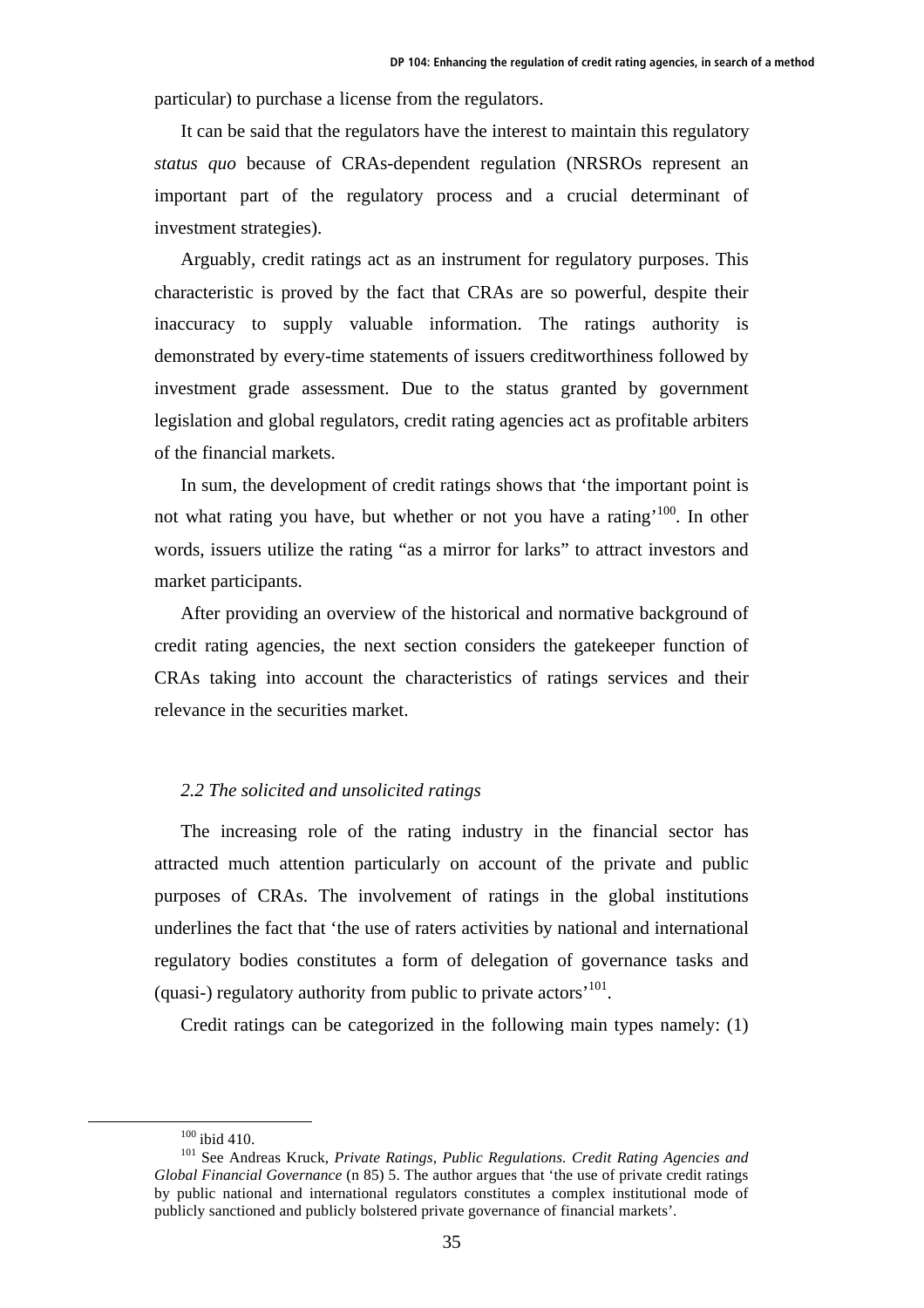short-<sup>102</sup>, (2) medium-<sup>103</sup> and (3) long-term credit ratings<sup>104</sup>. They can also be classified as (i) default ratings (assessment the default risk of an issuer), (ii) recovery ratings (measure of the expected recovery rate when default has occurred)<sup>105</sup>, (iii) credit conversion factor ratings (provide an ordinal opinion on the exposures prospects) and (iv) expected loss ratings (measure of the average losses occurred due to default in a portfolio). Also, mention should be made of the practice of split ratings that occur when two rating agencies typically Moody's and S&P's—assign a different rating to the same security<sup>106</sup>.

However, there are other forms of ratings such as  $(1)$  local<sup>107</sup> and foreign currency ratings<sup>108</sup>, (2) national scale ratings (denote the quality of the issuer/issue relative to others within a specific home market), (3) stand-alone ratings (reflect the issuer's financial strength and creditworthiness without any intervention from the state, shareholders or stakeholders), (4) claims payability and deposit ratings (provide a view on the ability of an insurance organization to fulfil its insurance policies and contracts under the agreed terms), (5) municipal ratings (express an opinion on the investment quality of US municipal and tax-exempt issuers and issues), (6) support ratings (indicate a judgement of a potential supporter's propensity and ability to support a bank facing difficulties), (7) country and country ceiling ratings (represent a country's relative credit risk and serve as an important guideline for foreign

 <sup>102</sup> A short-term issuer or obligation rating is based, in all cases, on the short-term vulnerability to default of the rated entity or security stream and relates to the capacity to meet financial obligations in accordance with the documentation governing the relevant obligation. Short-term ratings are assigned to obligations whose initial maturity is viewed as "short term" based on market convention. Generally, short-term ratings are concerned with the coming year. See Fitch, 'Definitions of Ratings and Other Forms of Opinion' (December 2011)  $\langle$ www.fitchratings.com> accessed 6 March 2012, 18.<br><sup>103</sup> Typically, it considers longer time periods. Long-term credit rating is designed to

evaluate the up-to-one-year expiration obligations.<br><sup>104</sup> See Fitch, 'Definitions of Ratings and Other Forms of Opinion' (n 102). In particular,

ratings of structured finance, project finance and public finance obligations on the long-term scale, including the financial obligations of sovereigns, consider the obligations' relative vulnerability to default. Ratings of individual securities or financial obligations of a corporate issuer address relative vulnerability to default on an ordinal scale.

 $\frac{105}{105}$  ibid 7. The 'recovery rating' scale is based upon the expected relative recovery characteristics of an obligation upon the curing of a default, emergence from insolvency, bankruptcy or following a liquidation or termination of the obligor or its associated collateral.<br><sup>106</sup> See H. Kent Baker and Sattar A. Mansi, 'Assessing Credit Rating Agencies by Bond

Issuers and Institutional Investors' (2002) 29 *Journal of Business Finance & Accounting* 9-10,

<sup>1379. 107</sup> Broadly, a local currency rating evaluates an obligor's capability of generating sufficient local currency in order to meet its domestic currency financial obligations. See Tony Van Gestel and Bart Baesens, *Credit Risk Management* (OUP 2009) 137.<br><sup>108</sup> ibid 137. In general terms, a foreign currency rating evaluates an obligor's ability to

service foreign debt commitments taking into account the access to foreign exchange.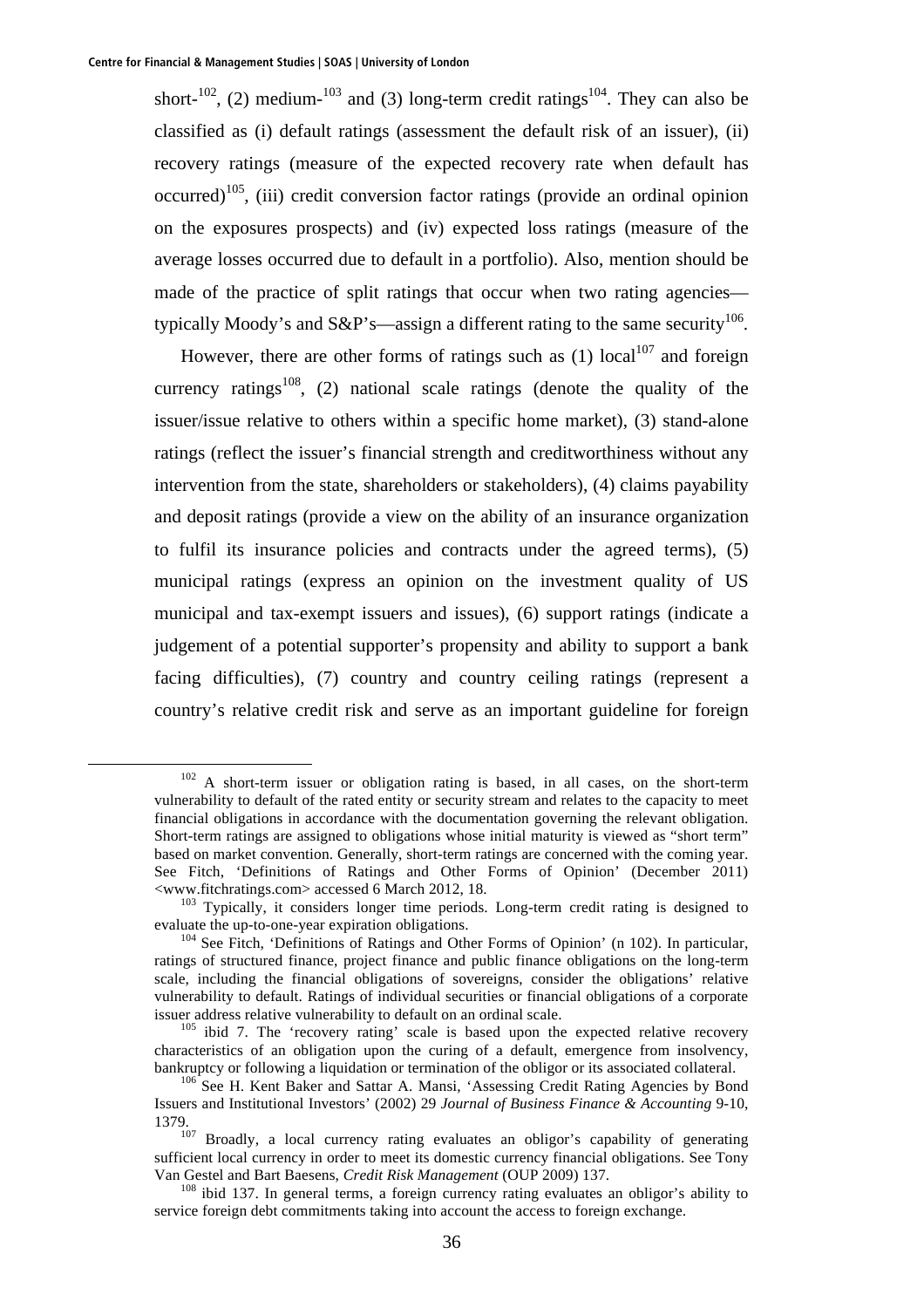investments and final decisions).

Ratings can be assigned under a quantitative (based on quantitative information only) or a qualitative approach (characterized by a process of human expert analysis). Usually, CRAs set their ratings on the basis of both quantitative and qualitative assessments of the borrowing issuer's condition and the special provisions of the particular security at hand.

In the case of the first service, ratings are directly requested and paid for by the issuer of the rated product. This system is based on the close issuer-credit rating relationship because of confidential participation by the issuer in the ratings process.

Ratings use non-public information to assess the financial product. Nonpublic information can include credit agreements, acquisition agreements, private placement memoranda, and business projections and forecasts.

Non-public information is often provided pursuant to a confidentiality agreement between the rating agency and the issuer, or is provided premised upon the rating agency's policy to keep such information confidential<sup>109</sup>. However, in this type of rating services authors contend that there is a deep and persistent conflict of interests between issuers and raters which results in information asymmetries to the disbenefit of investors $110$ .

Solicited ratings characterize the 'issuer-pays' business model in which credit agencies are directly paid by their principals (companies, investment banks etc.). In this situation, potential conflicts of interest arise because of possible collusive actions in the agencies' relationship. Since the rating fee is paid by the principal, the issuer may be able to influence the rating obtained by threatening to use another agency or none at all if the rating assigned by the agency is too low<sup>111</sup>.

In conducting their analysis, agencies may obtain information from issuers that might not otherwise be available to the public and factor this information into their ratings opinion. In this business model, managers and raters are often involved in the ratings process and participate in fees discussions.

<sup>&</sup>lt;sup>109</sup> See SEC, 'Report on the Role and Function of Credit Rating Agencies in the Operation of the Securities Markets. As Required by Section 702(b) of the Sarbanes-Oxley Act of 2002'

<sup>(</sup>January 2003), 26. <sup>110</sup> See Timothy E. Lynch, 'Deeply and Persistently Conflicted: Credit Rating Agencies in the Current Regulatory Environment' (2009) 59 Case Western Law Review 2, 246-47.

<sup>&</sup>lt;sup>111</sup> See George G. Kaufman, 'The financial turmoil of 2007-20XX: causes, culprits and consequences', in John Raymond Labrosse, Rodrigo Olivares-Caminal and Dalvinder Singh (eds), *Financial Crisis Management and Bank Resolution* (Informa London 2009) 4.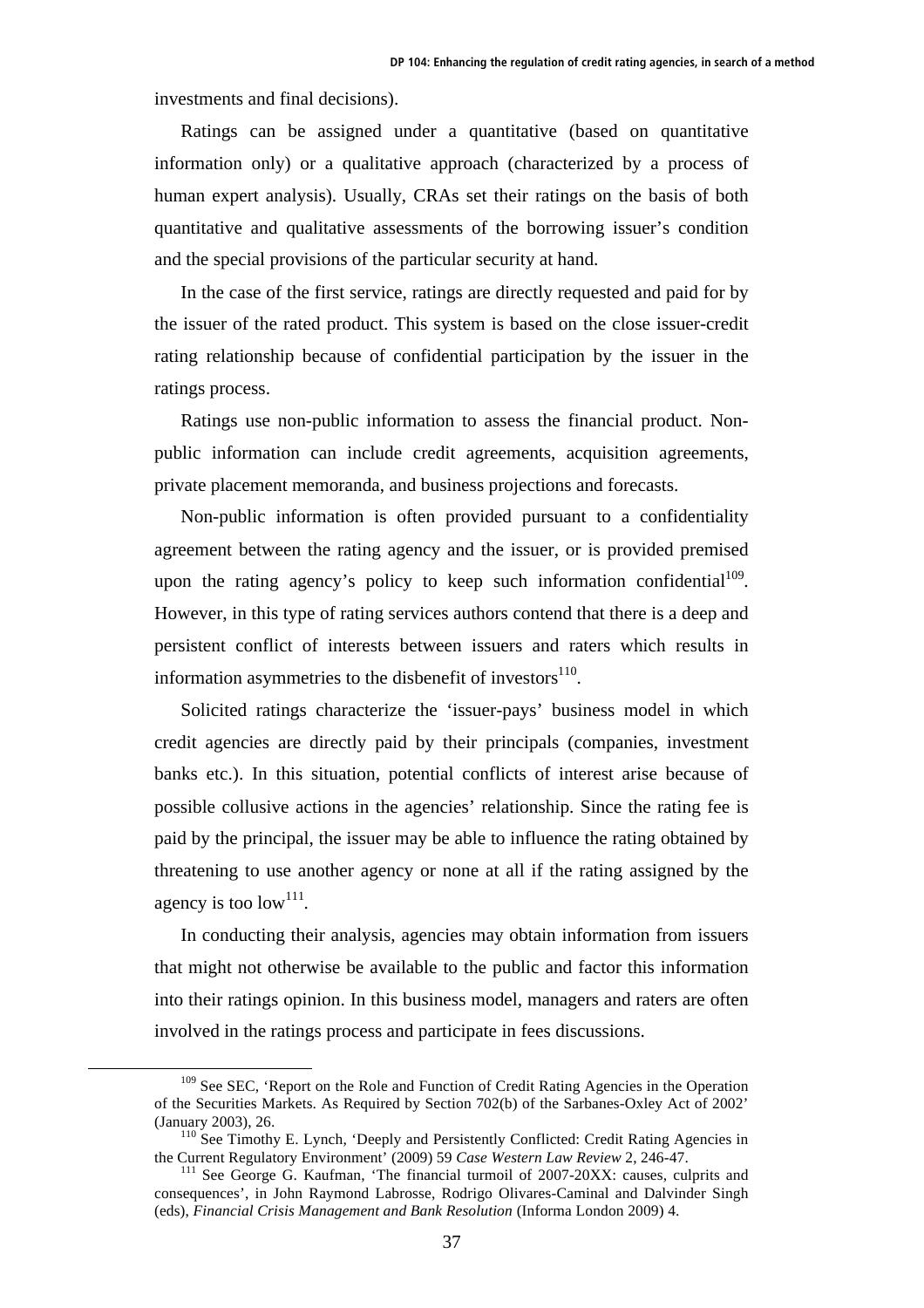Such a model has the potential for conflicts of interest since the entities are paying for the rating.

But solicited ratings are subject to other concerns relating to 'shopping for raters' and the quality of the disclosed information. These concerns are related to the strategic behaviour of principal and agent. In the case of 'rating shopping' issuers move from one rating agency to another until they get a favourable rating. It has been claimed that 'rating agencies that give out lower ratings risk their ratings not being selected and thus losing revenue to their less honest peers'<sup>112</sup>.

Big companies might shop for the highest ratings on their lucrative issuance deals, including playing one rating agency against another when informally consulting them on structures to achieve high ratings<sup>113</sup>. However, the real question at stake is when CRAs and issuers find themselves in a situation of jointly applying a rating that CRAs, at bottom, believe is too high.

This means lack of competition, huge barriers for new entrants, higher conflicts of interest and low transparency. In the case of a new CRA a single fee-paying issuer may comprise a large portion of the CRA's overall revenue, creating a potential conflict of interest that may influence its rating decisions should the new entrant fear a loss of this business<sup>114</sup>.

The 'issuer-pays' model can reduce CRAs' reputational capital because of serious perplexity about the objectivity of the rating process. This kind of discretion may influence the ratings process through biased assessment.

The second service, unsolicited ratings (i.e. ratings that credit rating agencies conduct without being formally engaged to do so by the issuer), is based on public rated activity in which CRAs are not paid by issuer and conduct their assessment using publicly available information about the financial product.

Some rating agencies (particularly S&P's and Fitch) prefer to use the term

 $112$  See Lynn Bai, 'On regulating conflicts of interest in the credit rating industry' (2010) <sup>13</sup>*Journal of Legislation and Public Policy* 2, 263. 113 See Nicolette Kost de Sevres and Lorenzo Sasso, 'The new European financial markets

legal framework: a real improvement? An analysis of financial law and governance in European capital markets from a micro- and macro-economic perspective' (2012) 7 *Capital Markets Law Journal* 1, 50.<br><sup>114</sup> See IOSCO Technical Committee, 'Report on the activities of credit rating agencies'

<sup>(</sup>September 2003) 14.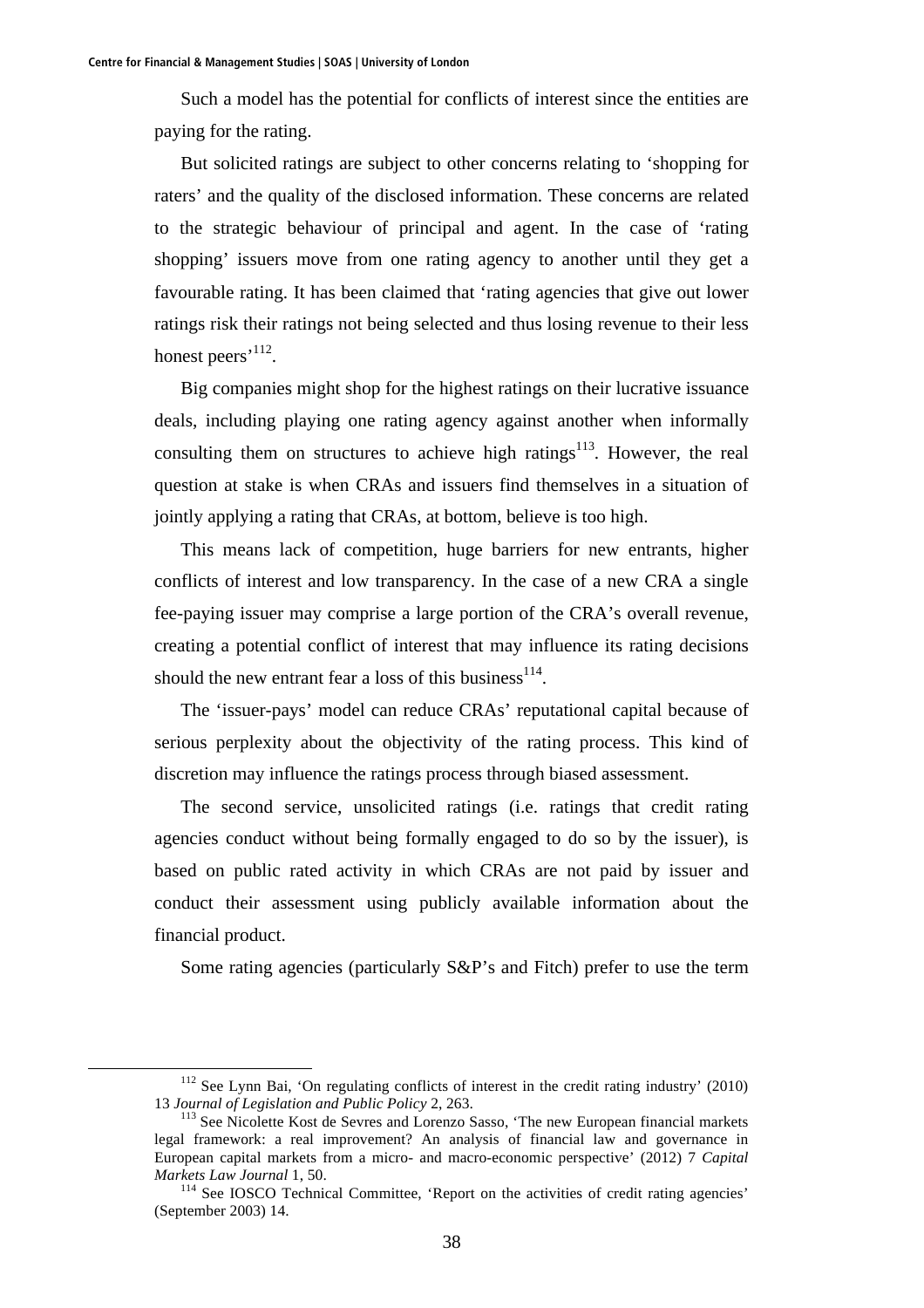'shadow'<sup>115</sup> or 'pi<sup>'116</sup> rating for ratings that are largely based on public information. In the words of S&P's, 'unsolicited ratings are those credit ratings assigned at the initiative of Standard & Poor's and not at the request of the issuer or its agents<sup> $117$ </sup>.

This type of rating is the subject of some controversy in the literature<sup>118</sup>. although it would seem clear that unsolicited ratings influence the markets and do at least reflect the level of public disclosure of the firms rated. The major questions regard the opacity of the rating process behind an unsolicited rating (in the absence of issuer input) and unclear access to public information.

Public information reviewed in the ratings process typically includes filings such as news reports, industry reports, bond and stock price trends and data from central banks.

Rating agencies may issue unsolicited ratings in order to force issuers to pay for ratings that they did not request<sup>119</sup>. Also, unsolicited ratings are used as a way of establishing a track record before breaking into a new market  $120$ .

Unsolicited ratings have been described as simplistic and opportunistic activities. In particular, 'rating agencies have been accused of running an operation akin to a classic protection racket in summarily issuing unsolicited ratings to various entities that are perceived as vulnerable to paying rating  $fees$ <sup>121</sup>.

Empirical evidence has shown that unsolicited ratings tend to be lower than solicited ratings because of self-selection among issuers and the strategic conservatism of rating agencies<sup>122</sup>.

<sup>&</sup>lt;sup>115</sup> According to Fitch, the 'shadow individual rating' emulates as far as possible in the circumstances the full 'due diligence' individual rating. 116 According to S&P's, a rating with a 'pi' subscript is based solely on the analysis of an

issuer's public information.<br><sup>117</sup> See Standard & Poor's, 'Standard & Poor's Ratings Definitions' (24 February 2012)

<sup>&</sup>lt;http://www.standardandpoors.com/ratings/articles/en/eu/?articleType=HTML&assetID=1245 329361492> accessed 28 February 2012.

<sup>118</sup> See Soku Byoun and Yoon S. Shin, 'Unsolicited Credit Ratings: Theory and Empirical Analysis' (2002) Working Paper, Financial Management Association Annual Meeting  $\lt$ http://papers.ssrn.com/sol3/papers.cfm?abstract\_id=354125> accessed 23 February 2012, 3-5.

 $119$  See Lynn Bai, 'On regulating conflicts of interest in the credit rating industry' (n 112) 264. The Author observes that this happened in the leading case of *Jefferson County School Dist. No. R-1 v. Moody's Investor's Services, Inc.* 120 ibid 264-65. 121 See Andrew Fight, *The Ratings Game* (n 90) 2. 122 See Christina E. Bannier, Patrick Behr and Andre Güttler, 'Rating Opaque Borrowers:

Why Are Unsolicited Ratings Lower?' (2010) 14 *Review of Finance* 2, 263-66. The authors suggest that 'lower unsolicited ratings could simply be caused by a self-selection of high quality companies into the solicited rating status and of low-quality firms into the unsolicited (or no) rating status'.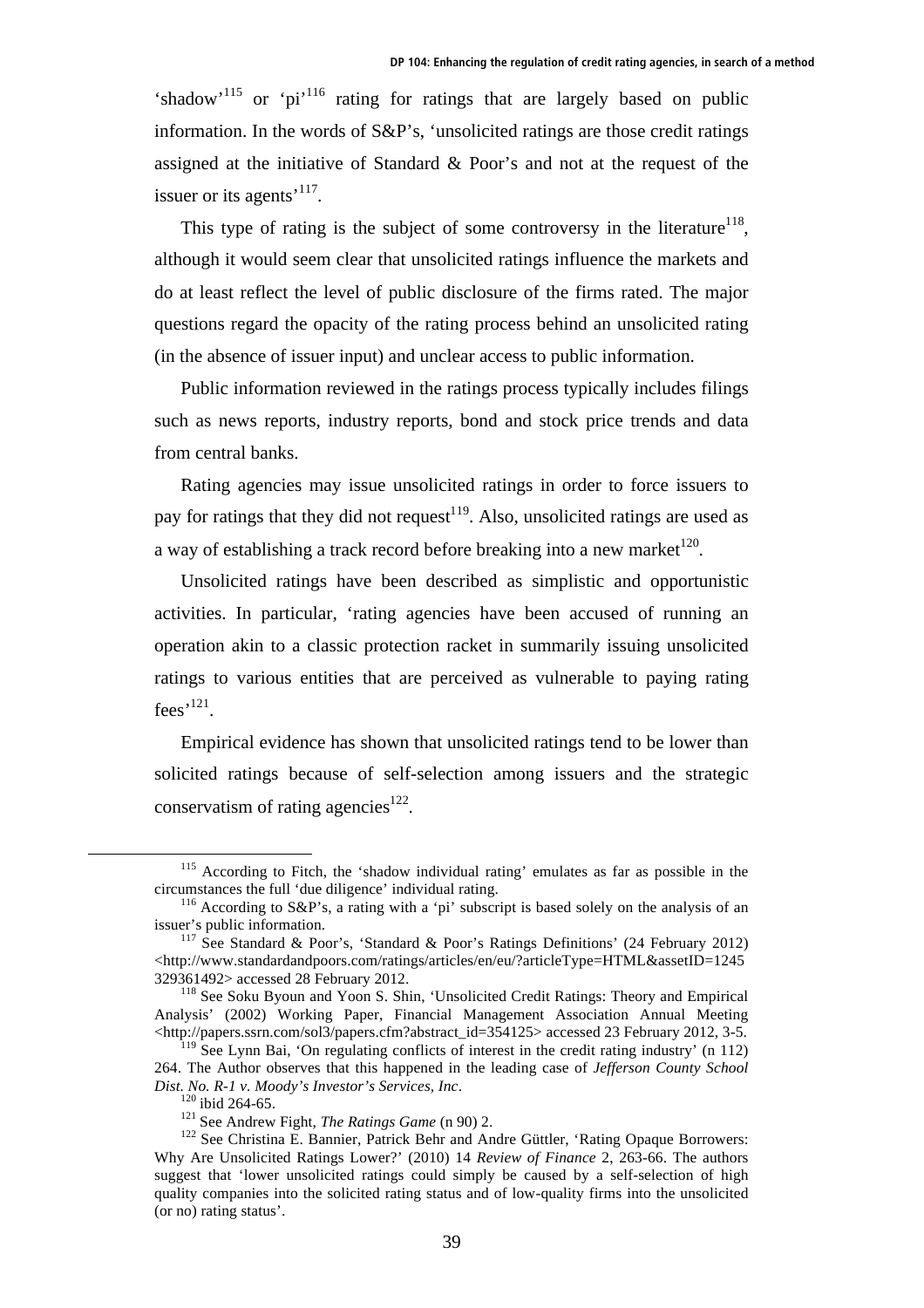Specifically, when issuing unsolicited ratings, credit rating agencies tend to assign lower ratings than when hired and paid to do so. This may happen because there is no direct cooperation between issuers and raters and because of the incomplete (or low quality) information in the hands of the ratings agencies. 'Firms that receive unsolicited ratings may feel obliged to request and pay for a solicited rating if they believe the unsolicited rating is too low and that its credit reputation has been tarnished $123$ .

In contrast, some commentators argue that unsolicited ratings provide a powerful check against rating shopping and can affect the yield paid at issuance<sup>124</sup>. Other scholars observe that unsolicited ratings are biased downward in contrast to solicited ratings. This difference in ratings comes from the significant self-selection bias (unsolicited ratings are still lower than solicited ratings after controlling differences in sovereign risk and key financial characteristics)<sup>125</sup>.

In this context, valuable research has demonstrated that public disclosure not only appears to have a positive effect on credit ratings, but it also seems to eliminate the downward bias of unsolicited ratings<sup>126</sup>. Such research considers that unsolicited ratings are lower to "punish" issuers who otherwise would not purchase ratings coverage or unsolicited ratings are lower because they are based only on public information and, as a result, tend to be more conservative than solicited ratings $127$ .

Further empirical studies find that there is a significant difference in the distributions of ratings because banks that received shadow ratings are smaller and have weaker financial profiles than banks that have other ratings $128$ .

Another question is whether unsolicited ratings are used to increase the market share and extract payment from an unwilling issuer. CRAs tend to force companies to purchase their services with the purpose of making a profit. In

 <sup>123</sup> See Abby Schultz, 'Wake*-*up Call for the Rating Agencies' (1991) 57 *The Investment Dealers Digest*, 18. 124 See Richard Cantor and Frank Packer, 'The Credit Rating Industry' (1994) 19 *Federal* 

*Reserve Bank of New York Quarterly Review* 2, 5.<br><sup>125</sup> For this view, see Winnie P.H. Poon, 'Are unsolicited credit ratings biased downward?'

<sup>(2003) 27</sup> *Journal of Banking & Finance* 4, 613.<br><sup>126</sup> See Patrick Van Roy, 'Is there a difference between solicited and unsolicited bank

ratings and if so, why?' (2006) National Bank of Belgium, *Working Papers Research Series*

 $\frac{127}{127}$  ibid 2.<br><sup>128</sup> See Winnie P.H. Poon and Michael Firth, 'Are Unsolicited Credit Ratings Lower? International Evidence From Bank Ratings' (2005) 32 *Journal of Business Finance & Accounting* 9-10, 1768.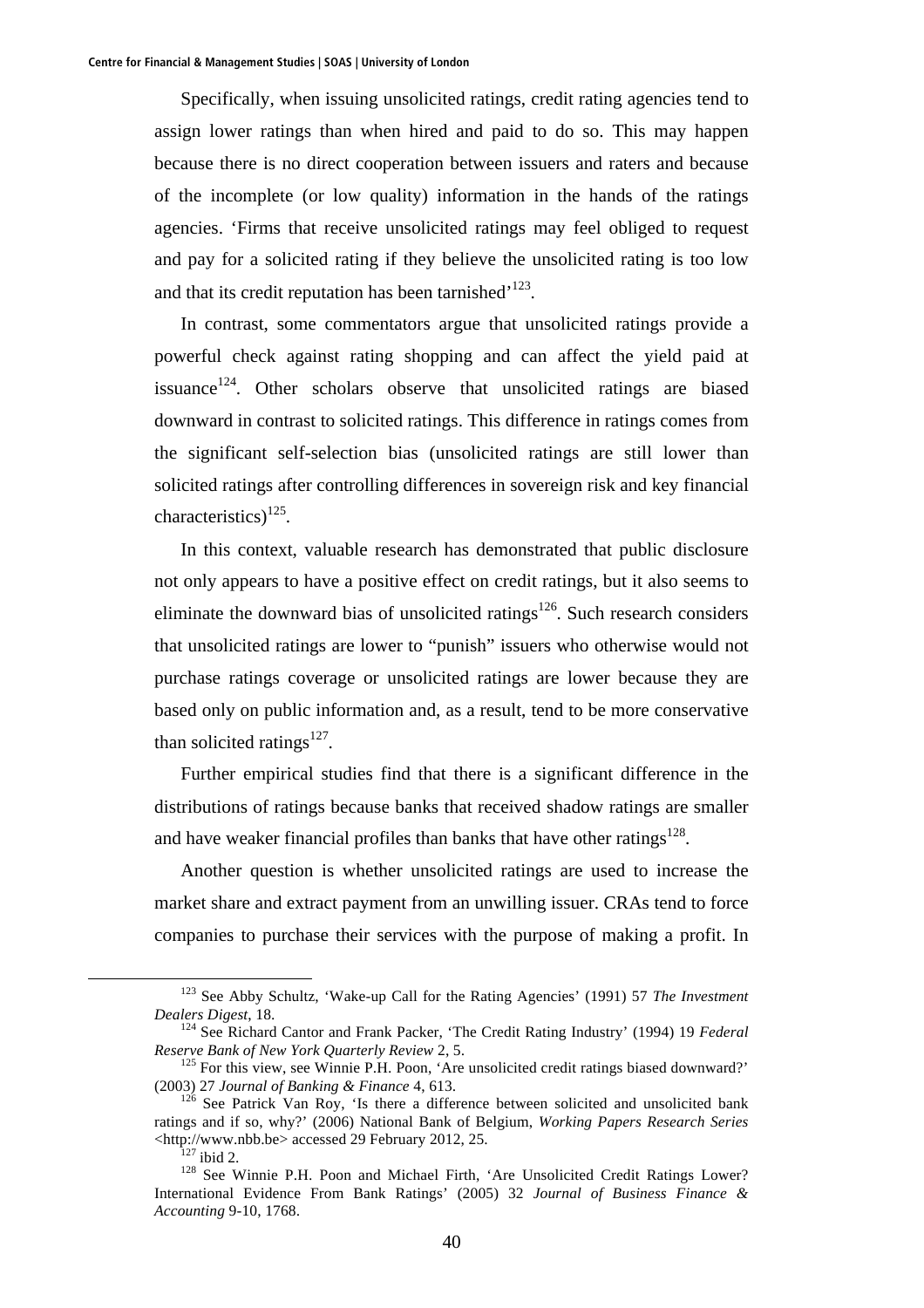addition, 'an unsolicited rating is 'feared' because it might put an issuer's credit risk in a worse light than it actually is with the justification that it only reflects publicly available information'129.

By making unsolicited ratings CRAs operate as unfair and anticompetitive market participant because of speculative actions and abusive practices<sup>130</sup>. Unsolicited ratings may discourage new entrants from trying to build up a niche position because CRAs have traditionally been able to take advantage of economies of scale in ways that may inhibit entry for smaller competitors $^{131}$ .

The IOSCO Code of Conduct stated that 'for each rating, the CRA should disclose whether the issuer participated in the rating process; each rating not initiated at the request of the issuer should be identified as such. The CRA should also disclose its policies and procedures regarding unsolicited ratings<sup>'132</sup>.

Also, IOSCO CRA Principle ("Transparency and timeliness of ratings disclosure") affirms that 'CRAs should make disclosure and transparency an objective of their ratings activities'133. This principle intends to promote the distribution of sufficient information regarding ratings procedures and methodologies because there is risk of investor confusion in the issuance of unsolicited ratings.

Consumer confusion raises when ratings do not merely represent additional valuable information about the financial products but lead to investor uncertainty and force companies to purchase their services $^{134}$ .

For instance, Moody's Investors Service has issued a set of policy statements regarding the right to issue unsolicited credit ratings in order to improve greater transparency to market participants<sup>135</sup>.

<sup>&</sup>lt;sup>129</sup> See Fabian Dittrich, 'The Credit Rating Industry: Competition and Regulation' (2007) <http://ssrn.com/abstract=991821> accessed 28 February 2012, 110.

 $<sup>0</sup>$  See Elisabetta Cervone, 'Regulating Credit Rating Agencies in a Transatlantic</sup> Dialogue' (2008) 19 *European Business Law Review* 5, 838.<br><sup>131</sup> See Pragyan Deb, Mark Manning, Gareth Murphy, Adrian Penalver and Aron Toth,

<sup>&#</sup>x27;Whither the credit ratings industry?' Bank of England, Financial Stability Paper No. 9 - March 2011, 7. 132 See IOSCO Technical Committee, 'Code of Conduct Fundamentals for Credit Rating

Agencies' (December 2004) 9; see also the revised version of May 2008.<br><sup>133</sup> See IOSCO Technical Committee, 'Regulatory Implementation of the Statement of

Principles Regarding the Activities of Credit Rating Agencies. Final Report' (February 2011) 30-31. 134 See Francis A. Bottini Jr, 'An Examination of the Current Status of Rating Agencies

and Proposals for Limited Oversight of Such Agencies' (1993) 30 *San Diego Law Review* 3,

<sup>&</sup>lt;sup>135</sup> See Moody's Investors Service, 'Policy for Designating Unsolicited Credit Ratings in the European Union' (9 September 2011) 1.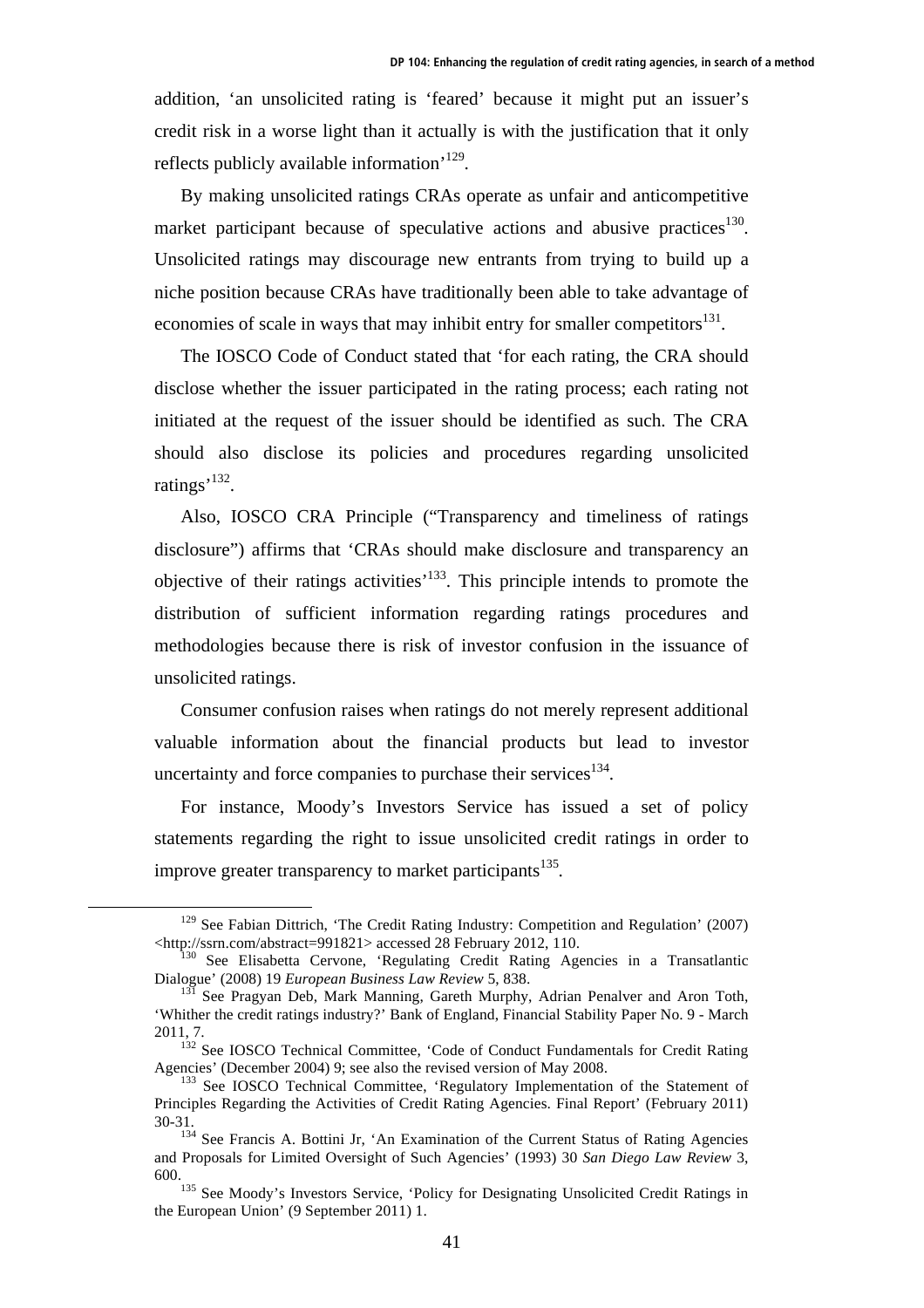The consequences of unsolicited ratings are important because of increasing market share and low accuracy. This suggests that there should be a clear intervention of public regulation in order to reduce the practice of ambiguous unrequested ratings. For (unpaid) unsolicited ratings, the requirement to internally rotate staff would need to be maintained to ensure independence for this type of ratings.

At the European level, the recent proposal for a CRA Regulation recommends that existing disclosure requirements for solicited and unsolicited ratings should be strengthened by requiring CRAs to inform issuers for which they are in the process of issuing a rating sufficiently in advance of the publication of the rating<sup>136</sup>. It could include a requirement to elaborate on the main assumptions which justify the change of rating and would apply both to solicited and unsolicited ratings.

In conclusion, the significant increase over time of references to credit ratings in rules and regulations—combined with scarce competition—has affected the business model of CRAs by creating a more or less "guaranteed market" with few incentives to compete on the basis of rating quality  $137$ .

After providing an overview of the ratings services, the following section examines the critical elements of rating methodologies taking into account the controversial aspects of ratings criteria.

# *2.3 A focus on the rating methodologies*

It is generally considered that rating methodology refers to the methods, and processes that govern CRAs' application of criteria to a particular rating or

<sup>&</sup>lt;sup>136</sup> See European Commission, Impact Assessment. Accompanying the document. Proposal for a Regulation amending Regulation (EC) No 1060/2009 on credit rating agencies and a Proposal for a Directive amending Directive 2009/65/EC on coordination on laws, regulations and administrative provisions relating to Undertakings for Collective Investment in Transferable Securities (UCITS) and Directive 2011/61/EU on Alternative Investment Fund Managers (15 November 2011) *Commission Staff Working Paper*, 180 (OJ 2011 L 174 p. 1).

See also Regulation No 446/2012 of 21 March 2012 supplementing Regulation (EC) No 1060/2009 of the European Parliament and of the Council with regard to regulatory technical standards on the content and format of ratings data periodic reporting to be submitted to the European Securities and Markets Authority by credit rating agencies (OJ 2012 L 140 p. 2) and Regulation No 448/2012 supplementing Regulation (EC) No 1060/2009 of the European Parliament and of the Council with regard to regulatory technical standards for the presentation of the information that credit rating agencies shall make available in a central repository established by the European Securities and Markets Authority (OJ 2012 L 140 p. 17).<br><sup>137</sup> See IMF, 'The Uses and Abuses of Sovereign Credit Ratings' (n 4) 94.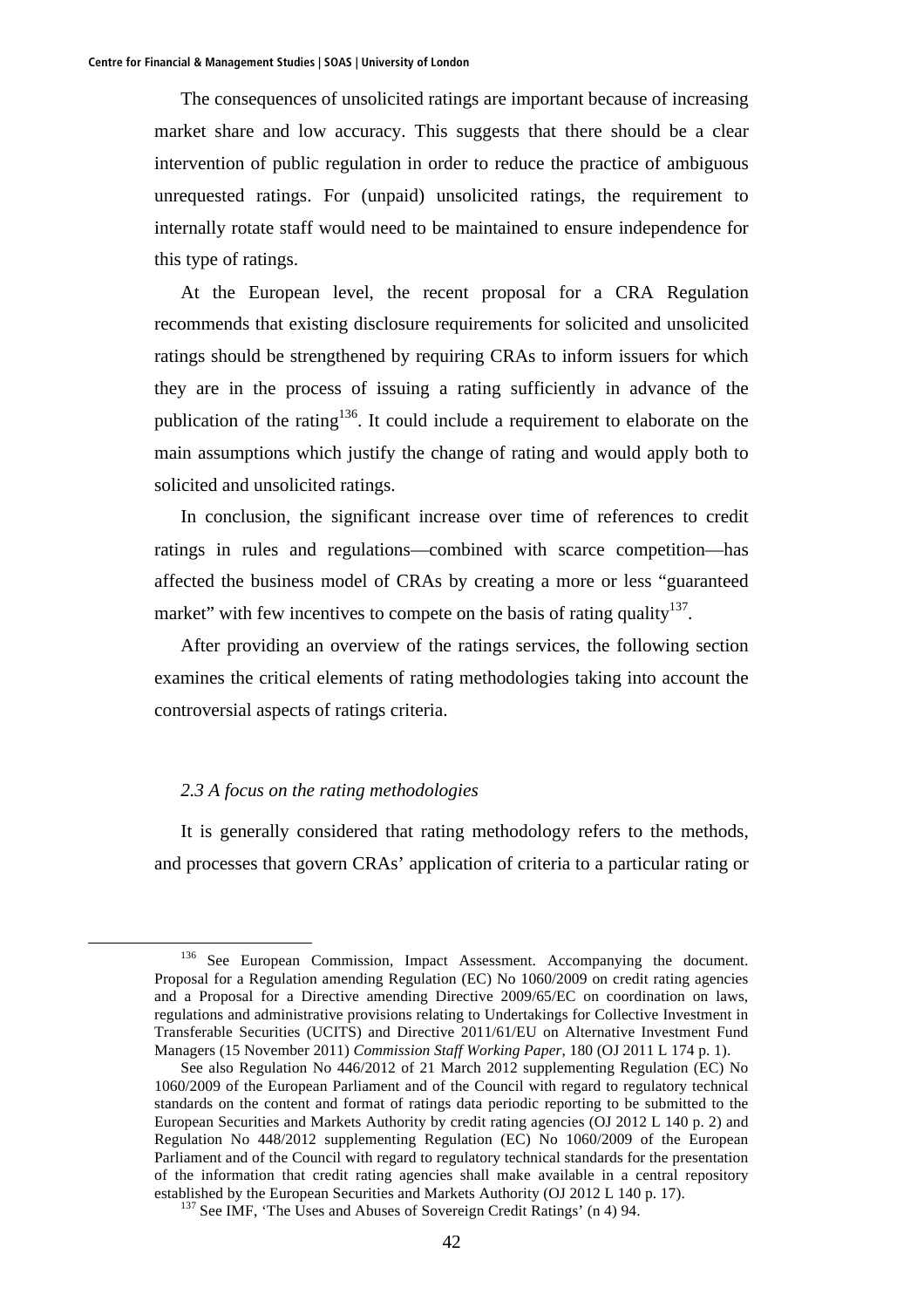practice (i.e. corporate, public finance, asset-backed securities)<sup>138</sup>.

Rating methodology is designed to measure the creditworthiness (or likelihood of default) of an issuer or an obligation. But beyond the likelihood of default other important factors are: (1) the payment priority of an obligation following default; (2) the projected recovery that an investor would expect to receive if an obligation defaults; and, (3) credit stability.

Rating systems represent a validation process consisting of a formal set of activities, instruments and procedures aimed at ensuring that the design of a model is conceptually sound<sup>139</sup>.

Therefore, credit rating is a result of a credit rating process. A credit rating process involves a subjective assessment of both qualitative and quantitative factors of a financial instrument. This process begins with an application to the rating agencies by the issuer.

Credit ratings are dependent on ratings criteria, analyst and committee views, and surveillance processes, which can vary over time and across ratings systems.

Standard & Poor's has affirmed that 'creditworthiness is complex and while there is no formula for combining the different factors into an overall assessment, the criteria provide a guide in considering these factors'. The key objective is rank ordering the relative creditworthiness of issuers and  $obli$ gations<sup>140</sup>.

When assigning and monitoring ratings, CRAs consider whether they believe an issuer or security has a high likelihood of experiencing unusually large adverse changes in credit quality under conditions of moderate stress $^{141}$ .

Rating methodologies are detailed processes for applying criteria to develop a rating. An example would be the specific quantitative measures that CRAs use to assess current and future cash flows and the ability to cover expected interest expense for issuers in specific industry sectors $^{142}$ .

For instance, the sovereign rating methodology addresses the factors that

 $138$  See Standard & Poor's, 'Guide to Credit Ratings Criteria. Why criteria are important and how they are applied' (2010) <www.standardandpoors.com> accessed 1 March 2012, 3.

<sup>139</sup> See Luisa Izzi, Gianluca Oricchio and Laura Vitale, *Basel III Credit Rating Systems. An Applied Guide to Quantitative and Qualitative Models* (Palgrave Macmillan 2012) 114.<br><sup>140</sup> See Standard & Poor's, 'Understanding Standard & Poor's Rating Definitions' (2010)

<sup>&</sup>lt;www.standardandpoors.com/ratingsdirect> accessed 5 March 2012, 6. 141 See Standard & Poor's, 'Methodology: Credit Stability Criteria' (2011)

 $142$  See Standard & Poor's, 'Guide to Credit Ratings Criteria. Why criteria are important and how they are applied' (n 84) 3.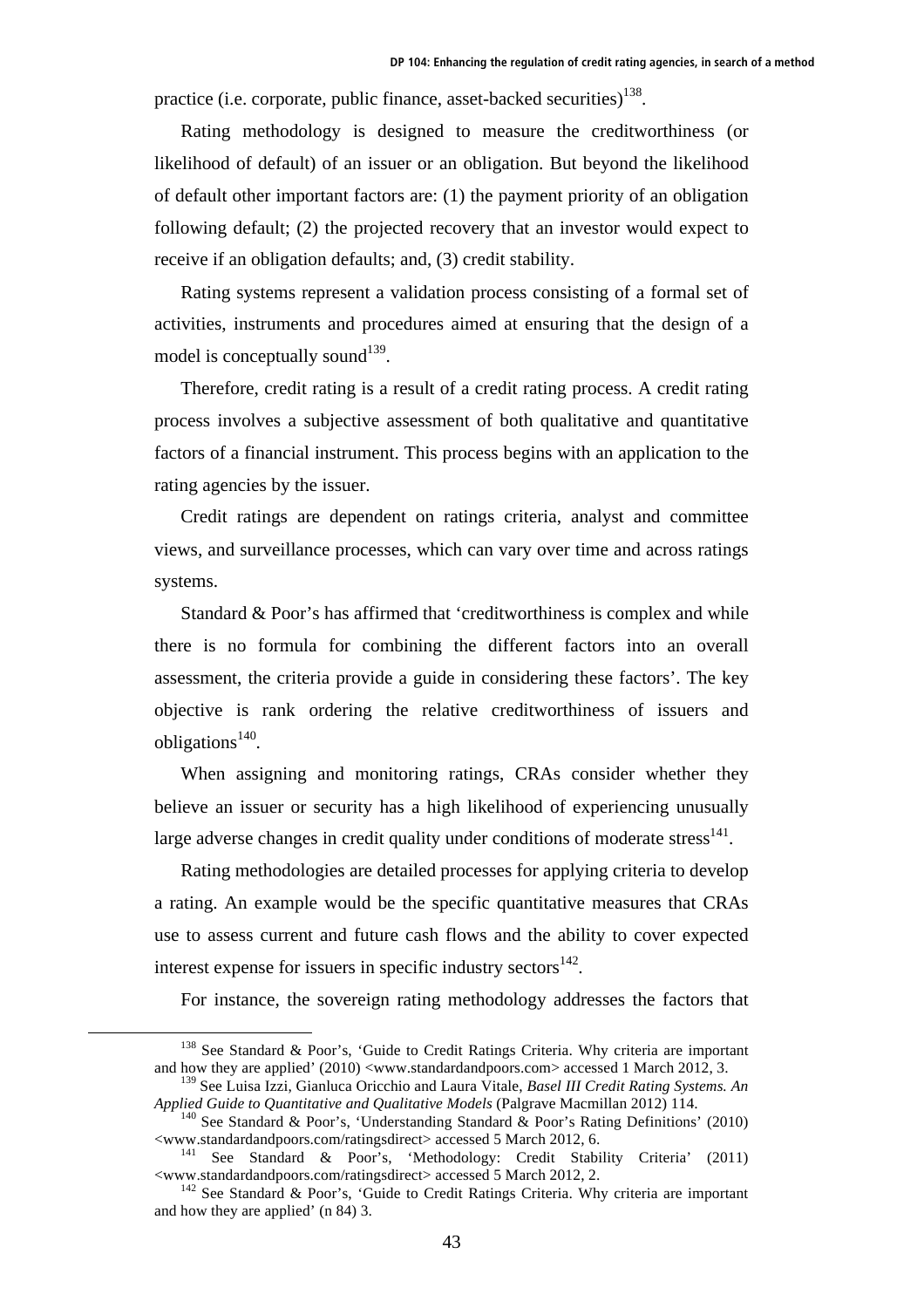affect a sovereign government's willingness and ability to service its debt on time and in full. CRAs determine sovereign ratings based on a range of quantitative and qualitative factors with which they gauge a country's ability and willingness to repay its debt $143$ .

As just indicated, credit ratings are expressed in the form of a letter grades combination—a credit rating agency's assessment of the relative likelihood that there will be a credit default. The rating grades correspond to the CRA's criteria even if the exact combinations of letters and modifiers used by the single agencies differ. Each agency applies its own methodology in measuring creditworthiness and uses a specific rating scale to publish its ratings opinions. Ratings are expressed as letter grades that range from 'AAA' to 'D' to communicate the agency's opinion of relative level of credit risk.

There are three types of credit rating 'scales': (1) the fundamental ordinal scale which is used by CRAs to position the creditworthiness of an issuer or instrument; (2) financial market credit spreads, which result from the investment decisions of bond investors; (3) and market-implied credit ratings, which are derived from a combination of mathematical modelling of the arbitrage equilibrium prices of an issuer's equity and assets, probability theories and empirical observations of past defaults<sup>144</sup>.

The CRA's 'criteria' are a significant part of the rating outcome because they identify the specific factors that agencies consider during the rating and surveillance processes.

Fitch ratings under its process reports seek continuously to improve its ratings criteria and methodologies, and periodically update the descriptions on its web site of its criteria and methodologies for securities of a given type.

Rating criteria reports describe the methodology used in assigning ratings (they contain clear, concise descriptions of the minimum rating factors in ratings of particular debt instruments or entities)<sup>145</sup>. Fitch explains that the criteria and methodology used to determine a rating action are those in effect at

 <sup>143</sup> See Ashok Vir Bhatia, 'Sovereign Credit Ratings Methodology: An Evaluation' (2002) *International Monetary Fund*, Working Paper No. 02/170, 4-6.<br><sup>144</sup> See Herwig M. Langohr and Patricia T. Langohr, *The Rating Agencies and their Credit* 

*Ratings. What They Are, How They Work and Why They Are Relevant* (n 86) 43.<br><sup>145</sup> See Fitch Ratings, 'Managing and Developing Criteria and Models' (30 September

<sup>2011) &</sup>lt;www.fitchratings.com> accessed 1 March 2012, 1. Specifically, 'criteria reports' describe Fitch's analytical methodology when assigning its rating opinions. The most significant rating factors will be identified and typically number three to six. These factors will be the main focus of the criteria report. In particular, experienced analysts assess and explain Fitch's rating criteria in specific areas of their expertise at the direction of senior managers.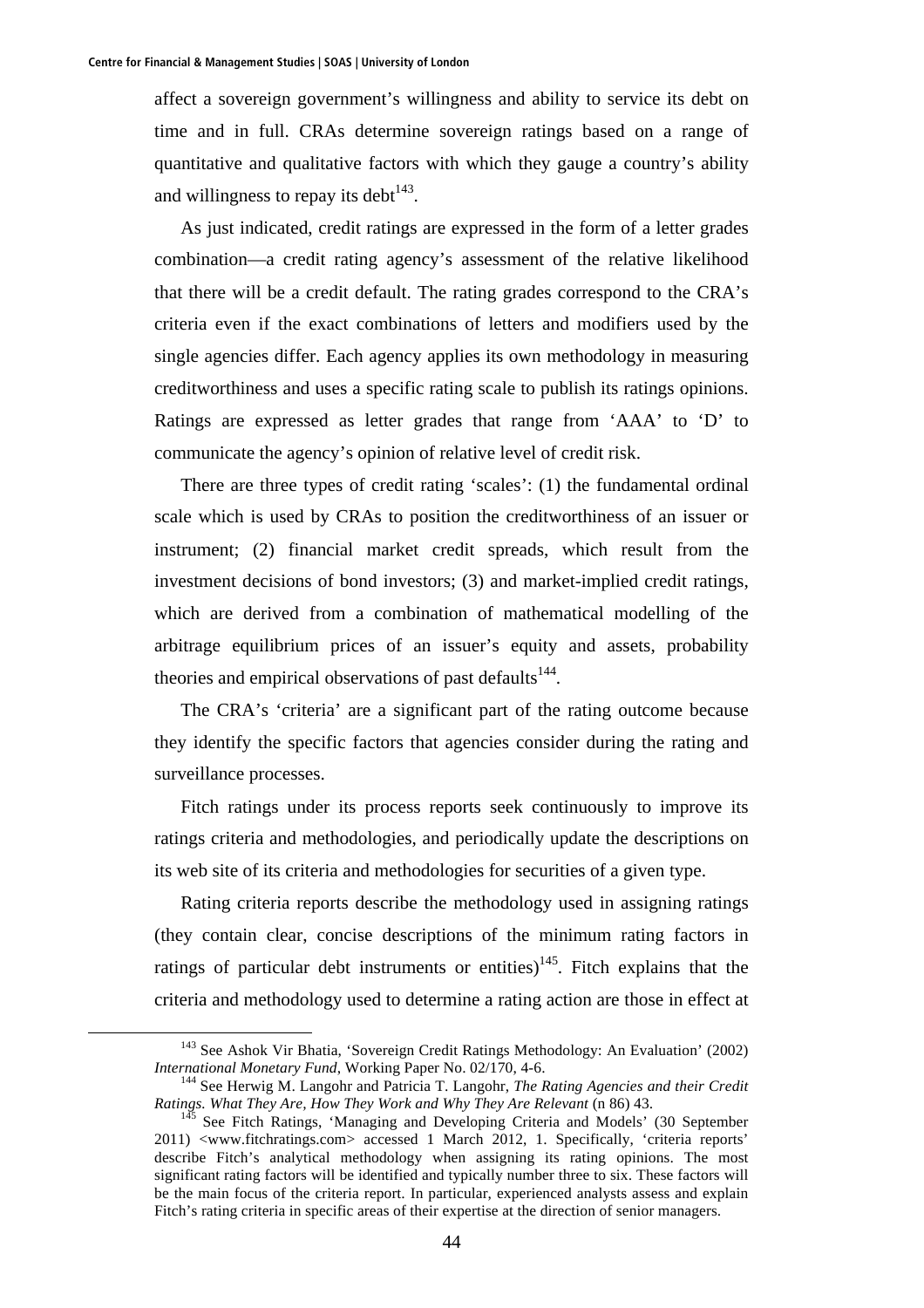the time the rating action is taken, which is the date of the related rating action commentary<sup>146</sup>.

Rating methodologies and criteria can be subjected to some form of objective validation based on historical experience.

CRA's methodologies regard country-specific risks, industry and economic data, historical and projected financial statements, history of defaults, management policies, and features of the specific financial product.

In forming their opinions of credit risk, rating agencies typically use primarily analysts or mathematical models, or a combination of the two. S&P's claims that in the case of 'model driven ratings' a small number of credit rating agencies focus almost exclusively on quantitative data, which they incorporate into a mathematical model<sup>147</sup>. An agency using this approach to assess the creditworthiness of a bank or other financial institution might evaluate that entity's asset quality, funding, and profitability based primarily on data from the institution's public financial statements and regulatory filings.

Credit ratings express risk in relative rank order, which is to say they are ordinal measures of credit risk and are not predictive of a specific frequency of default or loss. Elaborating credit analysis, CRAs use the terms "investment grade" and "speculative grade" to describe the categories 'AAA' to 'BBB' (investment grade) and 'BB' to 'D' (speculative grade).

In the words of S&P's, the term "investment grade" historically referred to bonds and other debt securities that bank regulators and market participants viewed as suitable investments for financial institutions. The term is broadly used to describe issuers and issues with relatively high levels of creditworthiness and credit quality.

In addition, the term "non-investment grade" or "speculative grade" generally refers to debt securities where the issuer currently has the ability to repay but faces significant uncertainties, such as adverse business or financial circumstances that could affect credit risk $^{148}$ .

<sup>&</sup>lt;sup>146</sup> See Fitch Ratings, 'Code of Conduct' (22 November 2011) <www.fitchratings.com> accessed 1 March 2012, 11-12. In particular, at paragraph 2.3.3 is stated that 'where the rating is based, to a significant extent, on more than one methodology or where a review of only the principal methodology might cause financial market professionals to overlook other important aspects of the rating, Fitch shall indicate where the different methodologies and other

important aspects, as the case may be, that were factored into the rating decision can be found'.  $147$  See Standard & Poor's, 'Guide to Credit Rating Essentials. What are credit ratings and how do they work?' (n 84) 7.<br> $148 \text{ ibid } 11$ .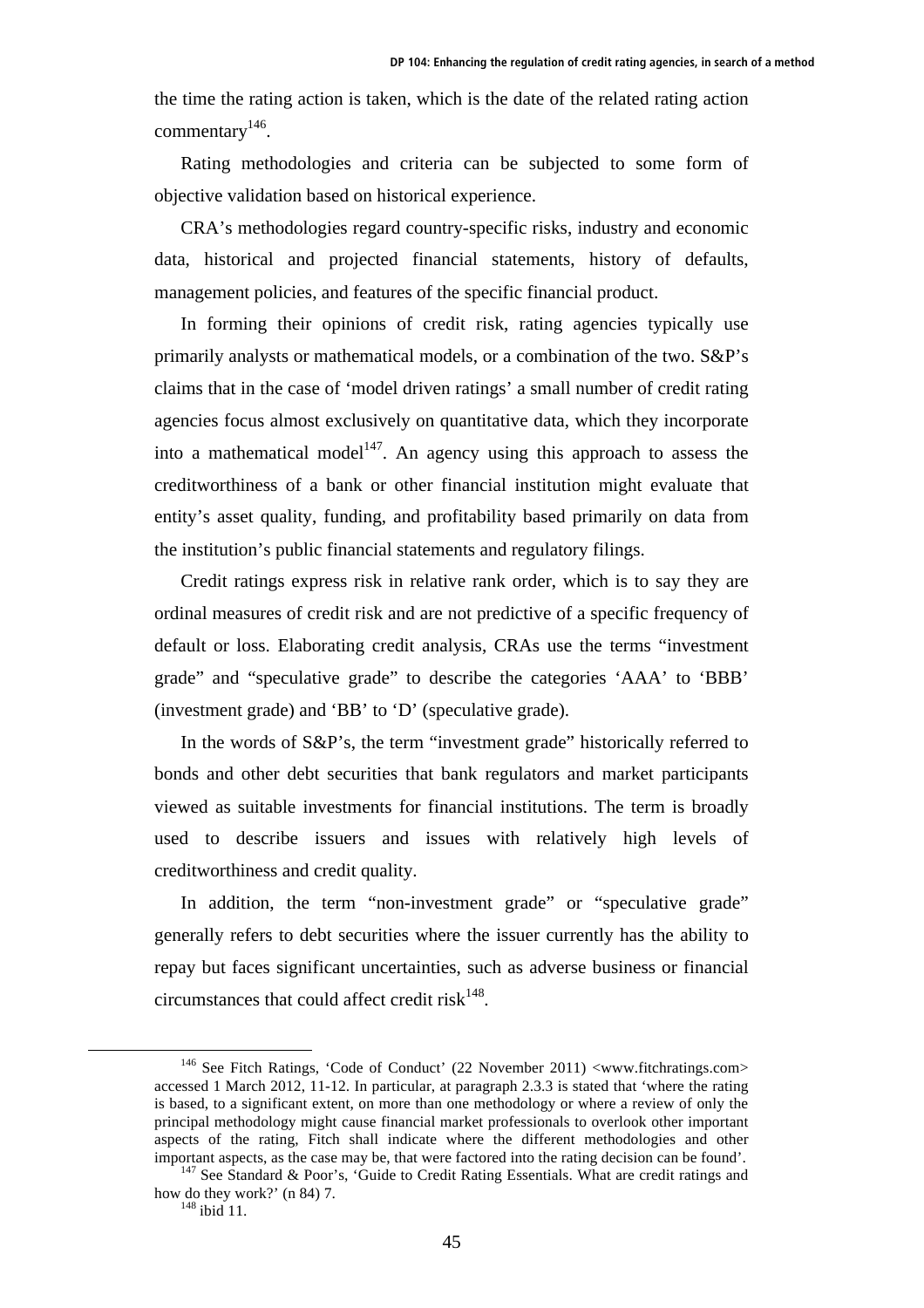Therefore, the terms "investment grade" and "speculative grade" are used as market conventions. Investment grade categories indicate relatively low to moderate credit risk, while ratings in the "speculative" categories either signal a higher level of credit risk or that a default has already occurred<sup>149</sup>.

As discussed earlier, rating methodology represents the important part of the rating process because of its impact on the credit quality of financial products (the cost of issuing debt). However, to ensure integrity of ratings outcome an internal organization that revises and updates the criteria assumed needs to be developed.

The rating process often incorporates information about background data, forecasts, risk reports, or factual feedback on proposed analytical research and other communications.

At the start of the rating process, each rated entity or transaction is assigned to a primary analyst, who works with the support of a secondary analyst. Ratings are assigned and reviewed using a committee process. Primary analysts incorporate the information from their research into their rating recommendation and supporting committee package<sup>150</sup>. Key analytical factors are discussed in the rating report, while the credit analyst provides a recommendation for credit rating to a rating committee.

Rating decisions are based on a simple majority vote by the committee and represent the CRA's opinion as to the likelihood that the issuer will repay its financial obligations. By voting, the committee assigns the rating, for which it takes collective responsibility<sup>151</sup>. The rating process is characterised by rating outlooks that indicate the potential direction of a rating over the intermediate term and rating reviews that give a stronger indication of future rate changes<sup>152</sup>.

In the case of collateralised debt obligations ratings, assets rated by the rating agency are counted at face value, while assets rated by a different rating agency are typically notched down. Continuous surveillance is provided by rating analysts in order to ensure that rated notes are performing within the initial parameters and assumptions<sup>153</sup>.

<sup>&</sup>lt;sup>149</sup> See Fitch, 'Definitions of Ratings and Other Forms of Opinion' (n 102) 6.<br><sup>150</sup> See Fitch Ratings, 'The Ratings Process', Special Report (2 December 2011) 3.<br><sup>151</sup> See Herwig M. Langohr and Patricia T. Langohr, *The* 

*Ratings. What They Are, How They Work and Why They Are Relevant* (n 86) 170.<br><sup>152</sup> ibid. 176-77.<br><sup>153</sup> See John M. Griffin and Dragon Yongjun Tang, 'Did Credit Rating Agencies Make

Unbiased Assumptions on CDOs?' (2011) 101 *American Economic Review* 3, 126.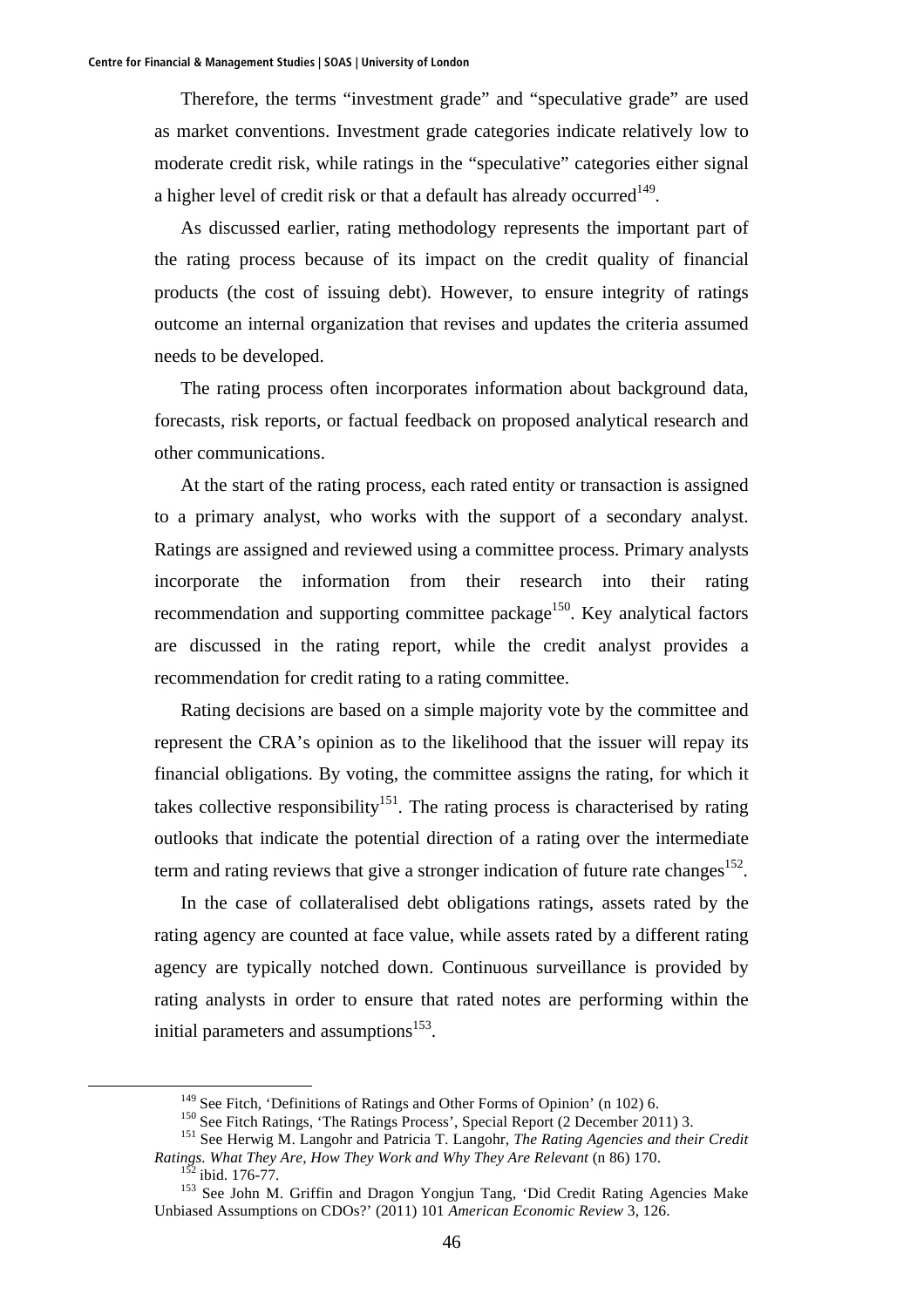It is possible to observe that credit rating is an overall financial statement in the form of an opinion delivered at the end of an internal process conducted by rating analysts and highly skilled professionals. However, no formal training, educational certificate, legal background, or degree qualification is required to be appointed as rating analysts.

Their statements have legal implications for the financial markets as a whole. As has been observed by a commentator, 'rating analysts do not have any formal qualifications, they do not sign off on statements, and they do not have a legal responsibility to stand behind the opinions they proffer<sup>154</sup>.

The different methods and approaches of rating raise questions about the real independence of rating agencies and the objectivity of rating assessment. CRAs use financial statements, information about the issuer, industry and market level factors. But the exact factors and related weights of these factors utilized in determining a credit rating are not publicly disclosed by the rating agencies.

CRAs contact the issuer's management before starting the analysis of financial products. Involvement of the issuer in the rating analysis, particularly in the agency's meeting could reveal potential collusive behaviour between the issuer and the rating committee. Internal ratings are based on economic and mathematical models that provide a score or rating range and this is used to determine the final internal rating as decided by a committee of experts<sup>155</sup>.

Overriding the mathematical rating is subject to written internal rules and policies to ensure the objectivity of the internal rating. The difficult is to determine the accuracy of these models because of the subjectivity of the credit rating process. Rating lifetime, terminology and qualifiers represent an important part of rating process because they provide additional information about the specific meaning of the rating.

In terms of rating lifetime, a rating is called new when it is assigned for the first time to an issuer. Then, the rating is reviewed on a regular basis and is downgraded or upgraded when it has been lowered or raised in the scale. A rating can be removed for any reason that involve the credit agency and it can be stopped when the issue is paid in full, when the issue reaches maturity and

 <sup>154</sup> See Andrew Fight, *The Ratings Game* (n 90) 4. The author observes that 'rating analysts work for companies that put out opinions with disclaimers denying all responsibility for the accuracy contained within'. 155 See Tony Van Gestel and Bart Baesens, *Credit Risk Management* (n 107) 117-18.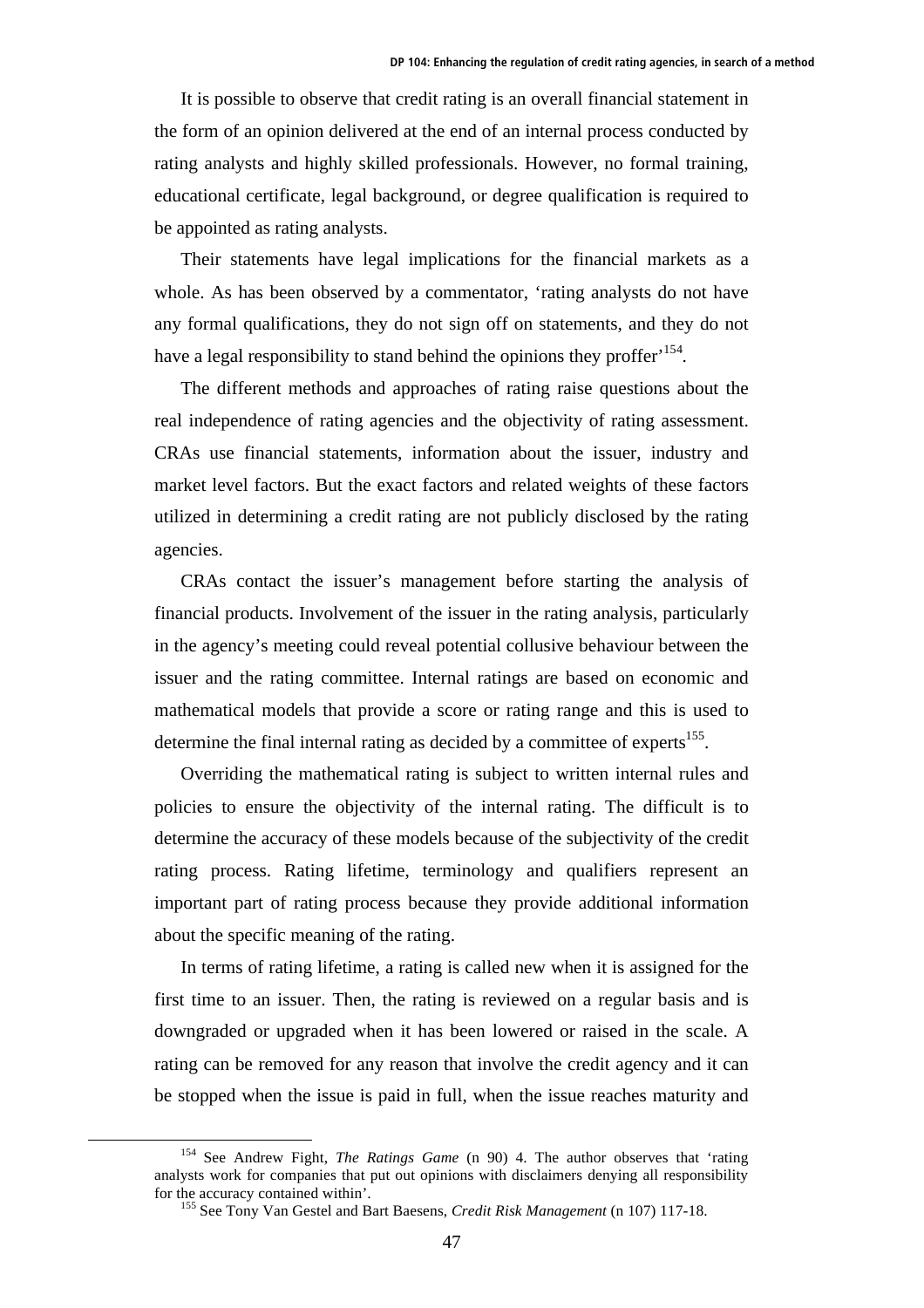when the issue is called 'early' or 'refinanced'<sup>156</sup>.

In terms of rating terminology, different benchmarks are considered: (1) 'AAA', extremely strong capacity to meet financial commitments (the highest rating); (2) 'AA', very strong capacity to meet financial commitments; (3) 'A', strong capacity to meet financial commitments, but somewhat susceptible to adverse economic conditions and changes in circumstances; (4) 'BBB', adequate capacity to meet financial commitments, but more subject to adverse economic conditions; (5) 'BBB-', considered lowest investment grade by market participants; (6) 'BB+', considered highest speculative grade by market participants; (7) 'BB', less vulnerable in the near-term but faces major ongoing uncertainties in the light of adverse business, financial and economic conditions; (8) 'B', more vulnerable to adverse business, financial and economic conditions but currently has the capacity to meet financial commitments; (9) 'CCC', currently vulnerable and dependent on favourable business, financial and economic conditions to meet financial commitments; (10) 'CC', currently highly vulnerable; (11) 'C', a bankruptcy petition has been filed or similar action taken, but payments of financial commitments are continued; (12) 'D', payments default on financial commitments<sup>157</sup>.

In terms of rating qualifiers, there are different definitions: (i) ratings based only on published financial information ("pi" ratings); (ii) ratings based on a statistical rating model that is fed with ratios and variables derived from the financial statements ("q" ratings); (iii) ratings based on the likelihood of repayment of the principal portion of the obligation only ("p" ratings); (iv) ratings based on the likelihood of repayment of the interest ("i" ratings); (v) provisional ratings based on the credit quality assuming that the rated project is successfully completed ("pr" ratings); (vi) ratings based on the termination structures that are designed to honour their contracts at maturity or before ("t" ratings); (vii) ratings based on a shadow opinion or conditional rating that are not intended for publication  $(""""$  ratings)<sup>158</sup>.

Rating methodologies use the terms "point-in-time" and "through-thecycle". More precisely, "point-in-time" systems attempt to produce ratings that are responsive to changes in current business conditions while "through-the-

<sup>&</sup>lt;sup>156</sup> ibid 118-19.<br><sup>157</sup> See Standard & Poor's, 'Guide to Credit Rating Essentials. What are credit ratings and how do they work?' (2011) 10.<br><sup>158</sup> See Tony Van Gestel and Bart Baesens, *Credit Risk Management* (n 107) 119-20.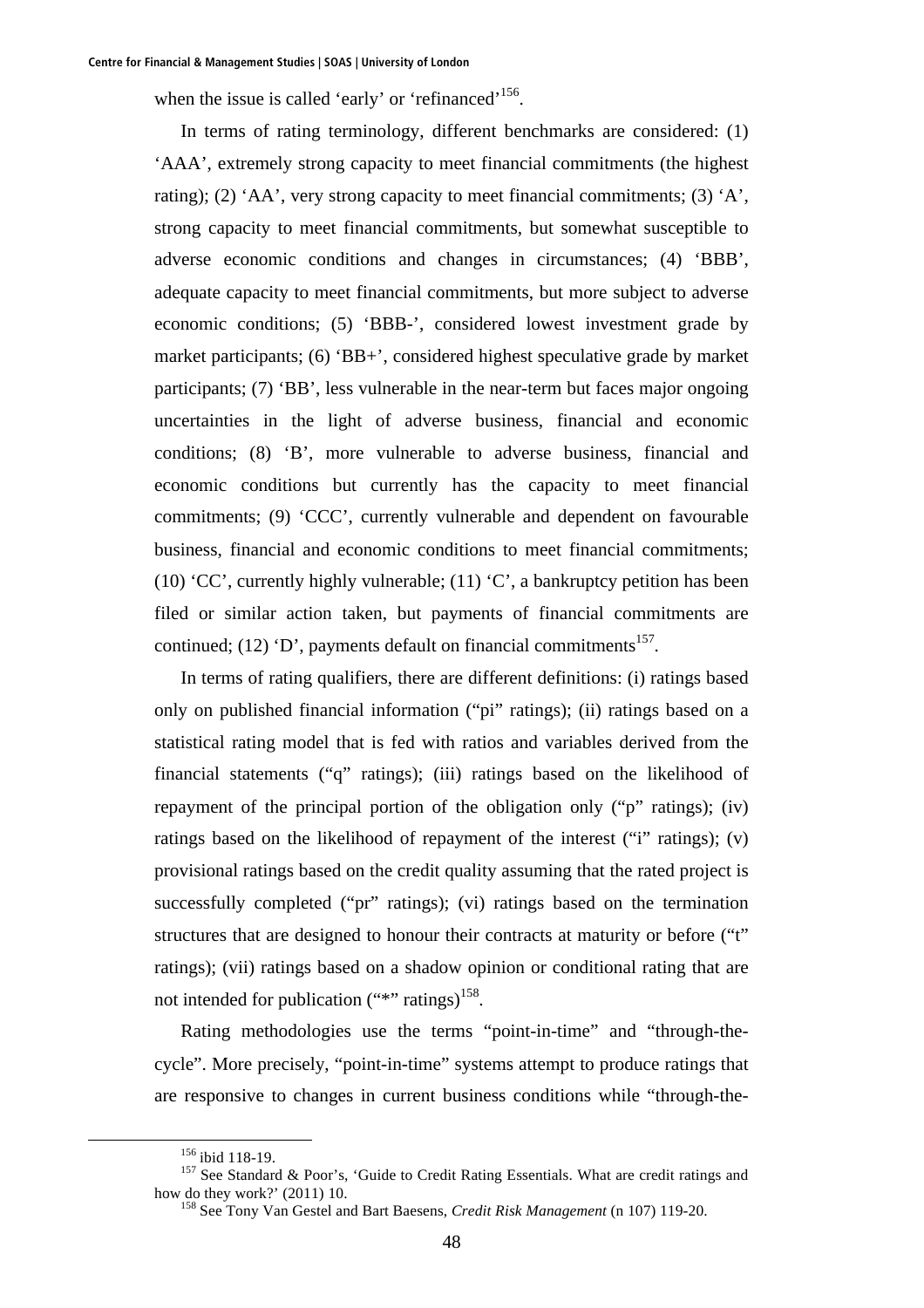cycle" systems attempt to produce ordinal rankings of obligors that tend not to change over the business cycle. Also, "point-in-time" systems tend to focus on the current conditions of an obligor while "through-the-cycle" systems tend to focus on an obligor's likely performance at the trough of a business cycle or during adverse business conditions<sup>159</sup>.

A "point-in-time" rating system uses all currently available obligor-specific and aggregate information to assign obligors to risk brackets. For its part, a "through-the-cycle" rating system uses static and dynamic obligor characteristics but tends not to adjust ratings in response to changes in macroeconomic conditions. It should be noted that CRAs have recently started to develop new methodologies that shift the criteria from a "through-the-cycle" to a "through-a-crisis" focus $160$ .

Consequently, banks are now taken in account in judgemental or qualitative models much closer to the "through-the-cycle" model. Rating quality and consistency are monitored by *ex post* instruments such as individual and global benchmarking, back testing and qualitative 'post-mortem' tools<sup>161</sup>.

Significant studies have shown that 'analysis of a stylised model of rating systems indicates that the default probability assigned to each obligor rating grade and its dynamics strongly depends on the type of rating methodology and quantifycation techniques employed<sup>'162</sup>. Other commentators have attempted to demonstrate the validity of the different measures of structured finance ratings performance namely 'default or impairment studies' and 'ratings transition analysis'<sup>163</sup>.

For CRAs, the key element in credit risk models is the measure of the 'probability of default', but exposure is also determined by the expected timing

<sup>&</sup>lt;sup>159</sup> See Basel Committee on Banking Supervision, 'Studies on the Validation of Internal Rating Systems' (2005) Working Papers No. 14, 14.<br><sup>160</sup> In comparison with the "through-the-cycle" rating approach, this new stability criterion

allows for hypothetical scenarios affecting fundamental components. In this way, ratings become measures of risk conditional on the realization of extreme scenarios (rather than conditional on the continuation of the current macroeconomic situation). See IMF, 'The Uses and Abuses of Sovereign Credit Ratings' (n 4) 91.<br><sup>161</sup> See Luisa Izzi, Gianluca Oricchio and Laura Vitale, *Basel III Credit Rating Systems. An* 

*Applied Guide to Quantitative and Qualitative Models* (n 139) 154.<br><sup>162</sup> See Basel Committee on Banking Supervision, 'Studies on the Validation of Internal

Rating Systems' (2005) Working Papers No. 14, 2. In particular, the results of this analysis suggest that the pooled default probability assigned to each rating grade and its dynamics strongly depend on the type of rating system and the 'probability of default' estimation method.<br><sup>163</sup> See Martin Hansen and Ebru Demir, 'Are Credit Enhancements Risk-Sensitive? A New

Technique for Evaluating Structured Finance Ratings Performance' (2010) 15 *The Journal of Structured Finance* 4, 58.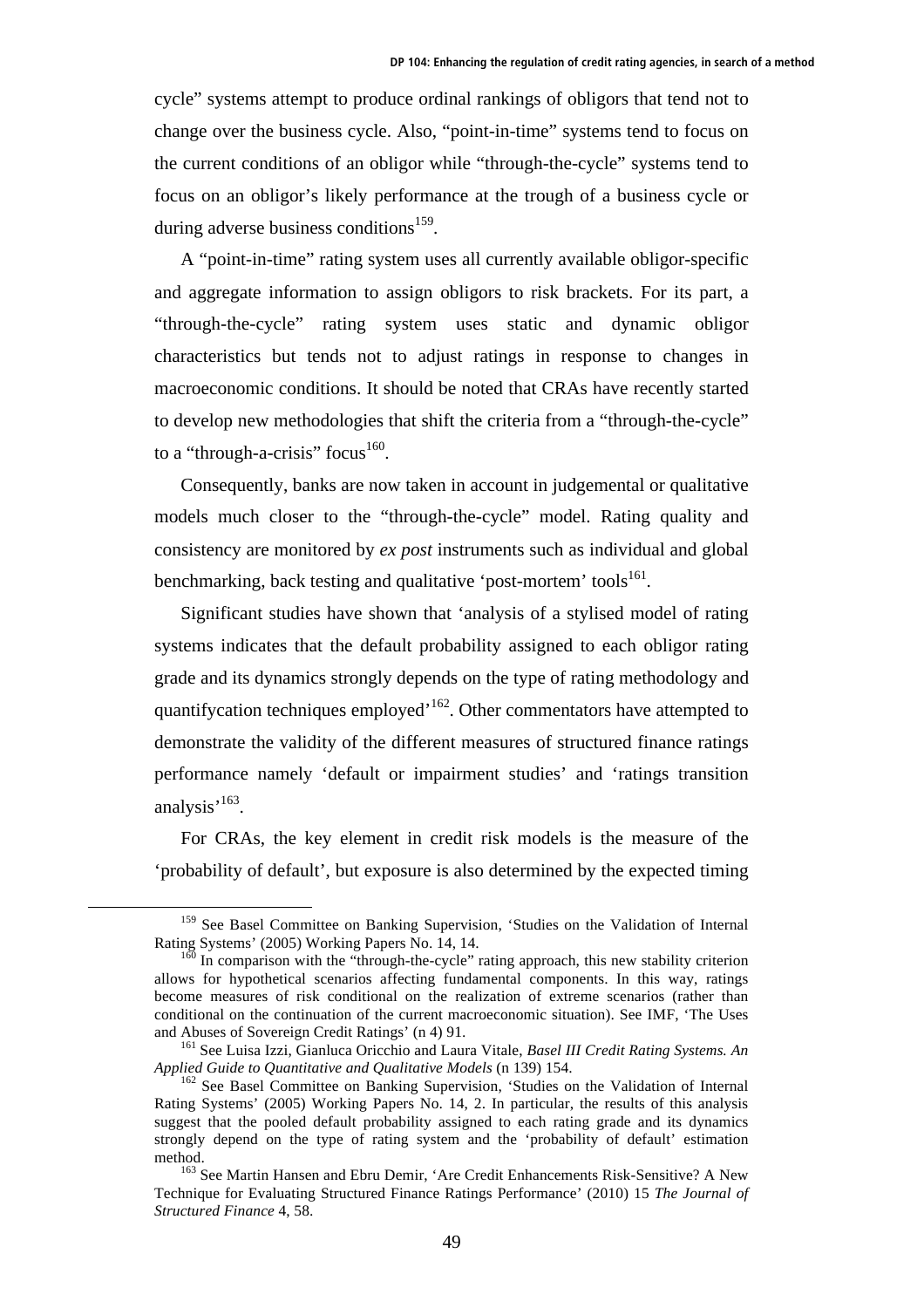of default and by the 'recovery rate' after default has occurred<sup>164</sup>.

The myriad ways in which ratings drive investment decisions and collateral eligibility standards have attracted the attention of regulators, particularly in the wake of the recent financial crisis. In terms of rating methodology, CRAs claim that they do not target their ratings to specific credit risk metrics, such as default probabilities or expected losses, but only to ordinal rankings of credit risk. But 'despite the CRAs' goals of delivering only ordinal rankings, ratings are often used as though they map into specific credit-risk metrics'165.

Rating methodologies evolve over time and continue to be adjusted in response to new information and economic developments. These adjustments tend to be small, and CRAs are generally careful to keep the number of rating changes triggered by these adjustments to a minimum (although there are some methodological differences among the big three CRAs, their ratings do track each other very closely).

It is important that rating activities ensure ongoing transparency, disclosure of information, monitoring and fairness of their methodologies. The quality of the rating process should be oriented to the investor perspective.

After providing an examination of the ratings methodologies, the next section analyses the discipline of conflicts of interest taking into account the major concerns of CRAs business model.

# *2.4 The discipline of conflicts of interest*

One of the most important aspects of the governance of CRAs is how conflicts of interest are regulated. It is obvious that the issuer-pays business model raises the possibility that issuer may use, or the rating agency may perceive, monetary pressure to improve the rating<sup>166</sup>.

Nonetheless, rating agencies exhibit potential conflicts of interest because they have a financial incentive to accommodate the preferences of bond issuers

<sup>&</sup>lt;sup>164</sup> See Marwan Elkhoury, 'Credit Rating Agencies and their potential impact on developing countries' (2008) *UNCTAD*, Discussion Papers No. 186, 4.<br><sup>165</sup> See IMF, 'The Uses and Abuses of Sovereign Credit Ratings' (n 4) 85. In particular,

this research shows that CRAs' attempts to avoid volatile ratings by using smoothing practices actually make ratings more prone to procyclical "cliff effects", which in turn are amplified by the way that ratings are used as sell triggers.<br><sup>166</sup> See Corinna Coors, 'Credit rating agencies – too big to fail?' (2012) 27 *Journal of* 

*International Banking Law and Regulation* 1, 28.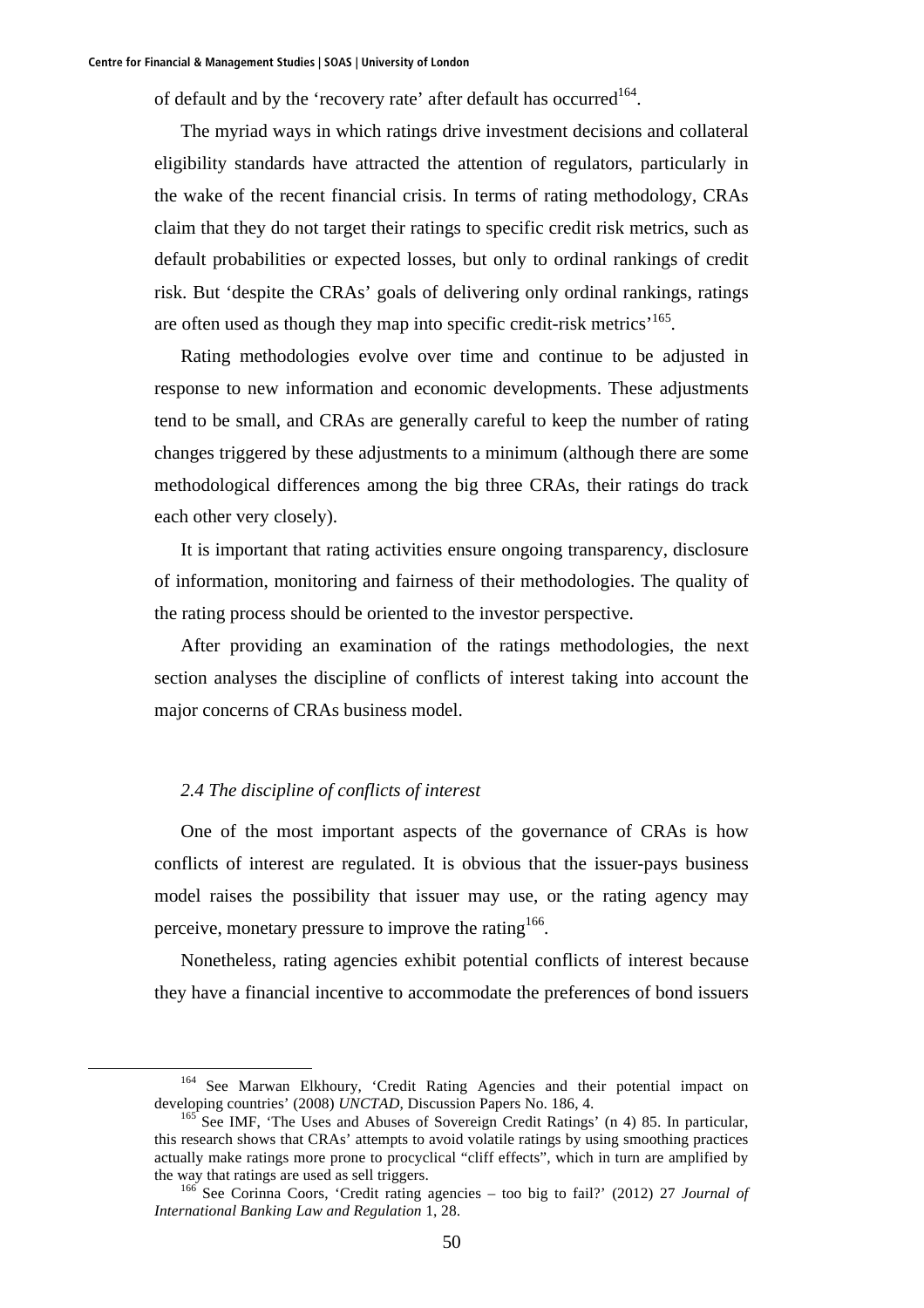owing to the fact that they are selected and paid by the issuers<sup>167</sup>. This heavy dependence means ratings inflation and inaccuracy. In fact, issuers desire high ratings not necessarily accurate ratings<sup>168</sup>.

The higher the securities rating, the less concern investors will have about payment default, the greater the liquidity and the lower the issuers' cost of capital. As a result, any investor who relies to any extent on ratings may be unknowingly bearing a risk for which they are not being compensated  $169$ .

It is generally recognized that conflicts of interest arise at both the individual rating analyst level and the rating agency level, and it is generally considered that these conflicts are still largely unregulated<sup>170</sup>. However, the scholarly debate is concentrated on whether the agencies can adequately manage these conflicts.

Global regulators have affirmed that independence and conflicts of interest are the major concerns of rating procedures<sup>171</sup>. In particular, CRA ratings decisions should be independent and free from political or economic pressures and from conflicts of interest arising due to the CRA's ownership structure, business or financial activities, or the financial interests of the CRA's employees.

The SEC Report noted that potential conflicts of interest arise as a result of the dependence of rating agencies on revenues from the companies they rate and the rating agencies' practice of charging fees based on the size of the

<sup>&</sup>lt;sup>167</sup> See Daniel M. Covitz and Paul Harrison, 'Testing Conflicts of Interest at Bond Ratings Agencies with Market Anticipation: Evidence that Reputation Incentives Dominate' (2003) *Board of Governors of the Federal Reserve System Research Paper Series No. 2003-68*, 1. The authors demonstrate that rating changes are not influenced by rating agency conflicts of interest but, rather they are motivated primarily by reputation-related incentives.<br><sup>168</sup> See Carol Ann Frost, 'Credit Rating Agencies in Capital Markets: A Review of

Research Evidence on Selected Criticisms of the Agencies' (2007) 22 *Journal of Accounting, Auditing & Finance* 3, 478.

<sup>&</sup>lt;sup>169</sup> See Timothy E. Lynch, 'Deeply and Persistently Conflicted: Credit Rating Agencies in the Current Regulatory Environment' (n 110) 247.<br><sup>170</sup> See Lynn Bai, 'On regulating conflicts of interest in the credit rating industry' (n 112)

<sup>260.</sup> At the rating agency level, the author identifies the following potential conflicts of interest: affiliated underwriter or issuer; ancillary services to rated entities; large subscriber influence; issuer-pay business model. These conflicts are regulated under the following main provisions: U.S. Exchange Act Rule  $17g-5(c)(3)$ , Rule  $17g-5(c)(5)$ , Rule  $17g-5(b)(5)$ , and Rule 17g-5(c)(1). Despite these rules, conflicts of interest arising from large subscriber influence and the issuer-pay business model are not prohibited under the current regulatory regime, but they are still managed by internal policies and procedures (292-93).<br><sup>171</sup> See IOSCO Technical Committee, 'Statement of Principles regarding the activities of

Credit Rating Agencies' (25 September 2003); see also IOSCO Technical Committee, 'Report on the activities of credit rating agencies' (September 2003) 10-12.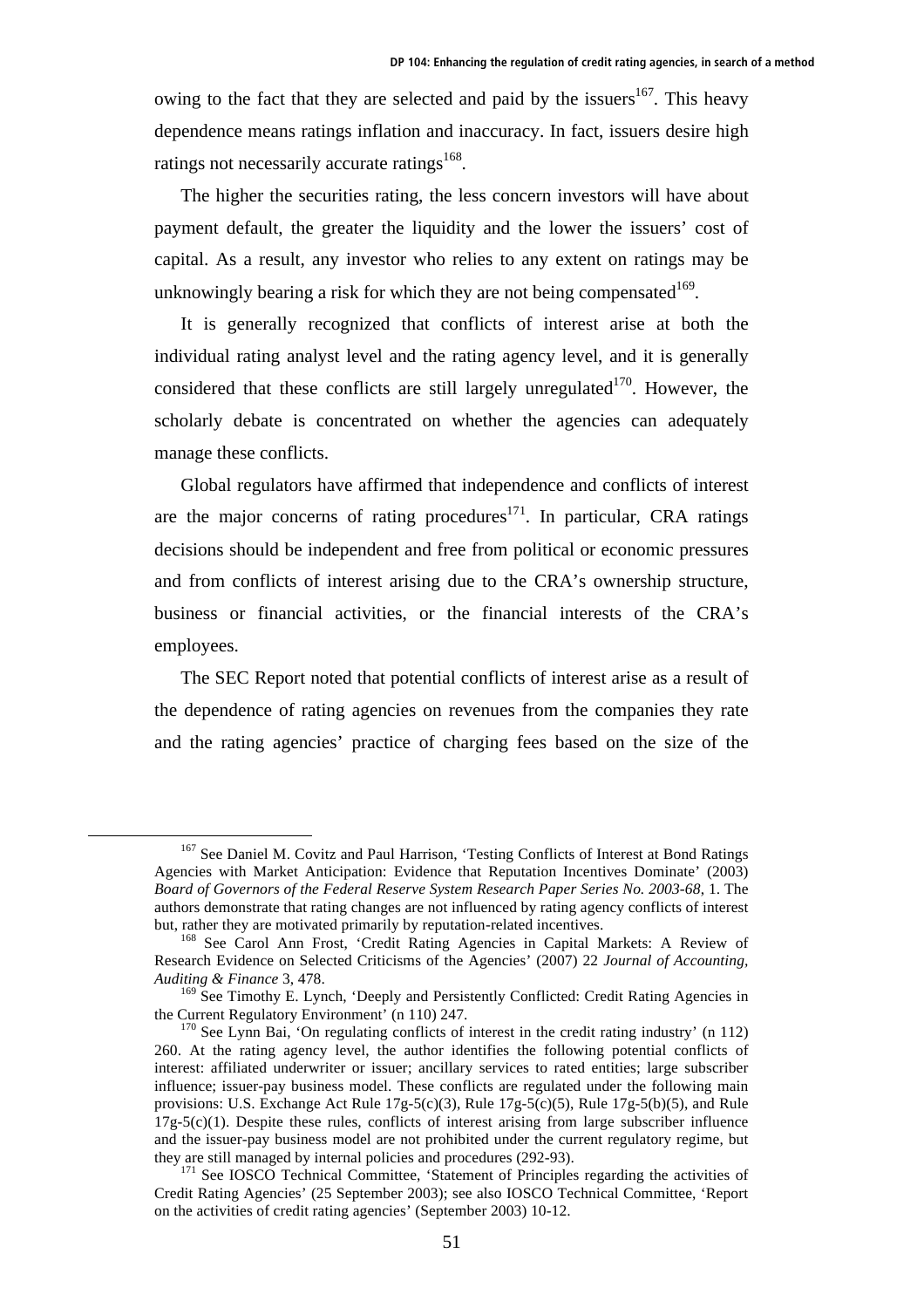issuance<sup>172</sup>. More precisely, the Report stressed that reliance by rating agencies on issuer fees leads to significant conflicts of interest, or otherwise calls into question the overall objectivity of credit ratings.

A related potential conflict arises in the context of underwriters attempting to influence the credit rating process. In this regard, a large amount of bond offerings are underwritten by a few large firms, and the potential conflict exists for rating agencies to rate a particular underwriter's clients more favourably in return for future business $173$ .

The argument is the CRAs reliance to the issuers of securities (because they have an interest in maintaining the income stream of fees from the issuers) and the ratings inflation of those securities. It has been observed that 'rating an issuer's product increases the likelihood of an issuance being successful and therefore of the issuer continuing to thrive and therefore of future issuances with their associated fee payments taking place in the future'<sup>174</sup>.

The development of ancillary businesses (rating assessment, risk management and consulting services) provided by CRAs has increased the catalogue of conflicts.

For instance, prior to being issued with a public rating, issuers can purchase an "indicative" or private rating, along with "advice" regarding how the company might improve their rating<sup>175</sup>. Therefore, the purchase of ancillary services could affect the credit rating decision and issuers may be pressured into using them out of fear that their failure to do so could adversely impact their credit rating<sup>176</sup>.

At this point, it is important to consider the phenomenon of "rating inflation" that occurred during the boom of structured finance. The growth of the credit derivatives market created the possibility that the use of credit ratings in counterparty collateral arrangements would produce a strongly procyclical effect (in particular, this problem occurred in the case of  $AIG$ )<sup>177</sup>. Indeed,

<sup>&</sup>lt;sup>172</sup> See SEC, 'Report on the Role and Function of Credit Rating Agencies in the Operation

of the Securities Markets' (January 2003) 23.<br>
<sup>173</sup> ibid 41.<br>
<sup>174</sup> See House of Commons Treasury Committee, 'Banking Crisis: reforming corporate<br>
governance and pay in the City. Ninth Report of Session 2008–09' (2009) 71

 $^{175}$  See Daniel M. Covitz and Paul Harrison, 'Testing Conflicts of Interest at Bond Ratings Agencies with Market Anticipation: Evidence that Reputation Incentives Dominate' (n 167) 6.

<sup>&</sup>lt;sup>176</sup> See SEC, 'Report on the Role and Function of Credit Rating Agencies in the Operation

of the Securities Markets' (n 172) 43.<br><sup>177</sup> See Financial Services Authority, 'The Turner Review. A regulatory response to the global banking crisis' (2009) 76.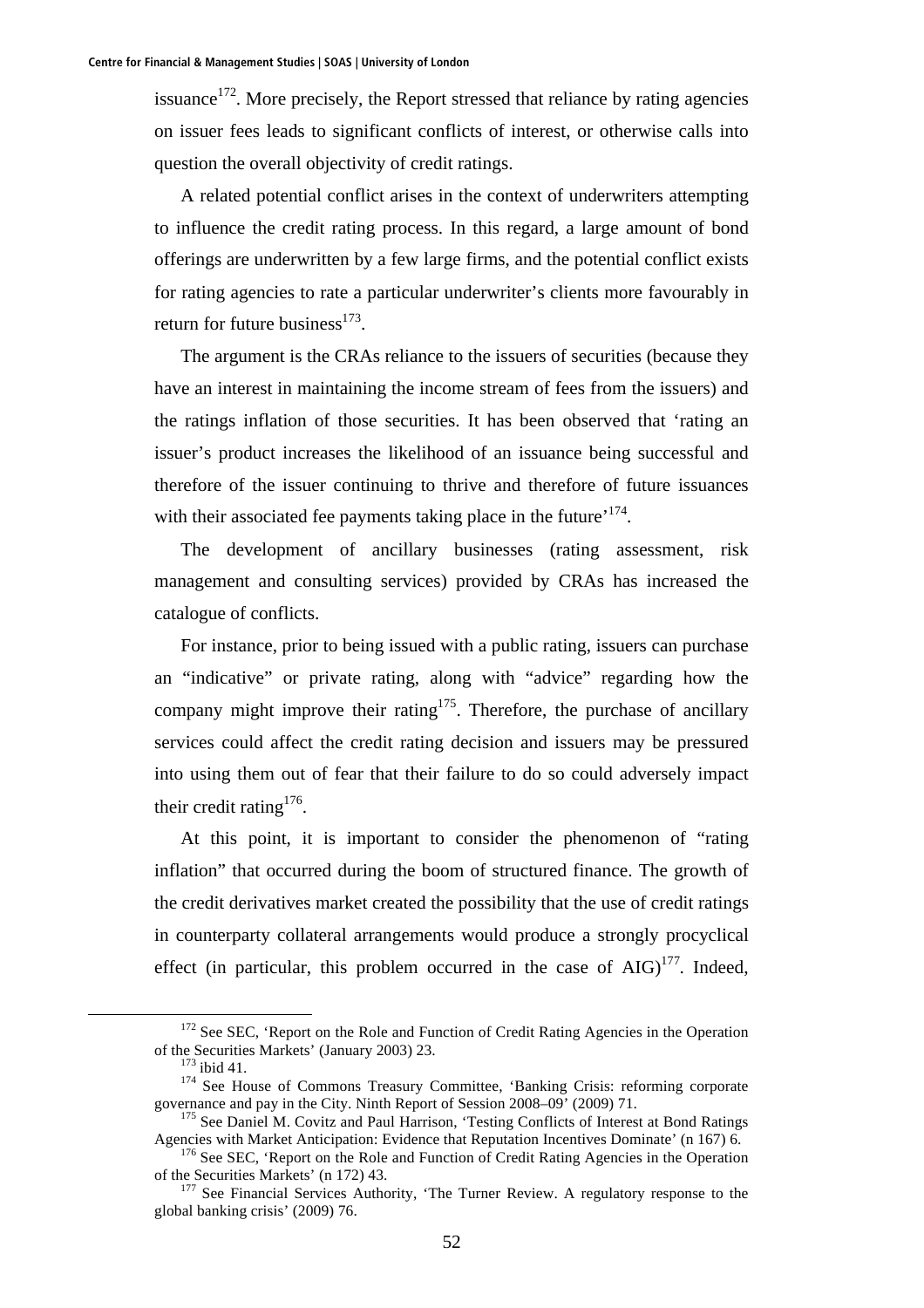'structured products are designed to take advantage of different investor risk preferences; they are typically structured for each tranche to achieve a particular credit rating'178.

This means that potential conflicts of interest become greater when CRAs allow issuers to take part in the rating implications of particular structuring process. The conflicts may be exacerbated when CRAs involve the executive officers of companies to discuss the rating methodology or when CRAs permit issuers to submit the details of a proposed structure to them and then advise the issuer of their likely ratings $179$ .

Credit rating agencies faced evident conflicts of interest during the subprime mortgage crisis not only by giving their highest rating to most of the collateralized debt obligations (CDOs), but also by allowing issuers to consult raters on designing the  $CDOs<sup>180</sup>$ .

As just indicated, the main justification for these conflicts is located in the 'issuer-pays business model'. It is certainly true that the agency compensation arrangement constitutes on the face of it a *per se* conflict of interest.

Another justification could be found in the manifest shortcomings in the CRAs' internal controls. With the huge expansion in structured finance (particularly, derivative products), came a need for expert gatekeepers to evaluate them. The result was enormous profitability of credit rating agencies<sup>181</sup>. It should be noted that a central difference between the ratings approach for traditional debt instruments and that for structured products is that the rating assessment for structured products necessarily takes place  $ex$  ante<sup>182</sup>.

But the real problem is that rating agencies know little or nothing about the underlying assets backing the securitised structures they are rating.

The central question is the issuer-agency relationship that characterizes the ratings business model. This relationship is confronted with the major conflicts

<sup>&</sup>lt;sup>178</sup> See Financial Stability Forum, 'Report of the Financial Stability Forum on Enhancing Market and Institutional Resilience' (2008) 33.

 $179$  See Andrew Johnston, 'Corporate Governance is the problem, not the solution: A critical appraisal of the European regulation of credit rating agencies' (2011) 11 *Journal of Corporate Law Studies* 2, 409.<br><sup>180</sup> See Franklin Strier, 'Rating the Raters: Conflicts of Interest in the Credit Rating Firms'

<sup>(2008) 113</sup> *Business and Society Review* 4, 533. The author commenting the sub-prime mortgage collapse, implies that 'greedy lenders offered adjustable rate loans with payments that they knew many of the home-buying borrowers probably could not afford' (534).<br><sup>181</sup> ibid. 537. <sup>182</sup> See Pragyan Deb, Mark Manning, Gareth Murphy, Adrian Penalver and Aron Toth (n

<sup>131) 10.</sup> The authors observe that 'if a particular product does not attract the desired rating, the issuer can tweak the structure and resubmit it for a revised rating assessment'.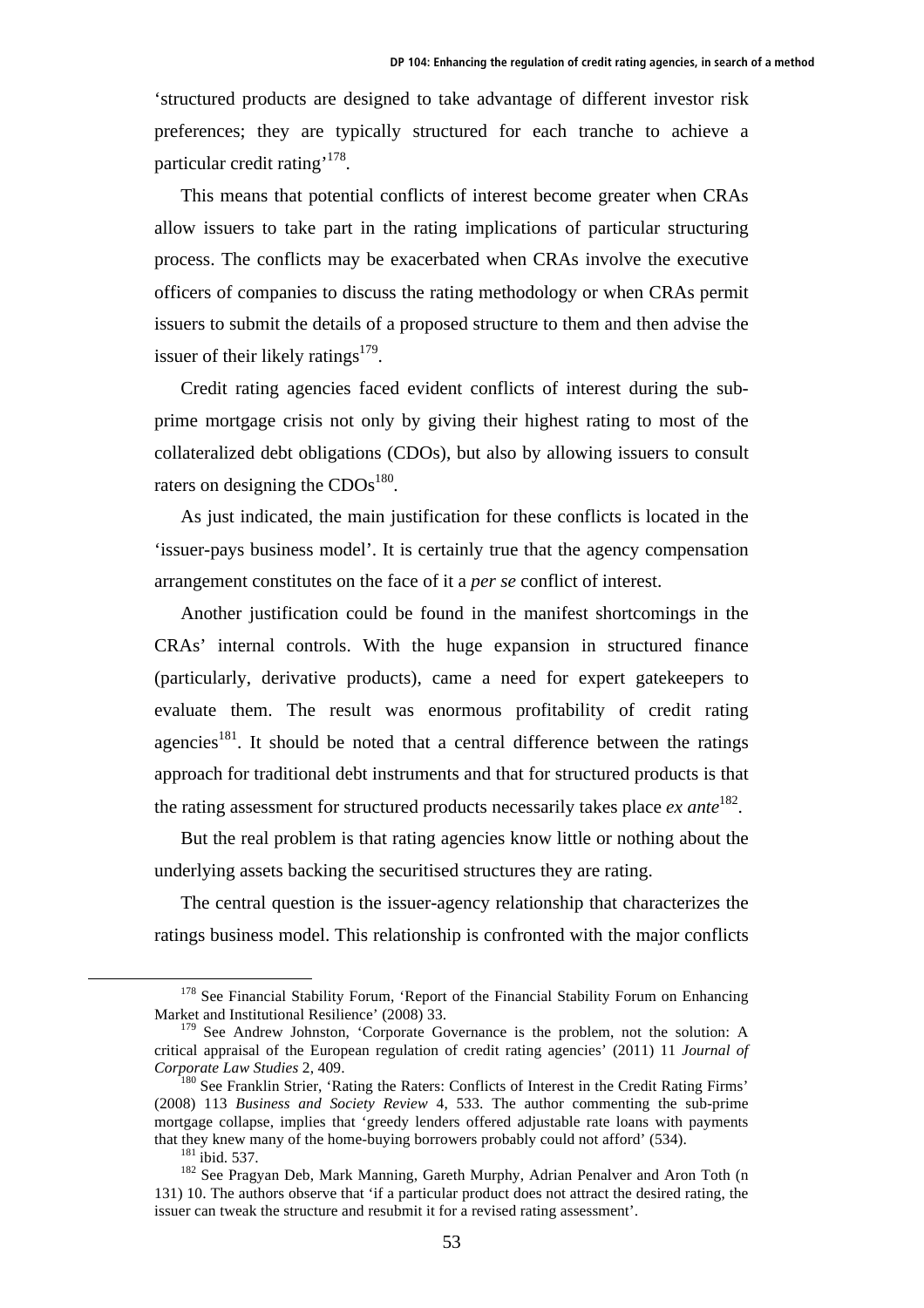of interest questions because the interests of issuers in respect to their ratings often do not align with the needs of investors to receive reliable ratings information $183$ .

In particular, conflicts arise (1) when the issuer pays the rating agency evaluating the issuer's bonds; (2) when credit agencies put in place consulting arrangements with the issuers of the bonds they rate; (3) when rating agencies take the incentive to give high ratings to their clients (and a corresponding disincentive to downgrade). Consequently, 'the rating agencies have a direct hand in defining the structure that a corporation must adhere to in order to have the lowest possible cost of funding<sup>'184</sup>.

Conflicts of interest take place when rating agencies work closely with issuers in designing structured products that the same agency will later rate (specifically, companies often use software and documents distributed by the rating agencies to show them how to satisfy the requirements for highest ratings)<sup>185</sup>. In other words, conflicts arise when agencies assist and facilitate their clients design structured products that they will later rate<sup>186</sup>. For this reason, 'ratings became almost a matter of negotiation rather than one of arm's length commercial judgement<sup> $187$ </sup>.

It is worth noting that rating downgrade provokes negative consequences in terms of loss of confidence in both the issuer and the rating agency.

The consequences of a downgrade can be severe in case the bonds do default. In the same way, a tardy downgrade can be less severe because the effects of imminent bonds failure can be better absorbed by issuers (for instance in the case of  $Enron$ <sup>188</sup>. It has been observed that 'the delay incentive should also be larger when the downgrade itself is particularly costly to the

<sup>&</sup>lt;sup>183</sup> See on this point Charles W. Calomiris and Joseph R. Mason, 'Conflicts of Interest, Low-Quality Ratings, and Meaningful Reform of Credit and Corporate Governance Ratings' *Economic Policies for the 21st Century* (19 April 2010) 6; see also Charles W. Calomiris, 'The debasement of ratings: what's wrong and how we can fix it' *Economic Policies for the 21st Century* (26 October 2009) 10.<br><sup>184</sup> See Joshua Rosner, 'Toward an Understanding: NRSRO Failings in Structured Ratings

and Discreet Recommendations to Address Agency Conflicts' (2009) 14 *The Journal of Structured Finance* 4, 9.<br><sup>185</sup> In such case, the agency receives a separate fee for this "consulting service". See Strier

<sup>(</sup>n 180) 537. 186 See Sarah Johnson, 'SEC Relies on Rating Agencies, Too' (14 February 2008)

<sup>&</sup>lt;http://www.CFO.com> accessed 27 March 2012. 187 See Harry McVea, 'Credit rating agencies, the subprime mortgage debacle and global

governance: the EU strikes back' (2010) 59 *International & Comparative Law Quarterly* 3,

<sup>&</sup>lt;sup>188</sup> See Clair A. Hill, 'Rating Agencies Behaving Badly: The Case of Enron' (2003) 35 *Connecticut Law Review* 3, 1148-51.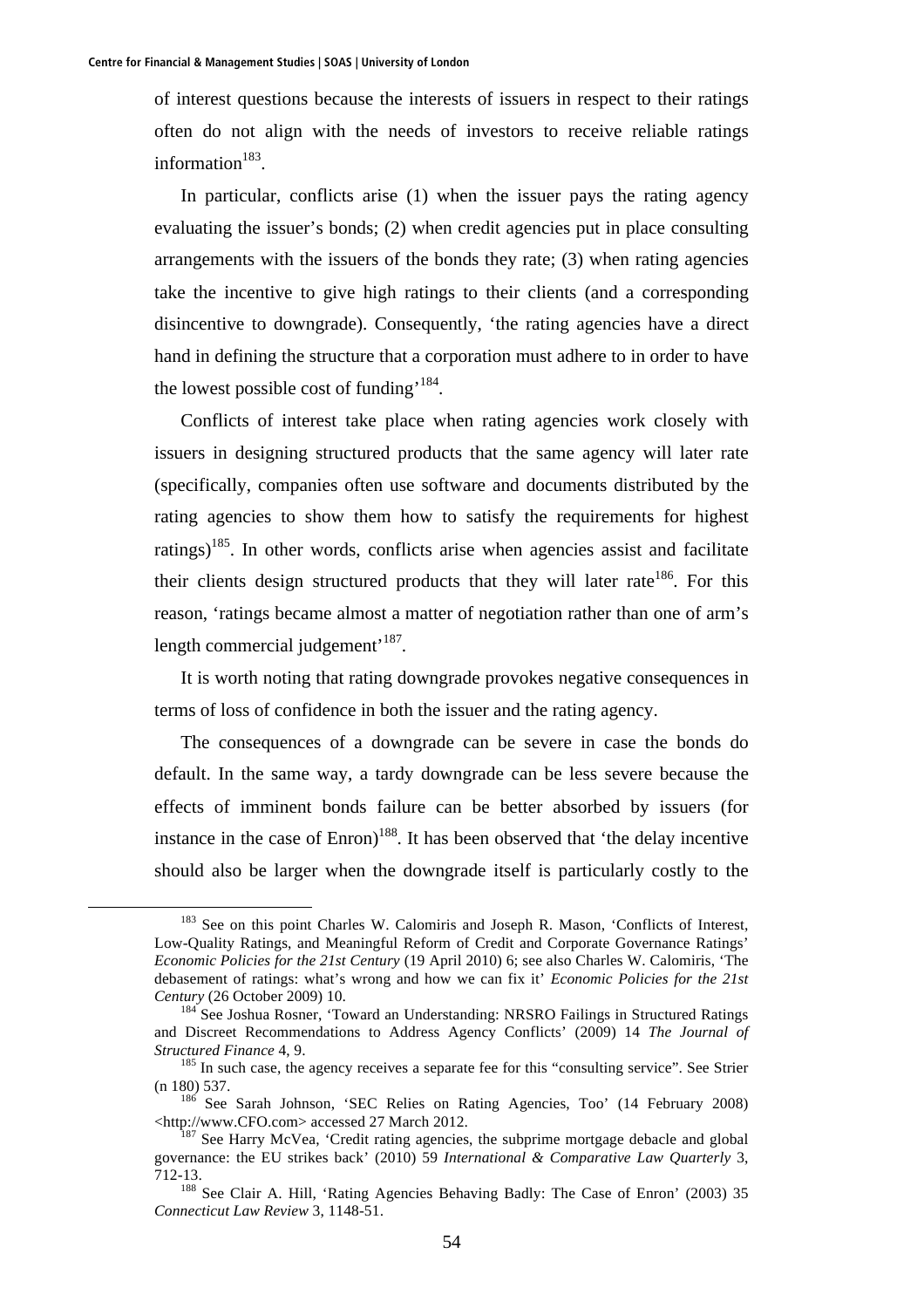issuer<sup> $189$ </sup>. Therefore, the desire to generate revenues and the explicit or implicit pressure from issuers increases rating inaccuracies.

To answer the question of conflicts of interest the transparency of CRAs' governance needs to be enhanced. This means stringent controls, greater disclosure, a balanced agency-client relationship, and independence from issuers.

Firstly, proper disclosure of rating services is not sufficient to ensure transparency in the bond rating industry. Disclosure of each rating grade should be verified by independent bodies and not by the same raters. This means that publicly available information should be managed by independent controllers (such as an external body to review the CRA's governance compliance independently) before it is used in a rating assessment.

Secondly, to increase CRAs' independence from the issuers whose instruments are being rated, an independent compliance body is needed. The compliance body could monitor the relationship with the client's rating agency and evaluate the desirability of publishing a particular rating grade. Such an approach could favour the accuracy of the financial statement and realign the agency-client relationship.

Thirdly, in order to secure investor protection, a simple switch from the 'issuer-pays model' to a 'subscriber compensation model' is not a proper solution. In fact, the problem with the 'subscriber model' is the loss of compensation from "free riders" (i.e. all those who receive the information free of charge from the paying subscriber), who could benefit by a free rating  $190$ .

To address the conflicts of interest problem a third party—the compliance officer—would be brought in who would independently hire the rating agency. Using the compliance function rather than individuals to check ratings decisions and assigning a surveillance team—separate from the initial monitoring team to track credit ratings after their initial issuance—could constitute an appropriate solution for managing the conflicts<sup>191</sup>.

The compliance function in CRAs governance could stop the ratings from being a precondition for the sale of structured securities and reduce the CRAs' influence in advising issuers about how to structure securities in order to

<sup>&</sup>lt;sup>189</sup> See Daniel M. Covitz and Paul Harrison, 'Testing Conflicts of Interest at Bond Ratings Agencies with Market Anticipation: Evidence that Reputation Incentives Dominate' (n 167) 7. 190 ibid 546.

<sup>191</sup> See Dawn Kopecki, 'The Credit Ratings Blame Game' *Businessweek* (28 September 2007) <http://www.businessweek.com> accessed 27 March 2012.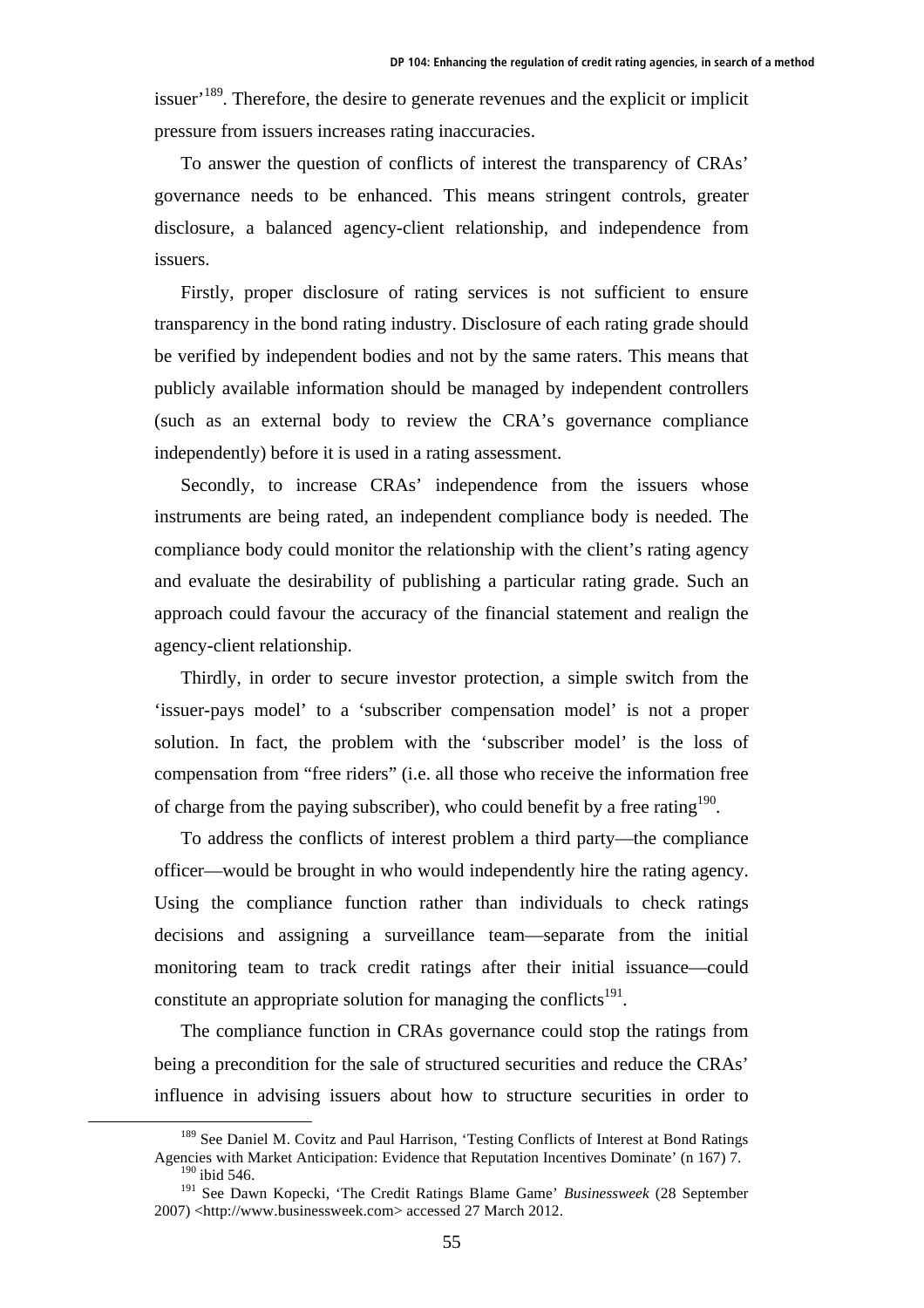achieve the rating desired. It is obvious that conflicts of interest have larger potential market implications and should be managed by appropriate regulatory oversight.

The establishment of an independent compliance department should foster ratings stability as it would be objective, consistent, replicable, and removed from potential conflicts of interest. Compliance function would be separated from 'modelling staff' and would be responsible for the integrity of reporting lines.

This would protect the reputation of the agencies and increase investor confidence in the quality and objectivity of rating activities. For instance, compliance officers may detect whether employees of rating agencies are involved in possibly inappropriate rating actions.

Of course, the intent to reduce the risk of analyst conflicts of interest and ensure the objectivity and quality of analyst ratings represents the major challenge of regulators<sup>192</sup>. Recently, the U.S. Credit Rating Agency Reform Act of 2006 introduced a new Section 15E that requires an NRSRO to establish, maintain, and enforce written policies and procedures to address conflicts of interest<sup>193</sup>. Section 15E requires an NRSRO to provide information, including any conflicts of interest relating to the issuance of credit rating by the rating agency, to the SEC upon filing the registration statement by the rating agency for its NRSRO recognition (Section  $15E(a)(1)(B)(vi)$ ) of the Exchange Act).

In addition, Section 15E(h) of the Exchange Act requires that 'applicants for NRSRO and existing NRSROs establish, maintain, and enforce procedures to address and manage conflicts of interest'.

At the Community level, Article 6 of the Regulation (EC) No 1060/2009 on credit rating agencies (as amended by the Regulation (EC) No  $513/2011$ <sup>194</sup>

<sup>&</sup>lt;sup>192</sup> The SEC Commission has recently launched a task force to avoid the risks of analyst conflicts; however, some criticisms of this regulatory approach have recently been expressed. See Joshua Rosner, 'Toward an Understanding: NRSRO Failings in Structured Ratings and Discreet Recommendations to Address Agency Conflicts' (n 184) 17.

 $193$  In particular, Section 15E(h)(l) of the Exchange Act establishes that 'each nationally recognized statistical rating organization shall establish, maintain, and enforce written policies and procedures reasonably designed, taking into consideration the nature of the business of such nationally recognized statistical rating organization and affiliated persons and affiliated companies thereof, to address and manage any conflicts of interest that can arise from such business'.

 $194$  Annex III to Regulation (EC) No 513/2011 (OJ 2011 L 145 p. 30) provides a list of 'infringements related to conflicts of interest, organisational or operational requirements'.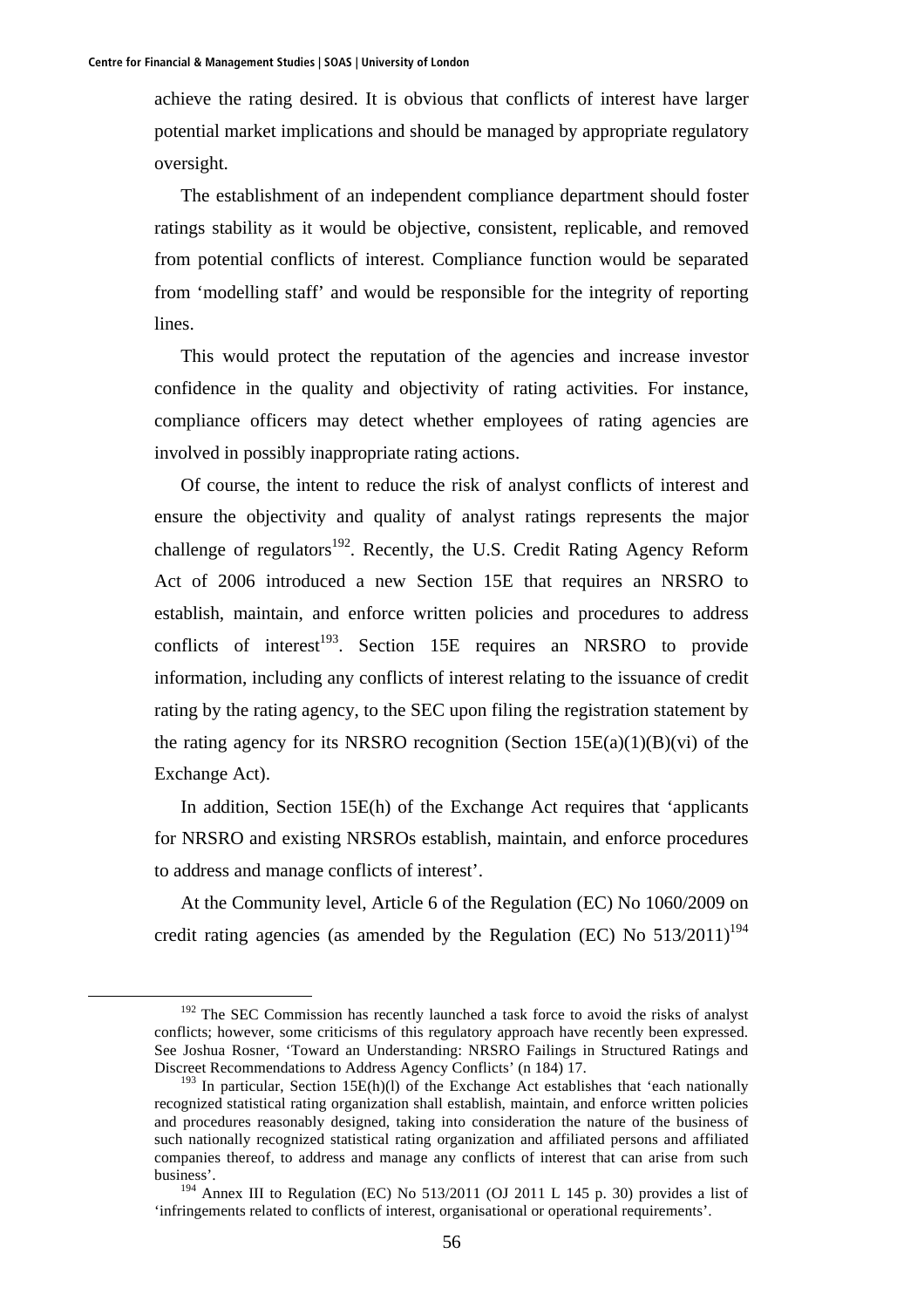places an obligation on registered CRAs to ensure that credit ratings are not affected by any existing or potential conflicts of interest $^{195}$ .

In particular, Annex I to the Regulation provides that 'independence and avoidance of conflicts of interest, stipulates further organizational and operational requirements with which CRAs must comply'. Whilst Annex I, section B (1), to the Regulation, requires CRAs to identify and eliminate or, where appropriate, manage and subsequently disclose, any actual or potential conflicts of interest which may influence the analyses and judgements of their analysts when determining or approving credit ratings.

At the international level, IOSCO has issued a set of principles regarding CRAs independence and the avoidance of conflicts of interest. In particular, greater attention is paid to  $CRAs'$  internal procedures and policies<sup>196</sup>.

However, public regulators tend to delegate governance tasks and regulatory authority to specialised agents—the gatekeepers—for measuring financial risks. This kind of delegation happens 'if the perceived benefits of making use of credit rating agencies' resources through delegation are greater than the perceived agency  $losses'^{197}$ .

At this point, the real question is the degree of independence of the agents from the principals. Generally, agents follow the *principal's* instructions or adopt the *principal's* decisions. The major concern is that the principals are investors.

An optimal solution for avoiding conflicts of interest in rating would be to establish internal operating procedures and analyst compensation policies that reduce the link between salary and fee revenue<sup>198</sup>. As has been noted, 'making issuers pay introduces the potential for issuers to influence the agencies' judgements and undermine their commitment to giving investors a true account<sup>199</sup>.

<sup>&</sup>lt;sup>195</sup> See Article 7 of the Regulation (EC) No  $1060/2009$  (OJ 2009 L 302 p. 1), which requires that CRAs must ensure that anyone who is directly involved in the credit rating process is not allowed to initiate or participate in negotiations regarding fees or payments with any rated entity, related third party or any person directly or indirectly linked to the rated entity by control.

<sup>&</sup>lt;sup>196</sup> See IOSCO Technical Committee, 'Code of Conduct Fundamentals for Credit Rating Agencies' (May 2008) 7-8; see also IOSCO Technical Committee, 'Regulatory Implementation of the Statement of Principles Regarding the Activities of Credit Rating Agencies. Final Report' (February 2011) 26-29.

<sup>197</sup> See Andreas Kruck, *Private Ratings, Public Regulations. Credit Rating Agencies and Global Financial Governance* (n 85) 81.

<sup>&</sup>lt;sup>198</sup> See Roy C. Smith and Ingo Walter, 'Rating Agencies: Is There an Agency Issue?' (February 2001) Stern School of Business, New York University, 44.

<sup>199</sup> See Timothy J. Sinclair, *The New Masters of Capital. American Bond Rating Agencies and the Politics of Creditworthiness* (n 94) 151.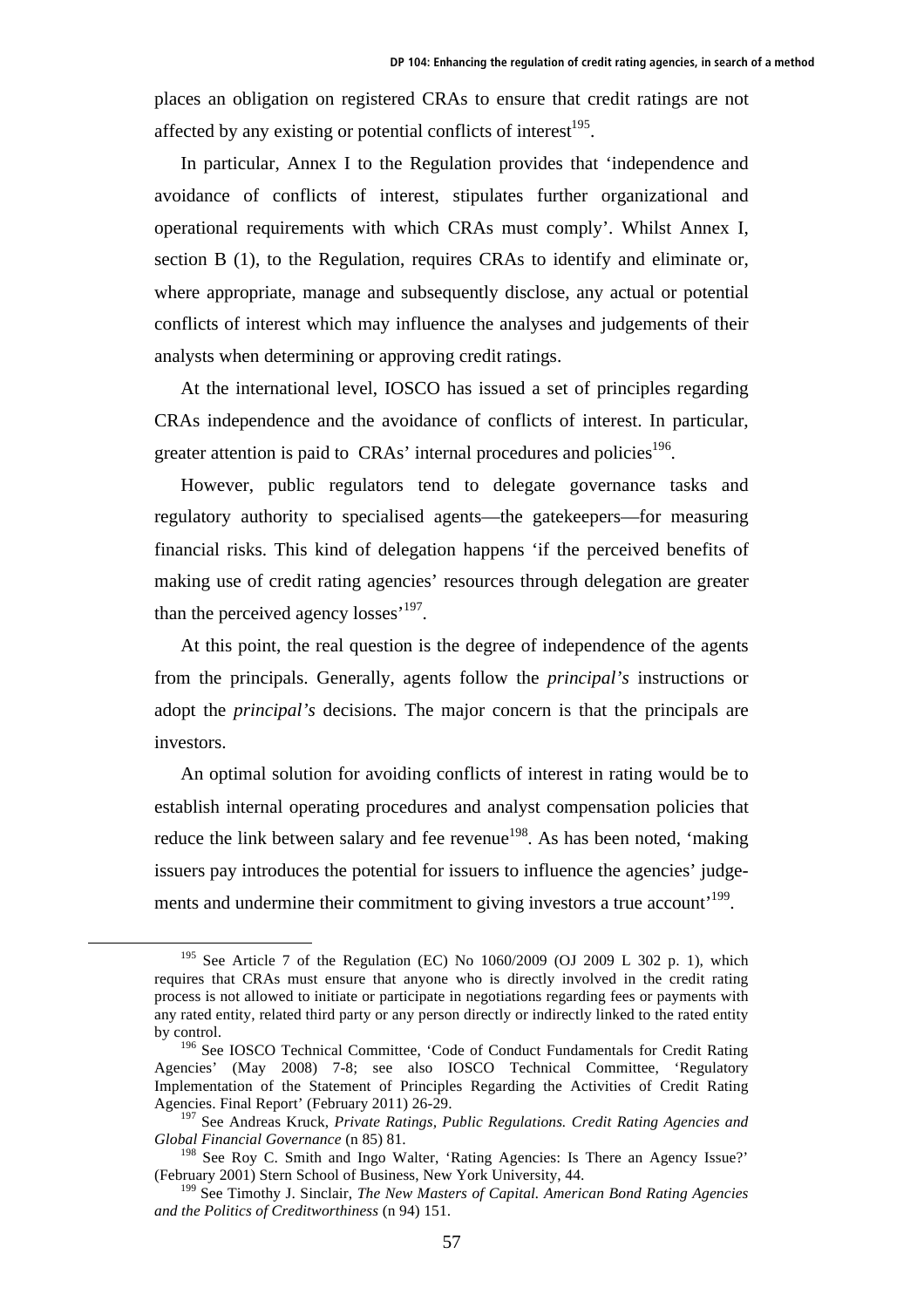In this context, it can be argued that the "principal-agent theory" demonstrates that principal-agent question occurs when the agent has incentives to manage the asset in the best way for the principal $200$ . Such opportunistic behaviours arise because the agent exercises his or her expertise (i.e. discretion) in a way which maximises his or her own interests, rather than those of the principal. These elements are clearly applicable to the rating agencies' activities. In order to mitigate certain opportunistic behaviour, a third party should be interposed between the issuer and the agent. The underlying idea is that checking on agents, through an independent body, could help to limit the risks of conflicts of interest and improve transparency.

It is clear that conflicts of interest in the issuer-agency relationship increase and favour rating shopping. But it also reveals collusive (or strategic) behaviour in respect of investors $^{201}$ .

Therefore, 'regulatory intervention is needed to eliminate or at least minimize rating agencies' incentives to engage in inappropriate rating actions and to maximize the investing public's awareness of risks that arise from such conflicts of interest<sup>202</sup>. Regulation should seek to reduce the agency problem by increasing transparency and aligning the incentives of the agent with the interests of principal.

As a final note, the fact that public regulators delegate regulatory authority to credit rating agencies, in order to improve market efficiency by making use their informational advantage, could determine a potential cause of distortion in the financial sector. Rating conflicts of interest, if not adequately addressed, constitute an evident 'market failure' of securities regulation.

After providing an analysis of the CRAs' conflicts of interest, the next section provides a critical appraisal of the ratings information system taking into account the potential risks of disclosure failure.

### *2.5 The information disclosure*

 <sup>200</sup> See Robert Cooter and Thomas Ulen, *Law & Economics* (5th edn, Pearson International Education 2008) 431-33. 201 See on this point Patrick Bolton, Xavier Freixas and Joel Shapiro, 'The Credit Ratings

Game' (2009) *National Bureau of Economic Research*, Working Paper No. 14712 <http://www.nber.org/papers/w14712> accessed 28 March 2012, 2.

 $^{202}$  See Lynn Bai, 'On regulating conflicts of interest in the credit rating industry' (n 112) 270.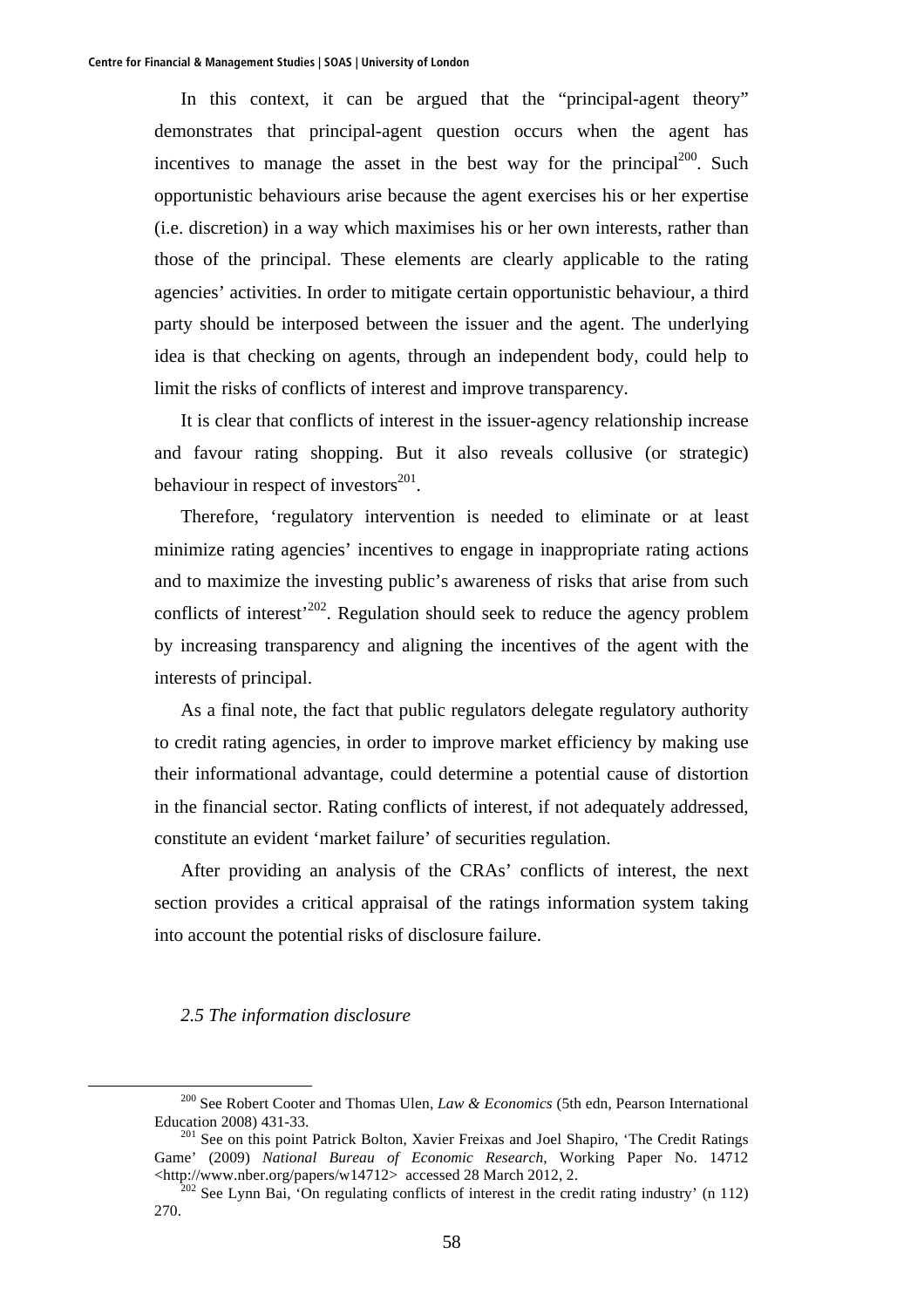Information disclosure represents a key aspect of CRA governance. As has already been observed, a rating agency is essentially a supplier of information and of the assessment of that information.

Credit rating agencies publicly disclose some of the core methodology and the basic rationale used to conduct their credit analysis. In theory, credit ratings provide valuable information to those investors who have relatively limited information gathering or analysis capacity and therefore cannot make credit evaluations as effectively as a rating agency (particularly, those investors who do not have a direct negotiating relationship with the issuer)<sup>203</sup>.

The ratings industry was largely unregulated in terms of mandatory due diligence and informational accuracy for their analysis<sup>204</sup>. Global regulators have shown a manifest reluctance to provide mandatory rules that require rating agencies to check the quality and integrity of the information with which they are provided by the issuing firms<sup>205</sup>. In particular, poor due diligence, lack of research resources (or lack of analytical resources) and bona fide mistakes are the major criticisms levelled against the activities of the rating agencies.

It has been observed that 'disclosure would allow third parties, including investors and other credit rating agencies, to evaluate a firm's methods and procedures and come to market-wide conclusions about the credibility and accuracy of a rating agency's ratings'206. Enhancing transparency and disclosure information would allow third parties to detect, issue, and challenge any inaccuracy.

Recent financial scandals (for instance, Enron, WorldCom and Lehman Brothers) have showed the lack of due diligence and deficiency in the evaluation of corporations' creditworthiness. To be fair, however, 'some of the disclosure failures reflected what may be the difficult reality of disclosing what

 $^{203}$  See Timothy E. Lynch, 'Deeply and Persistently Conflicted: Credit Rating Agencies in the Current Regulatory Environment' (n 110) 242.

 $t_{\text{204}}$  Recently, the 2010 Dodd-Frank Act has amended Section 15E of the Securities Exchange Act to enhance the regulation and oversight of NRSROs by imposing new reporting, disclosure, and examination requirements. In the last years, the goal of increasing the transparency of NRSRO rating methodologies, strengthening the disclosures of rating performance, prohibiting NRSROs from engaging in certain practices, and enhancing NRSRO record keeping has become a major task for the U.S. Securities and Exchange Commission. See SEC, '2011 Summary Report of Commission Staff's examinations of each Nationally

Recognized Statistical Rating Organization' (September 2011) 2.<br><sup>205</sup> For instance, the 2004 IOSCO Code issued a set of principles for the activities of credit rating agencies enhancing a self-regulation approach and 'comp

 $206$  See Timothy E. Lynch, 'Deeply and Persistently Conflicted: Credit Rating Agencies in the Current Regulatory Environment' (n 110) 255-56.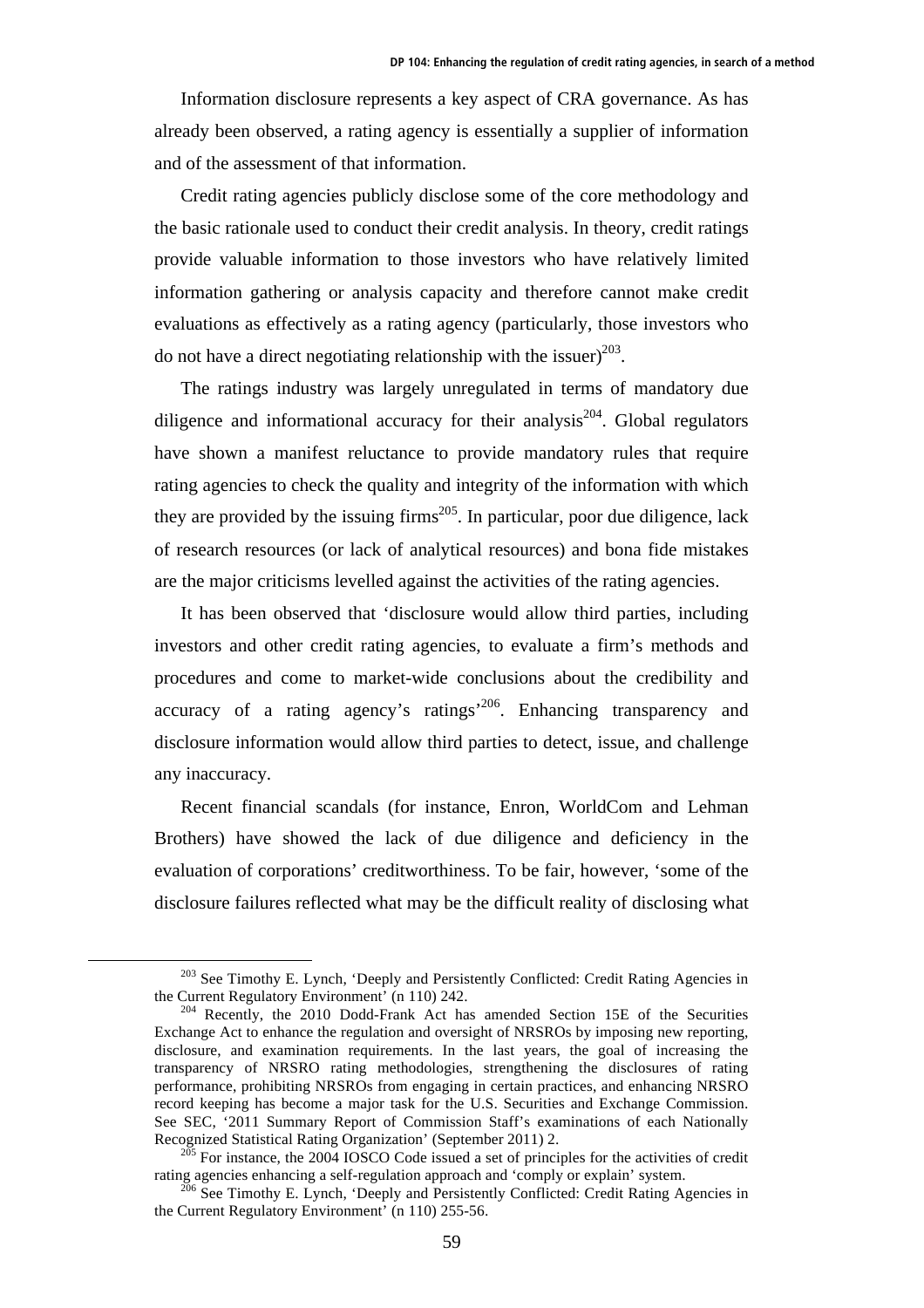must be, to a certain extent, a subjective process over a complex set of financial issues<sup>,207</sup>.

These scandals revealed the CRAs' abuses in respect of investor reliance. Also, rating governance looked defective in terms of investor protection. Lack of transparency and information asymmetries reflect the fact that investors find it difficult to choose the right financial product because there is no appropriate system of disclosure. This problem is made worse by the presence of inadequate internal control rules.

For these reasons, particular attention must be paid to the information gap to which rating activities are generally subject. The imbalanced relationship between issuers and investors is principally determined by lack of financial knowledge and causes a distortion of consumers' choices, particularly at the time when the investment operation is executed $208$ .

The rating agencies not only should put proper arrangements in place to ensure high standards of disclosure, but also should enable the investors, by means of financial knowledge, to comprehend the 'investment grade'.

To ensure rating accountability, the market must achieve adequate disclosure protection in terms of reducing agency problems (i.e. information asymmetries) by improving the flow of price information.

In this regard, the potential way of achieving quality ratings could be afforded by effective disclosure, which would bring in its train reputation and credibility of behaviours<sup>209</sup>. In other words, the market's judgement would represent the primary evidence of a rating right activity, particularly through the assessment of information provided by firms.

The rating agencies' behaviours in financial transactions should be enforced by law, through mandatory disclosure and by reputation efficiency. In this context, it has been noted that mandatory disclosure can also address certain

 $^{207}$  ibid 266.<br><sup>208</sup> See Alessio M. Pacces, 'Financial intermediation in the securities markets, law and economics of conduct of business regulation' (2000) 20 *International Review of Law and Economics* 4, 499. The author focuses on the typical case of information asymmetries brought about by a lack of financial knowledge, specifically as regards the business operation managed by investors, and claims that 'individual investors are, in fact, rationally ignorant in that they lack the information and the financial expertise necessary to engage in a knowledgeable evaluation of the quality of the services provided by intermediaries'.

<sup>&</sup>lt;sup>209</sup> The term 'self-induced disclosure' was coined, in academic writings, by Frank H. Easterbrook and Daniel R. Fischel, 'Mandatory Disclosure and the Protection of Investors' (1984) 70 *Virginia Law Review* 4, 669-715.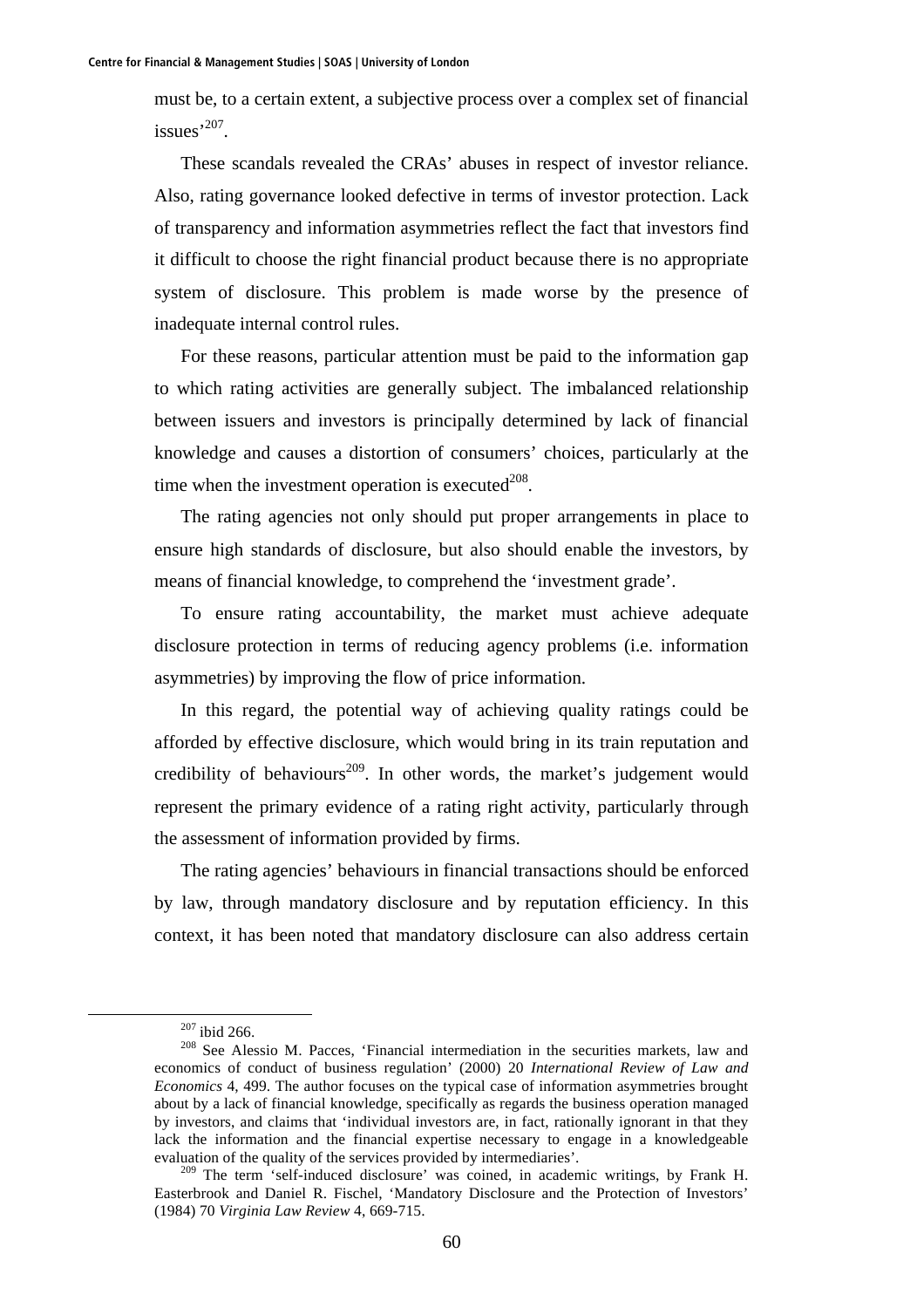agency problems (for instance by reducing the cost of monitoring promoters' and managers' use of corporate assets for self-interested purposes $)^{210}$ .

Therefore, the importance of self-regulatory measures—having their origin in confidence, trust and right culture—lies in the role that they can play in bringing about sound financial stability and "market efficiency", which requires a high quality of information together with a high degree of credibility on the part of the actors concerned<sup>211</sup>.

Opportunistic behaviours by CRAs could be avoided by means of the compliance function, as a measure falling within the category of internal selfcontrols, which could limit the need to regulate by statute law and reduce mandatory disclosure costs. In substance, in order to achieve allocative efficiency on the securities market, firm must be fair and competing $2^{12}$ .

Therefore, a system that enables direct action to be taken against persons involved in breaches of mandatory disclosure may help to promote substantive compliance according to the spirit of the  $law<sup>213</sup>$ . Indeed, compliant persons ensure real enforcement of the management's fiduciary duties $2^{14}$ .

<sup>&</sup>lt;sup>210</sup> See on this view Paul G. Mahoney, 'Mandatory Disclosure as a Solution to Agency Problems' (1995) 62 University of Chicago Law Review 3, 1048-49.

<sup>&</sup>lt;sup>211</sup> The theory of market efficiency has been developed by Ronald Gilson and Rainer Kraakman, 'The Mechanisms of Market Efficiency' (1984) 70 *Virginia Law Review* 4, 549- 644. In particular, the authors observe that 'The investment banker's role as an informational and reputation intermediary can dramatically affect the efficiency of the market's response to an innovative security' (620).

In this context, see also Zohar Goshen and Gideon Parchomovsky, 'The Essential Role of Securities Regulation' (2006) 55 *Duke Law Journal* 4, 758-65 where the authors argue that mandatory disclosure reducing the risks of asymmetric information and agency costs has a

positive effect on liquidity and promotes the allocative efficiency of the securities market.<br><sup>212</sup> See John C. Coffee Jr., 'Market Failure and the Economic Case for a Mandatory Disclosure System' (1984) 70 *Virginia Law Review* 4, 734. Specifically, Coffee argues that 'If the securities market is intended as the principal allocative mechanism for investment capital, the behaviour of securities prices is important not so much because of their distributive consequences on investors but more because of their effect on allocative efficiency'. In particular, the author makes a critical analysis of the trend toward deregulation, in terms of price dispersion and volatility that must be monitored carefully.<br><sup>213</sup> See Doreen McBarnet and Christopher Whelan, 'The Elusive Spirit of the Law:

Formalism and the Struggle for Legal Control' (1991) 54 *The Modern Law Review* 6, 848 and 870, who argue that 'Creative compliance means using the law to escape legal control without actually violating legal rules; it demonstrates the manipulability of the legal system, and the system can be used not just by playing with the substance of law, as in the construction of specific formalist devices to avoid control, but by using the mechanisms of law to force out narrow rules, and using its ideologies as justification'.<br><sup>214</sup> See Merritt B. Fox, 'Civil Liability and Mandatory Disclosure' (2009) 109 *Columbia* 

*Law Review* 2, 239-40. The key point stressed by the author is the relationship between mandatory disclosure regimes and the civil liability system; in fact, the former 'intend to promote corporate transparency, increasing social welfare by enhancing economic efficiency through better governance and increased liquidity', and the latter 'can create incentives to encourage compliance'. In sum, by imposing personal liability on the managers, it is possible to reduce the costs of damages for losses suffered by investors.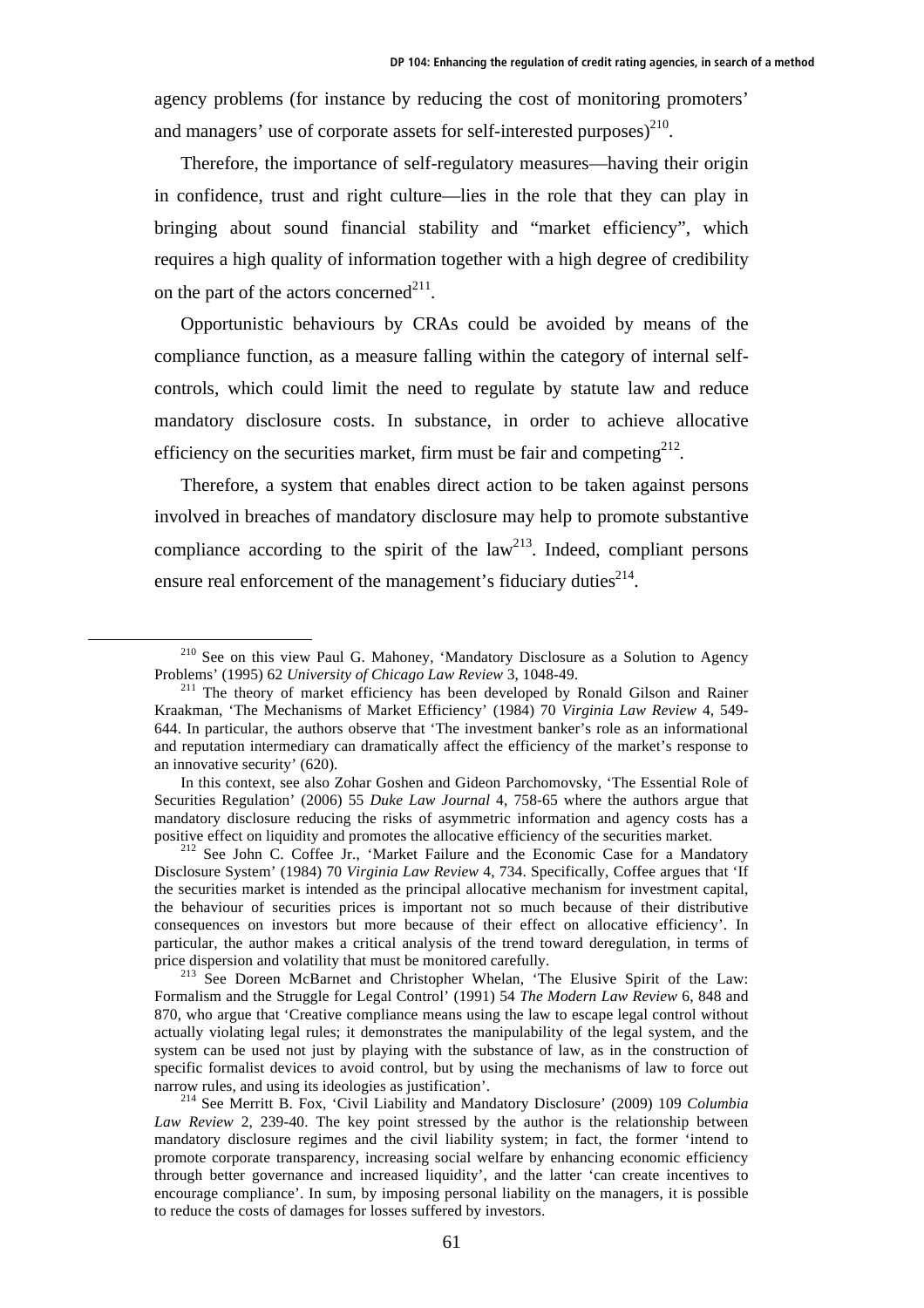The social value of disclosure, together with the social benefits of compliance, enhances the social interest of the rating market in terms of consumer and investor protection.

In this light, the effectiveness of internal controls can allow action to be taken against behaviours amounting to misconduct and permit a sound system of risk management to be applied. However, regulation can enhance disclosure by agents or facilitate enforcement actions brought by principals against dishonest or negligent agents<sup>215</sup>.

While the purpose of a credit rating is to reflect the creditworthiness of an issue or issuer, the rating agencies have some discretion in their rating system and are not required to make their rating methodology public. A registered agency could provide enhanced disclosure regarding the due diligence it undertakes when rating structured finance products and how this due diligence is incorporated into the rating process<sup>216</sup>.

The current regulatory framework for NRSROs requires mandatory disclosures be made by rating agencies as to their rating policies and methodology<sup>217</sup>. However, it involves very little direct oversight of the performance of an NRSRO for the purpose of preventing or punishing poor performance.

The SEC rules only require disclosure of the rating agencies' policies regarding verification of underlying assets and information. The usefulness of such general disclosures is likely to be limited because such disclosures could be written in a way that would allow a significant amount of deviation in the use of information and extent of verification among similarly situated asset backed securities $^{218}$ .

The SEC regulation introduced some disclosure requirements for CRAs. The purposes of these rules can be searched on the fact that they enhance the reputational cost to rating agencies that engage in inappropriate rating actions,

<sup>&</sup>lt;sup>215</sup> See John Armour, Henry Hansmann and Reinier Kraakman, 'Agency problems, Legal strategies and Enforcement' (2009) *Harvard Law School*, Discussion Paper No. 644, 3. The authors observe that 'paradoxically, mechanisms that impose constraints on agents' ability to exploit their principals tend to benefit agents as much as—or even more than—they benefit the principals'.<br><sup>216</sup> See Deryn Darcy, 'Credit Rating Agencies and the Credit Crisis: How the "Issuer Pays"

Conflict contributed and what Regulators might do about it' (2009) *Columbia Business Law Review* 2, 648.<br><sup>217</sup> See Kia Dennis, 'The Ratings Game: Explaining Rating Agency Failures in the Build

Up to the Financial Crisis' (2009) 63 *University of Miami Law Review* 4, 1144. 218 ibid 1145.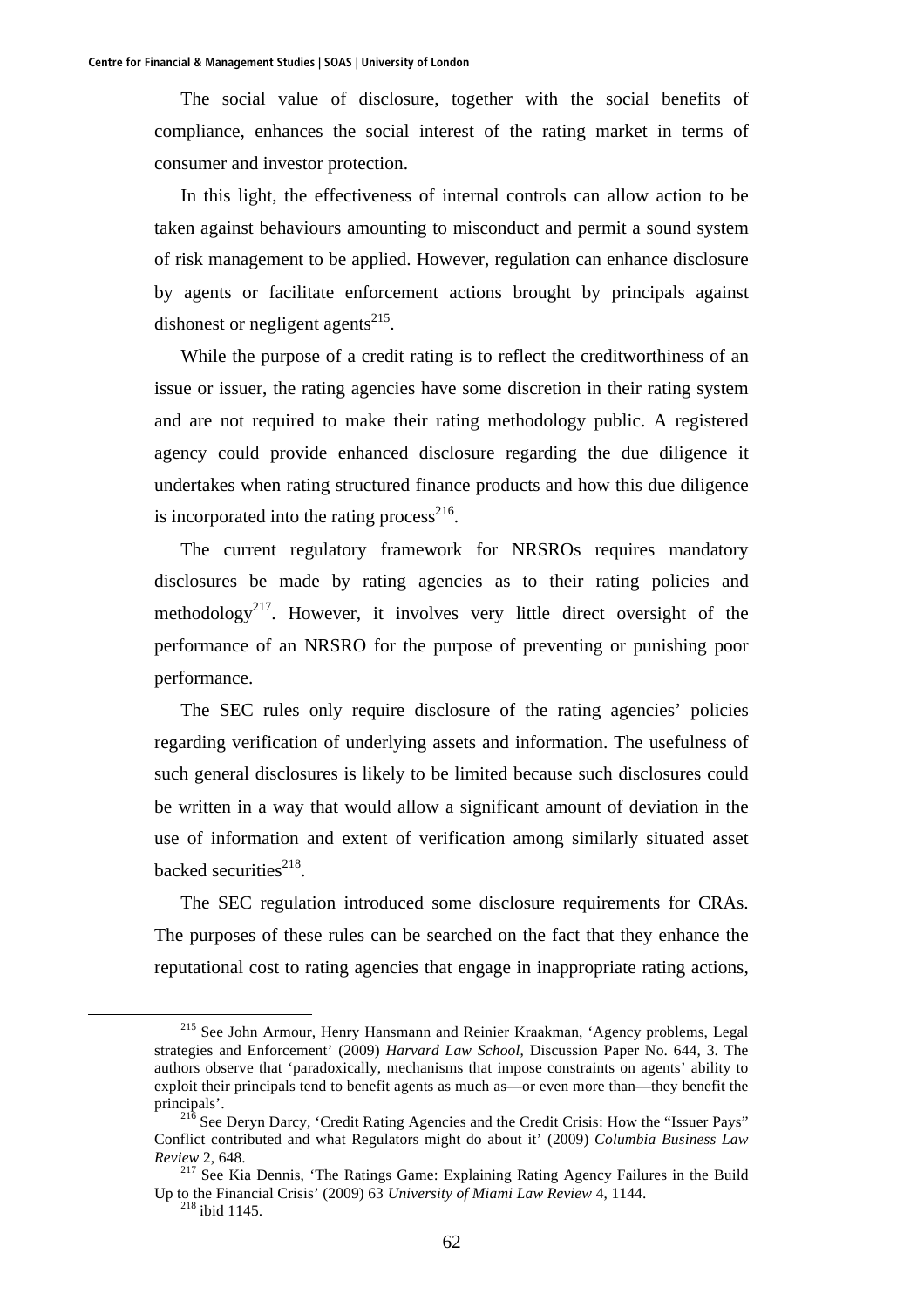and secondly they help break the entry barrier for smaller rating agencies with strong performance records in a market that is dominated by the main  $CRAs<sup>219</sup>$ .

In academic circles, it has been argued that 'a major function of CRAs is to certify to relatively uninformed traders that they do not face a significant informational disadvantage<sup>, 220</sup>.

But investors' reliance on reputational intermediaries merely recreates the fraud problem one step removed. The simple result is that the principal role of reputational intermediaries is to guarantee for disclosure quality and thereby reduce information asymmetry in securities markets. However, information asymmetry in the market for reputational intermediaries limits their ability to play this role<sup>221</sup>.

Policymakers are primarily relying on disclosure of the potential conflicts of interest and of the procedures a CRA has in place for managing the issuers' information. Consequently, investors should be able adequately to evaluate the risk that a given rating is compromised by the disclosed conflict.

In this light, one scholar has noted that 'even if CRAs are fully and fairly making mandatory disclosures on the issuer pays conflict, investors must adequately perceive and evaluate that information and must penalize CRAs via the market mechanism if disclosure is to adequately deter the agencies from reaping the gains of compromised ratings<sup>222</sup>.

When CRAs review and examine financial statements they rent out their reputations for conducting a careful evaluation that can catch some fraud and discourage attempts at fraud, and for painting a tolerably accurate picture of a company's performance. In this case, liability risk reinforces the rating firm's concern for reputation and can persuade the CRA to establish internal procedures to ensure transparency of the financial statements.

Reputation markets require a mechanism for distributing information about the performance of companies and reputational intermediaries. Disclosure rules

<sup>&</sup>lt;sup>219</sup> See on this matter Lynn Bai, 'The Performance Disclosures of Credit Rating Agencies:<br>Are They Effective Reputational Sanctions?' (2010) 7 NYU Journal of Law & Business 1, 51.

<sup>&</sup>lt;sup>220</sup> See Dion Bongaerts, K. J. Martijn Cremers and William N. Goetzmann, 'Multiple Ratings and Credit Spreads' (2009) *National Bureau of Economic Research*, Working Paper Series No. 15331 <http://www.nber.org/papers/w15331> accessed 16 May 2012, 4.<br><sup>221</sup> See Bernard S. Black, 'The Legal and Institutional Preconditions for Strong Securities

Markets' (2001) 48 *UCLA Law Review* 4, 788.<br><sup>222</sup> See Deryn Darcy, 'Credit Rating Agencies and the Credit Crisis: How the "Issuer Pays"

Conflict contributed and what Regulators might do about it' (n 216) 653. It is underlined that 'unless investors can force issuers to withdraw business from rating agencies that compromise their ratings, disclosure will not produce optimal incentives for CRAs to maintain integrity in their ratings processes' (658).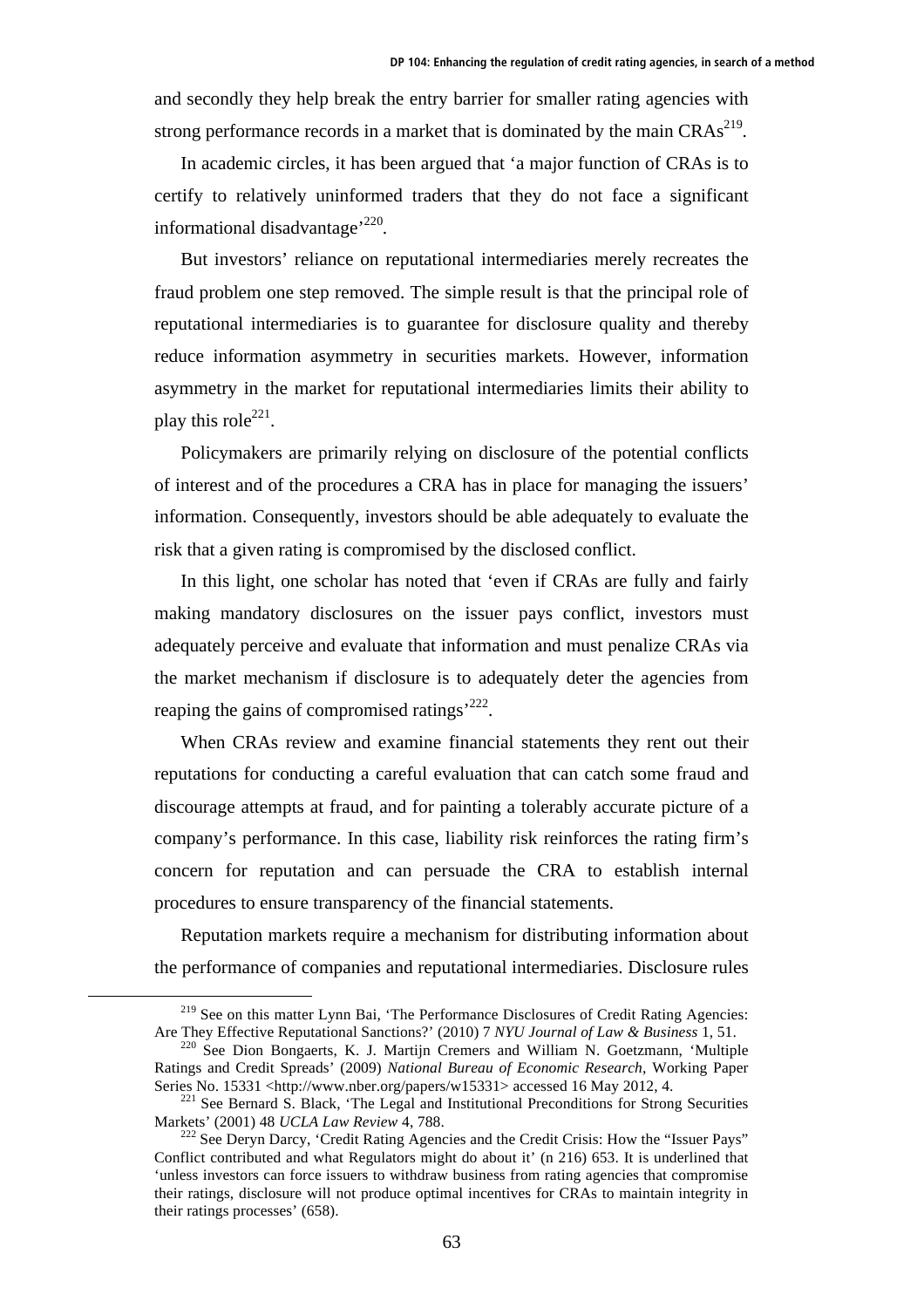could help, as do reputational intermediaries' incentives to advertise their successes.

But intermediaries will not publicize their own failures, and investors will discount competitors' complaints because they come from a biased source. Formal disclosure rules are important, but are not enough.

The harder task is enforcing the rules—both direct public enforcement and indirect enforcement through private institutions, especially reputational intermediaries. Rules and financial institutions are most important for ensuring good disclosure because may include compliance officers within CRA governance.

The securities regulator's role in adopting disclosure rules is not critical to having good rules, and this role is a small part of the regulator's overall job. The core regulatory role is enforcing standards of conduct against issuers and reputational intermediaries who flagrantly violate the disclosure rules, not tweaking those rules at the margin.

After providing an analysis of the CRAs disclosure system, the next chapter examines the questions of transparency, increasing competition and accountability in the ratings market.

### **Chapter 3**

#### **Boosting Transparency in the Ratings Market**

### *3.1 Transparency and market competition*

The accuracy of a CRA's ratings is maintained by its need to preserve its reputation, and by competition.

It is worth noting that competition can both aid and hinder reputational commitments for quality<sup>223</sup>. Proper competition could reduce the phenomenon of ratings shopping—the practice of issuers to choose the best ratings from among a set of possible rating agencies. Also, increasing competition may reduce monopolistic or oligopolistic rents, and adding information to financial markets (since raters sometimes give different ratings).

<sup>&</sup>lt;sup>223</sup> See Heski Bar-Isaac, 'Imperfect Competition and Reputational Commitment' (2005) 89 *Economics Letters* 2, 167.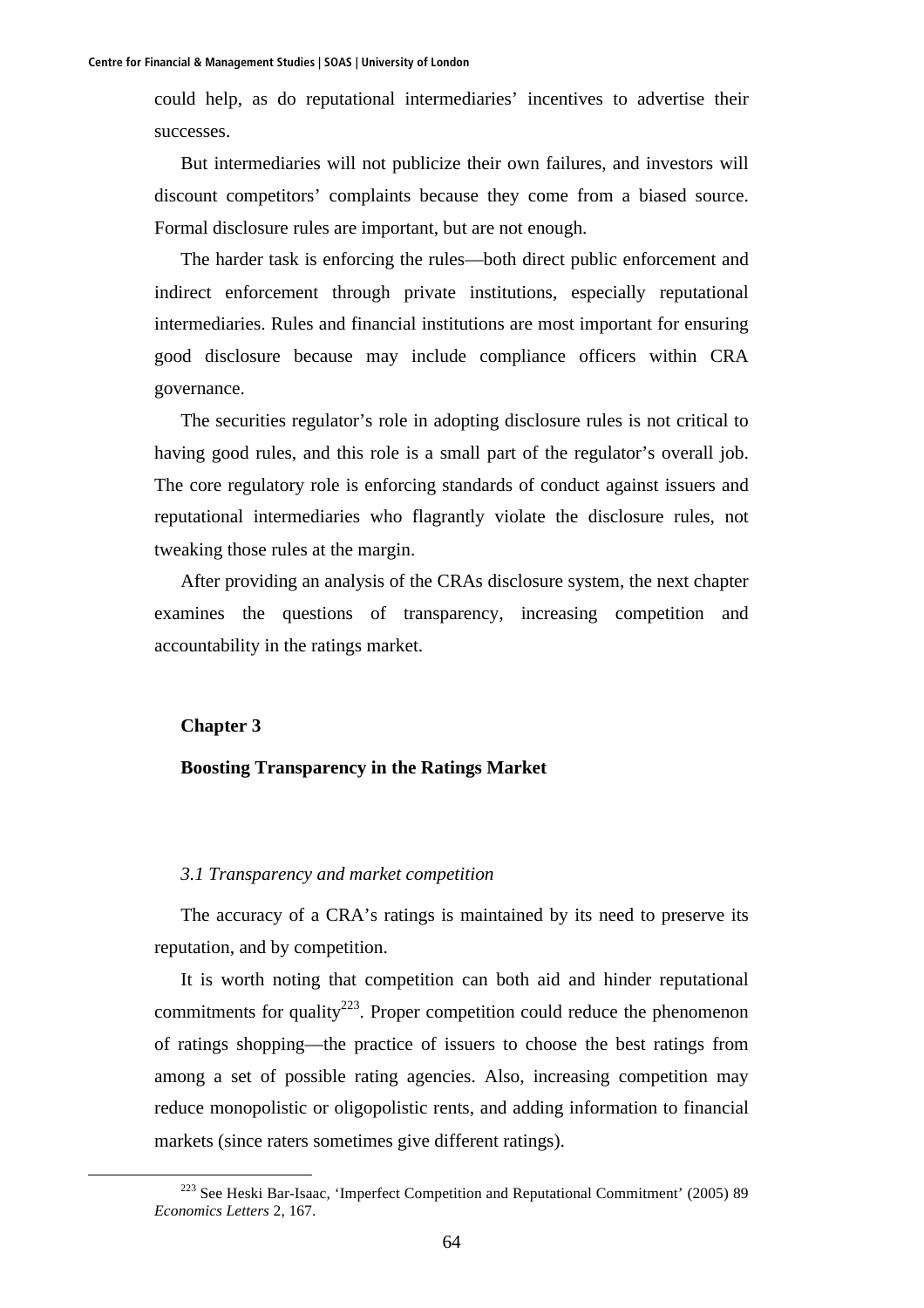The ratings industry has a number of specific features that raise questions about the impact of competition on the quality of information produced by agencies. Limited competition creates barriers to entry to additional competitors for two main reasons: (1) first, investor demands for global coverage with consistency in ratings; and, (2) secondly the regulatory licence enjoyed by a limited number of CRAs. Issuers have restricted choice when selecting a credible CRA to rate their security, and ensure a successful public issue.

The lack of competition in the ratings industry brings with it a number of problems including inflated issuance fee levels, limiting innovation in ratings methodologies, and the ability of just a few CRAs to miss something of significance for the market<sup> $224$ </sup>.

In academic circles it has been argued that competition—from an investors' perspective—could reduce bias because of the pressure to be accurate. However, competition need not reduce and may increase bias if consumers want to hear reports that conform to their priors<sup> $225$ </sup>.

In assessing corporate default risk, creditors and financial analysts need transparent financial information.

Transparency is essential to clear up not only the opacity involving the agencies' methodologies, but also the perceptions and misconceptions surrounding the unsolicited ratings activity. Other concerns such as the spreading use of rating-triggers and speculative issuer's behaviour can be tackled by increased transparency.

Transparency should be extending to identifying whether a rating has been solicited and the nature of any rating triggers within instruments which are rated.

The regulators should nonetheless try to minimize these existing threats by increasing transparency and strengthening the reputation mechanism. Consequently, transparency would help the market's understanding of a rating.

 $224$  See Angus Duff, 'The credit ratings agencies and stakeholder relations: issues for regulators' (2009) 24 *Journal of International Banking and Financial Law* 1, 12.<br><sup>225</sup> See Harrison Hong and Marcin Kacperczyk, 'Competition and bias' (2008) *Working* 

*Paper* <http://ssrn.com/abstract=1101626> accessed 16 May 2012, 1. It is observed that 'there are two offsetting effects of competition on accuracy: (1) less competition means less accuracy since analysts can be as optimistic as they want; (2) less competition means less forecast dispersion and hence more accuracy' (31).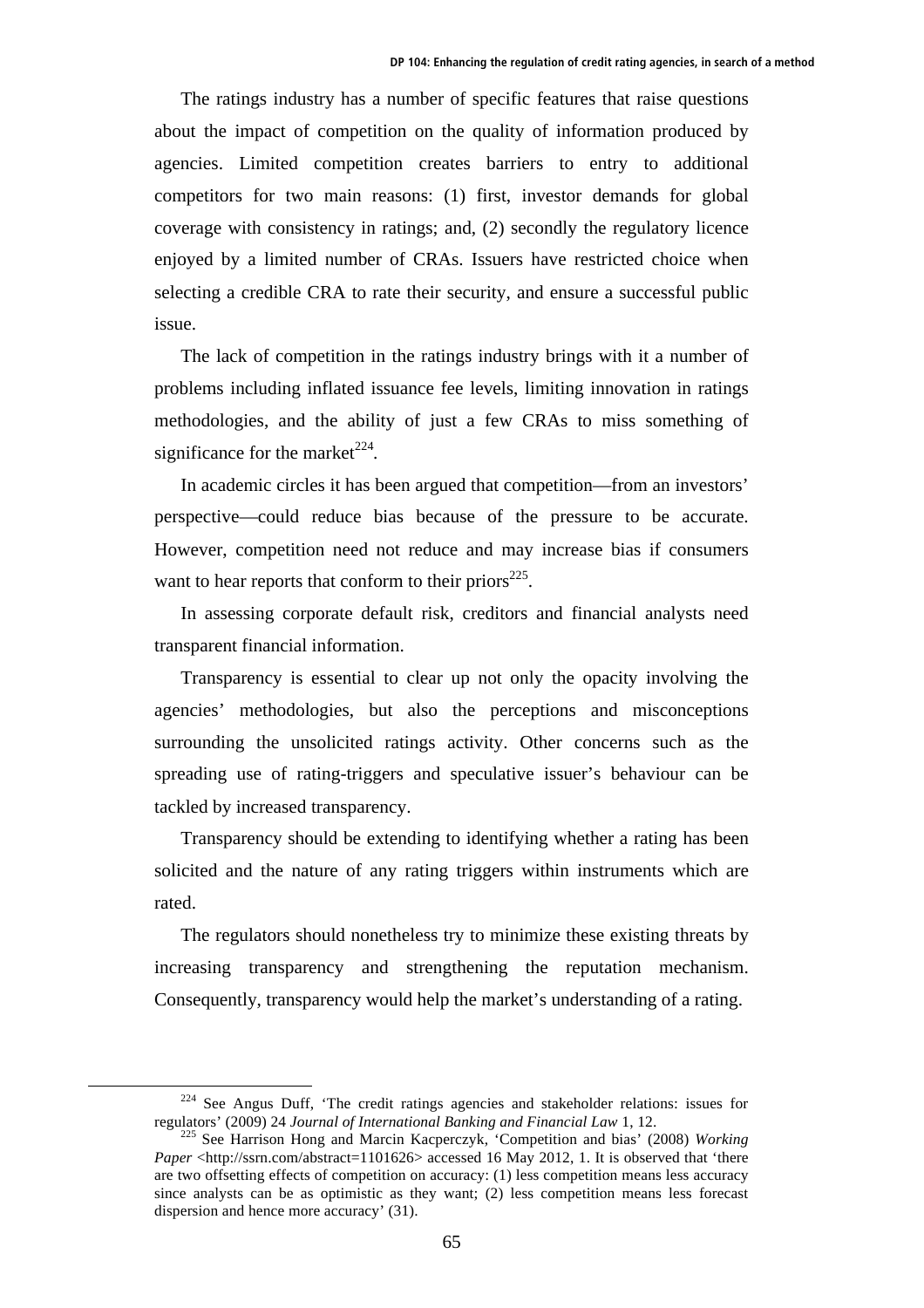The concerns about the lack of proper competition and transparency prompted the US regulator to introduce new legislation, the 'Credit Rating Agency Reform Act of 2006', which formalised the registration process and introduced measures designed to improve the conditions for competition, procedural transparency and operational oversight $^{226}$ .

The SEC adopted a series of rules to further enhance the transparency of rating methodologies and performances and to strengthen NRSROs' recordkeeping and reporting obligations, in order to assist the SEC in monitoring NRSROs' compliance with regulation. It has been argued that 'these extensive disclosure rules represent an attempt to ensure both methodological and performance transparency<sup>227</sup>.

The present normative framework requires each CRA registered as an NRSRO to disclose its rating performance in terms of historical default rates and rating transitions<sup>228</sup>. One important component of the CRA regulation is the requirement that rating agencies disclose statistics that measure the accuracy of their ratings and their historical rating actions.

The normative schemes for CRAs have attempted to fulfil the transparency gap in relation to the ratings process, as well as the rigour and consistency of the methodologies used by CRAs.

However, the process of obtaining NRSRO status has been criticized for its lack of transparency regarding qualifications and for effectively limiting the number of certified rating agencies<sup>229</sup>. It has been observed that 'true competition would allow unsolicited NRSROs to issue pre-sale and ongoing reports to the investment community<sup>'230</sup>.

 <sup>226</sup> See Tin A Bunjevac, 'Credit Rating Agencies: A Regulatory Challenge for Australia' (2009) 33 *Melbourne University Law Review* 1, 47.<br><sup>227</sup> See Andrew Johnston, 'Corporate governance is the problem, not the solution: A

critical appraisal of the European Regulation on Credit Rating Agencies' (n 179) 432. The author asserts that 'as regards performance transparency, this appears to be an attempt to reinforce the operation of reputation and so compel CRAs to operate with appropriate levels of diligence' (433).<br><sup>228</sup> See on this matter Lynn Bai, 'The Performance Disclosures of Credit Rating Agencies:

Are They Effective Reputational Sanctions?' (n 219) 79.

<sup>&</sup>lt;sup>229</sup> See on this matter Elizabeth Devine, 'The collapse of an empire? Rating agency reform in the wake of the 2007 financial crisis' (2011) 16 *Fordham Journal of Corporate & Financial Law* 1, 191-92.

<sup>&</sup>lt;sup>230</sup> See the Statement of Sean Egan Co-founder and Managing Director (Egan-Jones Ratings Co.) before the U.S. Securities and Exchange Commission 'Credit Rating Agencies Roundtable', Washington, 15 April 2009, 9-10.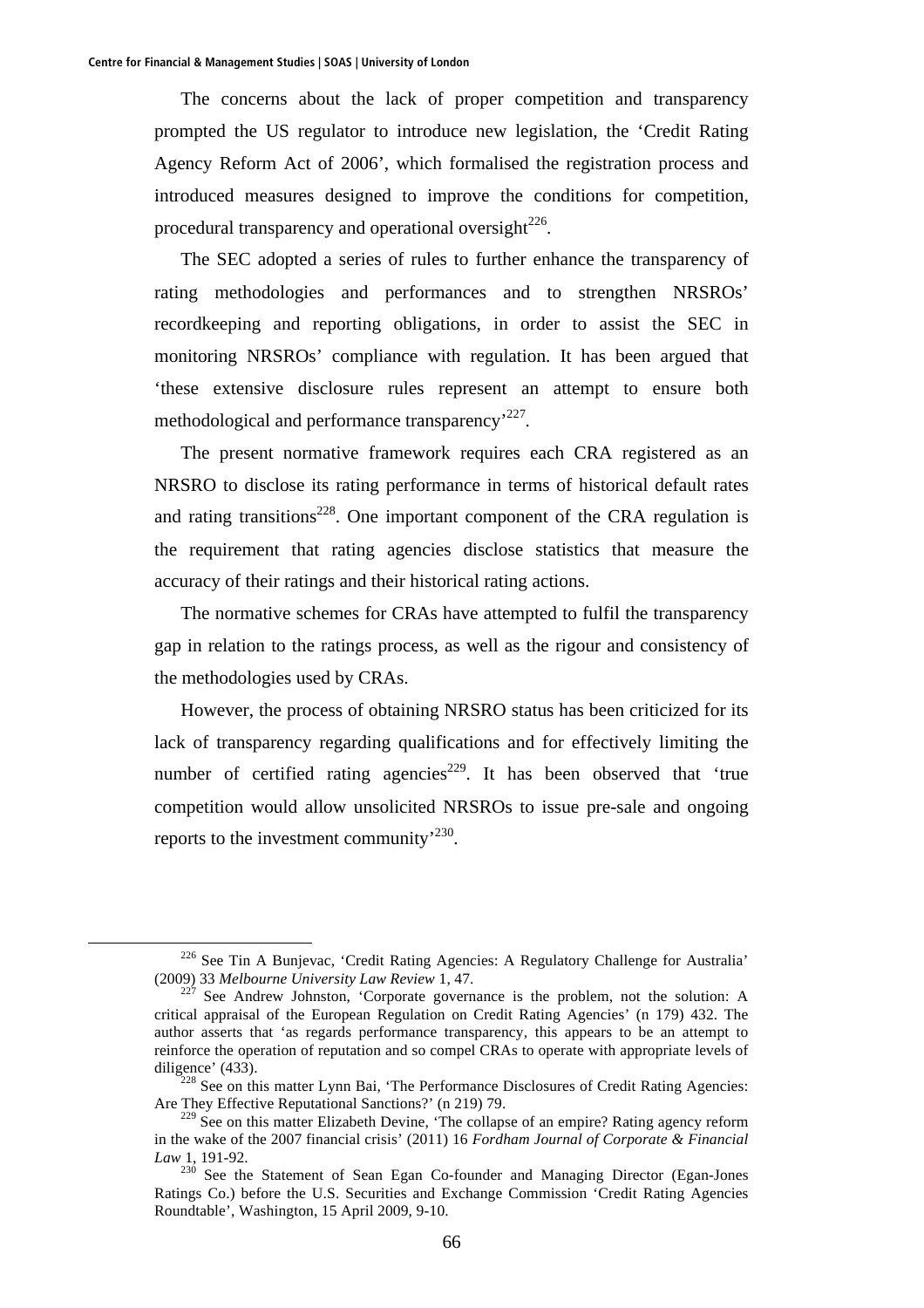At the European level, Regulation No 1060/2009 provides a set of rules for implementing transparency in respect of CRAs' internal governance<sup>231</sup>. The Regulation aims to correct the transparency failures by introducing measures relating to the internal governance of CRAs. In particular, CRAs are required to complete and publish an annual 'transparency report' containing detailed information about their legal structure and ownership, internal quality control systems, record-keeping policies, description of its management and rating analyst rotation policy<sup>232</sup>.

Also, CRAs are required to disclose the outcome of the annual internal review of its independent compliance function and financial information on the revenue of the credit rating agency. Most importantly, CRAs must disclose the details of their ownership composition and clients in order to make the governance management transparent. For an informational asset like a rating, an important dimension of control over this asset regards its disclosure $^{233}$ .

It is relevant to note that the main CRAs do not show an independent ownership structure. Precisely, Fitch IBCA is owned by FIMALAC S.A., a French financial conglomerate, Standard & Poor's is owned by McGraw-Hill Companies, Inc., an influential publishing and media company, and Moody's Investors Service is managed by Dun & Bradstreet, a leading U.S. business information company.

The ownership composition of the main CRAs leaves many doubts on the real independence of rating activities. The aforementioned owners of CRAs are powerful companies listed in the securities markets. This means that they play an active role in the financial sectors and may put pressure on financial transactions.

In particular, McGraw-Hill Companies, Inc. and FIMALAC S.A. are dominant firms in the information network providing business services (i.e. business information report) and publishing financial magazines. The worldwide business information group Dun & Bradstreet (Moody's main

 $^{231}$  See in particular Annex I, Section E ('Disclosures') to Regulation No 1060/2009 (OJ 2009 L 302 p. 1). 232 In this context, the European Commission has recently issued Regulation No 446/2012

of 21 March 2012 (OJ 2012 L 140 p. 2), Regulation No 447/2012 (OJ 2012 L 140 p. 14), Regulation No 448/2012 (OJ 2012 L 140 p. 17) and Regulation No 449/2012 (OJ 2012 L 140 p. 32).<br><sup>233</sup> See Antoine Faure-Grimaud, Eloïc Peyrache and Lucía Quesada, 'The ownership of

ratings' (2009) 40 RAND *Journal of Economics* 2, 235.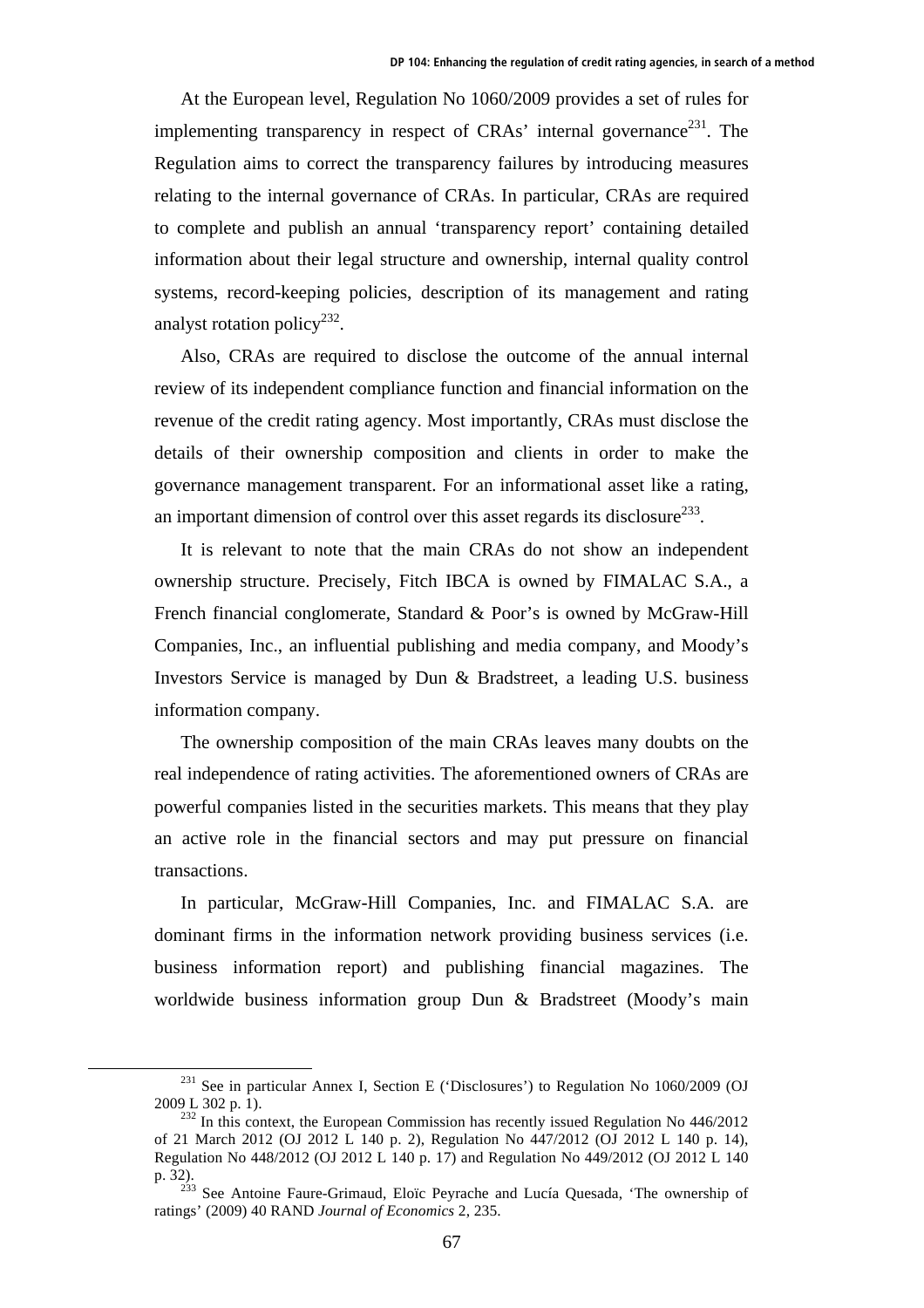shareholder) has set up subsidiaries in each European country and generally has a large stake in the local markets for business information.

These considerations can be significant in respect to the type of claim rated by the main CRAs: (1) debt, preferred stock of corporations, sovereigns, governments and structured financing for Fitch IBCA; (2) bonds (sovereigns, corporations, financial institutions, pooled investment vehicles, structured finance, thrifts, public finance, public utility), bank deposits and commercial paper for Moody's Investors Service; (3) bonds from corporations, financial institutions, infrastructure finance, insurance, managed funds, public finance, sovereigns and structured finance for Standard & Poor's.

A rating agency's reputation would tend to be bolstered if it avoided conflicts of interest created when the rating agency is owned, managed, or influenced by the institutions being rated.

Other sources of credit risk assessment—particularly in the banking system—such as Central Credit Registers  $(CCRs)^{234}$  and Central Financial Statements Databases  $(CFSDs)^{235}$  are owned and managed by European central banks. They are mainly influenced by the banking industry and their management is shared by central banks. These rating institutions play a significant role for credit institutions because they offer banks a useful instrument for monitoring customers' exposure and comparing their lending policy with that of competitors $^{236}$ .

Closer examination of the CRAs' ownership suggests that, on the one hand, the regulatory reforms should attempt to secure transparency, through strong enforcement measures. On the other, it completely leaves to the rating agencies the function of monitoring the management structure. However, a more explicit reference to the transparency rules implemented at the European and U.S. level would have been desirable.

<sup>&</sup>lt;sup>234</sup> The service provided by Central Credit Registers (CCRs) involves collecting, processing, managing and releasing information on banks' credit exposures. The general goal of CCRs is to enhance the transparency of banking activities and make those activities secure. 235 The Central Financial Statements Databases (CFSDs) service involves the credit quality

of counterparties to which banks are exposed. CFSDs are generally used to determine eligibility of corporate debt instruments in central banks' banking refinancing procedures, banking supervision, and economic research.<br><sup>236</sup> See Basel Committee on Banking Supervision, 'Credit Ratings and Complementary

Sources of Credit Quality Information' (August 2000), Working Papers No. 3, 55-61.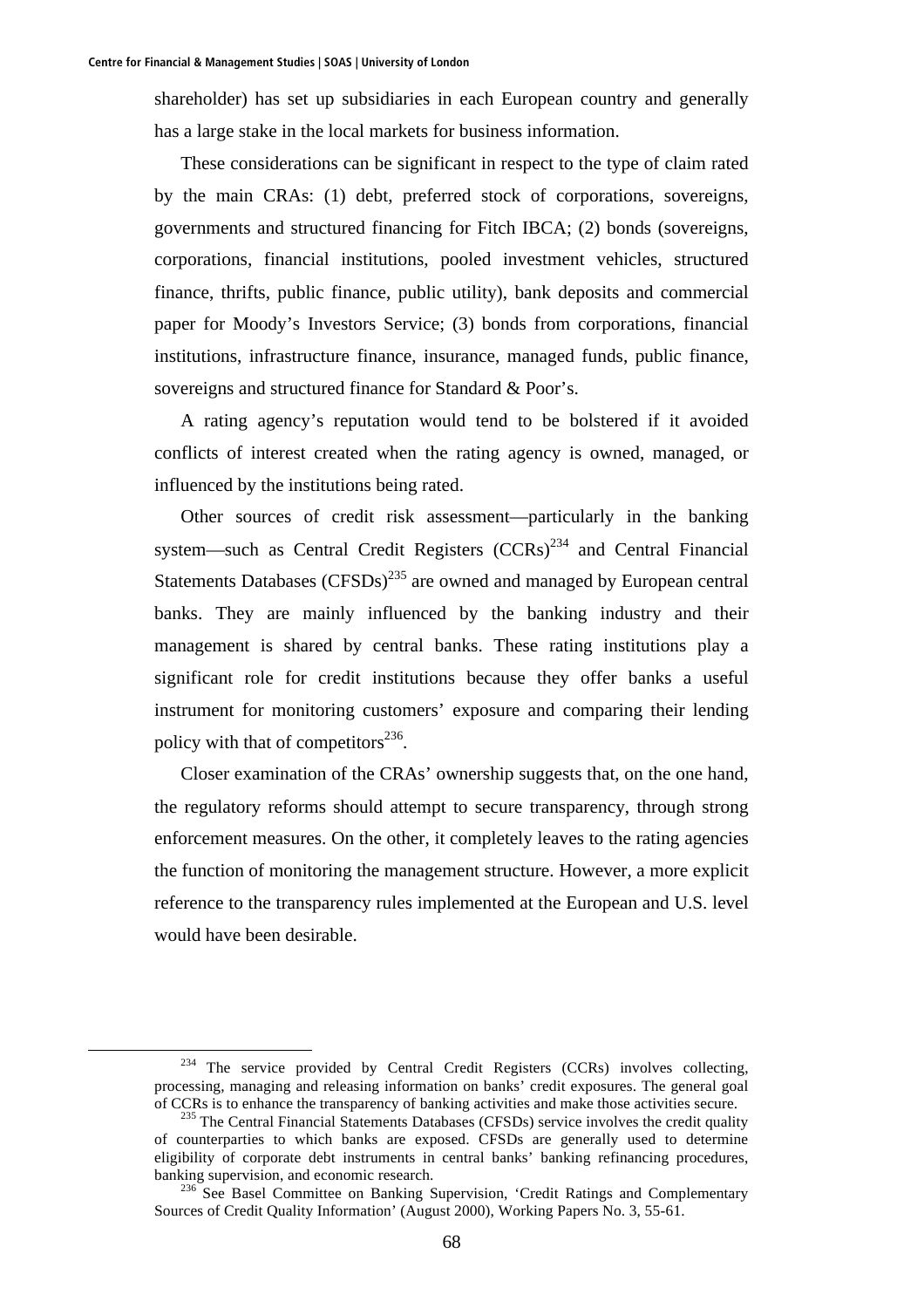In this way, the Council of the European Union has recently published a general position to mitigate the risk of conflicts of interest<sup>237</sup>. In detail, the proposal would require CRAs to disclose publicly if a shareholder with 25% or more of the capital or voting rights holds 25% or more of the rated entity.

Additionally, this proposal aims to ensure the diversity and independence of credit ratings and opinions, prohibiting ownership of 25% or more of the capital or the voting rights in more than one  $CRA^{238}$ . Moreover, a shareholder holding at least 5% of the capital or the voting rights in a CRA would have to publicly disclose ownership of 5% or more of the capital or voting rights of any other CRA.

The clear objective of the European regulator is to enhance transparency measures in order to improve the reliability of the CRAs' rating methodologies. Also, the task force launched by Community regulations aims to reinforce the ESMA's power of supervision<sup>239</sup>.

In academia, one scholar has argued that 'transparency is a collective good that must be established by regulation<sup> $240$ </sup>. It is manifest that the rating process needs to become more transparent because of the unregulated label placed by CRAs on the creditworthiness of securities.

Another author has suggested that the most effective approach to a more transparent rating system could be a two-step due diligence requirement by which professionals employed by issuers and underwriters provide complete and verified data to the rating agencies who then document the statistical models they apply to the data and their application<sup>241</sup>. Transparent financial information and disclosures can be achieved by adopting effective internal control systems and promoting value policies of the firm<sup>242</sup>.

 $^{237}$  See Council of the European Union, 'Credit rating agencies: General approach agreed ahead of talks with EP', Presse 214, Brussels, 21 May 2012.

<sup>&</sup>lt;sup>238</sup> See Articles 8-11 of the Regulation No 449/2012 supplementing Regulation (EC) No 1060/2009 of the European Parliament and of the Council with regard to regulatory technical standards on information for registration and certification of credit rating agencies (OJ 2012 L 140 p. 32).

 $^{239}$  See the Regulation No 447/2012 'supplementing Regulation (EC) No 1060/2009 of the European Parliament and of the Council on credit rating agencies by laying down regulatory technical standards for the assessment of compliance of credit rating methodologies' (OJ 2012

L 140 p. 14).<br><sup>240</sup> See Bernard S. Black, 'The Legal and Institutional Preconditions for Strong Securities<br>Markets' (n 221) 797.

<sup>&</sup>lt;sup>241</sup> See Elizabeth Devine, 'The collapse of an empire? Rating agency reform in the wake of the 2007 financial crisis' (n 229) 198.<br><sup>242</sup> See Samir M. El-Gazzar, Kwang-Hyun Chung and Rudolph A. Jacob, 'Reporting of

Internal Control Weaknesses and Debt Rating Changes' (2011) 17 *International Advances in Economic Research* 4, 421.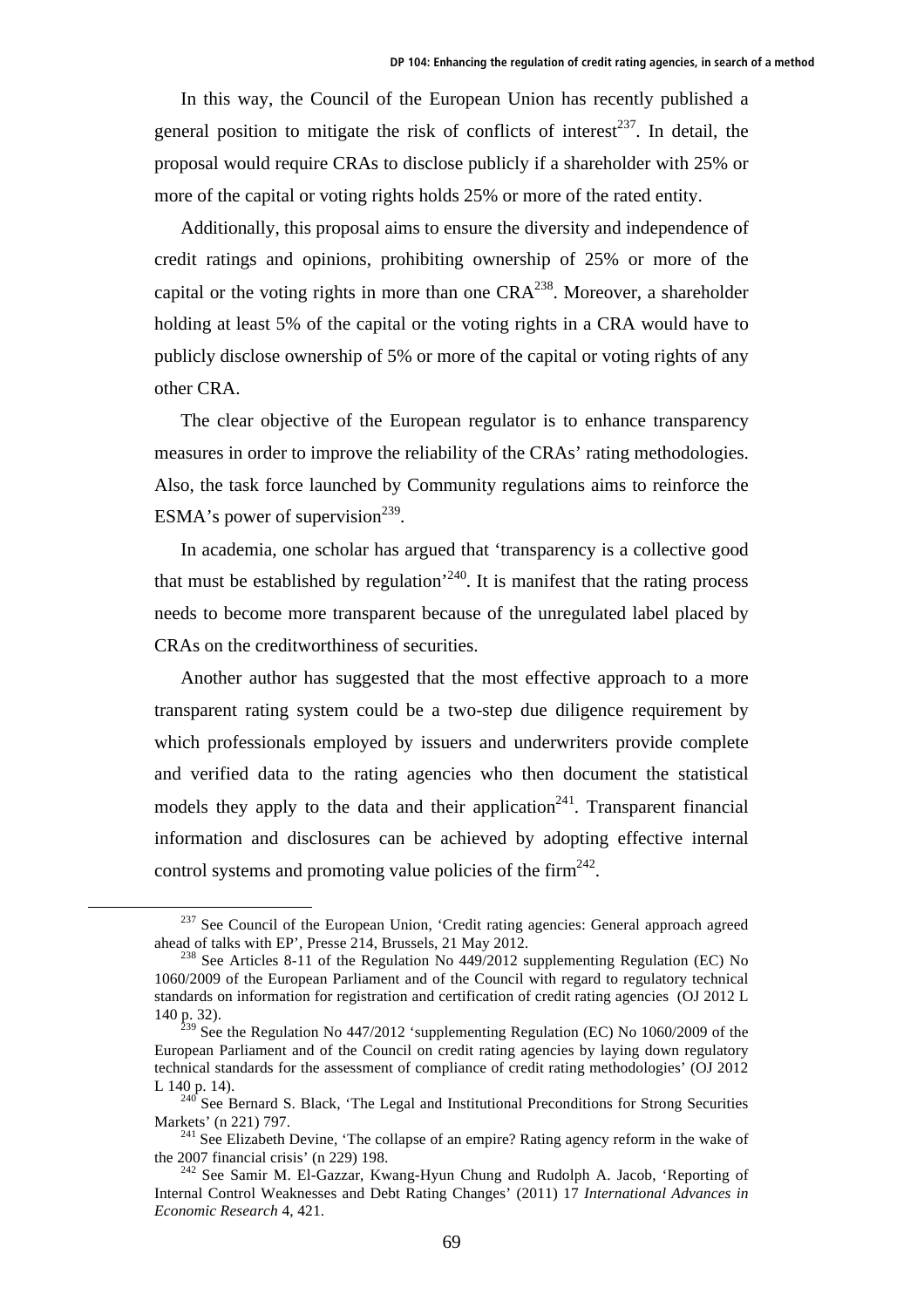The question of ratings performance would probably be less prominent if there were proper competition. Securities markets rely on the CRAs oligopoly which has developed, principally through merger and acquisition rather than natural growth. This development has been favoured by regulatory actions in financial markets (for instance the NRSRO designation system) and by the absence of action from the normally zealous anti-trust and competition authorities $243$ .

Because CRAs largely lack effective price competition, 'the lethargy characteristic of monopolies may shield them from competitive pressures that otherwise would encourage service quality<sup>'244</sup>.

Merely enhancing more NRSROs does not mean there will be more competition<sup>245</sup>. Smaller firms and new entrants face the significant problem of developing the very reputational capital the current NRSROs claim to be so central to their continued operation.

Some commentators claim that increasing the number of rating agencies would worsen the shopping problem and reduce welfare<sup>246</sup>.

On this view, fostering new entries into the ratings business may not necessarily make it more efficient in terms of rating quality<sup>247</sup>. The reward from maintaining reputation would be lower because competition implies that the market is shared between a larger numbers of rating agencies<sup> $248$ </sup>.

Consequently, there is no particular reason to believe that new CRAs entries would improve the quality of ratings. Others have contested this, arguing that 'a new entrant could establish a track record for greater accuracy—independently assessed—in a particular niche by exploiting a comparative advantage, say in rating one particular product line, with a small staff, and then build from that<sup>249</sup>.

 <sup>243</sup> See on this view Thirlwell J, 'The Credit Rating Age (Part II). The Call for Control' (2004) 12 *RBC CM Open Forum Notes*, 2.<br><sup>244</sup> See Thomas J. Fitzpatrick, IV and Chris Sagers, 'Faith-Based Financial Regulation: A

Primer on Oversight of Credit Rating Organizations' (2009) *Cleveland-Marshall College of Law*, Research Paper 09-171, 25.<br><sup>245</sup> ibid 30.

<sup>&</sup>lt;sup>246</sup> See Vasiliki Skreta and Laura Veldkamp, 'Ratings shopping and asset complexity: A

theory of ratings inflation' (2009) 56 *Journal of Monetary Economics* 5, 678-80.<br><sup>247</sup> See Jerome S. Fons, 'Rating Competition and Structured Finance' (2008) 14 *The Journal of Structured Finance* 3, 9.

<sup>&</sup>lt;sup>248</sup> See Nelson Camanho, Pragyan Deb and Zijun Liu, 'Credit Rating and Competition' (2010) *London School of Economics Financial Markets Group*, Discussion Paper No. 653, 2. The authors demonstrate two effects of competition: the disciplining effect and the marketsharing effect.

 $^{249}$  See Charles A E Goodhart, 'How, if at all, should Credit Ratings Agencies (CRAs) be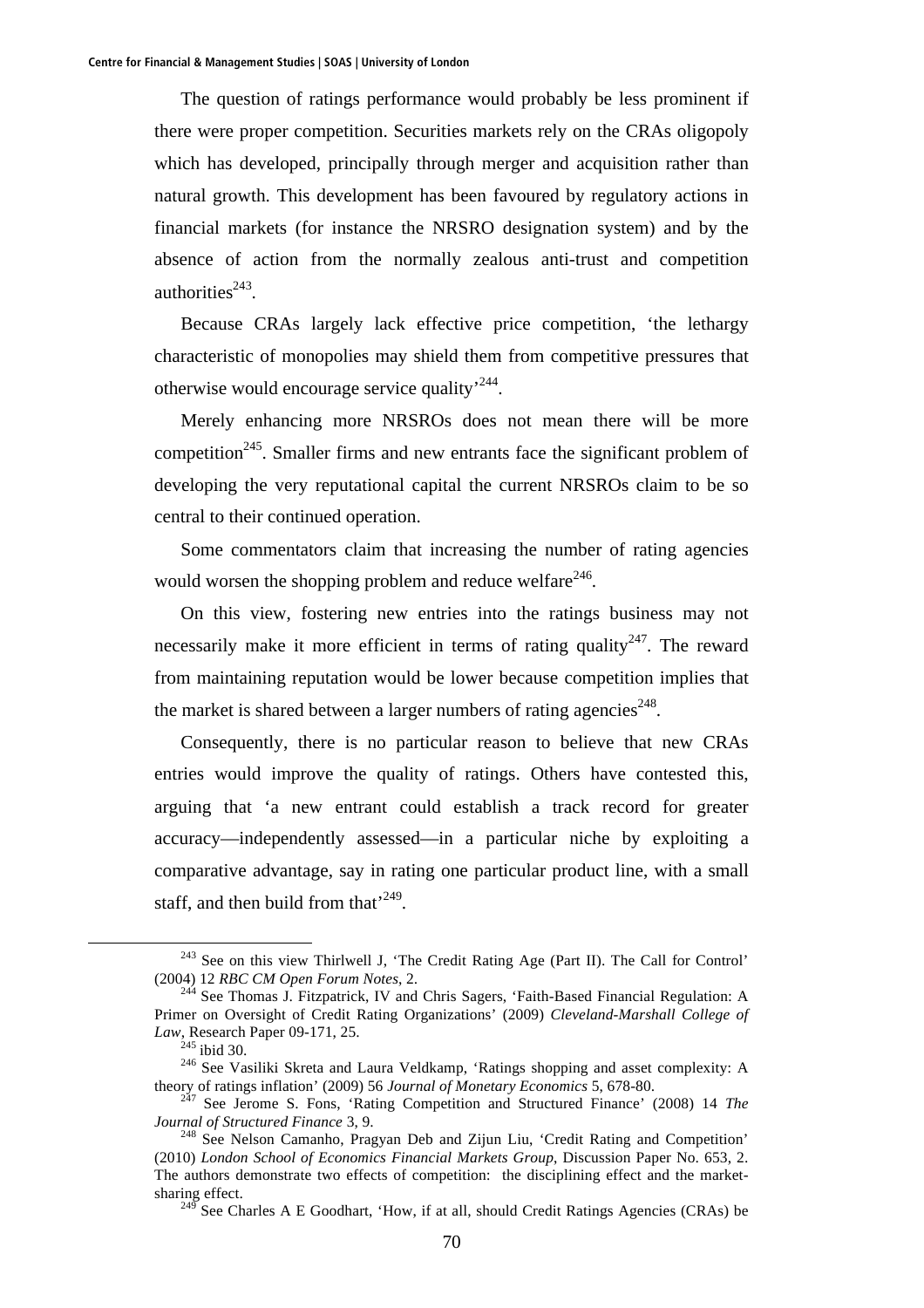Others, for their part, have observed that competition among specialized financial intermediaries can lead to full credible information disclosure, even in the presence of only small reputation  $\text{costs}^{250}$ . Precisely, on this view, competition fosters the provision of information and reduces conflicts of interest $^{251}$ .

Competition should be encouraged so that all agencies which are recognised and used by the market operate on a level playing field. That means the markets also must open their processes to new or specialist agencies and not rely on the main CRAs.

Therefore, without competitive pressure rating agencies are unlikely to change their methodologies. Because there is little outside pressure, the regulators should focus their efforts on increasing the number of players (i.e. the 'inside pressure')<sup>252</sup>. More new rating agencies mean more competition, but older and more reputable CRAs are a safer bet for high quality ratings, because they have more to lose from a recognition withdrawal<sup>253</sup>.

Since such competition could hardly do any harm from the allocation perspective, it is certainly sensible for the regulators to take competition increasing measures.

Several potential problems of efficiency and anticompetitive behaviour would be attenuated by more competition. However, the principal fear of increased competition is a breakdown of the reputation mechanism leading to deteriorating quality. Additional competitors could produce rating inflation. On this view, competition by itself is not the right answer.

Transparency and competition would be greatly facilitated by proper disclosure of CRAs and could favour innovation and accountability of the ratings activities<sup>254</sup>. It has been observed that 'in the rating market, where

Regulated?' (n 55) 31-32.<br><sup>250</sup> See Patrick Bolton, Xavier Freixas and Joel Shapiro, 'Conflicts of interest, information provision, and competition in the financial services industry' (2007) 85 *Journal of Financial Economics* 2, 298. It is observed that 'competition both reduces the gains from lying and induces financial institutions to disclose information in order to differentiate their products and

thus relax price competition'.<br><sup>251</sup> ibid 317-18.<br><sup>252</sup> ibid 137. The author observes that 'one has to accept that the credit rating industry is framed by exceptionally strong forces hindering competition – it is a natural oligopoly at best' (138).<br><sup>253</sup> ikid 141

<sup>&</sup>lt;sup>254</sup> See Milosz Gudzowski, *'Mortgage Credit Ratings and the Financial Crisis: The Need* for a State*-*Run Mortgage Security Credit Rating Agency' (2010) *Columbia Business Law Review* 1, 274-75.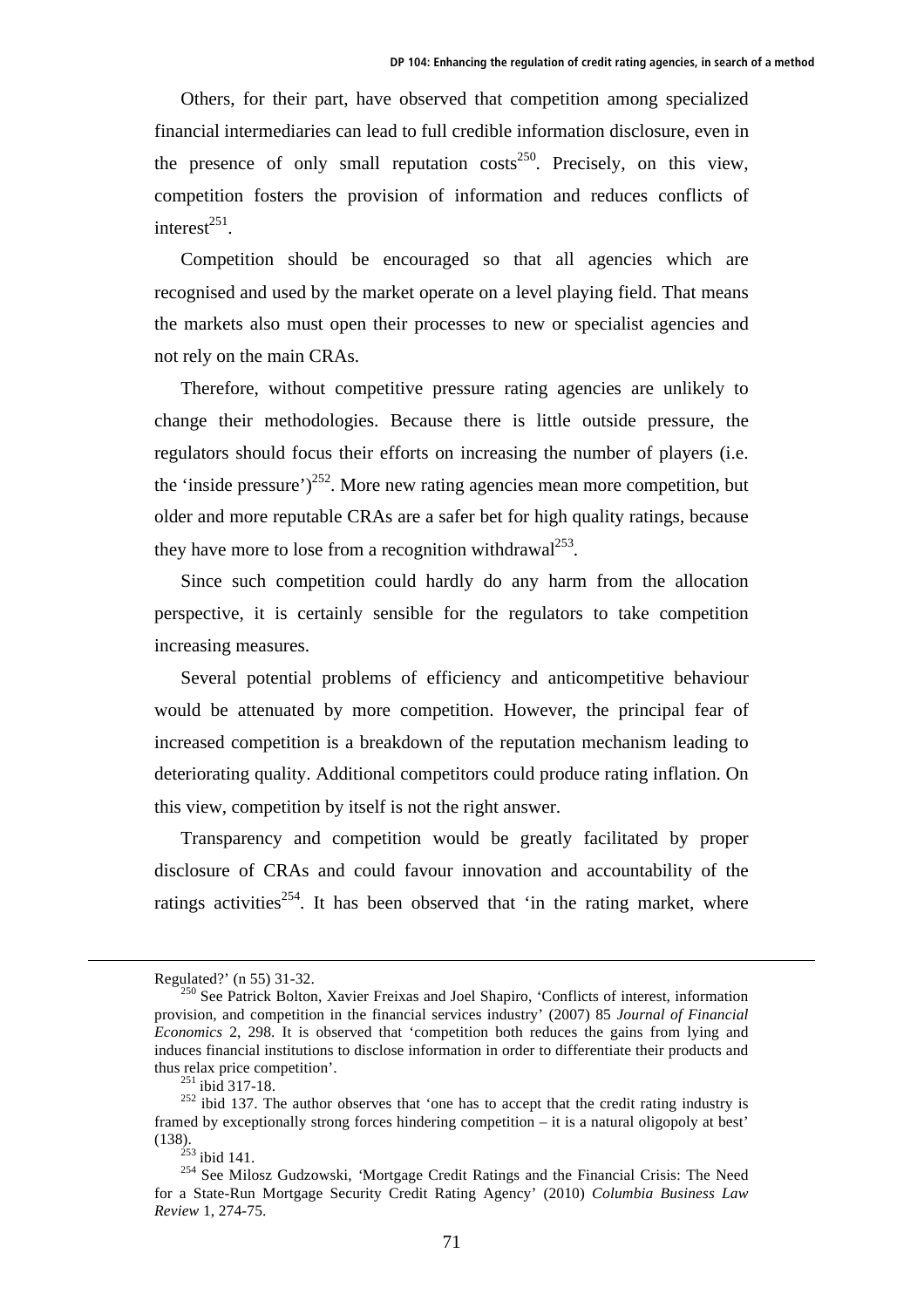quality presumably cannot be determined in advance, quality is rewarded because high-quality producers amass reputational capital<sup>255</sup>.

Ratings transparency and competition are important factors for the regulatory use of CRAs. More disclosure and transparency of CRAs methodologies make important sense in the current regulatory framework.

A regulatory environment that enforces accurate financial disclosure by firms wishing to issue securities also helps to enhance the flow of reliable information to investors. Transparency should improve rating reliability, facilitate investor diversification and decrease market uncertainty.

Credit rating agencies provide influential information to market participants and need to be pressurised to provide adequate disclosure about their own methodology.

After considering the questions of rating transparency and competition taking into account the ownership composition of the main CRAs—the following section attempts to provide tentative suggestions to make credit rating agencies accountable.

# *3.2 Making credit rating agencies accountable*

Rating agencies should provide appropriate rating of the debt liability and default events owing their duty to the market and be liable for any faulty forecasting $256$ .

In particular, it should be stressed the question whether inaccuracy of ratings could potentially give rise to a private right of action for investors.

In this respect, it is important to give due consideration to the common law 'promissory estoppel' doctrine, particularly estoppel by representation (or estoppel by conduct)<sup>257</sup> in which 'the mere fact that a person is precluded from denying the truth of something he has said does not involve him in any

<sup>&</sup>lt;sup>255</sup> See John Patrick Hunt, 'Credit Rating Agencies and the "Worldwide Credit Crisis": The Limits of Reputation, the Insufficiency of Reform*,* and a Proposal for Improvement' (n 37) 138. The author distinguishes between two types of transparency: (a) methodological transparency—an outsider's ability to tell just how the agencies reach the ratings they award—

and (b) performance transparency—the ability to discern how well the ratings perform.<br><sup>256</sup> See on this point Ben Chu, 'Greek rescue blocked by hedge fund greed' *The Independent* (London, 18 January 2012).

<sup>&</sup>lt;sup>257</sup> A first application of the 'estoppel by conduct' can be found in *Lickbarrow v. Mason* [1787] 2 TR 63, 100 ER 35. See Lord Halsbury in *Henderson v. Williams* [1895] 1 QB 521. See also *Pickering v*. *Busk* [1812] 15 East 38; *Boyson v*. *Coles* [1817] 6 M. & S. 14; *Spear v Travers* [1815] 4 Camp. 251; *Martini v*. *Coles* [1813] 1 M. & S*.* 140.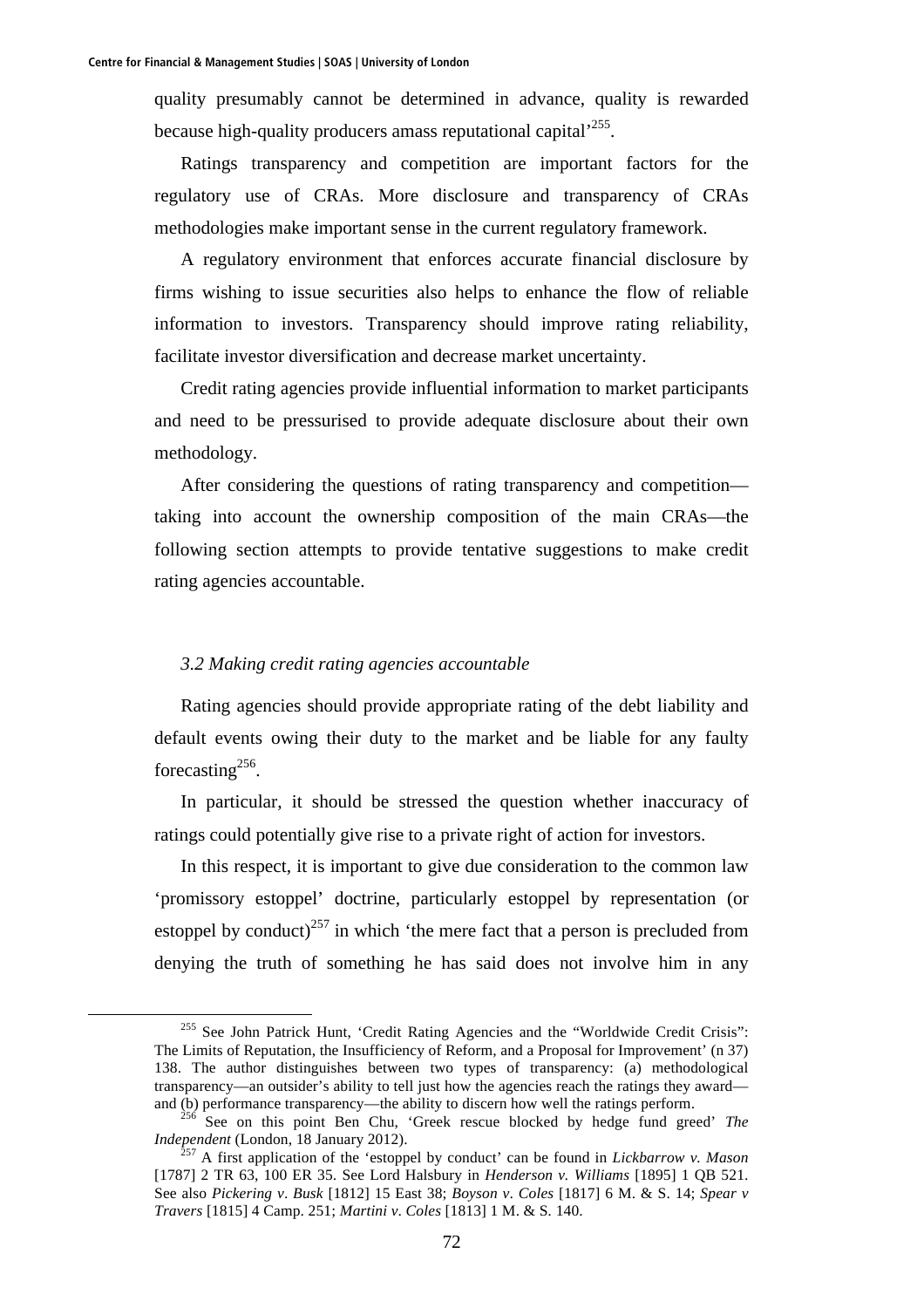liability<sup>258</sup>. Generally, estoppel is a shield not a sword<sup>259</sup>. To what extent this is true depends on the jurisdiction.

In other terms, CRAs could be potentially liable under the doctrine of estoppel (the assumption that the statement was true; and where the promise is intended to create legal relations giving the promisee a cause of action in damages $)^{260}$ .

Under the estoppel doctrine, CRAs could be found potentially liable for their inaccurate assessment vis-à-vis investors<sup>261</sup>. The fact that credit ratings provide a public statement (or 'mere opinion') of financial products causes legal effects to attach to consumers' expectations<sup>262</sup>.

If CRAs claim that they issue a simple opinion of the creditworthiness of issuer, this type of opinion—resulting in a wrong belief—could be analysed as falling within the doctrine of promissory estoppel $263$ .

In this way, the doctrine of estoppel is applicable because of the detrimental

*Review* 3, 407-10. The author argues that 'estoppel by conduct generally arises from a misrepresentation of fact made to an innocent person upon the faith of which he changes his position to his prejudice'. See Lord Tomlin in *Greenwood v. Martins Bank* [1933] AC 51; see

also *Thompson v Palmer* [1933] 49 CLR 507.<br><sup>262</sup> Let us suppose that there are two market participants, A and B, that A (for instance, a credit rating agency) represents to an investor of financial products (B) that those products have high quality, when they are not. Although A may be estopped from denying the truth of that statement, that does not make him liable to the investor and in this sense the estoppel does not give rise to a cause of action. In this case, rating agency A might, if he were negligent, be liable for misrepresentation; but that liability is based on the fact that the statement was *false* while any liability by estoppel would be based on the opposite assumption, i.e. that the statement is *true*. See on this example Guenter Treitel, *Some Landmarks of Twentieth Century Contract Law* (n 258) 35. 263 See in the scholarly debate Kristofor W. Nelson, 'Rough Waters for the Ratings

Companies: Should the Securities Ratings Companies Be Held Liable for Investor Reliance in the Wake of the Real Estate Meltdown of 2007-2008?' (2009) 63 *University of Miami Law Review* 4, 1178 and 1191. The author comments on an important judicial opinion (*Atlantic Masonry v. Miller Construction*, 558 So. 2d 433, 434—Fla. 1st DCA 1990) in which is stated that 'although the investors do not have a direct contractual relationship with the ratings companies, courts have held that third parties are entitled to relief under the doctrine of promissory estoppel'.

 <sup>258</sup> See Guenter Treitel, *Some Landmarks of Twentieth Century Contract Law* (OCP 2002) 38.

<sup>&</sup>lt;sup>259</sup> See the cases *Crabb v. Arun D.C.* [1976] Ch. 179, 188; *Woodhouse A.C. Israel Cocoa Ltd v Nigerian Product Marketing Co Ltd* [1972] AC 741, 757.

<sup>&</sup>lt;sup>260</sup> The origin of 'estoppel principle' derives by Lord Denman judicial opinion in *Pickard v. Sears* [1837] 6 A. & E. 469 and *Freeman v. Cooke* [1848] 2 Ex. 654: 'where one by his words or conduct wilfully causes another to believe the existence of a certain state of things, and induces him to act on that belief, so as to alter his own previous position, the former is concluded from averring against the latter a different state of things as existing at the same time'. In the literature, it has been observed that 'estoppel is a consequence of someone's words or behaviour, in virtually any context, but only where the words or behaviour have had an effect on someone else'. Reliance is a pervasive precondition for estoppel, and this is usually described as detrimental reliance. See Elizabeth Cooke, *The Modern Law of Estoppel* (OUP 2000) 17 and 62. For promissory estoppel cases, see Lord Denning in High Trees House, *Combe v Combe* [1952] EWCA Civ 7, etc. See also *Hedley Byrne v Heller* [1963] 3 WLR 101.<br><sup>261</sup> See on this matter A. L. Pickering, 'Estoppel by Conduct' (1939) 55 *Law Quarterly*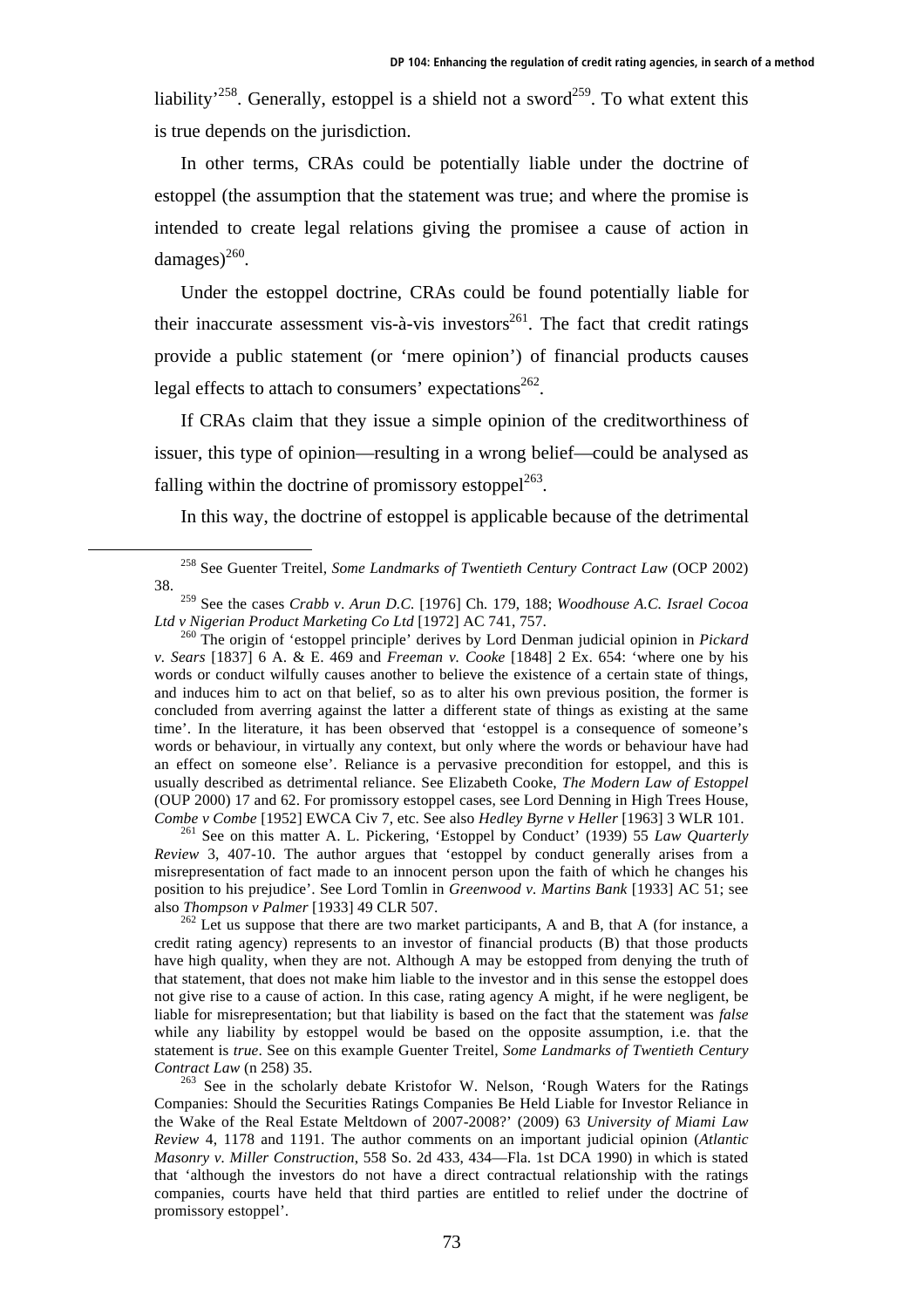reliance of investors, that is to say, because the representees have relied upon the CRAs representation to their detriment<sup>264</sup>. The effect of estoppel rule (as a defence not as a cause of action)<sup>265</sup> in credit ratings could prevent the agencies from denying, or going back on what they said<sup>266</sup>. Also, the doctrine of promissory estoppel could be invoked against the CRAs in order to protect the consumers' expectation interest $^{267}$ .

With these considerations in mind, it is possible to examine some critical aspects of CRAs where questions frequently arise and in which the regulation should provide adequate legal responses.

What is crucial for the operation of the legal protection for investors is the soundness of CRAs' actions in interpreting disclosed information and assessing the creditworthiness of companies, thereby increasing investor confidence.

In this regard, it may be argued that one of the key manifestations of a market's "fairness" or "orderliness" is its transparency. Such transparency may then allow investors to allocate their resources in an informed manner, creating an efficient market. Hence, it may be argued that 'efficiency' is a key manifestation of the quality of fairness and orderliness in markets.

CRAs should be required to make their ratings more transparent by disclosing information about the assumptions underlying their methodology on a rating-by-rating basis. Also, the board members of the rating firms must be independent.

Consequently, the staff of CRAs should create policies regarding their processes that must be certified by the firm's chief executive. Essentially, adequacy of disclosure is a gauge to determine what an investor knew or should have known based on the information available to it.

 <sup>264</sup> See on this point Alfred T. Denning, 'Recent Developments in the Doctrine of Consideration' (1952) 15 *The Modern Law Review* 1, 9. The author points out that 'cases where there is no promise but only conduct by one party which leads the other party reasonably to believe that the strict legal rights will be waived, modified or discharged. In those cases the first party will not be allowed to insist upon his strict legal rights after the other party has acted to his prejudice unless he first takes steps to remove the prejudice'.<br><sup>265</sup> Precisely, where the estoppel is one by representation there is no effect of giving rise to

a cause of action. See *Low v*. *Bouverie* [1891] 3 Ch. 82 and *Derry v. Peek* [1889] 14 App. Cas.

 $337$ .<br><sup>266</sup> In this context, 'estoppel is triggered by words, behaviour, or silence leading someone to believe in a state of affairs'. See Elizabeth Cooke, *The Modern Law of Estoppel* (n 260) 70.

<sup>&</sup>lt;sup>267</sup> See M. P. Thomson, 'From Representation to Expectation: Estoppel as a Cause of Action' (1983) 42 *Cambridge Law Journal* 2, 266-69. The author argues that (1) estoppel is based on the fact that an expectation has arisen and (2) estoppel operates as a rule of evidence. See also Elizabeth Cooke, 'Estoppel and the protection of expectations' (1997) 17 *Legal Studies* 2, 285.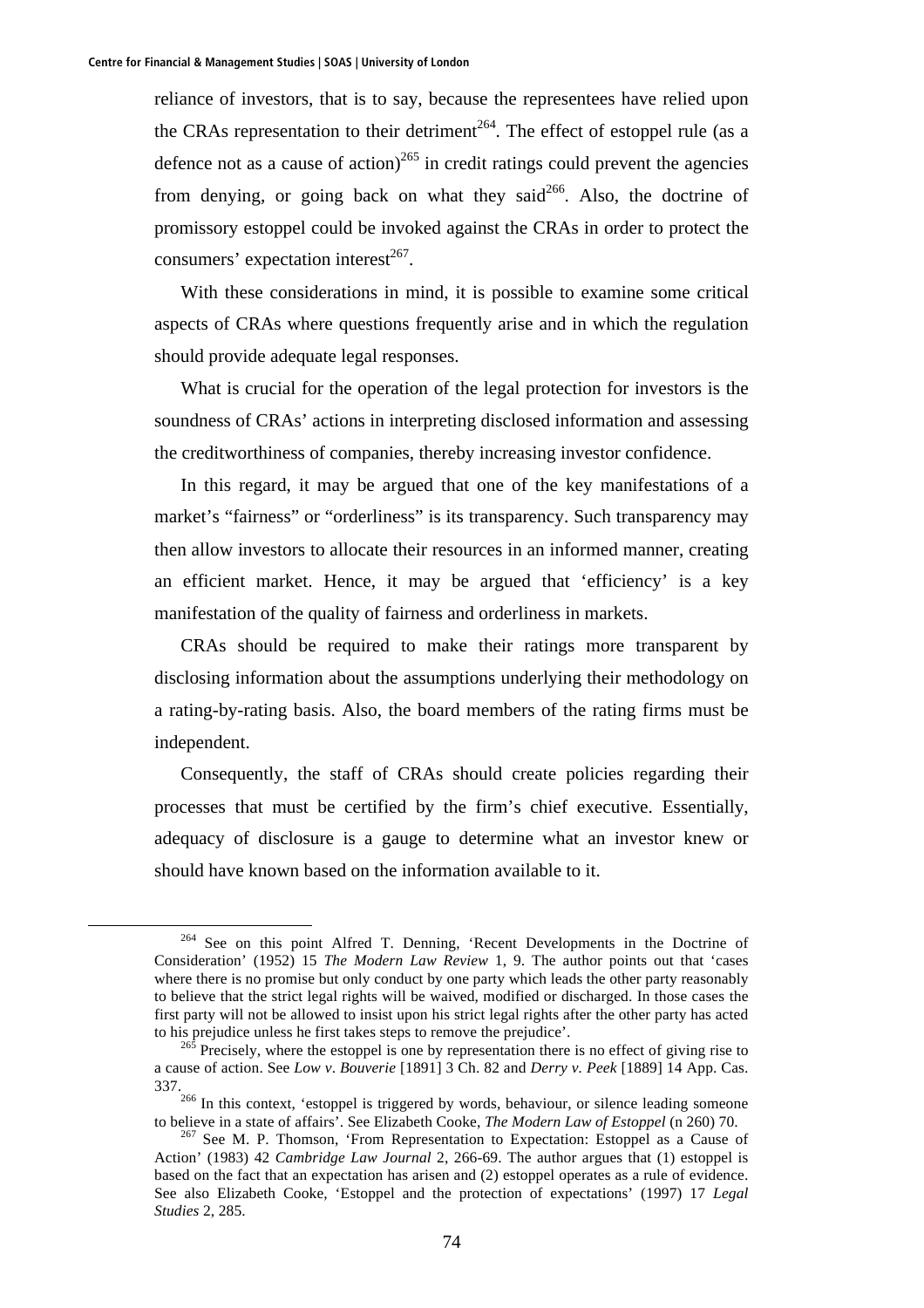In order to improve due diligence services (for instance, investigations as to the suitability of rating models), independent experts, such as compliance officers, could be appointed. This type of third party services could prove a strong incentive to issue accurate ratings.

However, the real concern is how to make rating agencies truly independent. A possible suggestion could lie in an internal body such as compliance department (i.e. a compliance officer) with functions of detecting the historic performance of ratings and verifying their methodologies. An independent compliance department could check the due diligence of agencies' reports and disclose all information about rating procedures.

Also, an internal compliance department could offer rating agencies the incentive of a lighter supervisory relationship for managing the risks in their assessment effectively. Specifically, the compliance officer could provide an active monitoring service to ensure that developments in the business and specific obligations meet the required standards of legality and integrity. In other words, in order to protect financial transactions, satisfactory internal control mechanisms (such as an independent compliance function) should be put in place by a cogent regulatory organization<sup>268</sup>.

It will then be necessary to investigate the strategic behaviour of CRAs in respect of issuers because of their potential collusive actions. Also, this analysis aims to verify whether this collusive behaviour faces a problem of cooperation, and if this cooperation produces mutual gains for those who participate $269$ .

The strategic behaviour of rating agencies and issuers may be exacerbated in CRAs' governance where there are different parties with different interests in the outcome of transactions.

In order to attempt to tackle these issues, it is relevant to consider the implications of principal-agent theory in order to investigate to what extent conflicts of interest and information asymmetries exist as between the issuer,

 $268$  See on this point Caitlin M. Mulligan, 'From AAA to F: How the Credit Rating Agencies Failed America and What Can Be Done to Protect Investors' (2009) 50 *Boston College Law Review* 4, 1300-01.

 $^{269}$  The cooperative behaviour is addressed by the 'repeated game theory' in which is explained why people engage in actions which produce joint benefits greater than private costs in two-person relationships. See Eric A. Posner, *Law and Social Norms* (Harvard University Press 2000) 18.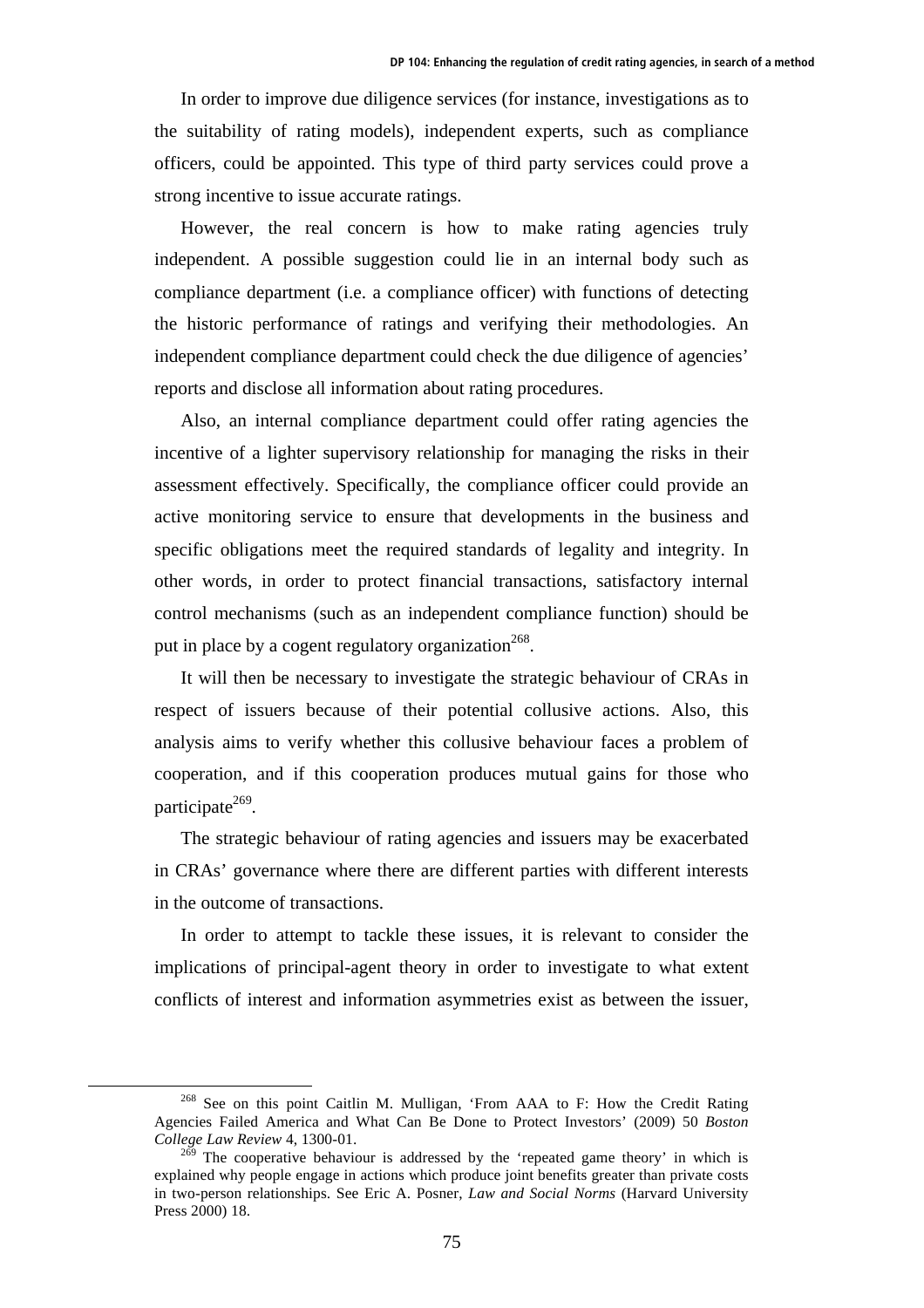the ratings agency and investors $^{270}$ .

Assuming the principal-agent theory<sup>271</sup>, it is explained how to recast the rating agencies-investors relationship. However the issuer-agency relationship present between the issuer-CRA raises questions from regulators and investors $272$ . In particular, issuers (principals) without sufficient information or expertise to implement their preferences employ agents (rating agencies) who possess such expertise.

Unless constrained (for example by proper regulation) agents may be able to exploit their discretion so as to advance their own interests, rather than those of their principal. Still, the agent may sacrifice the best interests of both investors and issuers for the agent's own personal self-interest. In this context, criticisms arise over the inability of CRAs to assess the market risk of structured financial products $273$ .

Closer examination of the issuer-agency relationship enables some conclusions regarding the need of protection for consumers.

The most effective way of solving the principal-agent problem in the credit rating might be to realign the interests of the issuers and agencies. CRAs may be concerned to further their interests in relation not only to issuers but also to investors. The agency problem facing credit ratings is connected with the need of issuers to develop a reputation for credibility. Fully informed investors should provide a natural disciplining influence on poorly-performing credit ratings.

Some commentators have argued that 'gatekeepers [like CRAs] have an

 <sup>270</sup> See Tony Van Gestel and Bart Baesens, *Credit Risk Management* (n 107) 124. In particular, the authors observe that 'the issuer credit rating is an overall judgement of the obligor's ability to meet his financial commitments. Issuer credit ratings reflect the issuer's fundamental credit risk, hereby making abstraction of security-specific differences related, e.g., to seniority, collateral, and/or guarantees'.

 $271$  According to the economic literature, a principal-agent problem occurs when one individual engages a skilled person to undertake some profit-making, or other utility-conferring activity. Typically, because of the principal's lack of expertise, a significant incentive to interact in imperfectly competitive environments is conferred on the agent, with the risk that the latter may opportunistically exercise that discretion in a way which maximises his or her own interests, rather than those of the principal. The regulation can constrain the relationship between principal and agent, but fails to prevent opportunistic behaviour. In other terms, the principal-agent problem is intended as 'a contract that gives the agent the incentives to manage the asset in the best way for the principal'. See Robert Cooter and Thomas Ulen, *Law &* 

*Economics* (Pearson International Education 2008) 147.<br><sup>272</sup> See Gillian Tett, 'E-mails throw light on murky world of credit' *Financial Times* (London, 25 April 2010).

 $273$  See Committee on the Global Financial System (CGFS), 'Ratings in structured finance: what went wrong and what can be done to address shortcomings?' (July 2008) *CGFS* Papers No. 32, 3-5.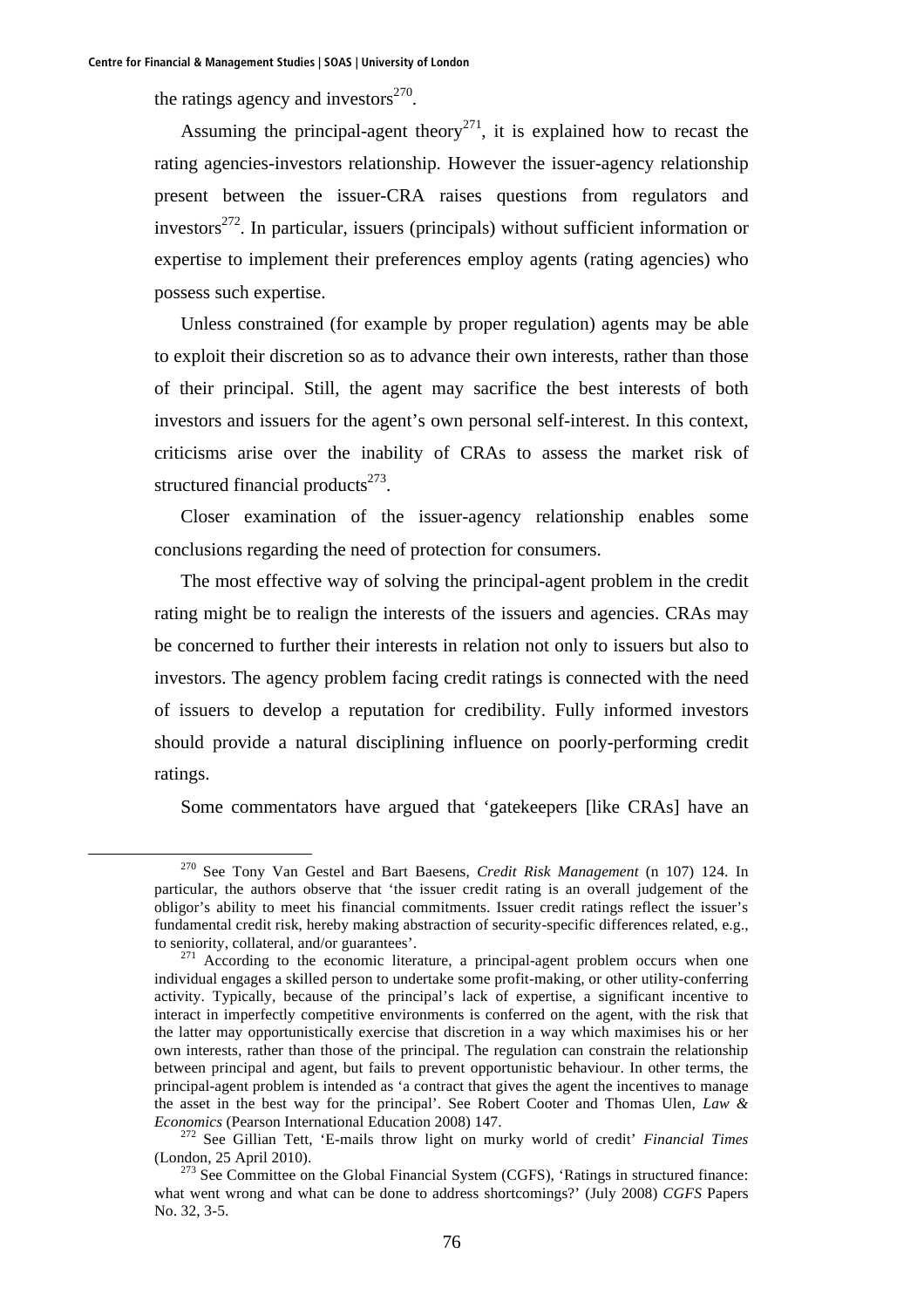incentive to disappoint buyers only when the resulting gains exceed the costs of building reputation; but if sellers often find cheating profitable, buyers will discount the value of the reputational signal accordingly—and in the extreme case, the reciprocal expectations that support reputation will collapse under the weight of moral hazard<sup> $274$ </sup>. Through their individual reputation, gatekeepers have the power to influence the product value and pressure the expectations of market participants. In this light, gatekeepers should be directly responsible to the investors for their performance.

According to Coffee's view, the gatekeepers fail to report to a principal, which results in a situation of conflict of interests<sup>275</sup>. In substance, the issuer wants the inflated rating less for its impact on the market than for its ability to reduce its regulatory costs. However, the issuer may misrepresent the information supply to the gatekeeper; but this misconduct behaviour could be detected or prevented by an internal supervisory body.

The introduction of a strong *principal* to monitor the *agent* should cost little and produce quantifiable benefits<sup>276</sup>. A strong incentive for the principal may consist in the presence of a compliance officer.

From this point of view, the compliance function could improve the reputational and legal constraints on issuers. Then the compliance officer could act to monitor risk management for issuers and rating agencies.

In this context, liability rules could furnish a powerful incentive to strengthen the screening accuracy of  $CRAs<sup>277</sup>$ .

In order to answer these questions, it is possible to note that compliance could certify both the accuracy of ratings assessment and the high quality of the financial product. Through the compliance function, CRAs may signal their value to investors because the reputational value of rating agencies depends on the level of their screening accuracy.

<sup>&</sup>lt;sup>274</sup> According to Reiner H. Kraakman, 'Gatekeepers: The Anatomy of a Third-Party Enforcement Strategy' (n 6) 97. The author argues that 'reputations are particularly important where buyers cannot verify the quality of goods or services prior to their purchases, and enforceable warranties prove costly or ineffective'.<br><sup>275</sup> See John C. Coffee Jr., *Gatekeepers: The Professions and Corporate Governance* (n 6)

<sup>335-37.&</sup>lt;br><sup>276</sup> ibid 338. <sup>277</sup> See on this point John C. Coffee Jr., 'Enhancing Investor Protection and The Regulation

of Securities Markets' (n 60) 69. In particular, 'credit rating agencies must be compelled either to conduct reasonable verification of the key facts that they are assuming in their ratings methodology or to obtain such verification from professionals independent of the issuer'. For this obligation to be meaningful, it must be backstopped by a standard liability specifically designed to apply to credit rating agencies.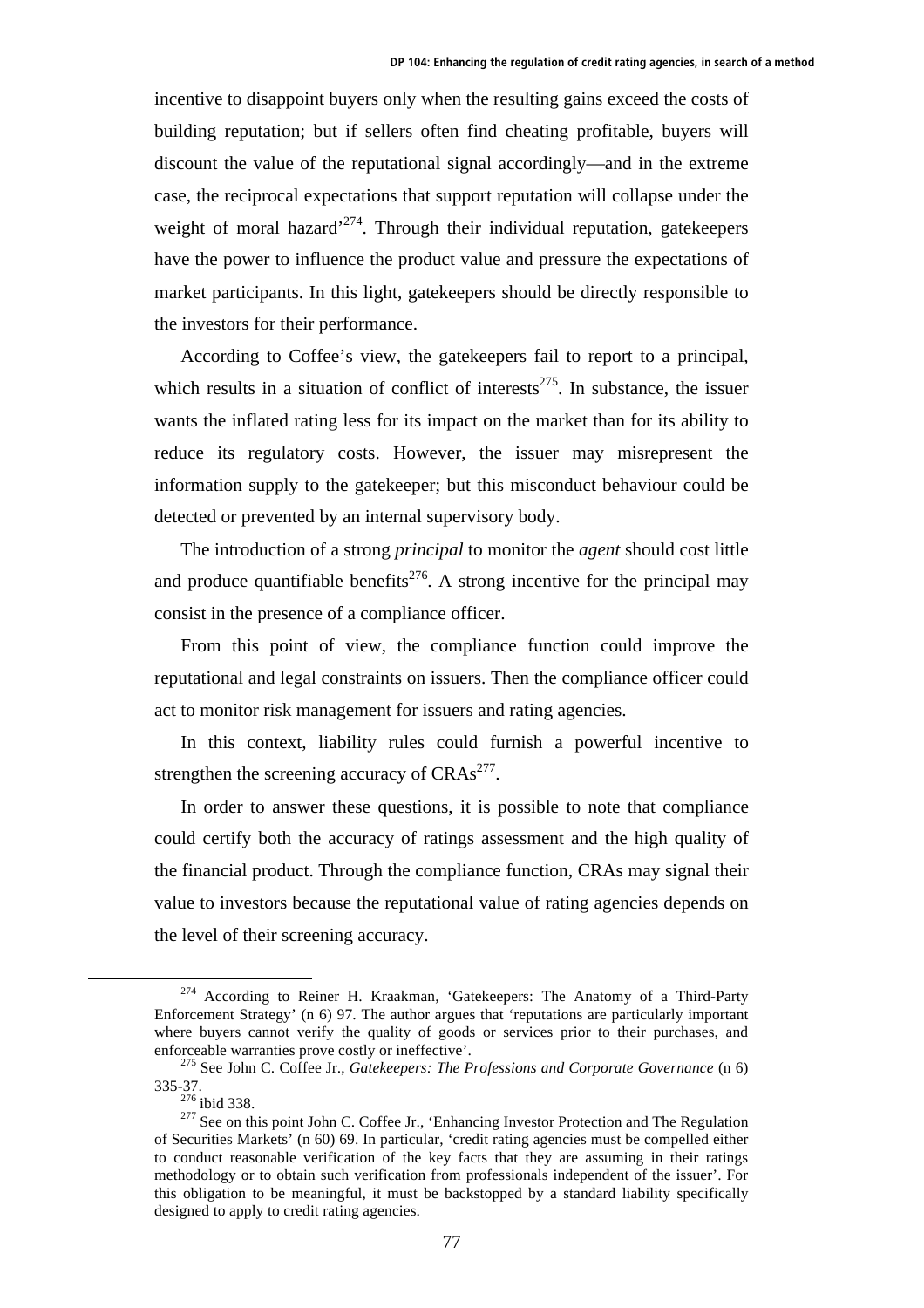Consequently, the compliance officer could play the role of a new *agent* for the purposes of monitoring ratings. In addition, the compliance function would have the incentive to control its agent (rating agency) on grounds of consumer protection.

This would realign the principal-agent relationship. Investors should become the principal who hires and fires the gatekeeper; then the CRAs should act in the public interest and not in their own interest.

Again, the large problem has to do with the weakness of the incentives that motivate the CRAs when playing a gatekeeper role. The weakness concerns reputational improvement and investment controls.

Specifically, the fact that CRAs are not accountable under a self-regulatory system could determine an allocative inefficiency of resources. Such inefficiency may be correlated with risks of uncompleted information supplied to investors. This information gap is commonly underlined in the credit rating services where issuers may have not the incentives to disclose information.

After providing a critical analysis of CRAs accountability, the next section investigates the phenomenon of ratings over-reliance and attempts proposals to consider CRAs responsible for misrepresentation or detrimental reliance.

## *3.3 The risks of over-reliance on credit ratings*

A primary source of overreliance may be a misperception of what ratings represent. In this context, it has been observed that 'the finance industry is grappling with the detrimental effects of the ratings regulation it already  $has$ <sup>278</sup>

The regulatory use of credit ratings has contributed to investors' undue reliance on ratings and favoured the artificially high demand for highly rated financial instruments. Excessive reliance on inaccurate credit ratings of financial products (particularly structured finance instruments) has facilitated the spread of recent financial turmoil.

More specifically, the regulatory use of credit ratings increasingly depends on government acceptance rather than on the extent to which they provide real

<sup>&</sup>lt;sup>278</sup> See Harold Furchtgott-Roth, Robert W. Hahn and Anne Layne-Farrar, 'The law and economics of regulating ratings firms' (2007) 3 *Journal of Competition Law & Economics* 1, 76. It is argued that in credit and bond ratings there is a clear market failure; and the proposed legislative solution for bond ratings may not go far enough in removing previous regulatory failures, but would at least be a step in the right direction (92).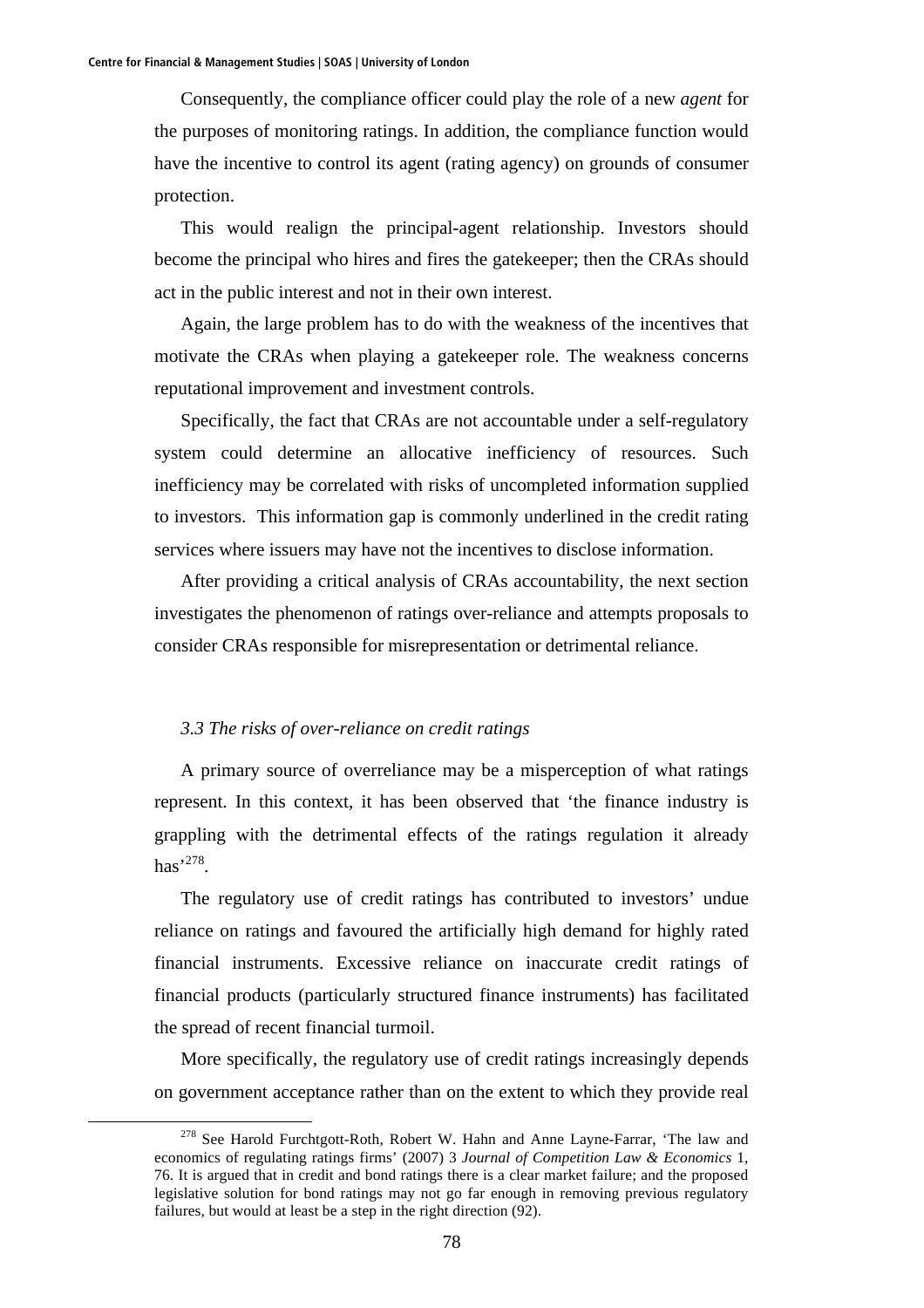value to market participants. This means that 'market discipline increasingly is being replaced by government discipline<sup>, 279</sup>.

An example of government reliance on CRAs can be found in the "Talf Initiative" (the U.S. Term Asset-Backed Securities Loan Facility program)<sup>280</sup>, in which rating agencies play the role of arbiters in determining eligible assets. Under the Talf Initiative, 'regulators have given the rating agencies ... the authority to determine to which category a particular bond belongs, by whatever method they see fit<sup>'281</sup>.

Government use of CRAs has increased the practice of relying blindly on credit ratings' internal models to assess credit risks.

Inaccuracy of credit ratings could distort the market's reputational incentives<sup>282</sup>. One scholar has noted that if credit ratings value rested only on their unique informational input and the reliability of this information, the failure of CRAs to provide accurate, up-to-date ratings would be sanctioned by market forces, acting on reputational incentives<sup>283</sup>. The lower transparency and greater complexity in the securities markets ensured a heavy reliance by financial participants on rating agencies<sup>284</sup>.

Governmental intrusion in rating activities could exacerbate excessive reliance on ratings if market participants believe these carry a governmental 'seal of approval'. Many investors did rely on these ratings and considered them not only to be expert opinion but authorized seals of approval<sup>285</sup>. The issue that regulatory intervention runs the risk of exacerbating excessive

 $279$  See Philippe Bergevin, 'Addicted to Ratings: The Case for Reducing Governments' Reliance on Credit Ratings' (2010) C.D. Howe Institute Backgrounder Issue No. 130 <http://ssrn.com/abstract=1657881> accessed 22 May 2012, 1. 280 On 25 November 2008, the Federal Reserve Board launched a credit facility program

<sup>(&</sup>quot;TALF Initiative"). The "TALF" was intended to assist the credit markets in accommodating the credit needs of consumers and small businesses by facilitating the issuance of asset-backed securities (ABS) and improving the market conditions for ABS more generally.<br><sup>281</sup> See Arturo Cifuentes, 'Insight: Time we rated the bond graders' *Financial Times* 

<sup>(</sup>London, 27 July 2009). 282 Such reliance on credit ratings could have a material influence on financial

transactions—for instance altering the price of securities—provoking a potential distortion in the market mechanisms. See Christopher C. Nicholls, 'Public and Private Uses of Credit Ratings' (n 17) 24.<br><sup>283</sup> See Amélie Champsaur, 'The regulation of credit rating agencies in the US and the EU:

recent initiatives and proposals' (May 2005) *Harvard Law School*, Seminar in International Finance, LL.M. Paper, 30. It is explained that 'in view of the discrepancy between reliance and reliability (what credit ratings are and what they should be or what the marketplace expect them to be) and the dangers of reliance *per se*, two concurring policy options would seem to

make sense: increasing reliability of and decreasing reliance on credit ratings' (35).<br><sup>284</sup> See Jonathan Katz, Emanuel Salinas and Constantinos Stephanou, 'Credit Rating<br>Agencies' (October 2009) *The World Bank Group*, No

<sup>&</sup>lt;sup>285</sup> See Steven Scalet and Thomas F. Kelly, 'The Ethics of Credit Rating Agencies: What Happened and the Way Forward' (2012) 105 *Journal of Business Ethics* (online) 2, 1.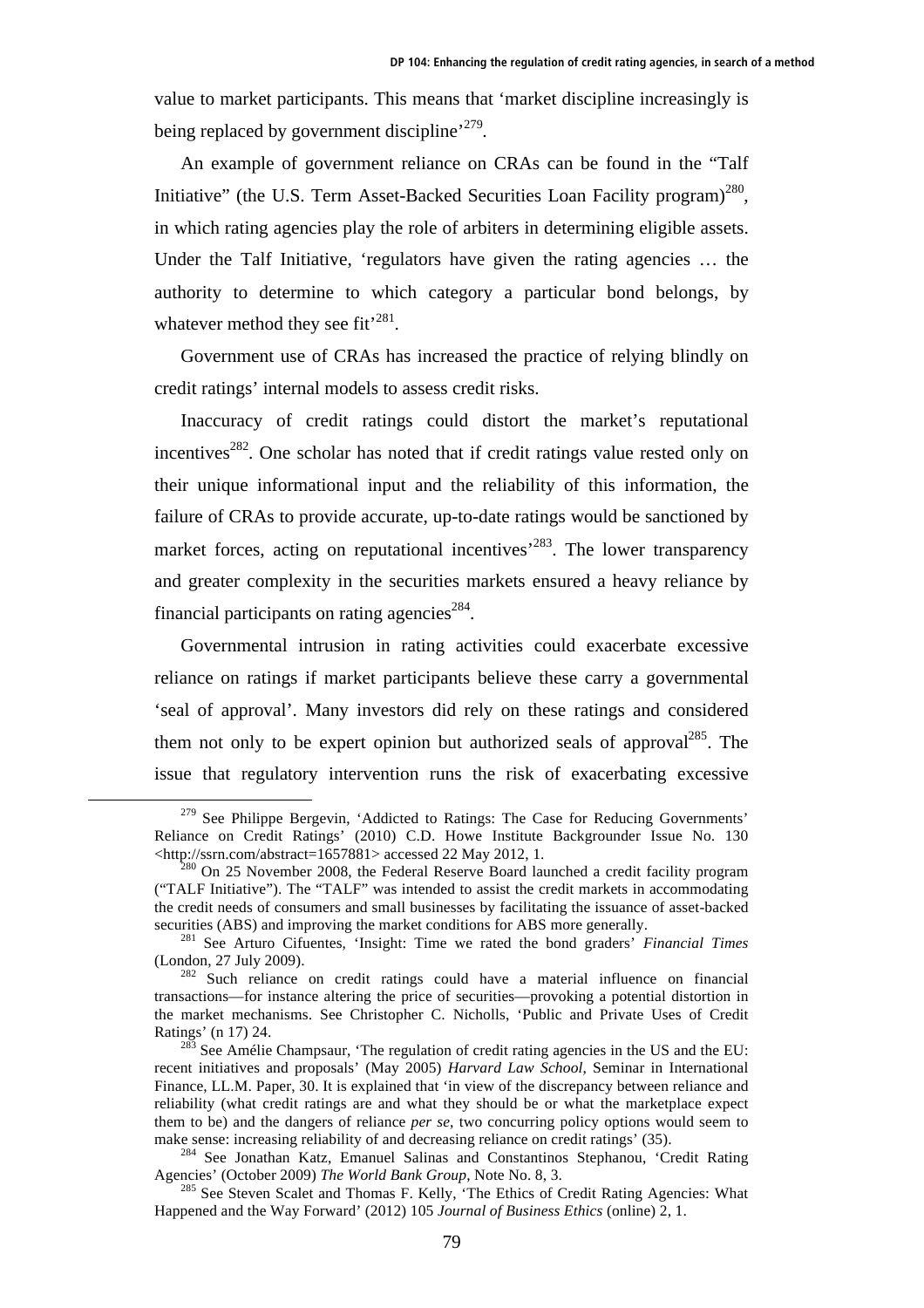reliance on ratings seems evident—particularly because of high incentives for investors to rely uncritically on ratings as a substitute for independent evaluation<sup>286</sup>. Regulatory reliance on CRAs transformed these 'media opinions' into a sort of official approval for companies needing access to the capital markets.

The Basel Committee argues that a key concern in the financial crisis was the fact that market participants relied excessively on external ratings instead of conducting the necessary due diligence in order to understand the risks underlying the rated instrument<sup>287</sup>. In this light, Basel II explicitly allows banking regulators to permit banks to use credit ratings from approved rating agencies in calculating their net capital reserve requirements.

Reliance on external ratings could undermine incentives to conduct independent internal assessments of the credit quality of exposures. Such reliance on the ratings of the main rating firms—crystallised by the SEC and NRSROs—raises barriers to entry and discourages innovation in the provision of bond creditworthiness information.

The powerful effect of the regulators' reliance on the judgments of CRAs is shown by the importance of their pronouncements in bond markets<sup>288</sup>. It is worth considering that eliminating the regulatory dependence on credit ratings may be the best way to foster a competitive environment for the credit rating industry<sup>289</sup>. Regulators should simply stimulate investors not to use the same ratings and analysis.

CRAs are incorporated into financial regulation and into private contracts and investor guidelines. In fact, a ratings benchmark is used in sensitive private covenants through the inclusion of trigger clauses related to the credit ratings<sup>290</sup>. This could create a source of demand for ratings that is not tied

 <sup>286</sup> See Sarah Pei Woo, 'Stress before Consumption: A Proposal to Reform Agency Ratings' (2012) 18 *European Law Journal* 1, 77. The author observes that 'it is difficult to reduce reliance on ratings by market participants generally, as references to ratings and ratings triggers pervade investment guidelines, swap documentation, loan agreements, collateral triggers, and other important counterparty documents' (78).<br><sup>287</sup> See Basel Committee on Banking Supervision, 'Strengthening the Resilience of the

Banking Sector' (2009) Consultative Document <http://www.bis.org/publ/bcbs164.htm> accessed 24 May 2012, 55. 288 See Lawrence J. White, 'The Credit Rating Agencies' (2010) 24 *Journal of Economic* 

*Perspectives* 2, 214.

<sup>&</sup>lt;sup>289</sup> See Rolf H. Weber and Aline Darbellay, 'The regulatory use of credit ratings in bank capital requirement regulations' (2008) 10 *Journal of Banking Regulation* 1, 10.

<sup>&</sup>lt;sup>290</sup> See Vassiliki L. Papaikonomou, 'Credit rating agencies and global financial crisis. Need for a paradigm shift in financial market regulation' (2010) 27 *Studies in Economics and Finance* 2, 166.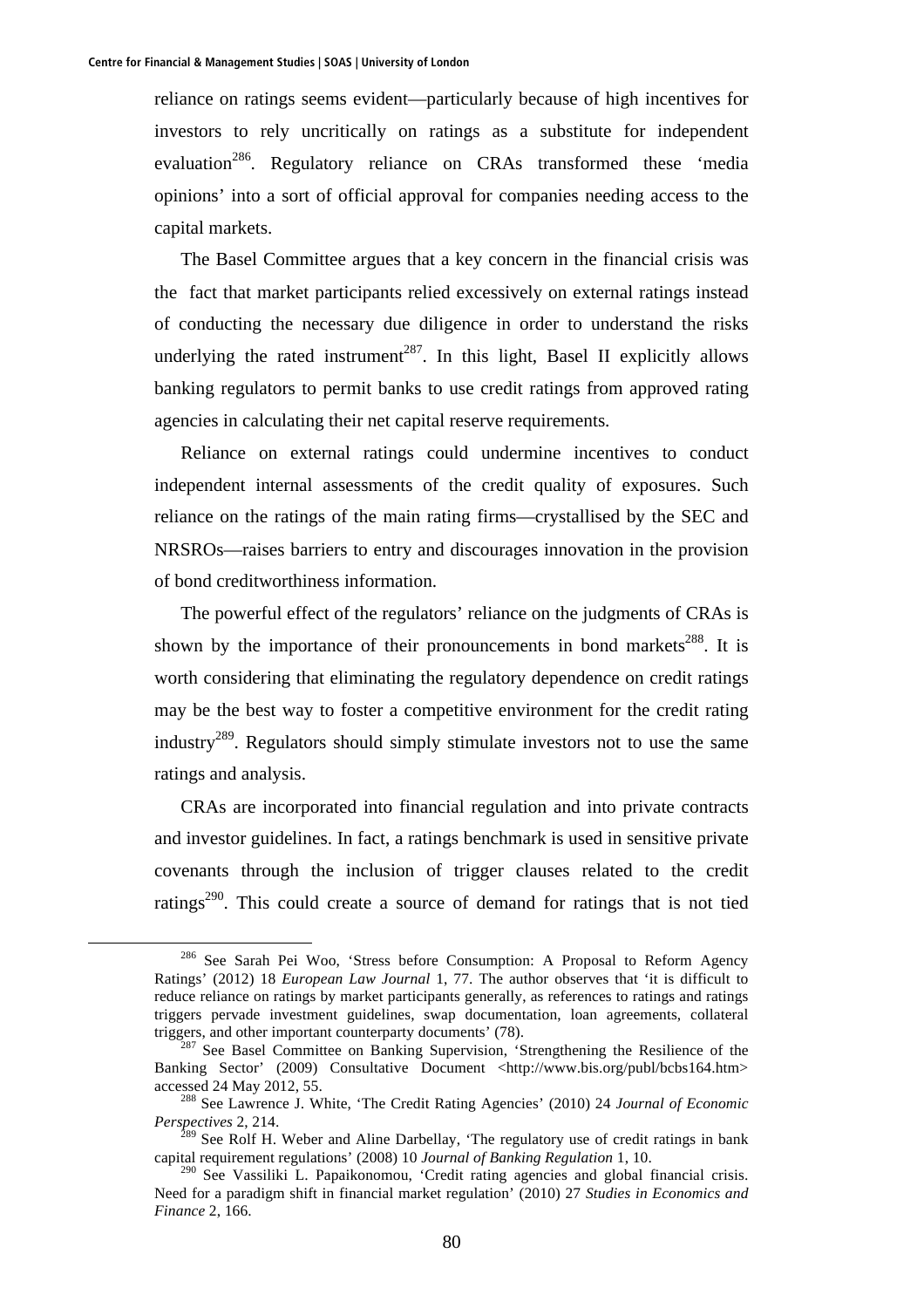directly to their quality. An issuer may demand a rating because investors need the rating to fulfil regulatory or other requirements, even if neither party believes that the rating is a high quality assessment of creditworthiness.

It has been noted that overdependence on ratings was a central component of the credit crisis<sup>291</sup>. It is considered, however, that this shifts the emphasis away from the major failures of the credit ratings agencies in terms of the lax and opaque way they addressed the information asymmetries and conflicts of interests as between issuers and investors.

Also, these failures need to be seen in terms of "reputational value" on financial markets, particularly when the misrepresentations in signalling default risks are taken into account.

This emerged in the case of the subprime defaults, corporate scandals such as Enron, Arthur Andersen, etc.—and most recently in connection with the Greek crisis in 2011-2012, when rating agencies classed the country as a stable credit risk and investors relied on their authoritative opinions, with the negative consequence of lack of fairness in the market. Their failure to warn investors of the imminent collapse—together with their subsequent action in re-rating Greek debt—caused consumers to suffer huge losses and led to market failures for financial sectors including banks and investment companies.

A way to impose a restriction on rating agencies' reliance is to expose them to liability for careless services. In this way, it has been argued that 'the primary cost of permitting suits to go forward is that any downgrade would presumably invite a lawsuit, however frivolous'292.

From a regulatory perspective, the Financial Stability Board published a set of 'Principles for Reducing Reliance on CRA Ratings'293. This Report applies

<sup>&</sup>lt;sup>291</sup> See Frank Partnoy, 'Overdependence on Credit Ratings was a Primary Cause of the Crisis' (2009) *University of San Diego School of Law*, Legal Studies Research Paper Series No. 09-015, 17. The author affirms that the boom of second-level securitization transactions rises with substantial overdependence on credit ratings. In fact, 'without the ability to obtain high ratings for Collateralized Debt Obligations (CDOs) and Structured Investment Vehicles (SIVs) tranches, there would have been little appetite for overpriced lower-rated mortgage collateral'.

<sup>&</sup>lt;sup>292</sup> See John Crawford, 'Hitting the Sweet Spot by Accident: How Recent Lower Court Cases Help Realign Incentives in the Credit Rating Industry' (2009) 42 *Connecticut Law Review - CONNtemplations* 1, 19.

<sup>&</sup>lt;sup>293</sup> See Financial Stability Board, 'Principles for Reducing Reliance on CRA Ratings', 27 October 2010, 1. It is stated that the "hard wiring" of CRA ratings in standards and regulations contributes significantly to market reliance on ratings. This is a cause of the "cliff effects" during the recent financial crisis, through which CRA rating downgrades can amplify procyclicality and cause systemic disruptions.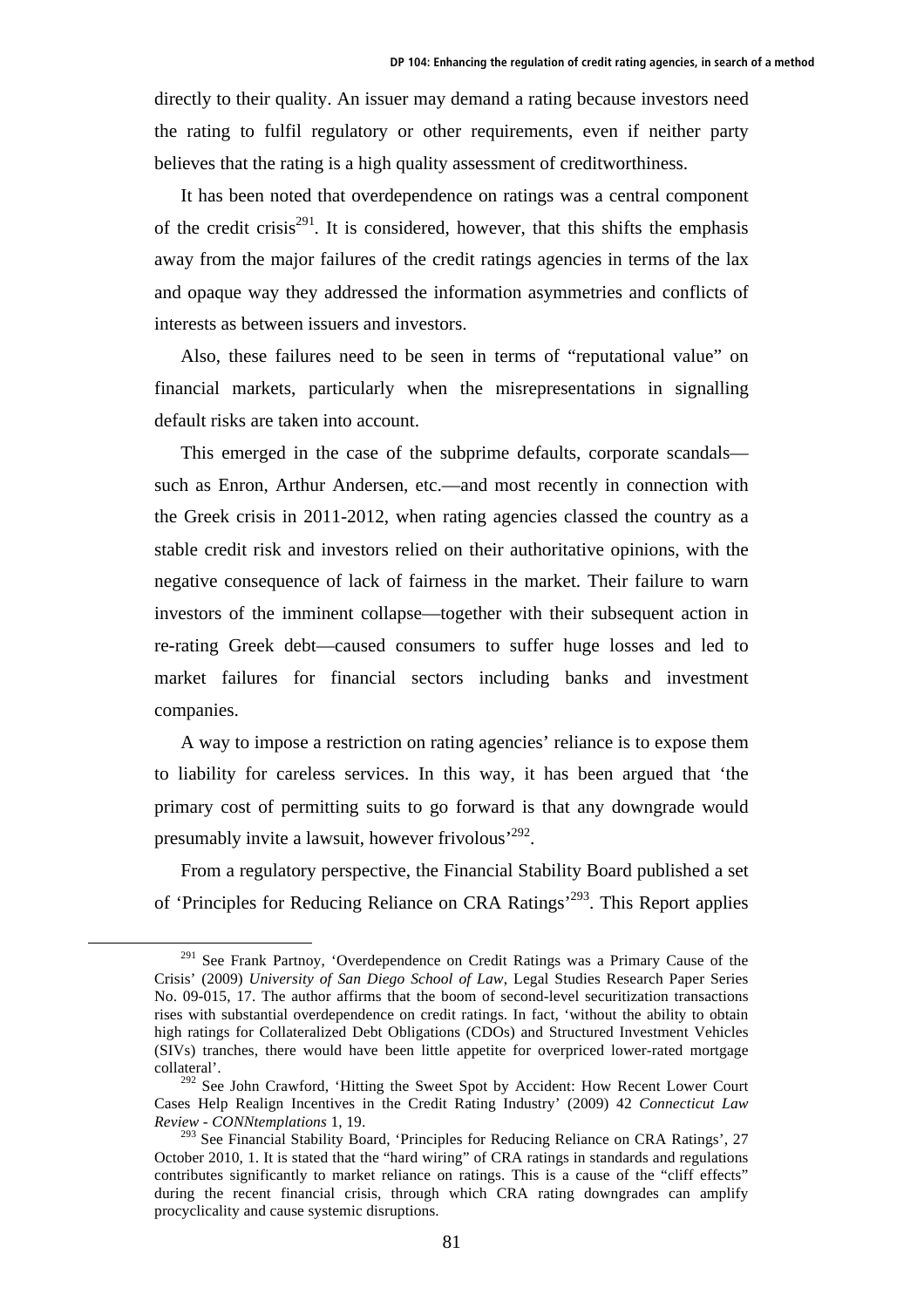the principles not only to the regulatory use of ratings, but also to a wider range of financial market activities and market participants—including central bank operations, investment mandates and private sector margin agreements.

These principles aim to reduce "mechanistic" reliance on CRA ratings and establish stronger internal credit risk assessment practices instead. Specifically, the reliance on CRA ratings should be reduced in 'standards, laws and regulations' and in markets more generally<sup>294</sup>.

In this regard, the UK Treasury Committee Report pointed out that 'one possible way to decrease over-reliance is to increase investors' knowledge about credit ratings'295. Particularly, the Committee suggests that more information about the scope of ratings, how they are formulated and what information they use may better equip individuals to make their own judgments about the quality of a rating.

At the European level, the recent proposals for a directive and a regulation set out to amend existing legislation on CRAs in order to reduce investors' over-reliance on external credit ratings, mitigate the risk of conflicts of interest in credit rating activities and increase transparency and competition in the sector $296$ .

More specifically, the draft directive seeks to amend current directives on undertakings of collective investment in transferable securities  $(UCITS)^{297}$  and on alternative investment funds managers  $(AIFM)^{298}$  in order to reduce these funds' reliance on external credit ratings when assessing the creditworthiness of their assets.

In the U.S., the 2010 Dodd-Frank Act has increased accountability for CRAs while attempting to improve SEC oversight and make it easier for

<sup>&</sup>lt;sup>294</sup> See Pragyan Deb, Mark Manning, Gareth Murphy, Adrian Penalver and Aron Toth, 'Whither the credit ratings industry?' (n 131) 13-14. The authors observe 'any efforts to reduce reliance on CRA ratings should be supported by adequate transparency of issuer information, so as to permit private credit assessment by a wider range of market participants' (17).

<sup>&</sup>lt;sup>295</sup> See House of Commons Treasury Committee, 'Banking Crisis: reforming corporate governance and pay in the City. Ninth Report of Session 2008–09' (n 174) 73. In a similar vein, see Nicolas Véron, 'Rating Agencies: An Information Privilege Whose Time Has Passed' (2009) Bruegel Policy Contribution 2009/01, Briefing Paper for the European Parliament's ECON Committee, 6. In particular, the author argues that 'new regulations should ensure that any material information provided by issuers to the rating agencies should be made available to the entire marketplace through public disclosure'.

<sup>&</sup>lt;sup>296</sup> See Council of the European Union, 'Credit rating agencies: General approach agreed ahead of talks with EP' (n 237).

<sup>&</sup>lt;sup>297</sup> See Directive 2009/65/EC (OJ 2009 L 302 p. 32).

<sup>298</sup> See Directive 2011/61/EU (OJ 2011 L 174 p. 1).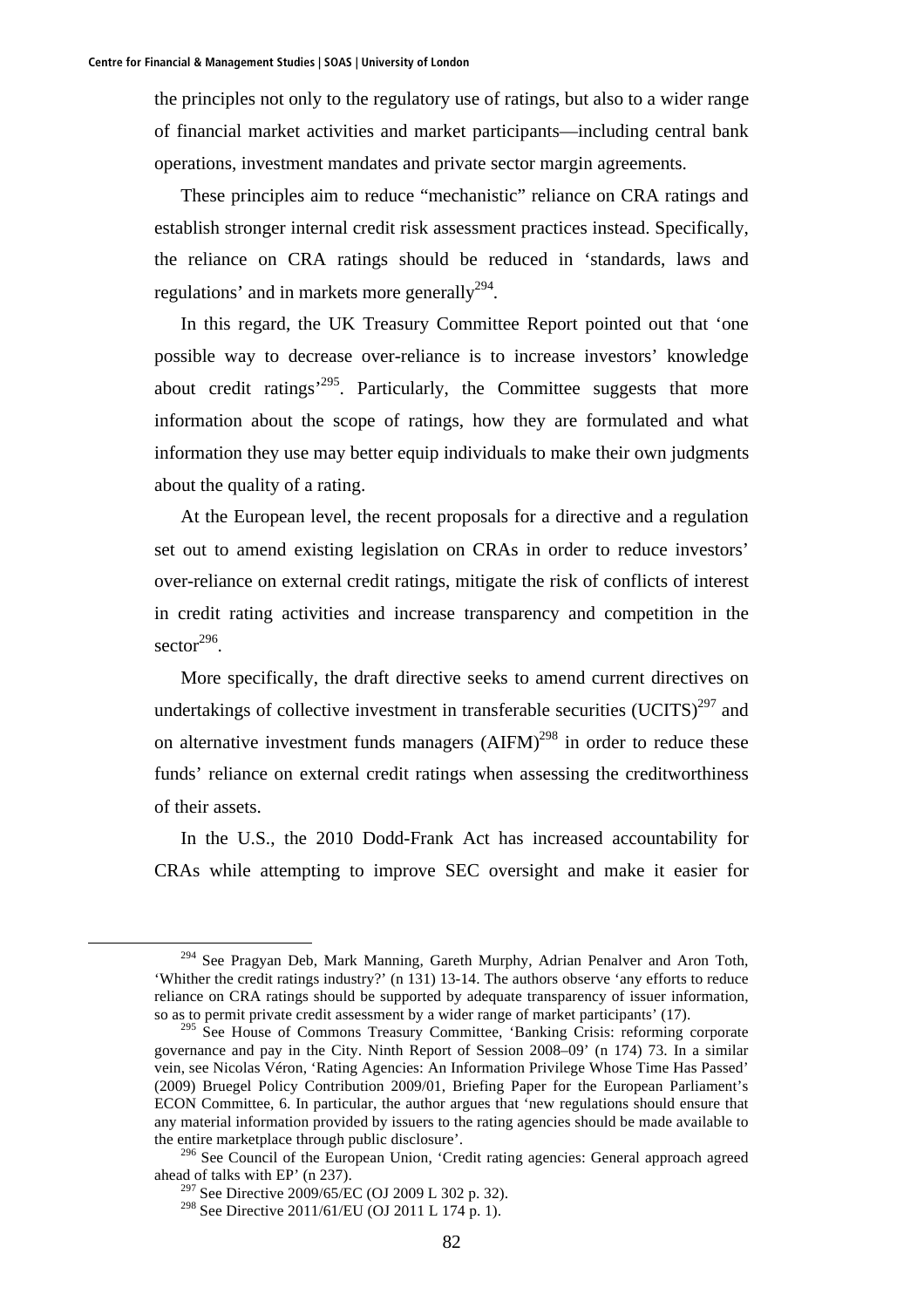investors to sue rating agencies in private litigation<sup>299</sup>. The Act reduces overreliance on credit ratings but it does not eliminate regulatory uses of credit ratings. It has been noted that 'the SEC and federal regulators, as well as state and local lawmakers, have the ratings embedded in many of their rules effectively requiring investors to trust the ratings<sup>300</sup>.

As indicated earlier, the complexity and diversity of financial products particularly structured finance products—represent the prime cause of overreliance on ratings because investors do not have the expertise or resources to research into each product. This means a huge reliance on ratings assessment, but also raises concerns about the potential damages if other market participants (i.e. issuers or investors) suffered a loss due to an infringement committed by the agency intentionally or with gross negligence.

Investors or issuers would be able to claim damages from a CRA for losses caused by misrepresentation or detrimental reliance. The misrepresentation theory holds a party liable whenever 'she knows (or should know) that [her] promise will appear to be more reliable than it is<sup>'301</sup>.

The legal question is whether the disappointed investor is instead entitled to compensation. Another question is whether the disappointed party would be able to claim both reliance damages and expectation damages under the promissory estoppel doctrine<sup>302</sup>. The consideration of promissory estoppel rule

<sup>&</sup>lt;sup>299</sup> See on this matter Stephen Harper, 'Credit Rating Agencies Deserve Credit for the 2007-2008 Financial Crisis: An Analysis of CRA Liability Following the Enactment of the Dodd-Frank Act' (2011) 68 *Washington and Lee Law Review* 4, 1951. Under the Dodd-Frank Act, investors, for purposes of pleading the required state of mind in a private right of action for damages against CRAs, must only set forth facts supporting an inference that the CRA knowingly or recklessly failed: (i) to conduct a reasonable investigation of the facts it relied on

in its credit rating; or (ii) to obtain verification from other independent sources (1953).<br><sup>300</sup> See Sarah Johnson, 'SEC Relies on Rating Agencies, Too' (n 186). It is observed that **'**the Securities of Exchange Commission's own rules use the ratings to make distinctions among investment grades and to pick out securities that could be put through a faster

registration process than those with a lower grade'.<br><sup>301</sup> See Randy E. Barnett and Mary E. Becker, 'Beyond Reliance: Promissory Estoppel,<br>Contract Formalities, and Misrepresentation' (1987) 15 *Hofstra Law Review* 3, 491.

<sup>&</sup>lt;sup>302</sup> See W. David Slawson, 'The Role of Reliance in Contract Damages' (1990) 76 *Cornell Law Review* 1, 199. Professor Slawson argues that promissory estoppel concerns the enforcement of a promise on the grounds of reliance. Therefore, promissory estoppel makes a promise binding only if the promise is one "which the promisor should reasonably expect to induce action or forbearance of a definite and substantial character" (208). See also Andrew Robertson, 'Reliance and Expectation in Estoppel Remedies' (1998) 18 *Legal Studies* 3, 368. Reviewing the promissory estoppel cases, the author affirms that taking a reliance-based approach to the question of remedy is the only way of doing justice between the parties.

In jurisprudence see *The Commonwealth v. Verwayen* (1990) 170 CLR 394, where the High Court of Australia held that reliance loss cannot be compensated properly without meeting the expectation. In a similar vein see *Waltons Stores (Interstate) Ltd v. Maher* (1988) 164 CLR 387.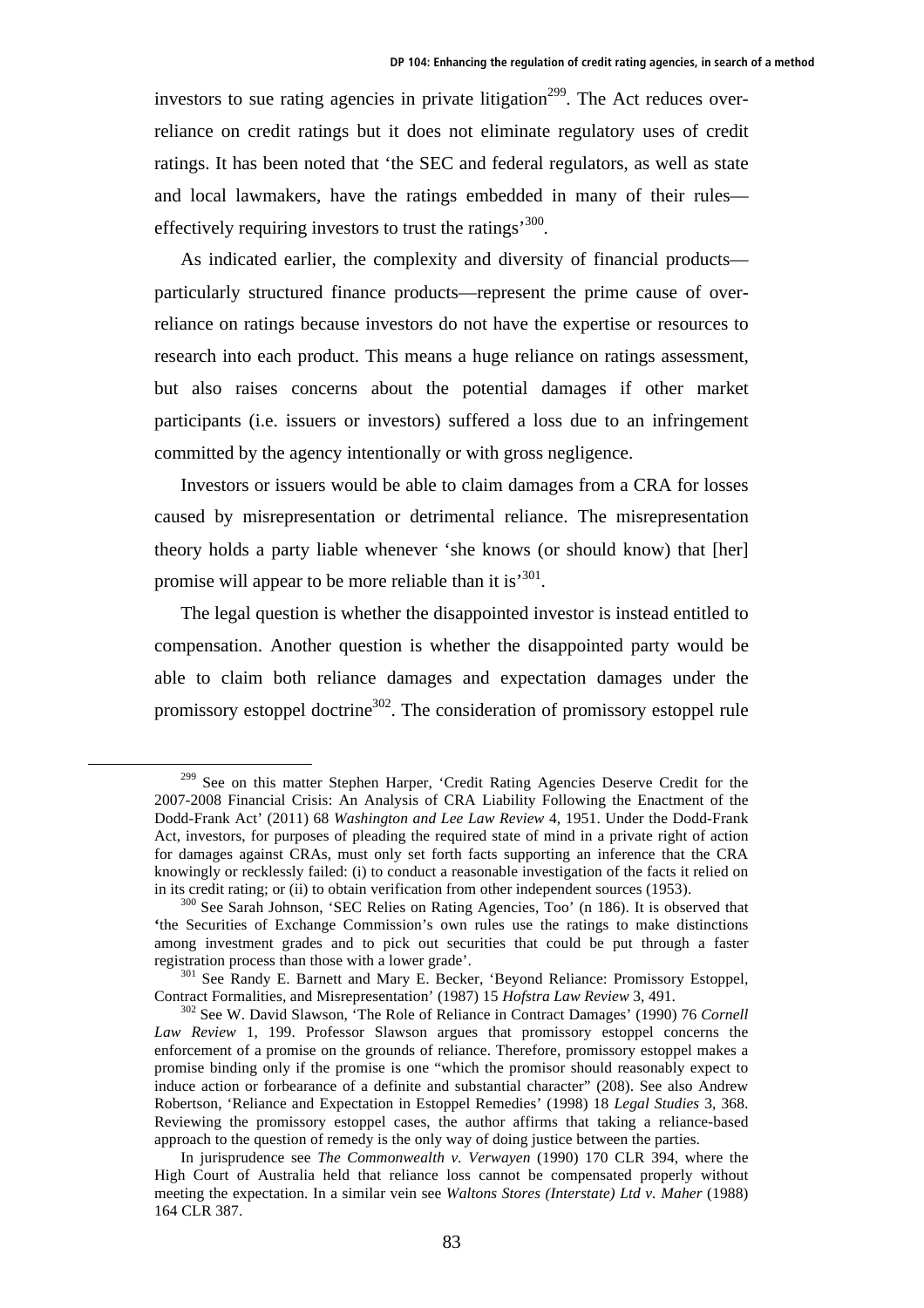is due by the fact that some promissory misrepresentations are remedied, though no remedy would be available under traditional contract and tort doctrines<sup>303</sup>. However, estoppel is not a cause of action, although it may support a cause of action by blocking a defence<sup>304</sup>. Estoppel is not used for the direct enforcement of promises.

Consequently, estoppel cannot by itself entitle a claimant to a remedy for a factual situation. This means that estoppel cannot be used to obtain a remedy for a misstatement<sup>305</sup>.

Some scholars have asserted that detrimental reliance is either essential for, or irrelevant to, promissory estoppel liability<sup>306</sup>. Some courts have recognized liability for misrepresentation under the promissory estoppel rule $^{307}$ .

In *Jordan v. Money*, the court held that estoppel can only arise from statements of fact and not from promises, so that the estoppel rule cannot be used to enforce promises $308$ .

The point under examination is whether one party can expect value of a transaction by relying on a certain circumstance, and may enforce the commitment, in order to be compensated for damages deriving by this reliance. In the scholarly debate, it has been questioned that 'is it reasonably foreseeable to a CRA that its credit ratings will be relied upon by investors, and would such reliance, typically be reasonable<sup>309</sup>.

Whether there is any liability may depend on whether the party attempting to withdraw said anything the law will interpret as a "promise" on which the

 <sup>303</sup> See Randy E. Barnett and Mary E. Becker, 'Beyond Reliance: Promissory Estoppel, Contract Formalities, and Misrepresentation' (n 301) 446. The authors underline that 'although there is no need for a remedy for misrepresentation in the absence of reliance, reliance alone

cannot determine the standard of liability for misrepresentation' (496-97). 304 See Elizabeth Cooke, *The Modern Law of Estoppel* (n 260) 118-19. Estoppel prevents from asserting or denying something with result that the court will not hear the assertion or denial.<br><sup>305</sup> ibid 124. The author argues that 'an action for misstatement may succeed only because

estoppel blocks a particular defence; but it must succeed on the basis of the tortuous principles of deceit or negligent misstatement'. 306 See Michael B. Metzger and Michael J. Phillips, 'The Emergence of Promissory

Estoppel as an Independent Theory of Recovery' (1983) 35 *Rutgers Law Review* 3, 512. See also Daniel A. Farber and John H. Matheson, 'Beyond Promissory Estoppel: Contract Law and the "Invisible Handshake" (1985) 52 *University of Chicago Law Review* 4, 905; see Juliet P. Kostritsky, 'A New Theory of Assent-Based Liability Emerging Under the Guise of Promissory Estoppel: An Explanation and Defense' (1987) 33 *Wayne Law Review* 3, 899-905. 307 See *Walker v. KFC Corp.*, 515 F. Supp. 612 (S.D. Cal. 1981); *Goodman v. Dicker*, 169

F.2d 684 (D.C. Cir. 1948); *Werner v. Xerox Corp.*, 732 F.2d 580 (7<sup>th</sup> Cir. 1984).

In these cases, the courts have used promissory estoppel to impose liability for negligent promissory misrepresentation instead of traditional contract and tort remedies. 308 See *Jordan v. Money* (1854) 5 HLC 185.

<sup>309</sup> See Christopher C. Nicholls, 'Public and Private Uses of Credit Ratings' (n 17) 24.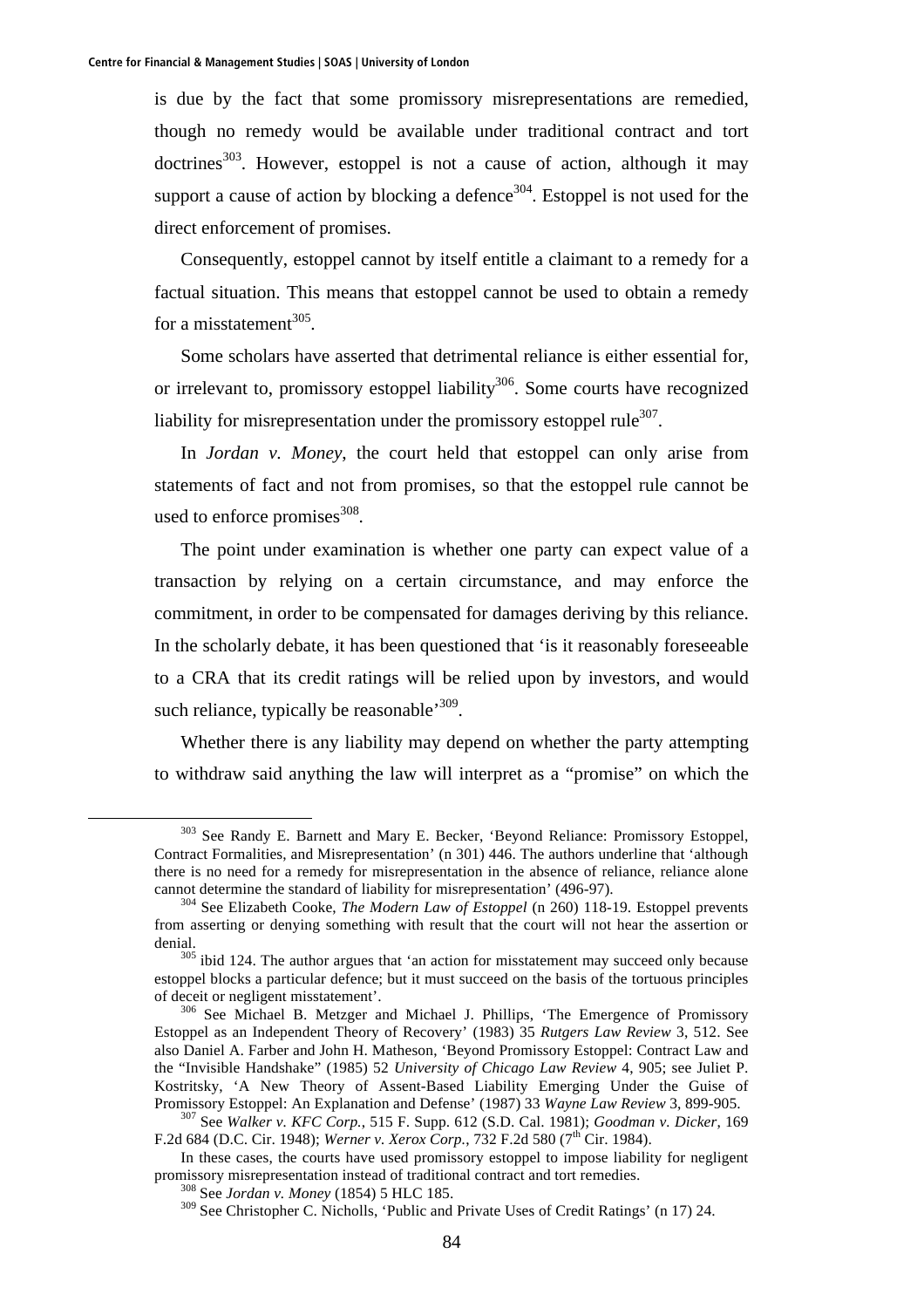other party "reasonably" relied. Reliance is a form of relationship-specific investment $310$ . Consequently, reliance always involves some risk to the relying party.

The reliance measure puts the injured party in as good a position as if the contract had never been made. Reliance in ratings decisions may turn out to be a wise decision, if nothing goes wrong and the transaction is executed, but it will turn out to be unwise if something prevents the deal from going through<sup>311</sup>. Similarly, reliance on a CRA's evaluation will bind the CRA only if the evaluation is one which the CRA should "reasonably expect" to induce issuer's reliance<sup>312</sup>.

In this context, the case law seems more inclined to treat the issuer's reliance as binding if his reliance appeared to increase the expected value of the transaction, so that even the CRA would have wanted to be committed $^{313}$ .

A court could reject expectation damages unless it can estimate them with reasonable accuracy. This will be the case where there is insufficient evidence or where the expectation damages are too indefinite to provide an estimate of how much loss the claimant has suffered.

In *RCM Supply Co. v. Hunter Douglas, Inc.*, the court affirmed that damages recoverable under a claim of detrimental reliance are carefully circumscribed. The plaintiff may recover only those specific expenditures made in reliance upon the defendant's promise<sup>314</sup>.

The amount of damages is set by the expectation measure, because this is the amount required to put the injured party in as good a position as if the promise had been performed<sup>315</sup>. In assessing damages, 'courts should balance deterrence factors against the financial burden imposed on CRAs and the risk of market failure in the market for CRA services'316. Basically, courts should

 <sup>310</sup> See Richard Craswell, 'Offer, Acceptance, and Efficient Reliance' (1996) 48 *Stanford Law Review* 3, 490. The author observes that 'since reliance involves both potential losses and potential gains, the efficient level of reliance—that is, the level of reliance that will maximize the total expected value of the proposed transaction—can be defined by the balance of the

potential gains and losses'.<br><sup>311</sup> ibid 502.<br><sup>312</sup> ibid 532.<br><sup>313</sup> See the case *Drennan v. Star Paving Co.*, 51 Cal.2d 409, 333 P.2d 757 Supreme Court<br>of California, [1958]. See also *Hoffman v. Red Owl Stores Inc.*, 133

<sup>&</sup>lt;sup>314</sup> See the United States Court of Appeals for the Fourth Circuit reversed the district court's judgment for RCM case, 686 F.2d 1074 (4th Cir. 1982), 1079.<br><sup>315</sup> See W. David Slawson, 'The Role of Reliance in Contract Damages' (n 302) 217.<br><sup>316</sup> See Stephen Harper, 'Credit Rating Agencies Deserve Credit for t

Financial Crisis: An Analysis of CRA Liability Following the Enactment of the Dodd-Frank Act' (n 299) 1971. The author points out that 'this tier-based system with liability caps should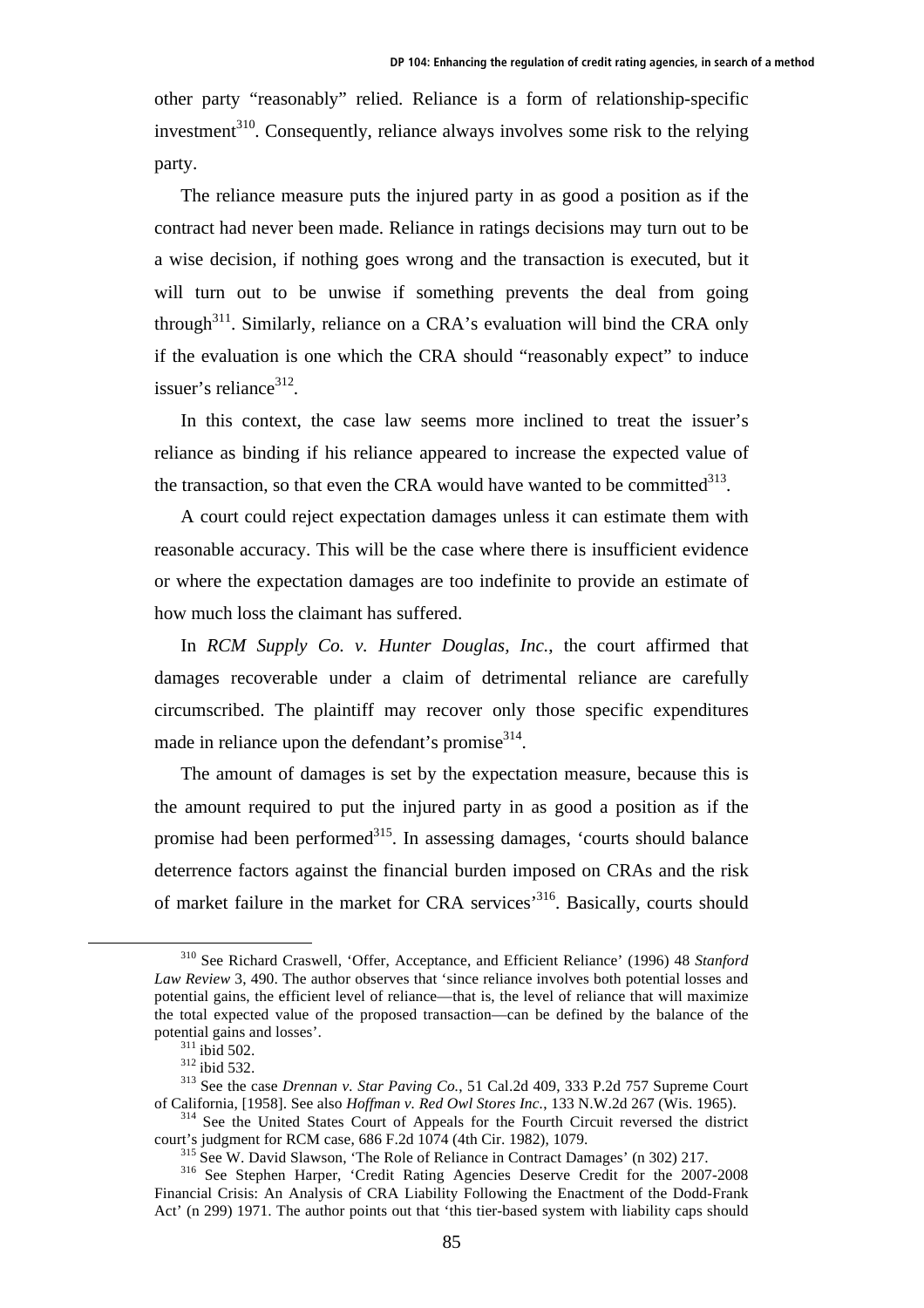use different levels of liability depending on the ground of negligence (i.e. simple negligence, gross negligence or recklessness).

Misrepresentation by CRAs could be regulated in order to protect investors against information asymmetries and discretionary and fraudulent activity. Further, the reputation value of CRAs should be regulated in order to satisfy the need to protect investors and issuers.

In sum, the market's reliance on a small number of CRAs presents a difficult policy problem. In these terms, it seems better to increase the disclosure process and transparency in the ratings activities.

With these considerations in mind, an achievable way of securing accountability of CRAs would be a regime of civil liability which would enable investors to seek redress in court—for example in class-actions, direct claims procedures or alternative procedures such as mediation and arbitration.

The following section illustrates the current regulatory reforms put in place at the European level taking into account the critical perspectives raised in the scholarly debate.

## *3.4 The regulatory reforms of ratings market*

The key to a successful deal for a corporate issuer is securing the right credit rating. It is evident that companies and investment banks are not simply market-makers, or disinterested parties acting on behalf of clients. The interest to promote risky products and complicated financial schemes is the core business of securities issuers.

Recently, a SEC investigation revealed that prominent investment banks had bundled 'toxic mortgages into complex financial instruments, got the credit rating agencies to label them as AAA securities, and sold them to investors, magnifying and spreading risk throughout the financial system, and all too often betting against the instruments they sold and profiting at the expense of their clients'317. Also, one of the main players in the credit rating market was notified by the SEC that it could face civil charges on the ground that it had

be adopted because it offers an appropriate model for deterring CRA misconduct without bankrupting CRAs'.<br><sup>317</sup> See United States Senate Permanent Subcommittee on Investigations, 'Wall Street and

the Financial Crisis: Anatomy of a Financial Collapse' (13 April 2011) 6-7.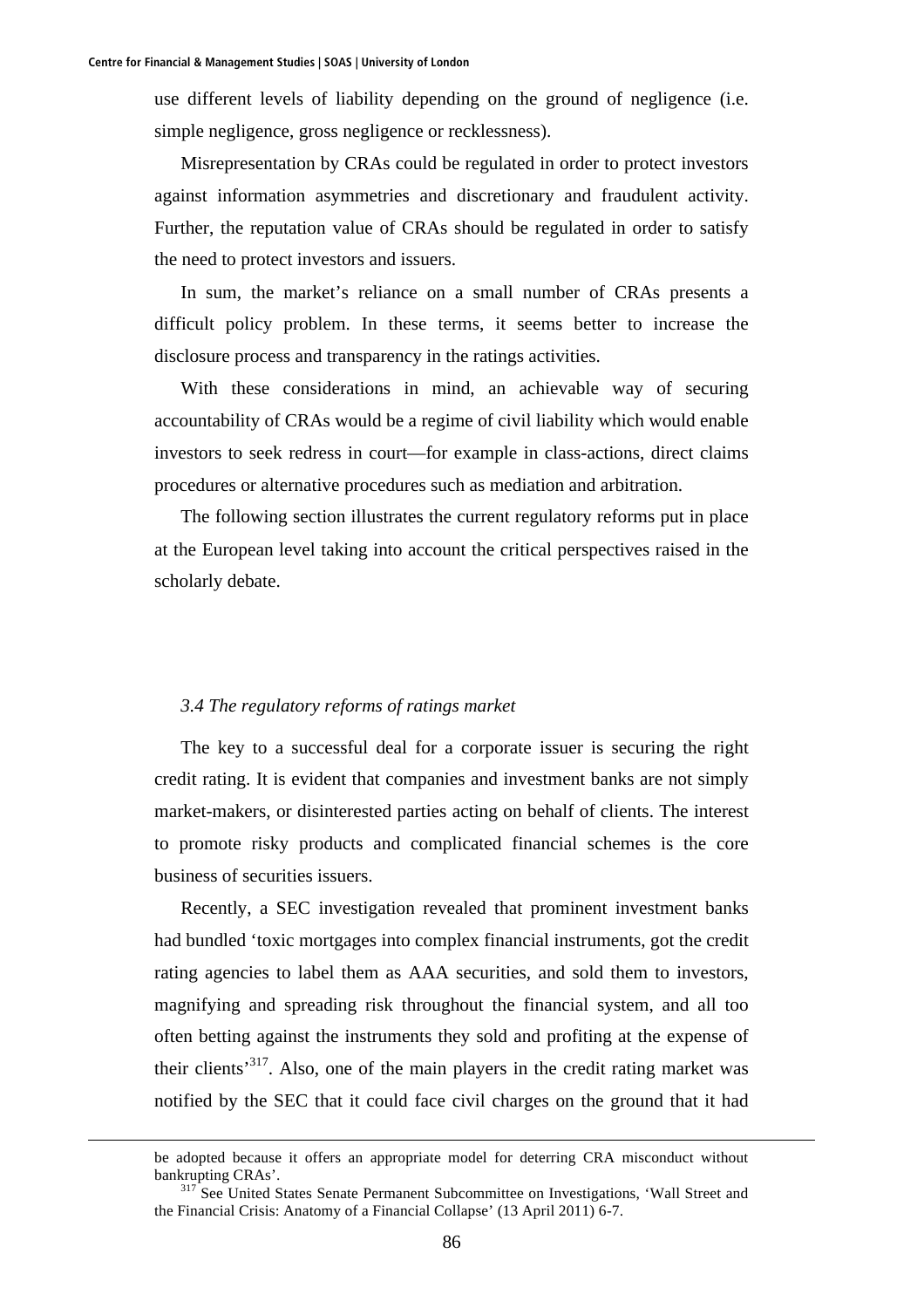violated federal securities laws in connection with its rating of a structured finance vehicle before the crisis $^{318}$ .

In substance, CRAs were accused of having made unrealistic assumptions about structured finance products in order to issue AAA ratings<sup>319</sup>. CRAs claim that their assessment explicitly does not address market pricing or trading liquidity for the security in question, but rather focuses on the likelihood of default events.

Another question is the fact that a few main agencies (Standard & Poor's, Moody's and Fitch) in the financial market provide ratings that have become too deeply embedded in the regulatory capital assessment system.

As observed previously, credit ratings are used in a slew of regulations from bank capital rules to collateral requirements at central banks.

All that Standard & Poor's and others do is to offer an opinion on the likelihood of sovereign bonds being repaid, which is a legitimate activity. Issuers pay for ratings because, in the long run, this deepens the pool of investors. But the 'issuer-pays' business model that characterizes the relationship between a given ratings agency and issuers is fraught with manifest conflicts of interest.

The problem is how well CRAs do their job. Rating agencies activities suggest a valuable degree of independence from issuers. The crux of the matter is 'because rating agencies make their rating determinations based primarily on information provided by the issuer of securities, a rating is no more reliable than that information'320.

It is clear that the 'certification' role of CRAs underlines the reliance which is placed in their gatekeeper function. Because CRAs' influence on market prices, not only in terms of disclosure information, but also in terms of outlooks, reviews and watch warnings, their views have impacted on

 <sup>318</sup> On September 22, 2011, The McGraw-Hill Companies, Inc. received a "Wells Notice" from the Staff of the U.S. Securities and Exchange Commission (the "Commission") stating that the Staff is considering recommending that the Commission institute a civil injunctive action against Standard & Poor's Ratings Services, then a division of The McGraw-Hill Companies, Inc. ("S&P"), alleging violations of federal securities laws with respect to S&P's ratings for a particular 2007 offering of collateralized debt obligations, known as "Delphinus CDO 2007-1". See also Kara Scannell and Shannon Bond, 'SEC in court threat to S&P over financial crisis' *Financial Times* (London, 26 September 2011).

<sup>&</sup>lt;sup>319</sup> See Financial Crisis Inquiry Commission, 'The Financial Crisis. Inquiry Report', Final Report of the National Commission on the causes of the financial and economic crisis in the United States (January 2011).<br><sup>320</sup> See Steven L. Schwarcz, 'The Role of Rating Agencies in Global Market Regulation',

in Eilís Ferran and Charles A E Goodhart (eds), *Regulating Financial Services and Markets in the Twenty First Century* (Hart Publishing 2001) 299.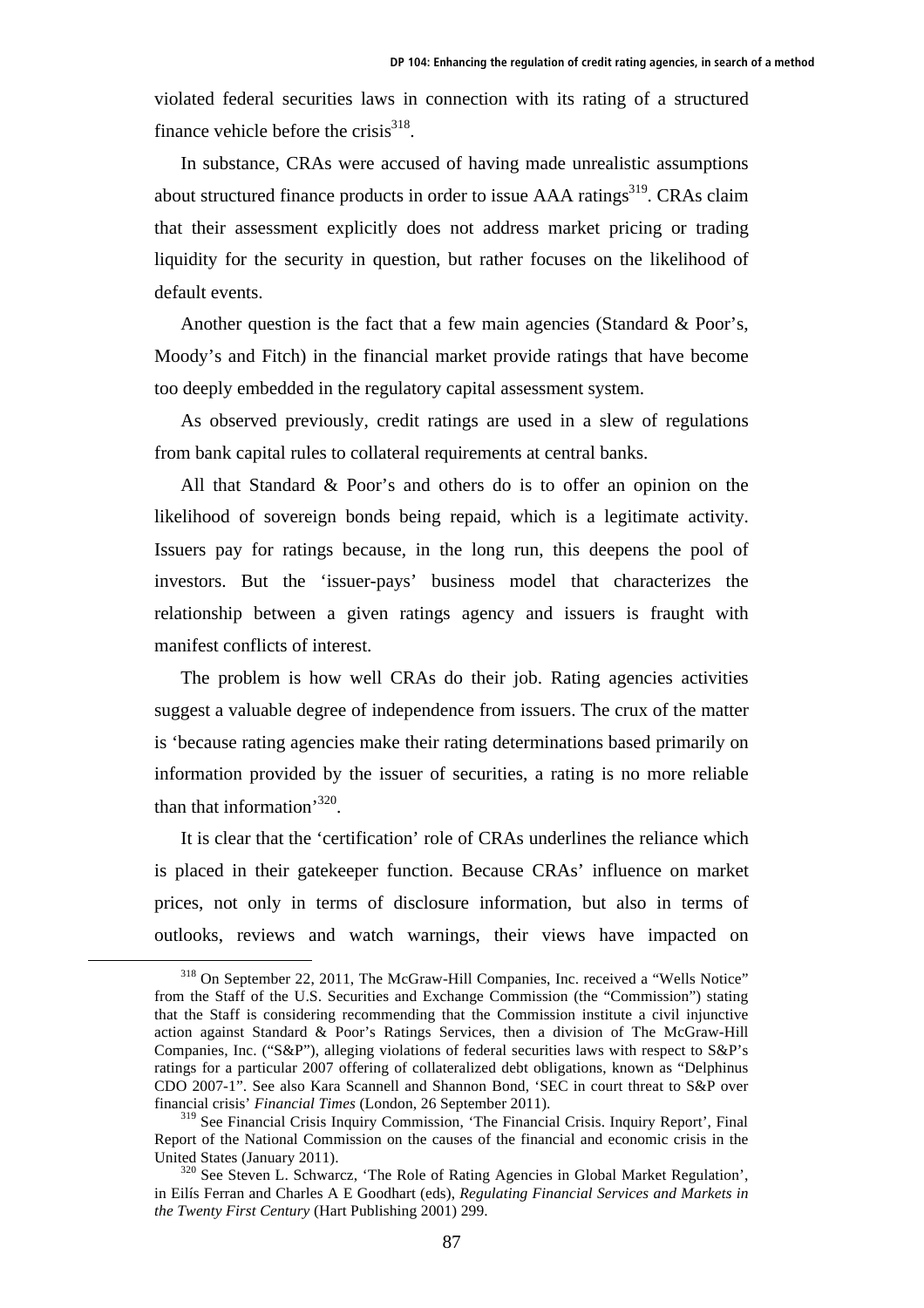investment grades, and the debate transcends national borders. Some options to prevent agencies exerting such power could be to stop promoting them or, to motivate institutional investors to look for alternative sources of credit information.

These options stem from the fact that 'the increased reliance on ratings reduced the reputational constraints on credit-rating agencies. Rating agencies became more important and more profitable, not necessarily because they generated more valuable information, but because they began selling more valuable regulatory licenses<sup>321</sup>. The prospect of these solutions happening could help to open the ratings market and stimulate the leading CRAs to improve their performance.

It is significant to note that 'reputational capital' and reputation alone are not a workable constraint on gatekeeper certification. It further postulates that it is necessary to bolster the ratings service with an independent oversight figure in order to help manage the complex global regulatory landscape and improve dialogue with investors, regulators and the public.

Consumers are often unable to draw inferences regarding the reputation and reliability of the rating agency when the assessment takes place. CRAs should enhance the information available to consumers. In other terms, investors should be ensured of the appropriate level of information on which to make decisions. It is evident that some individual investors are unskilled and make poor decisions about risk even when they have obtained full information about the products.

As a result, the question of the reliability of credit ratings and the influence of the main rating agencies (Standard & Poor's, Moody's and Fitch) constitute major tasks in the financial sector.

The CRAs' business model is fraught by conflicts of interest insofar as ratings are intended to guide investors but are paid for by companies and in some cases governments. In short, the main rating agencies remain dominant and markets, central banks and regulators tend to take their statements too seriously.

The CRAs fail to give a convincing answer to fundamental questions: to

<sup>&</sup>lt;sup>321</sup> See Frank Partnoy, 'Historical Perspectives on the Financial Crisis: Ivar Kreuger, the Credit-Rating Agencies, and Two Theories about the Function, and Dysfunction, of Markets' (n 30) 441. Professor Partnoy stresses that these regulatory licenses created incentives for bond issuers to obtain ratings before bonds were issued.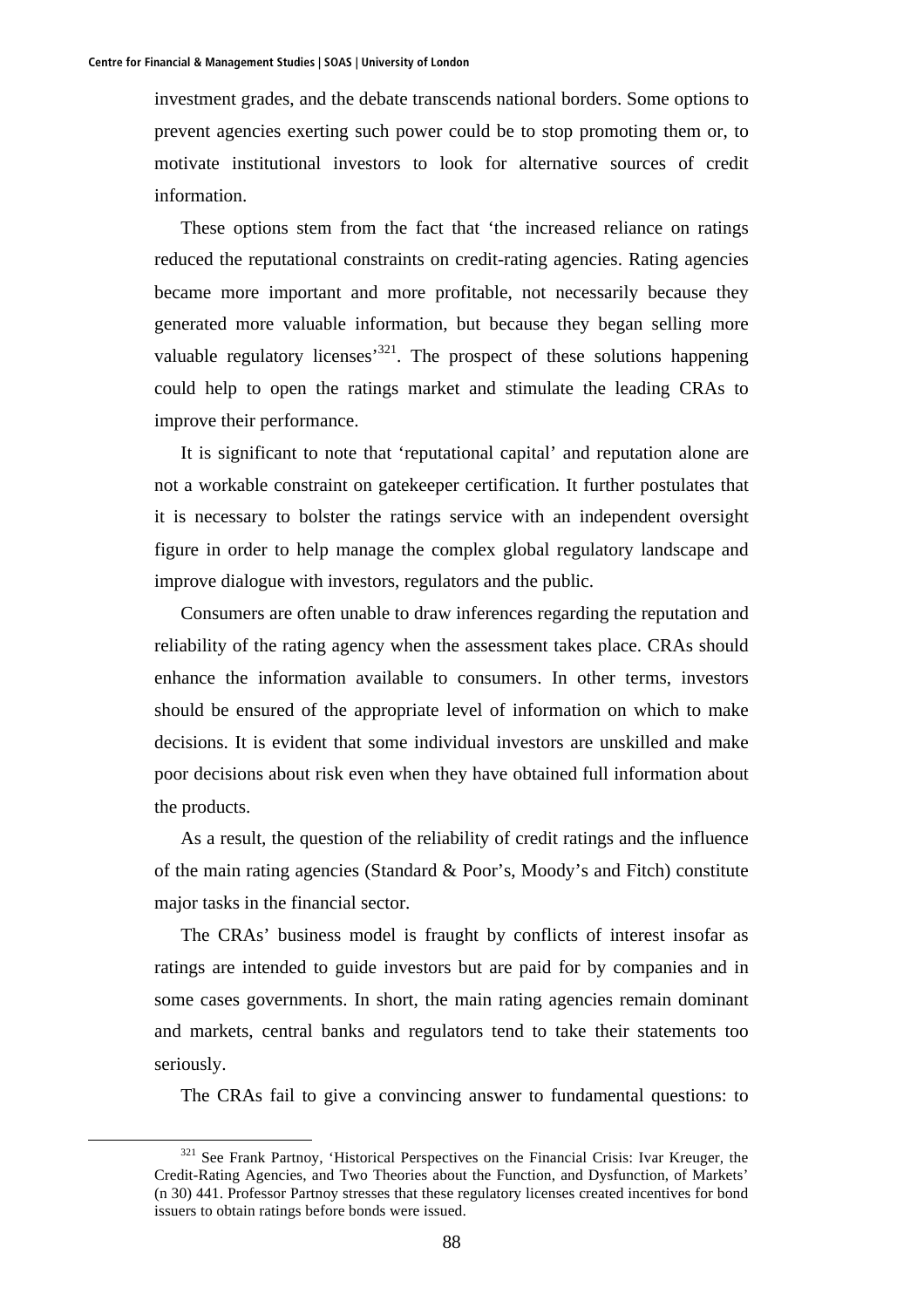what extent do their activities contribute to market confidence and are they indispensable for growth of the financial sector? That is one of the central questions that the CRAs have failed to answer.

The recent financial turmoil has provided strong arguments for opponents of the CRAs, but looking at the evolution of the credit ratings the only surprise is that it took so long before any serious concern materialised.

As noted earlier, securities regulation has recently sought to restore confidence in CRAs by striving to fill the major gaps in ratings governance, namely the conflicts of interest arising from the 'issuer-pays' model, the methodology and data sources used by CRAs.

At the European level some wide reforms are on the agenda. In particular, the European Commission has set a vast programme to re-regulate the CRAs in which it seeks to address the major concerns, such as the limited competition in the market for credit ratings, rating agency independence and the agencies' activities $322$ .

The Commission proposes requiring issuers to rotate the agencies that rate government bonds<sup>323</sup>. The idea is to prevent the incumbent agency's analysts from becoming too chummy with issuers and therefore too lenient. In addition, the Commission proposes to force issuers of financial products regularly to change the rating agency they are using, in a bid to open up competition and avoid conflicts of interest $^{324}$ .

<sup>&</sup>lt;sup>322</sup> See European Commission, 'Proposal for a Regulation of the European Parliament and of the Council on amending Regulation (EC) No 1060/2009 on credit rating agencies', COM(2010) 289 final; European Parliament, 'Resolution of 8 June 2011 on credit rating agencies: future perspectives', (2010/2302(INI)) and Regulation No 513/2011 of 11 May 2011 amending Regulation (EC) No 1060/2009 on credit rating agencies (OJ 2011 L 145 p. 30). Recently, Commission has issued a proposal amending Regulation (EC) No 1060/2009 (COM(2011)747 final) and a proposal amending Directive 2009/65/EC on the coordination of laws, regulations and administrative provisions relating to undertakings of collective investment in transferable securities (UCITS) and Directive 2011/61/EU on Alternative Investment Funds Managers in respect of the excessive reliance on credit ratings (COM(2011)746 final).  $323 \text{ In particular, the EU proposal seeks to overhaul the rating industry and forces issuers to}$ 

rotate the rating agency they use at least every three years, and in some cases every year. See Alex Barker, 'Rating agencies seek to block EU reform' *Financial Times* (London, 6 November 2011). The powerful lobbying being deployed against similar proposals for auditing firms shows the sort of resistance that the Commission can expect also in the case of the CRAs. 324 On 24 January 2012, the ECON Committee hearing drew up a comprehensive state of

play of the positions on Credit Rating Agencies after the proposed draft regulation and directive on CRA III was adopted on 15 November 2011. In particular, the draft proposal has four main objectives: *i*) to reduce overreliance on ratings: the draft regulation requires the ESAs to reduce reliance on ratings when drafting technical standard and the draft directive addresses overreliance from UCITs and AIFM; *ii*) to increase transparency on sovereign debt, with requirements regarding the frequency of ratings and on timing; *iii*) to enhance competition and reduce conflicts of interest, through the introduction of a rotation principle and of rules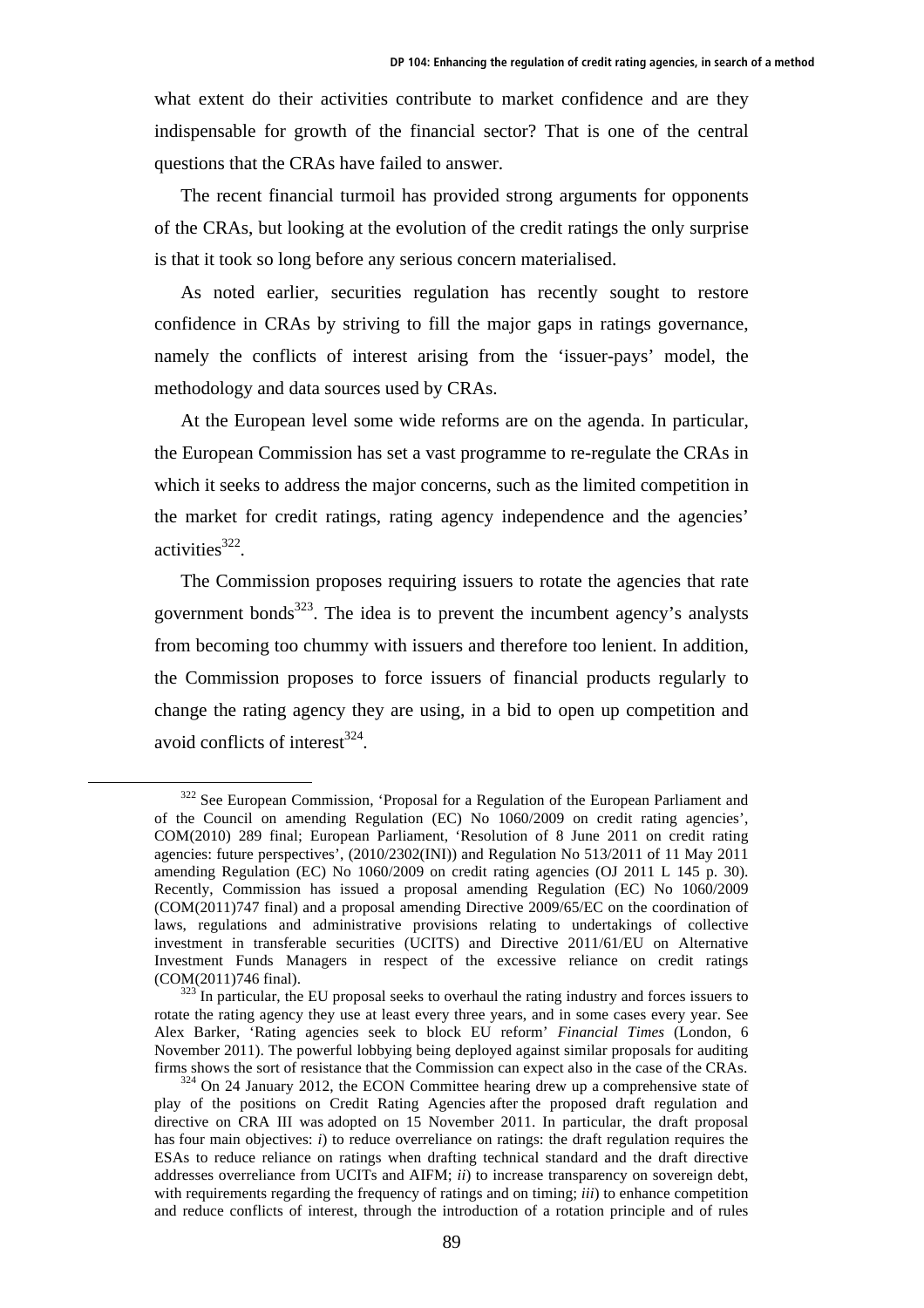It should permit to address two of the major concerns of the rating industry: (1) the near-total domination of the market by the main three rating agencies; and, (2) the dubious issuers-rating agencies relationship.

The reforms propose giving wide-ranging powers to ESMA to approve ratings methods and ban sovereign ratings in 'exceptional situations' (or in 'inappropriate moments')<sup>325</sup>. Specifically, the European regulators would be given powers to suspend credit ratings of countries receiving emergency financial assistance $326$ .

However, it has been argued that 'any ability for ESMA to suspend sovereign ratings may damage the independence of the credit rating agencies in the eyes of the financial markets'<sup>327</sup>.

But the CRAs watchdog would have the difficult task of enforcing ratings uniformly, potentially preventing laxer countries from undermining common standards and limiting the ability of countries to add additional requirements $328$ .

By the same token, it has been proposed at the Community level that credit rating agencies could be banned from downgrading countries in the eurozone bailout scheme. In fact, some European countries have been extremely critical about the manner and timing of certain sovereign debt rating decisions during the current euro zone crisis, although the CRAs have defended their behaviour<sup>329</sup>. Other proposals include the establishment of a new independent ratings agency and different models to mitigate conflicts of interest in the current 'issuer pays' model.

However, these proposals could prove to be ineffectual because rating methods necessarily evolve over time to reflect innovations by underwriters, new legislation and changes in the financial market.

In this regard, members of the European Parliament have called on the

regarding cross-ownership; *iv*) to introduce a civil liability regime for CRAs in case of gross negligence or intentional infringement of the Regulation.<br><sup>325</sup> According to the Regulation No 513/2011 (OJ 2011 L 145 p. 30), ESMA can conduct

investigations, ongoing inspections and impose fines directly on credit rating agencies that breach European Union rules. See Nikki Tait, 'EU body empowered to fine rating agencies' *Financial Times* (London, 3 December 2010). 326 See Alex Barker, 'EU shake-up for rating agencies' *Financial Times* (London, 20

October 2011).<br><sup>327</sup> See AFME, 'AFME comment on the European Commission's proposals for Credit

Rating Agencies' (Press Release, 16 November 2011) <http://www.afme.eu> accessed 17 November 2011. 328 See Brooke Masters, 'Rating agencies fall under EU supervision' *Financial Times*

<sup>(</sup>London, 31 October 2011).

<sup>329</sup> See Alex Barker, 'A glimmer of hope for credit rating agencies' *Financial Times* (London, 11 November 2011).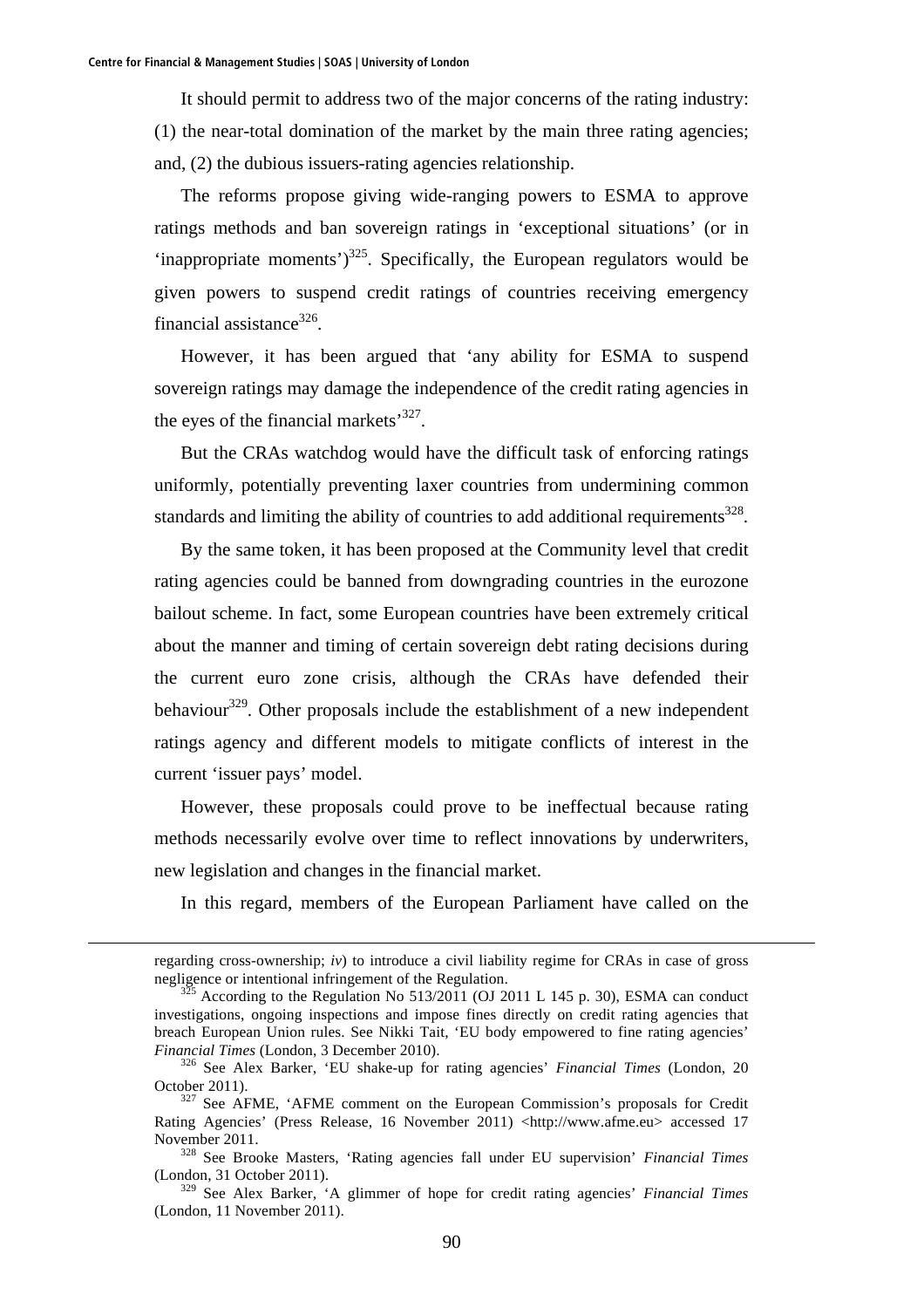European Commission to establish a public European credit rating agency that would produce impartial ratings without being constrained by commercial considerations330. The European Parliament also suggests looking at the possibility of establishing a network of smaller European rating agencies, in an effort to bring more competition into the industry $331$ . But this proposal has already met with considerable scepticism, not least because of the perceived lack of independence of such an agency.

The major concern is that more information should be made available to investors and that the legal liability of rating agencies for negligent ratings should be enhanced.

Concerns about rating 'downgrading' has made CRAs unpopular, in particular on account of the inconvenient timing of their published opinions. Financial institutions are still searching an appropriate solution for CRAs *modus operandi*. However, criticisms of rating agencies may appear legitimate where their predictions seem to suggest that they may be motivated by some speculative intent $^{332}$ .

Moreover, speculation about rating agency downgrades of countries sovereign debt influences trading on the markets. This notwithstanding, the main rating agencies claim that this is an inevitable consequence of issuing independent opinions—such opinions are only one measure of risk.

Downgrades are not only a reflection of reality but groundbreaking new information on account of the speculative effects of the downgrade on the markets. Credit rating agencies should face a lagging indicator rather than a leading one. They should verify the market's judgement rather than lead it.

There was evidently a race to downgrade among the main rating agencies; it seems that the rating agencies now compete with each other in order to be the first to identify risks that will lead to the next sovereign debt crisis. Therefore, it is important to reveal how CRAs influence securities market fluctuations and investors' decisions. The risk of such influence could be addressed by a new regulatory framework guaranteeing responsibility and accountability for CRAs opinions.

 <sup>330</sup> See Geraldine Lambe, 'CRA: regulation with bite or toothless?' *The Banker* (London, June 2011). 331 See Nikki Tait, 'Brussels faces rating agency dilemma' *Financial Times* (London, 7

July 2011). 332 See on this point Bo Becker and Todd Milburn, 'How did increased competition affect

credit ratings?' (2009) Harvard Business School, Working Paper No. 09-051, 10.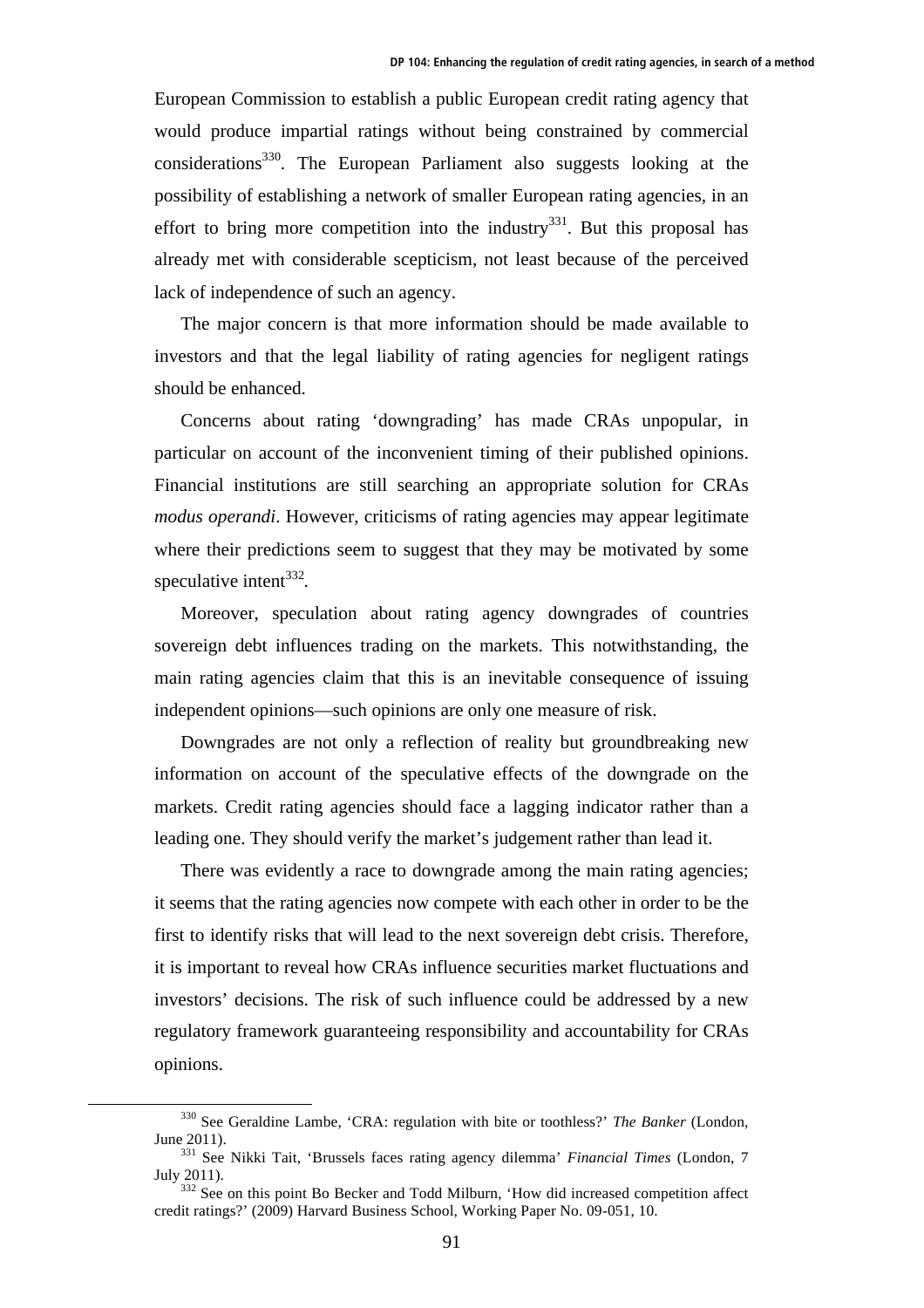As already indicated, the major function of CRAs is to certify the quality of the product. However, some scholars have argued that there is a trade-off between rating evaluations and market stability<sup>333</sup>. Empirical studies demonstrated that the focus of agencies on long investment horizons explains only part of the relative stability of agency ratings<sup>334</sup>. Also, other academic studies showed a possible balance between rating stability, rating timeliness and default prediction performance<sup>335</sup>.

If the role of CRAs is solely to forecast the creditworthiness of financial instruments, it is possible to underline an imbalance between downgrade evaluations and market confidence. It has been observed that 'as gatekeepers, the credit rating agencies did not monitor clients closely after the point of their initial rating. Thereafter, rating downgrades generally followed the market, rather than led it<sup>336</sup>.

One key concern is whether rating downgrades may destabilize financial markets, particularly when downgrades cross into non-investment grade categories. The information provided by CRAs is regarded as being a public  $good^{337}$ .

Consequently, CRAs should supply freely information not only to issuers who have paid for it (and can benefit from this information), but also to investors that rely on them. By keeping a record of the outcome of their rated instruments, rating agencies provide a public service. Through their trustworthy reputation they constitute suppliers of *independent* information for consumers. In this regard, it has been argued that 'a rating is valuable only if everybody knows it, and you cannot get an investor to pay for information he already has. Ratings are a public good, that have two possible paymasters:

<sup>&</sup>lt;sup>333</sup> See Richard Cantor and Christopher Mann, 'Analyzing the Tradeoff Between Ratings Accuracy and Stability' (2007) 16 *The Journal of Fixed Income* 4, 60-64.

See also the interesting articles by Kara Scannell, 'SEC makes S&P downgrade inquiries' *Financial Times* (London, 11 August 2011) and Tobias Buck, 'Rating agencies hit by subprime

<sup>&</sup>lt;sup>334</sup> See Edward I. Altman and Herbert A. Rijken, 'How rating agencies achieve rating stability' (2004) 28 *Journal of Banking and Finance* 11, 2679-80. 335 See Edward I. Altman and Herbert A. Rijken, 'The effects of rating through the cycle

on rating stability, rating timeliness and default prediction performance' (2005) New York University Working Paper No. FIN-04-032, 26-27. 336 See John C. Coffee Jr., *Gatekeepers: The Professions and Corporate Governance* (n 6)

 $324-25$ .<br><sup>337</sup> It is generally considered by the economic literature that 'a public good is one where the consumption of the good by one individual in no way prevents others consuming the good or diminishes their enjoyment of it'. In other terms, a public good is one where there is no rivalry and non-exclusion in consumption. See, for all, David M. Kreps, *A Course in Microeconomic Theory* (Harvester Wheatsheaf 1990) 168.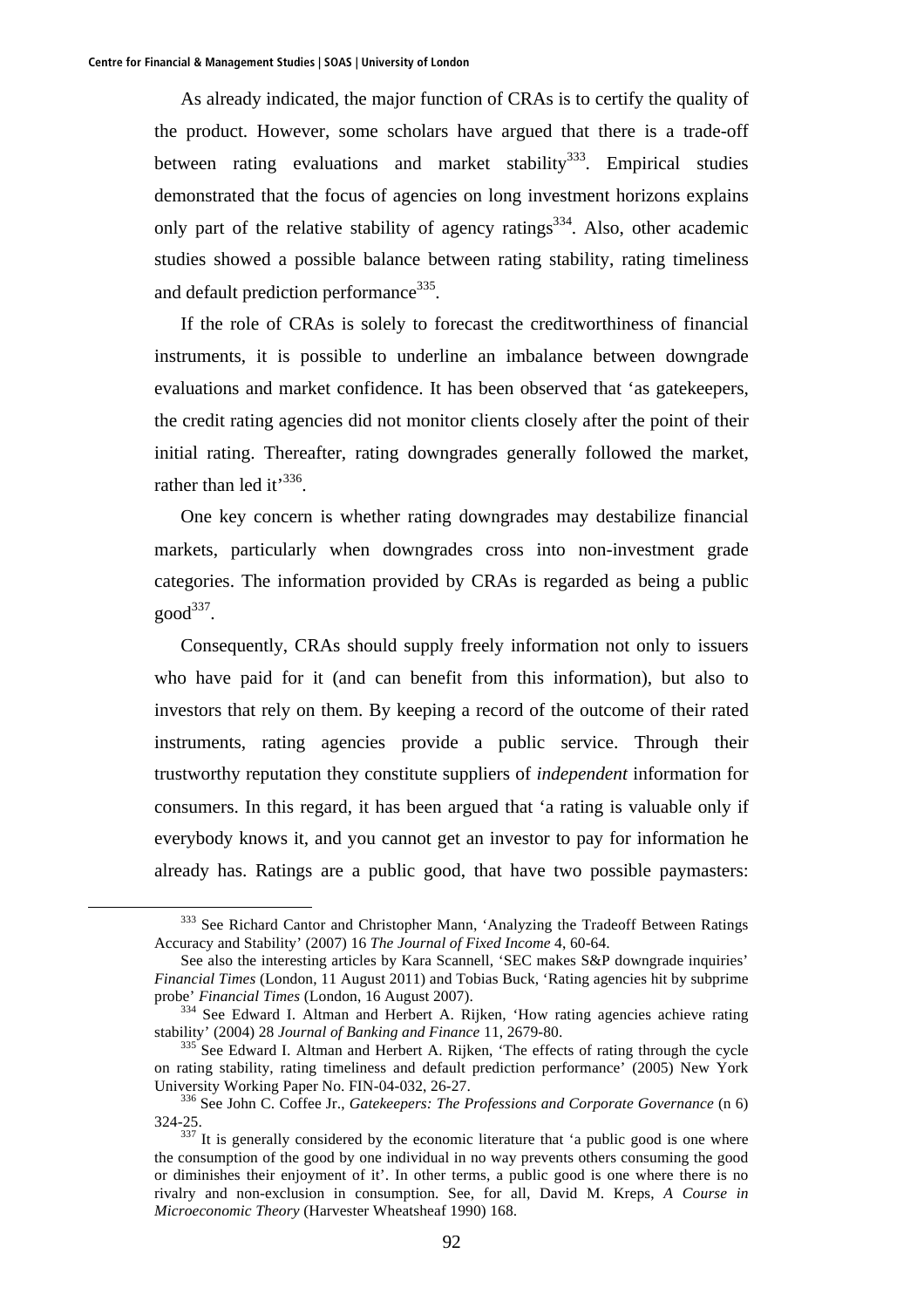government or issuers'338.

Investors—as market participants—should be made aware of the uncertainties surrounding future predictions of default events. So there is a public interest in achieving accountability for this publication of results. But the question at issue is, therefore, how global regulators can tailor a proper legal framework for CRAs. Consequently, how the current self-regulation regime can be turned into a hard-law regime.

After considering the current regulatory reforms designed at the European level, the following section provides some concluding observations.

## *Concluding Remarks*

This research has attempted to demonstrate that the current regulatory framework for CRAs is defective and fallacious in terms of informational asymmetries, laxity of regulation, absence of transparency, conflicts of interest and limited competition.

In particular, the analysis underlined the weakness of the present regulatory regime for CRAs and suggested a possible solution designed to enhance the accuracy of ratings and encourage the disclosure of information.

In this regard, it has been emphasised that the lack of care shown in the CRAs' activity is such as to cause 'damage' to the financial market in the event that their 'predictions' are not accurate and respond instead to political concerns and those of lobbies<sup>339</sup>.

Also, the investigation has showed that there is a need for an independent internal body with the function of checking the accuracy of CRAs' opinions of default events<sup>340</sup>. These agencies usually rate the credit default risk of the assets to which they give a particular rating.

This aspect has been misinterpreted because rating covers market and liquidity risk as well. Regulators could require the financial industry to

 <sup>338</sup> See Avinash Persaud, 'The right direction for credit rating agencies' *Financial Times* (London, 18 October 2007).

<sup>339</sup> See Philip Stephens, 'Downgrade the rating agencies' *Financial Times* (London, 20 January 2012). 340 See Charles A.E. Goodhart, *The Regulatory Response to the Financial Crisis* (n 55)

<sup>121.</sup>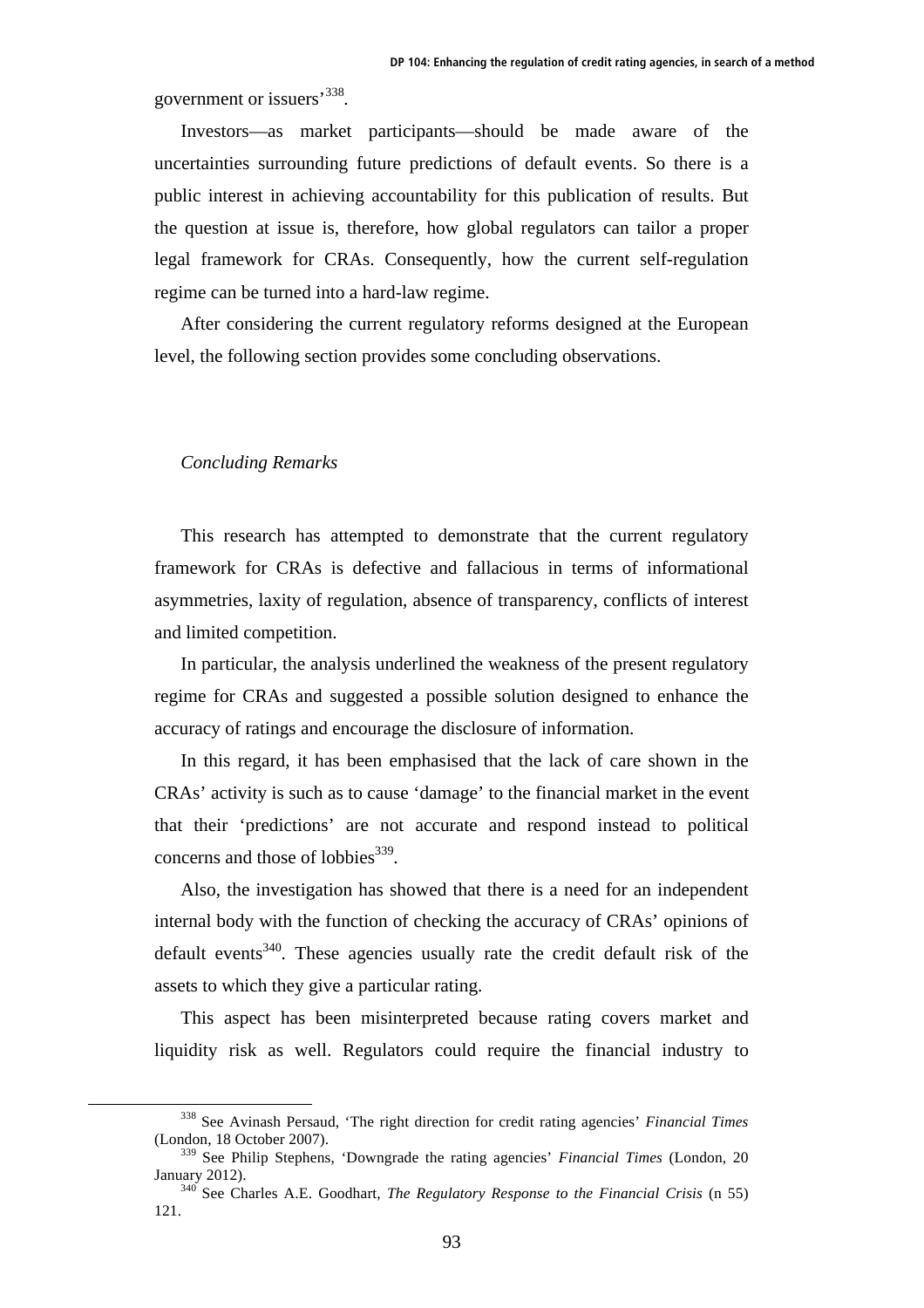standardise what ratings mean, instead of every ratings agency having its own complicated organization.

In order to address these questions, this research has assumed that a structural reform of CRAs' internal governance is required. The analysis has argued that reform of the CRAs is to be preferred over free market solutions that permit anyone to issue credit ratings and anyone to rely on them<sup>341</sup>.

Specifically, the research has attempted to propose a new normative regime in which CRAs are subject to closer regulation and liability regime. Consequently, it has been defined a regulatory environment in which credit rating agencies can play a useful and efficient role as informational intermediaries.

In addition, the research has provided a critical assessment of the CRAs activities through the study of decided cases.

The investigation of strategic behaviour has highlighted the nature of the interaction (or cooperation) between rating agencies and issuers in order to ascertain whether they cooperate to maximize their joint profits regardless of the consumers $342$ .

However this part of research has illustrated how CRAs make their predictions in presence of agency problems (moral hazard and adverse selection) $343$ , informational asymmetries and transaction costs (or bargaining  $costs$ <sup>344</sup>.

This analysis has considered situations in which there are few decisionmakers and in which the optimal action for one person to take depends on what another actor chooses.

Some tentative suggestions have been provided for keeping the effectiveness of CRAs' action and the protection of investors aligned, so that

<sup>&</sup>lt;sup>341</sup> The analysis has intended to extend the point made by Coffee. See John C. Coffee Jr., 'Ratings Reform: The Good, The Bad, and The Ugly' (n 40) 5-6.<br><sup>342</sup> In this context, it has been observed that 'incomplete information is the central problem

in game theory and the law'. See on this point Douglas G. Baird, Robert H. Gertner and Randal C. Picker, *Game Theory and the Law* (Harvard University Press 1994) 2.<br><sup>343</sup> In the economic literature, moral hazard occurs in the insurance problems when the

behaviour of the insuree changes after the purchase of insurance so that the probability of loss tends to increase. So 'where one party to a transaction may undertake certain actions that affect the other party's valuation of the transaction but the second party cannot monitor or enforce perfectly'. Vice versa, adverse selection occurs where 'one party to a transaction knows things pertaining to the transaction that are relevant to but unknown by the second party'. For these definitions, see Kreps, *A Course in Microeconomic Theory* (n 337) 577.<br><sup>344</sup> In this context, the research has assumed as 'bargaining costs' only the information

costs between parties. By assuming the bargaining costs between CRAs and issuers, it is possible to analyse their strategies.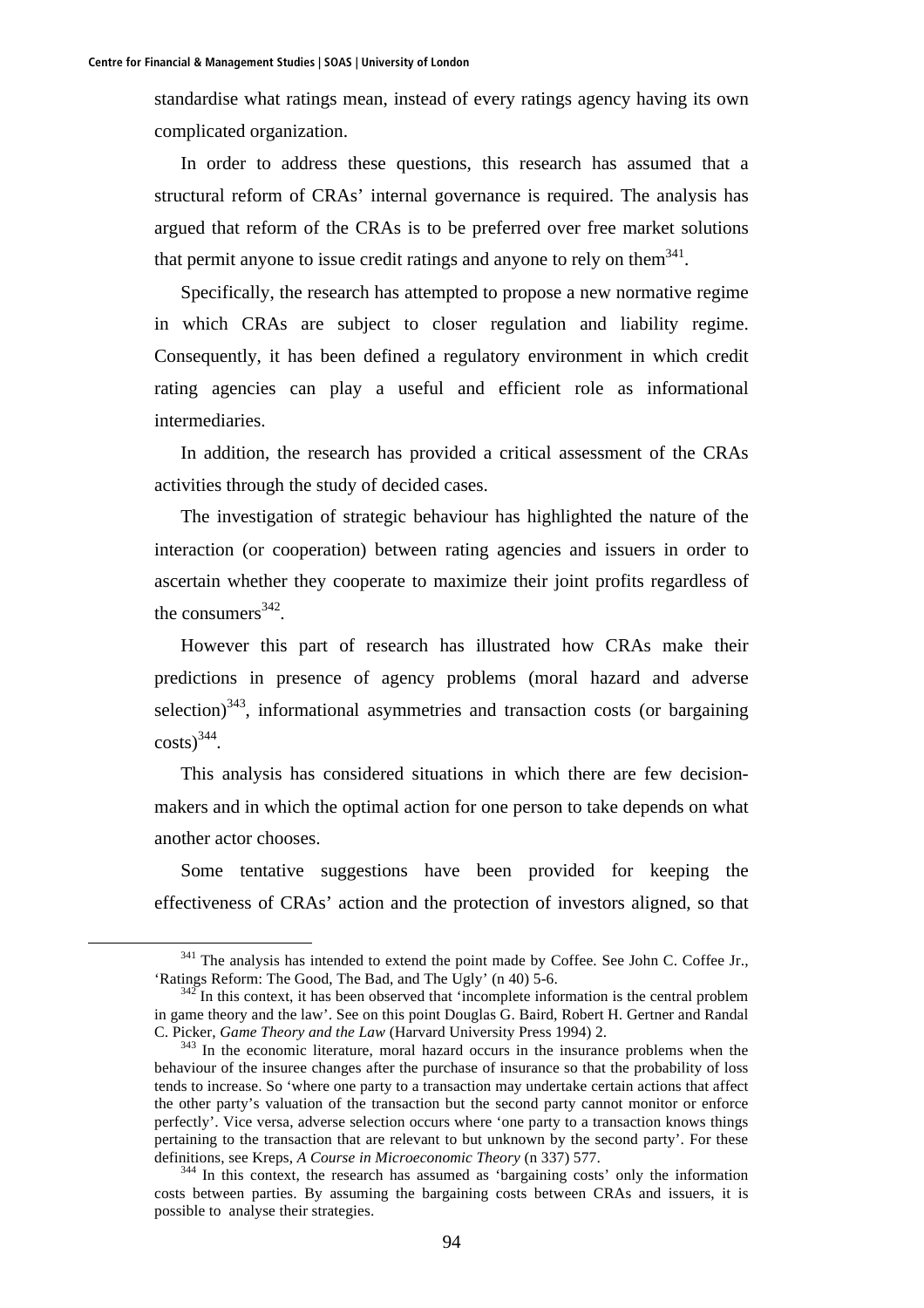people who pursue profits also benefit the public.

Therefore, the investigation of CRAs strategic behaviour has been carried out to understand what kind of regulatory tools are needed for rating agencies. Once again, incomplete information is the central problem of the rating agencies/investors relationship.

However, another question is to understand how these parties bargain with each other and the way in which they split the information.

It is relevant to note that adequate investor protection against market distortions requires trustworthiness and reliability. In this regard, credit ratings should encourage 'market efficiency' through their gatekeeper role.

The major task for CRAs is to improve investor protection by requiring greater transparency and more disclosure. Consequently, in order to avoid failures on the part of CRAs it is necessary that these agencies should resume their role of promoting financial awareness.

In conclusion, CRAs should ensure investor protections policy ought to reduce a firm's cost of capital and thereby encourage investment<sup>345</sup>. Investment, in turn, ought to pay off in faster growth. Rating agencies sell information about the risk of securities products.

The various ways the information is used by financial, legal and regulatory entities may influence the nature of the information production process. This means that CRAs not only should provide safety in assessing the risks of investing in security products, but also should reduce information asymmetry in the issuer-investor relationship.

<sup>&</sup>lt;sup>345</sup> In the words of Moody's, '[Moody's] is an essential component of the global capital markets, providing credit ratings, research, tools and analysis that contribute to transparent and integrated financial markets. The purpose of Moody's ratings is to provide investors with a simple system of gradation by which future relative creditworthiness of securities may be gauged'. See Moody's website <http://www.moodys.com/Pages/atc.aspx> accessed 8 February 2012.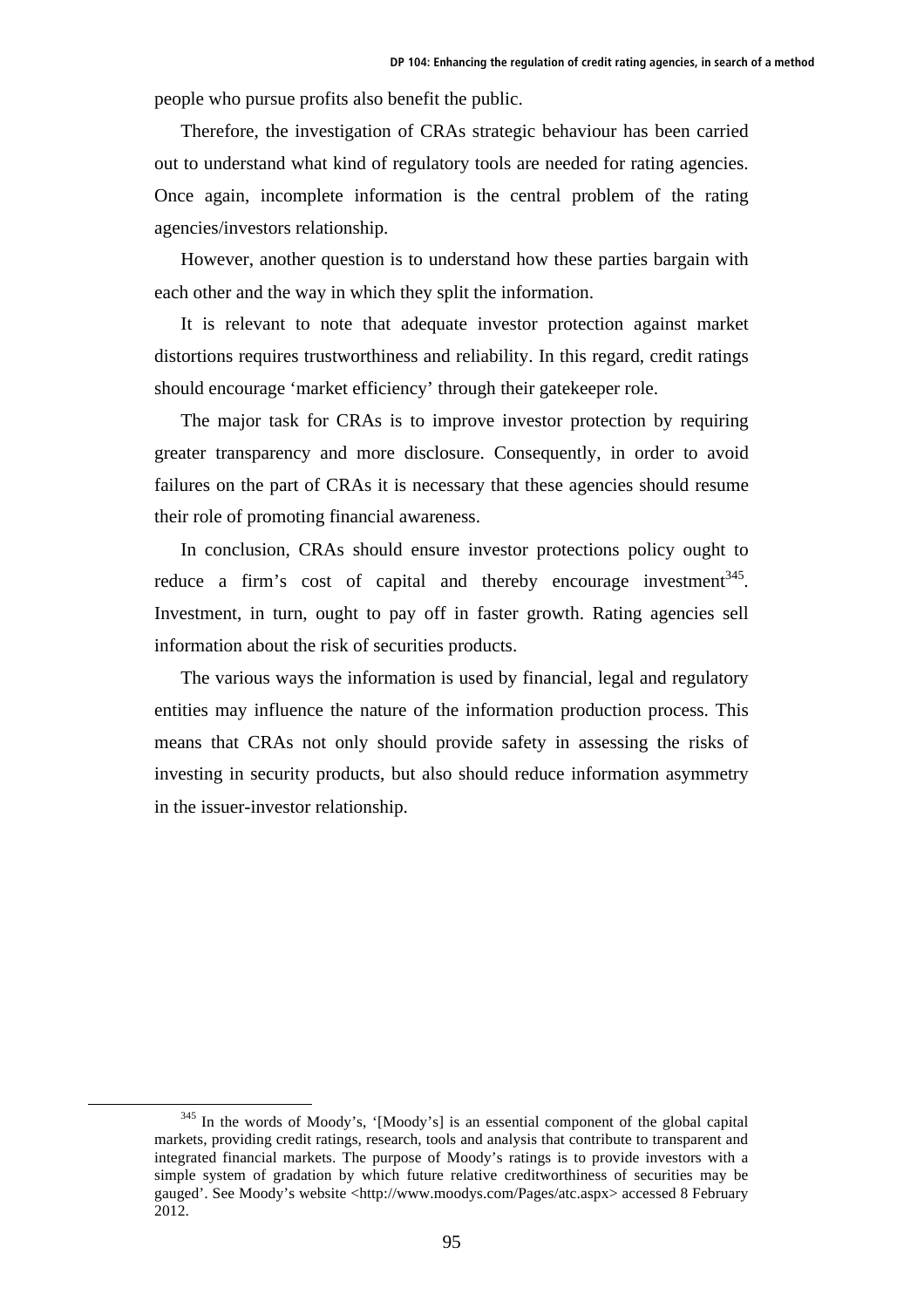## *Bibliography*

Altman E I and Rijken H A, 'How rating agencies achieve rating stability' (2004) 28 *Journal of Banking and Finance* 11.

-- 'The effects of rating through the cycle on rating stability, rating timeliness and default prediction performance' (2005) New York University Working Paper No. FIN-04-032.

Altman E I, Oncu T S, Richardson M, Schmeits A and White L J, 'Regulation of Rating Agencies', in Viral V. Acharya, Thomas F. Cooley, Matthew Richardson and Ingo Walter (eds) *Regulating Wall Street* (Wiley 2010).

Arlen J and Kraakman R, 'Controlling corporate misconduct: an analysis of corporate liability regime' (1997) 72 *New York University Law Review* 4.

Armour J, Hansmann H and Kraakman R, 'Agency problems, Legal strategies and Enforcement' (2009) *Harvard Law School*, Discussion Paper No. 644.

Audit M, 'Aspects internationaux de la responsabilitè des agences de notation' (2011) 100 *Revue critique de droit international privè* 3.

Bai L, 'On regulating conflicts of interest in the credit rating industry' (2010) 13 *Journal of Legislation and Public Policy* 2.

-- 'The Performance Disclosures of Credit Rating Agencies: Are They Effective Reputational Sanctions?' (2010) 7 *NYU Journal of Law & Business* 1.

Baird D G, Gertner R H and Picker R C, *Game Theory and the Law* (Harvard University Press 1994).

Baker H K and Mansi S A, 'Assessing Credit Rating Agencies by Bond Issuers and Institutional Investors' (2002) 29 *Journal of Business Finance & Accounting* 9-10.

Bannier C E, Behr P and Güttler A, 'Rating Opaque Borrowers: Why Are Unsolicited Ratings Lower?' (2010) 14 *Review of Finance* 2.

Bar-Isaac H, 'Imperfect Competition and Reputational Commitment' (2005) 89 *Economics Letters* 2.

Barker A, 'EU shake-up for rating agencies' *Financial Times* (London, 20 October 2011).

-- 'Brussels to unveil curbs on rating agencies' *Financial Times* (London, 14 November 2011).

-- 'Rating agencies seek to block EU reform' *Financial Times* (London, 6 November 2011).

-- 'A glimmer of hope for credit rating agencies' *Financial Times* (London, 11 November 2011).

Basel Committee on Banking Supervision, 'Studies on the Validation of Internal Rating Systems' (2005) Working Papers No. 14.

-- 'Strengthening the Resilience of the Banking Sector' (2009) Consultative Document <http://www.bis.org/publ/bcbs164.htm>.

-- 'Basel III: A global regulatory framework for more resilient banks and banking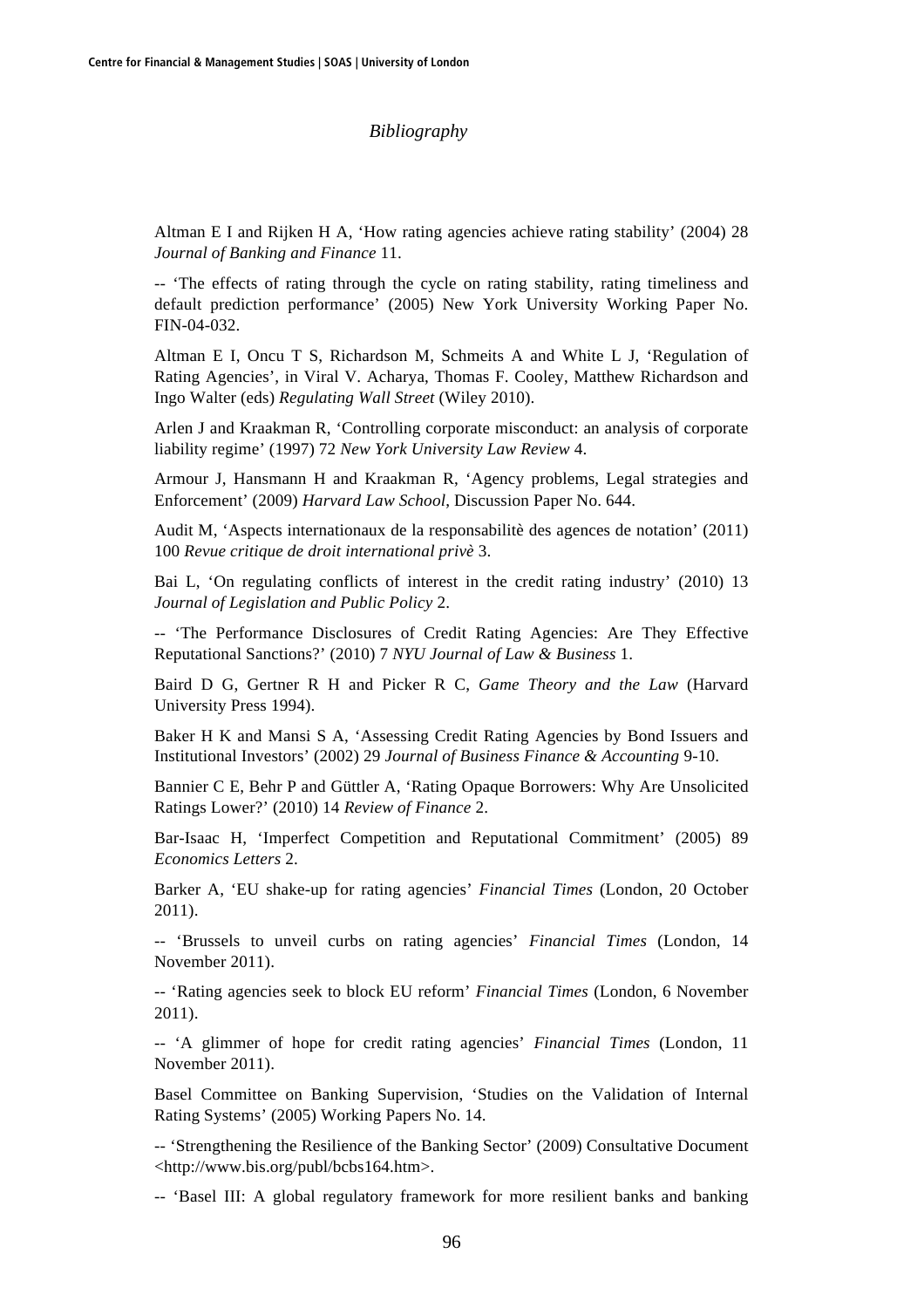systems' (June 2011).

-- 'Credit Ratings and Complementary Sources of Credit Quality Information' (August 2000) Working Papers No. 3.

Beales R, Scholtes S and Tett G, 'Failing grades? Why Regulators Fear Credit Rating Agencies May Be Out of Their Depth' *Financial Times* (London, 17 May 2007).

Beaver W H, Shakespeare C and Soliman M T, 'Differential Properties in the Ratings of Certified vs. Non-Certified Bond Rating Agencies' (2006) 42 *Journal of Accounting and Economics* 3.

Becker B and Milburn T, 'How did increased competition affect credit ratings?' (2009) *Harvard Business School*, Working Paper No. 09-051.

Benjamin J, *Financial Law* (OUP 2007).

Benmelech E and Dlugosz J, 'The alchemy of CDO credit ratings' (2009) 56 *Journal of Monetary Economics* 5.

Bergevin P, 'Addicted to Ratings: The Case for Reducing Governments' Reliance on Credit Ratings' (2010) C.D. Howe Institute Backgrounder Issue No. 130 http://ssrn.com/abstract=1657881.

Bhatia A V, 'Sovereign Credit Ratings Methodology: An Evaluation' (2002) *International Monetary Fund*, Working Paper No. 02/170.

Black B S, 'The Legal and Institutional Preconditions for Strong Securities Markets' (2001) 48 *UCLA Law Review* 4.

Bolton P, Freixas X and Shapiro J, 'The Credit Ratings Game' (2009) *National Bureau of Economic Research*, Working Paper No. 14712 <http://www.nber.org/papers/w14712>.

Bongaerts D, Martijn Cremers K J and Goetzmann W N, 'Multiple Ratings and Credit Spreads' (2009) *National Bureau of Economic Research*, Working Paper Series No. 15331 <http://www.nber.org/papers/w15331>.

Bottini Jr. F A, 'An Examination of the Current Status of Rating Agencies and Proposals for Limited Oversight of Such Agencies' (1993) 30 *San Diego Law Review* 3.

Buck T, 'Rating agencies hit by subprime probe' *Financial Times* (London, 16 August 2007).

Buiter W H, 'Lessons from the global credit crisis for social democrats' (2009) Background paper for the Dr. J.M. Den Uyllezing 2008, given on December 15, 2008 in de Rode Hoed, Amsterdam.

Bunjevac T A, 'Credit Rating Agencies: A Regulatory Challenge for Australia' (2009) 33 *Melbourne University Law Review* 1.

Byoun S and Shin Y S, 'Unsolicited Credit Ratings: Theory and Empirical Analysis', (2002) Working Paper, Financial Management Association Annual Meeting <http://papers.ssrn.com/sol3/papers.cfm?abstract\_id=354125>.

Caldwell C, 'An inconvenient truth: the power of moral suasion' *Financial Times* (London, 9 December 2011).

Calomiris C W, 'The debasement of ratings: what's wrong and how we can fix it' *Economic Policies for the 21st Century* (26 October 2009).

Calomiris C W and Mason J R, 'Conflicts of Interest, Low-Quality Ratings, and Meaningful Reform of Credit and Corporate Governance Ratings' *Economic Policies*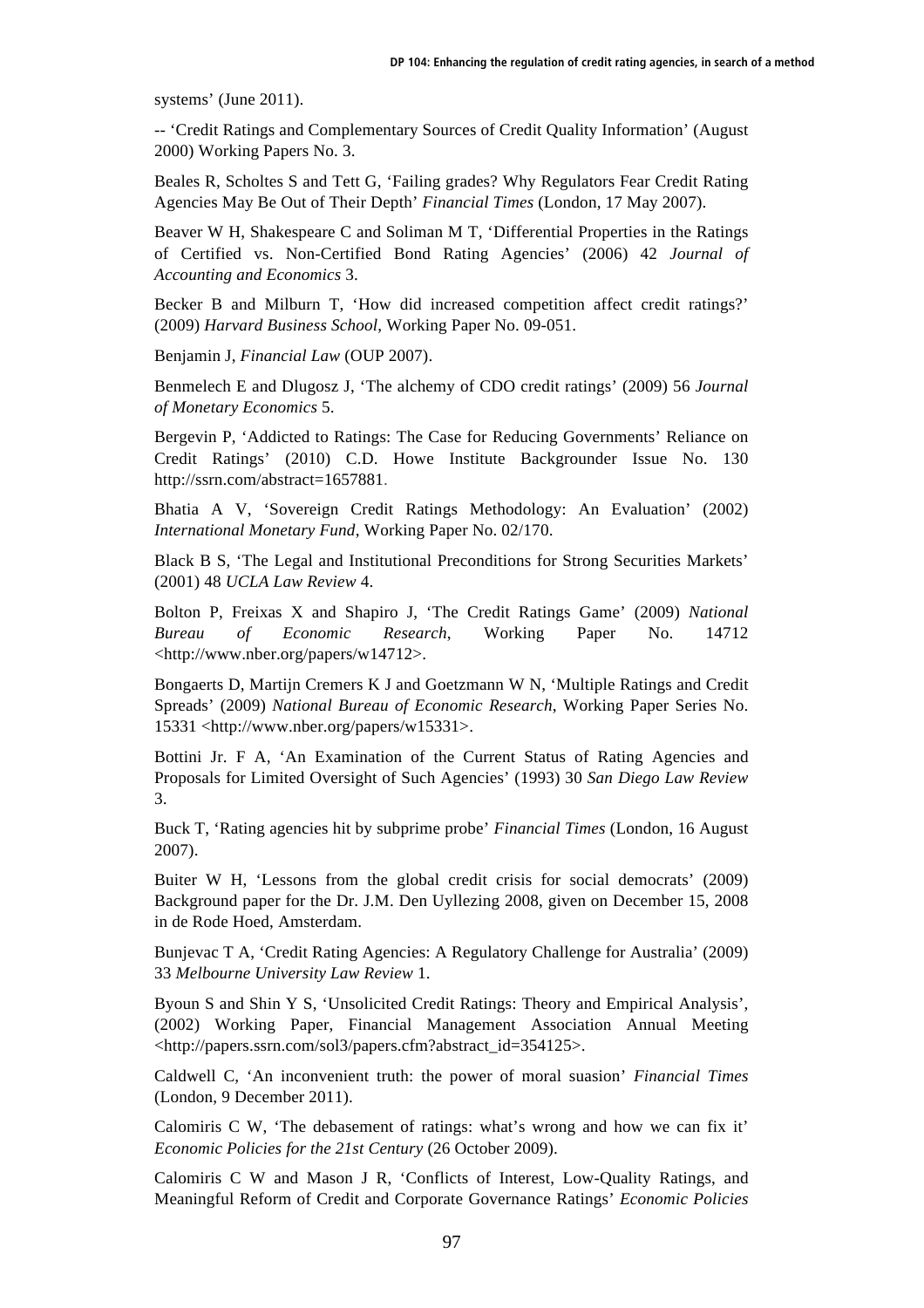*for the 21st Century* (19 April 2010).

Camanho N, Deb P and Liu Z, 'Credit Rating and Competition' (2010) *London School of Economics Financial Markets Group*, Discussion Paper No. 653.

Cantor R and Packer F, 'The Credit Rating Industry' (1994) 19 *Federal Reserve Bank of New York Quarterly Review* 2.

Cantor R and Mann C, 'Analyzing the Tradeoff Between Ratings Accuracy and Stability' (2007) 16 *The Journal of Fixed Income* 4.

CESR, 'CESR's technical advice to the European Commission on possible measures concerning credit rating agencies' (March 2005).

Choi S, 'Market Lessons for Gatekeepers' (1998) 92 *Northwestern University Law Review* 3.

-- 'A Framework for the Regulation of Securities Market Intermediaries' (2004) 1 *Berkeley Business Law Journal* 1.

Cifuentes A, 'Insight: Time we rated the bond graders' *Financial Times* (London, 27 July 2009).

Coffee J C Jr., 'Understanding Enron: It's About the Gatekeepers, Stupid' (2002) 57 *Business Lawyer* 4.

-- 'Market Failure and the Economic Case for a Mandatory Disclosure System' (1984) 70 *Virginia Law Review* 4.

-- *Gatekeepers: The Professions and Corporate Governance* (OUP 2006).

-- 'Ratings Reform: The Good, The Bad, and The Ugly' (2010) *ECGI*, Law Working Paper No. 145.

-- 'Gatekeeper Failure and Reform: The Challenge of Fashioning Relevant Reforms', in Guido Ferrarini, Klaus J Hopt, Jaap Winter and Eddy Wymeersch (eds), *Reforming Company and Takeover Law in Europe* (OUP 2004).

-- 'What caused Enron? A capsule Social and Economic History of the 1990s' (2004) 89 *Cornell Law Review* 2.

-- 'Enhancing Investor Protection and The Regulation of Securities Markets' (2009) Columbia Law and Economics Working Paper No. 348.

Coase R, 'The problem of Social Cost' (1960) 3 *Journal of Law and Economics*.

Committee on the Global Financial System, 'Ratings in structured finance: what went wrong and what can be done to address shortcomings?' (July 2008) CGFS Papers No. 32.

Cooke E, *The Modern Law of Estoppel* (OUP 2000).

-- 'Estoppel and the protection of expectations' (1997) 17 *Legal Studies* 2.

Coors C, 'Credit rating agencies – too big to fail?' (2012) 27 *Journal of International Banking Law and Regulation* 1.

Cooter R and Ulen T, *Law & Economics* ( $5<sup>th</sup>$  edn, Pearson International Education 2008).

Coskun D, 'Credit rating agencies in a post-Enron world: Congress revisits the NRSRO concept' (2008) 9 *Journal of Banking Regulation* 4.

-- 'Credit-rating agencies in the Basel II framework: why the standardised approach is inadequate for regulatory capital purposes' (2010) 25 *Journal of International Banking Law and Regulation* 4.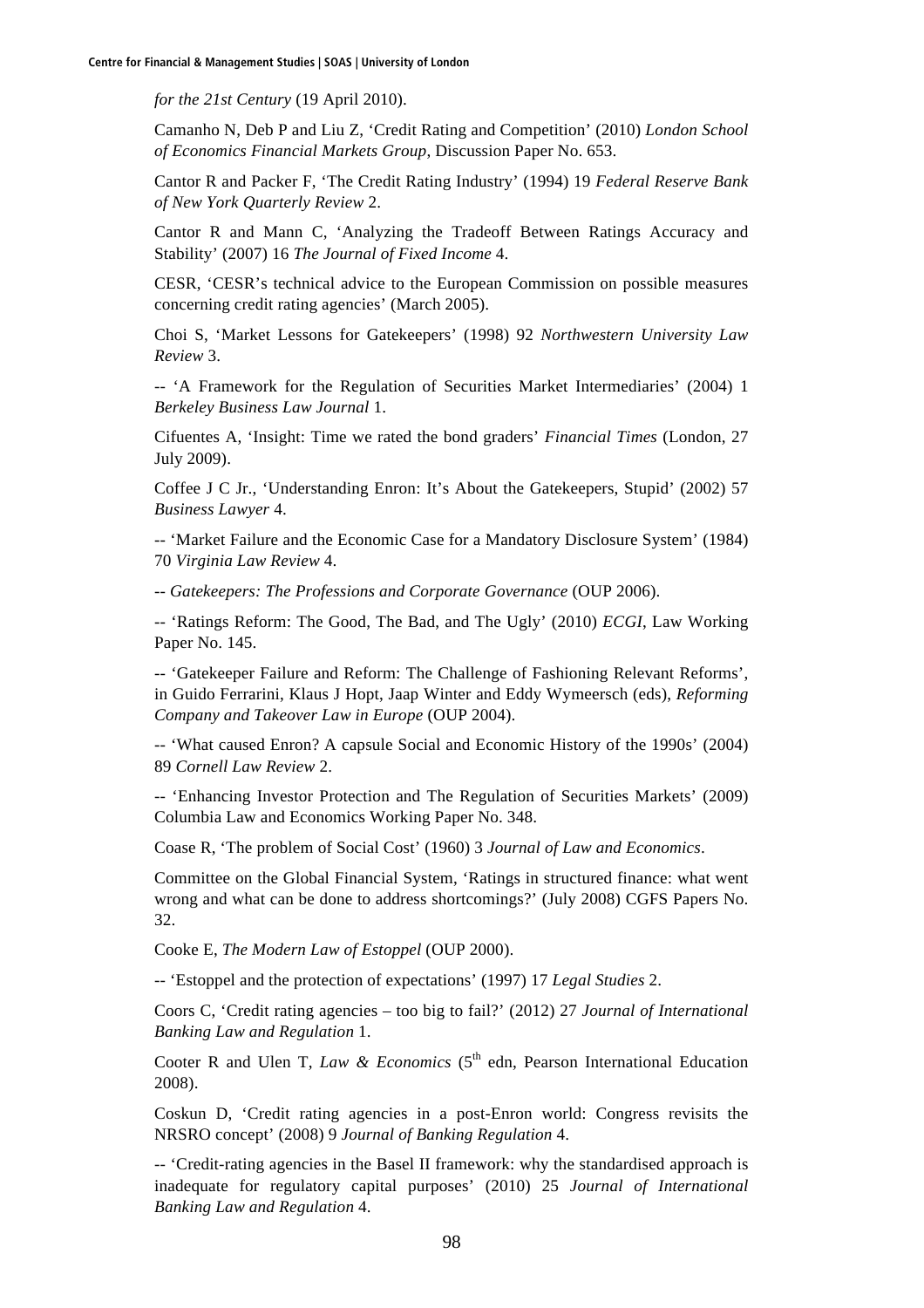Coval J D, Jurek J W and Stafford E, 'Economic Catastrophe Bonds' (2009) 99 *American Economic Review* 3.

-- 'The Economics of Structured Finance' (2009) 23 *Journal of Economic Perspective* 1.

Covitz D M and Harrison P, 'Testing Conflicts of Interest at Bond Ratings Agencies with Market Anticipation: Evidence that Reputation Incentives Dominate' (2003) *Board of Governors of the Federal Reserve System Research Paper Series No. 2003- 68*.

Craswell R, 'Offer, Acceptance, and Efficient Reliance' (1996) 48 *Stanford Law Review* 3.

Crawford J, 'Hitting the Sweet Spot by Accident: How Recent Lower Court Cases Help Realign Incentives in the Credit Rating Industry' (2009) 42 *Connecticut Law Review - CONNtemplations* 1.

Crouhi M, Galai D and Mark R, *Risk Management* (McGraw-Hill 2001).

Chu B, 'Greek rescue blocked by hedge fund greed' *The Independent* (London, 18 January 2012).

Curzon E R, Kaswell S J and Rosenblat A, 'SEC Proposes Rules for Registration of Credit Rating Agencies' (2007) 124 *The Banking Law Journal* 5.

Darcy D, 'Credit Rating Agencies and the Credit Crisis: How the "Issuer Pays" Conflict contributed and what Regulators might do about it' (2009) *Columbia Business Law Review* 2.

Deb P, Manning M, Murphy G, Penalver A and Toth A, 'Whither the credit ratings industry?' (March 2011) Bank of England, Financial Stability Paper No. 9.

Denning A T, 'Recent Developments in the Doctrine of Consideration' (1952) 15 *The Modern Law Review* 1.

Dennis K, 'The Ratings Game: Explaining Rating Agency Failures in the Build Up to the Financial Crisis' (2009) 63 *University of Miami Law Review* 4.

Devine E, 'The collapse of an empire? Rating agency reform in the wake of the 2007 financial crisis' (2011) 16 *Fordham Journal of Corporate & Financial Law* 1.

Diamond D W, 'Reputation Acquisition in Debt Markets' (1989) 97 *Journal of Political Economy* 4.

Dittrich F, 'The Credit Rating Industry: Competition and Regulation' (2007) http://ssrn.com/abstract=991821.

Duff A, 'The credit ratings agencies and stakeholder relations: issues for regulators' (2009) 24 *Journal of International Banking and Financial Law* 1.

Easterbrook F H and Fischel D R, 'Mandatory Disclosure and the Protection of Investors' (1984) 70 *Virginia Law Review* 4.

El-Gazzar S M, Chung K-H and Jacob R A, 'Reporting of Internal Control Weaknesses and Debt Rating Changes' (2011) 17 *International Advances in Economic Research* 4.

Elkhoury M, 'Credit Rating Agencies and their potential impact on developing countries' (2008) *UNCTAD* Discussion Papers No. 186.

Farber D A and Matheson J H, 'Beyond Promissory Estoppel: Contract Law and the "Invisible Handshake" (1985) 52 *University of Chicago Law Review* 4.

Faure-Grimaud A, Peyrache E and Quesada L, 'The ownership of ratings' (2009) 40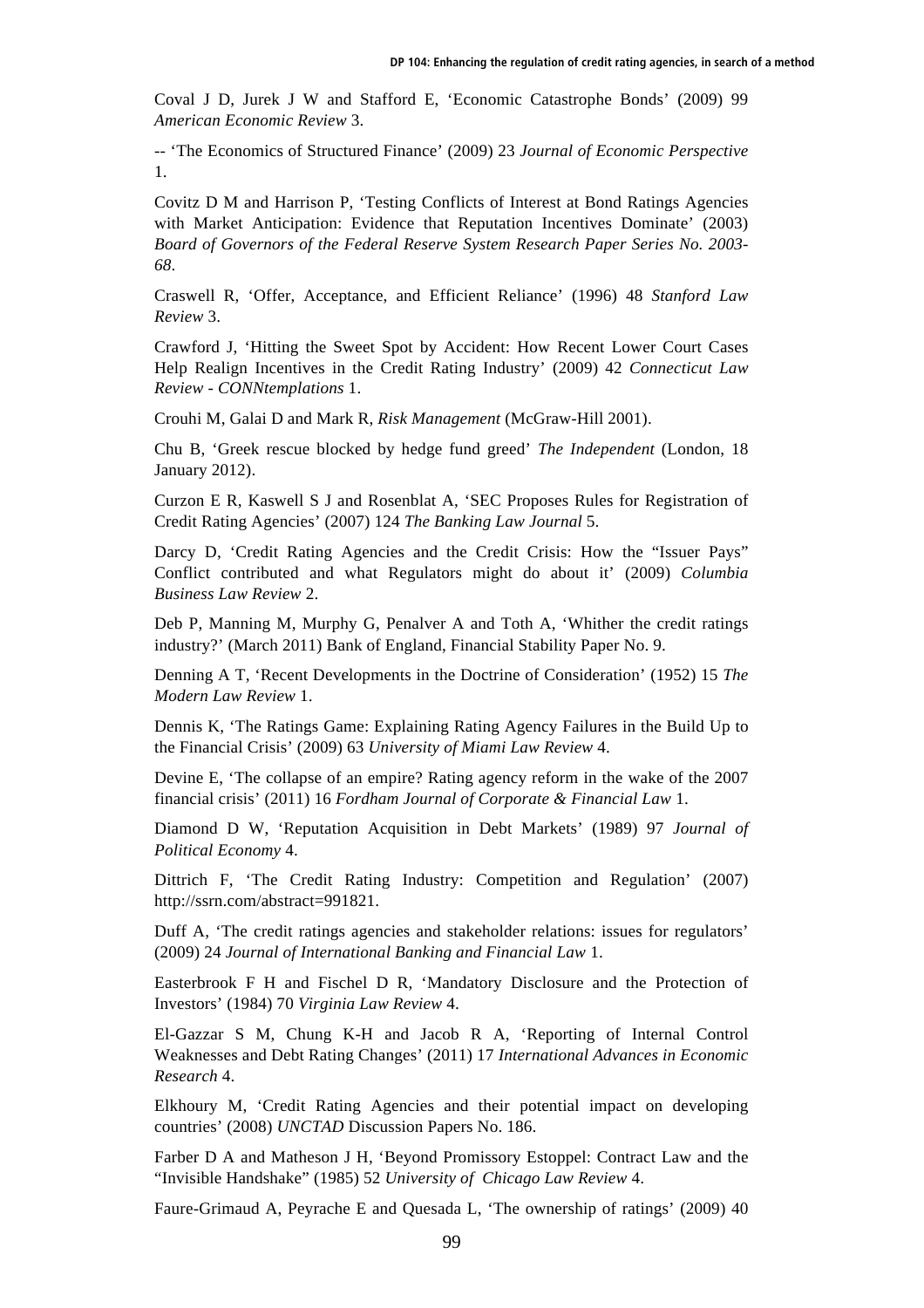RAND *Journal of Economics* 2.

Fennel D and Medvedev A, 'An economic analysis of credit rating agency business models and ratings accuracy' (November 2011) *Financial Services Authority*, Occasional Paper Series No. 41.

Fight A, *The Ratings Game* (Wiley & Sons 2001).

Fitch Ratings, 'Managing and Developing Criteria and Models' (30 September 2011) <www.fitchratings.com>.

-- 'Code of Conduct' (22 November 2011) <www.fitchratings.com>.

-- 'Definitions of Ratings and Other Forms of Opinion' (December 2011) <www.fitchratings.com>.

Fons J S, 'Rating Competition and Structured Finance' (2008) 14 *The Journal of Structured Finance* 3.

Frost C A, 'Credit Rating Agencies in Capital Markets: A Review of Research Evidence on Selected Criticisms of the Agencies' (2007) 22 *Journal of Accounting, Auditing & Finance* 3.

Financial Crisis Inquiry Commission, 'The Financial Crisis. Inquiry Report', Final Report of the National Commission on the causes of the financial and economic crisis in the United States (January 2011).

Financial Services Authority, 'The Turner Review. A regulatory response to the global banking crisis' (2009).

Financial Stability Board, 'Principles for Reducing Reliance on CRA Ratings', 27 October 2010.

Financial Stability Forum, 'Report of the Financial Stability Forum on Enhancing Market and Institutional Resilience' (2008).

Fitzpatrick T J, IV and Sagers C, 'Faith-Based Financial Regulation: A Primer on Oversight of Credit Rating Organizations' (2009) *Cleveland-Marshall College of Law*, Research Paper 09-171.

Fox M B, 'Civil Liability and Mandatory Disclosure' (2009) 109 *Columbia Law Review* 2.

Furchtgott-Roth H, Hahn R W and Layne-Farrar A, 'The law and economics of regulating ratings firms' (2007) 3 *Journal of Competition Law & Economics* 1.

Gilson R and Kraakman R, 'The Mechanisms of Market Efficiency' (1984) 70 *Virginia Law Review* 4.

Goodhart C A E, *The Regulatory Response to the Financial Crisis* (EEP 2009).

-- 'How, if at all, should Credit Ratings Agencies (CRAs) be Regulated?' (June 2008) LSE Financial Markets Group Paper Series, Special Paper No. 181.

Gordon J N, 'What Enron Means for the Management and Control of the Modern Business Corporation: Some Initial Reflections' (2002) 69 *University of Chicago Law Review* 3.

Goshen Z and Parchomovsky G, 'The Essential Role of Securities Regulation' (2006) 55 *Duke Law Journal* 4.

Griffin J M and Tang D Y, 'Did Credit Rating Agencies Make Unbiased Assumptions on CDOs?' (2011) 101 *American Economic Review* 3.

Gudzowski M, *'*Mortgage Credit Ratings and the Financial Crisis: The Need for a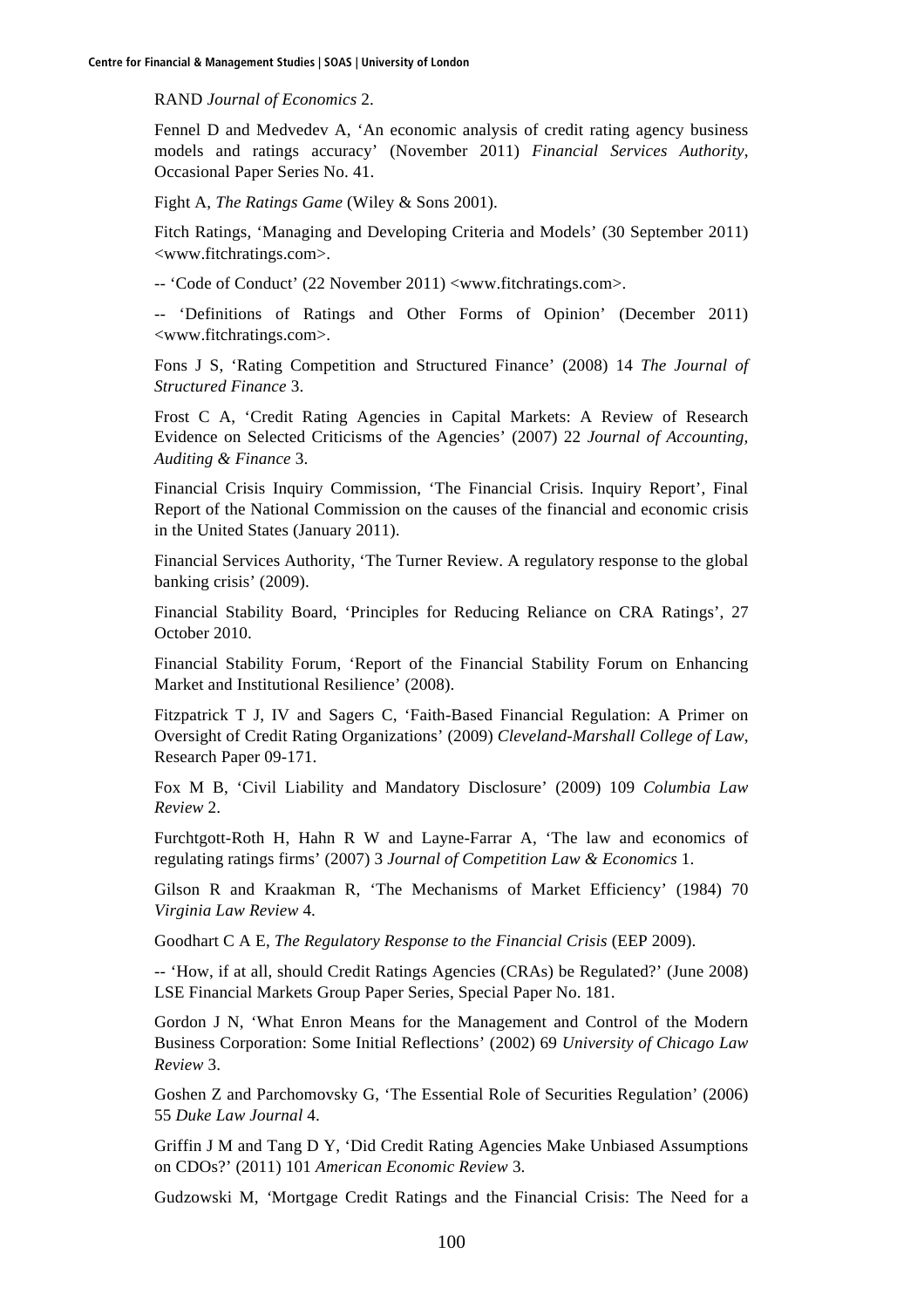State*-*Run Mortgage Security Credit Rating Agency' (2010) *Columbia Business Law Review* 1.

Hamdani A, 'Gatekeeper liability' (2003) 77 *Southern California Law Review* 1.

Hansen M and Demir E, 'Are Credit Enhancements Risk-Sensitive? A New Technique for Evaluating Structured Finance Ratings Performance' (2010) 15 *The Journal of Structured Finance* 4.

Hajek P, *Credit Rating Modelling by Neural Networks* (Nova Science Publishers, Inc. 2010).

Harper S, 'Credit Rating Agencies Deserve Credit for the 2007-2008 Financial Crisis: An Analysis of CRA Liability Following the Enactment of the Dodd-Frank Act' (2011) 68 *Washington and Lee Law Review* 4.

Hill A, 'Enron: see no evil, hear no evil, speak no evil' *Financial Times* (London, 2 December 2011).

Hill C A, 'Rating Agencies Behaving Badly: The Case of Enron' (2003) 35 *Connecticut Law Review* 3.

-- 'Why Did Rating Agencies Do Such A Bad Job Rating Subprime Securities?' (2010) 71 *University of Pittsburgh Law Review* 3.

Hong H and Kacperczyk M, 'Competition and bias' (2008) *Working Paper* <http://ssrn.com/abstract=1101626>.

House of Commons Treasury Committee, 'Banking Crisis: reforming corporate governance and pay in the City. Ninth Report of Session 2008–09', 15 May 2009.

Hunt J P, 'Credit Rating Agencies and the "Worldwide Credit Crisis": The Limits of Reputation, the Insufficiency of Reform*,* and a Proposal for Improvement' (2009) *Columbia Business Law Review* 1.

Hurst T, 'The role of credit rating agencies in the current worldwide financial crisis' (2009) 30 *Company Lawyer* 2.

Husisian G, 'What Standard of Care should govern the world's shortest editorials?: An analysis of Bond Rating Agency Liability' (1990) 75 *Cornell Law Review* 2.

International Monetary Fund, 'World Economic and Financial Surveys Global Financial Stability Report' (October 2010).

-- 'The Uses and Abuses of Sovereign Credit Ratings', in World Economic and Financial Surveys. Global Financial Stability Report. Sovereigns, Funding and Systemic Liquidity (October 2010).

IOSCO Technical Committee, 'Code of Conduct Fundamentals for Credit Rating Agencies' (December 2004).

-- 'Statement of Principles regarding the activities of Credit Rating Agencies' (25 September 2003).

-- 'Report on the activities of credit rating agencies' (September 2003).

-- 'Code of Conduct Fundamentals for Credit Rating Agencies' (May 2008).

-- 'Regulatory Implementation of the Statement of Principles Regarding the Activities of Credit Rating Agencies. Final Report' (February 2011).

Izzi L, Oricchio G and Vitale L, *Basel III Credit Rating Systems. An Applied Guide to Quantitative and Qualitative Models* (Palgrave Macmillan 2012).

Jackson H E, 'The Role of Credit Rating Agencies in the Establishment of Capital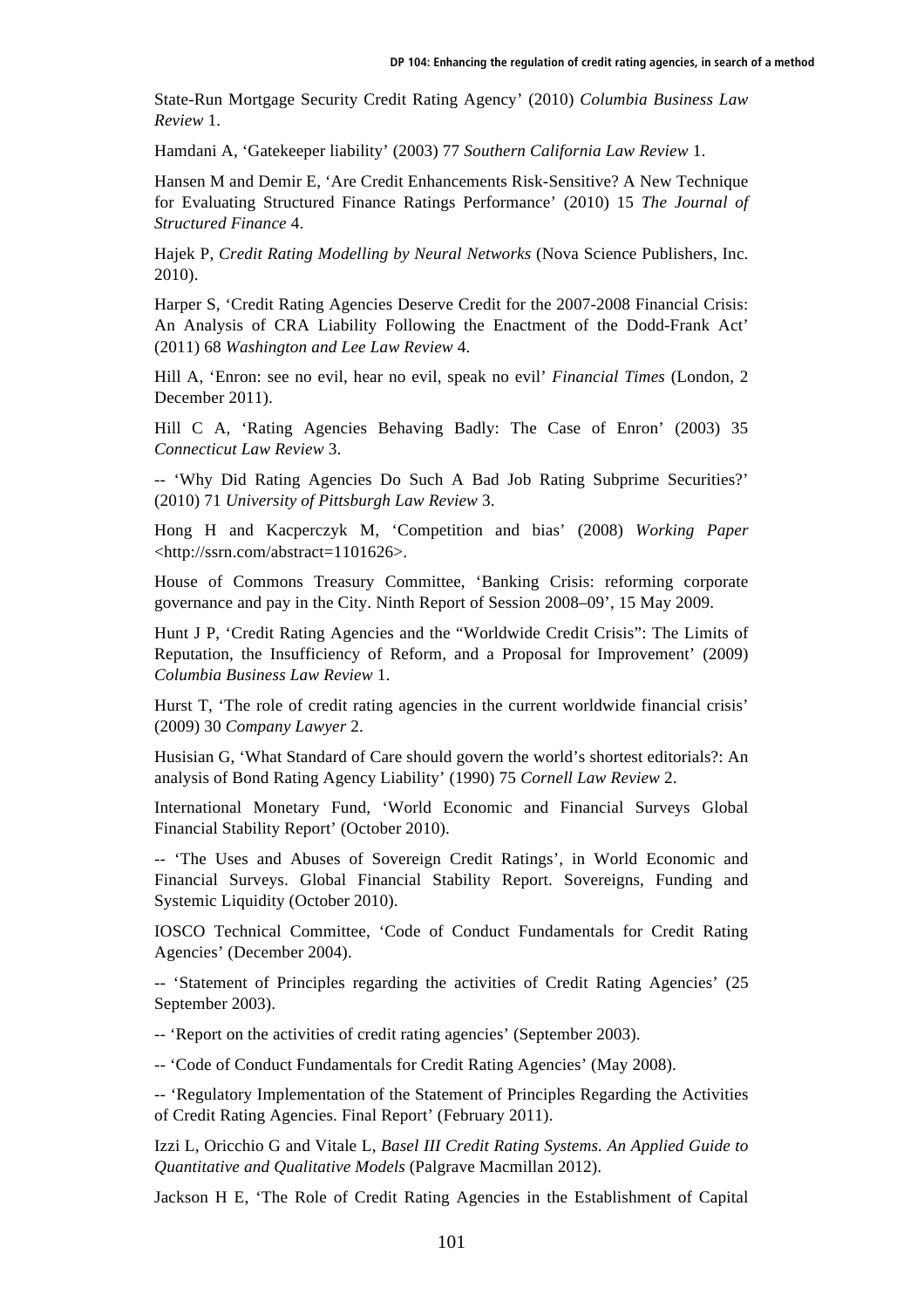Standards for Financial Institutions in a Global Economy', in Eilís Ferran and Charles A E Goodhart (eds), *Regulating Financial Services and Markets in the Twenty First Century* (Hart Publishing 2001).

Johnson S, 'SEC Relies on Rating Agencies, Too' (14 February 2008) <http://www.CFO.com>.

Johnston A, 'Corporate Governance is the problem, not the solution: A critical appraisal of the European regulation of credit rating agencies' (2011) 11 *Journal of Corporate Law Studies* 2.

Katz J, Salinas E, and Stephanou C, 'Credit Rating Agencies' (October 2009) *The World Bank Group*, Note No. 8.

Kaufman G G, 'The financial turmoil of 2007-20XX: causes, culprits and consequences', in John Raymond Labrosse, Rodrigo Olivares-Caminal and Dalvinder Singh (eds), *Financial Crisis Management and Bank Resolution* (Informa London 2009).

Kirchgaessner S, 'Goldman profited on shorts' *Financial Times* (London, 24 April 2010).

Kirchgaessner S and Sieff K, 'Moody's chief admits failure over crisis' *Financial Times* (London, 24 April 2010).

Kopecki D, 'The Credit Ratings Blame Game' *Businessweek* (28 September 2007) <http://www.businessweek.com>.

Kost de Sevres N and Sasso L, 'The new European financial markets legal framework: a real improvement? An analysis of financial law and governance in European capital markets from a micro- and macro-economic perspective' (2012) 7 *Capital Markets Law Journal* 1.

Kostritsky J P, 'A New Theory of Assent-Based Liability Emerging Under the Guise of Promissory Estoppel: An Explanation and Defense' (1987) 33 *Wayne Law Review* 3.

Kotecha M, Ryan S and Weinberger R, 'The Future of Structured Finance Ratings After the Financial Crisis' (2010) 15 *The Journal of Structured Finance* 4.

Kraakman R H, 'Gatekeepers: The Anatomy of a Third-Party Enforcement Strategy' (1986) 2 *Journal of Law, Economics, and Organization* 1.

-- 'Corporate Liability Strategies and the Costs of Legal Controls' (1984) 93 *The Yale Law Journal* 5.

Kraakman R H and Gilson R, 'The Mechanisms of Market Efficiency' (1984) 70 *Virginia Law Review* 4.

Kreps D M, *A Course in Microeconomic Theory* (Harvester Wheatsheaf 1990).

Kruck A, *Private Ratings, Public Regulations. Credit Rating Agencies and Global Financial Governance* (Palgrave Macmillan 2011).

Lambe G, 'CRA: regulation with bite or toothless?' *The Banker* (London, June 2011).

Langohr H M and Langohr P T, *The Rating Agencies and their Credit Ratings. What They Are, How They Work and Why They Are Relevant* (Wiley 2008).

Lynch T E, 'Deeply and Persistently Conflicted: Credit Rating Agencies in the Current Regulatory Environment' (2009) 59 *Case Western Reserve Law Review* 2.

McBarnet D and Whelan C, 'The Elusive Spirit of the Law: Formalism and the Struggle for Legal Control' (1991) 54 *The Modern Law Review* 6.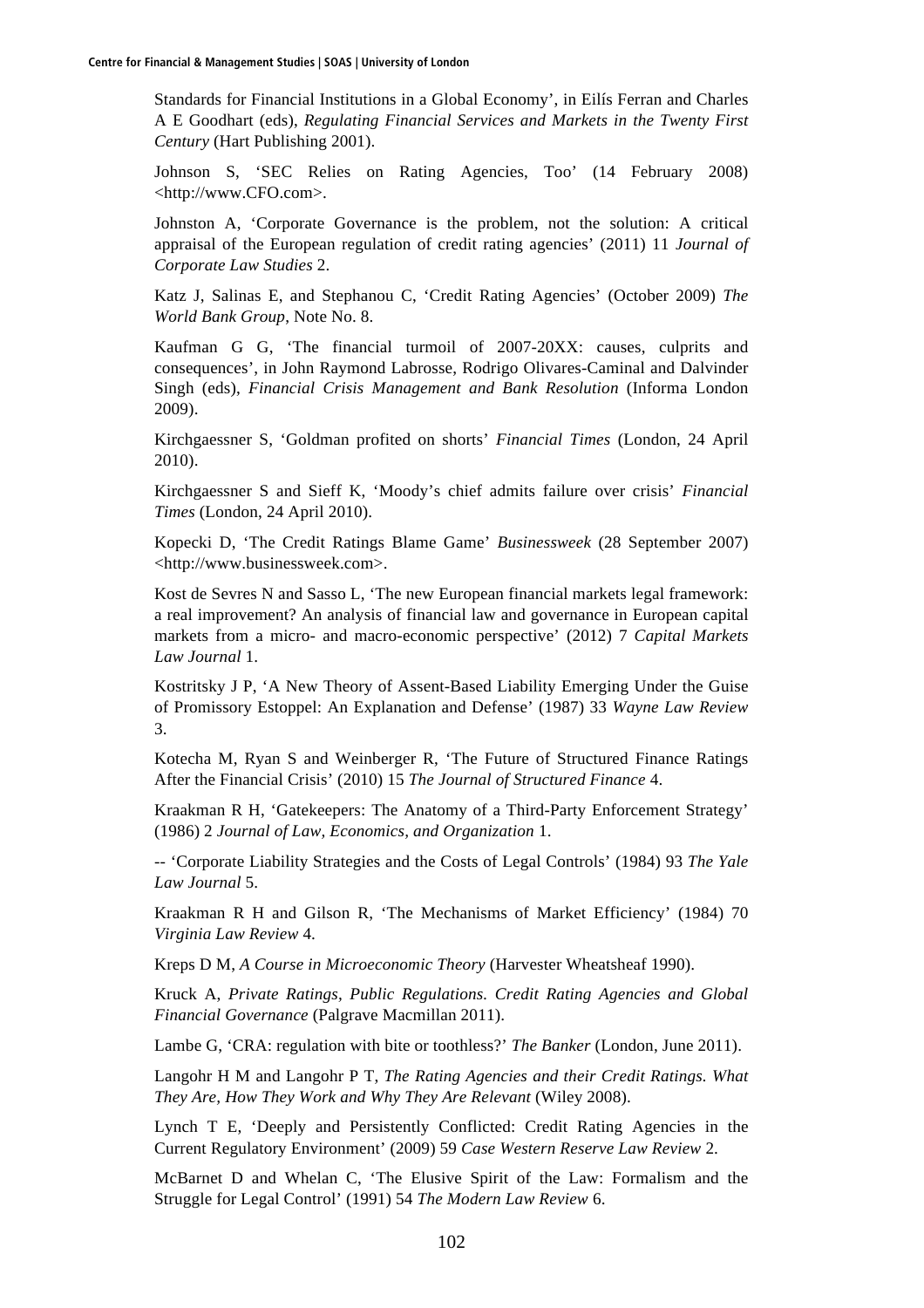Macey J, 'Wall Street Versus Main Street: How Ignorance, Hyperbole, and Fear Lead to Regulation' (1998) 65 *University of Chicago Law Review* 4.

Mackenzie M, 'Rating agencies: Conflicts of interest denied' *Financial Times* (London, 24 October 2011).

Mahoney P G, 'Mandatory Disclosure as a Solution to Agency Problems' (1995) 62 *University of Chicago Law Review* 3.

Masters B, 'Rating agencies fall under EU supervision' *Financial Times* (London, 31 October 2011).

McVea H, 'Credit rating agencies, the subprime mortgage debacle and global governance: the EU strikes back' (2010) 59 *International & Comparative Law Quarterly* 3.

Metzger M B and Phillips M J, 'The Emergence of Promissory Estoppel as an Independent Theory of Recovery' (1983) 35 *Rutgers Law Review* 3.

Möllers T M J, 'Regulating Credit Rating Agencies: the new US and EU law important steps or much ado about nothing? (2009) 4 *Capital Markets Law Journal* 4.

Moloney N, *EC Securities Regulation* (OUP 2008).

Moody's Investors Service, 'Policy for Designating Unsolicited Credit Ratings in the European Union' (9 September 2011).

Mulligan C M, 'From AAA to F: How the Credit Rating Agencies Failed America and What Can Be Done to Protect Investors' (2009) 50 *Boston College Law Review* 4.

Nasiripour S, 'Ratings agencies quizzed over MF Global' *Financial Times* (London, 29 January 2012).

Nelson K W, 'Rough Waters for the Ratings Companies: Should the Securities Ratings Companies Be Held Liable for Investor Reliance in the Wake of the Real Estate Meltdown of 2007-2008?' (2009) 63 *University of Miami Law Review* 4.

Nicholls C, 'Public and Private Uses of Credit Ratings' (2005) *Capital Markets Institute Policy Series*.

Ogus A, *Costs and Cautionary Tales. Economic Insights for the Law* (Hart Publishing 2006).

Oster J, 'Who Rates the Raters?' The Regulation of Credit Rating Agencies in the EU', (2010) 17 *Maastricht Journal of European and Comparative Law* 4.

Pacces A M, 'Financial intermediation in the securities markets law and economics of conduct of business regulation' (2000) 20 *International Review of Law and Economics* 4.

Papaikonomou V L, 'Credit rating agencies and global financial crisis. Need for a paradigm shift in financial market regulation' (2010) 27 *Studies in Economics and Finance* 2.

Partnoy F, 'Strict Liability for Gatekeepers: A Reply to Professor Coffee' (2003) University of San Diego, *Law and Economics Research Paper* 3.

-- 'Rethinking regulation of credit-rating agencies: an institutional investor perspective' (2010) 25 *Journal of International Banking Law and Regulation* 4.

-- 'Barbarians at the gatekeepers?: a proposal for a modified strict liability regime' (2001) 79 *Washington University Law Quarterly* 2.

-- 'Historical Perspectives on the Financial Crisis: Ivar Kreuger, the Credit-Rating Agencies, and Two Theories about the Function, and Dysfunction, of Markets' (2009)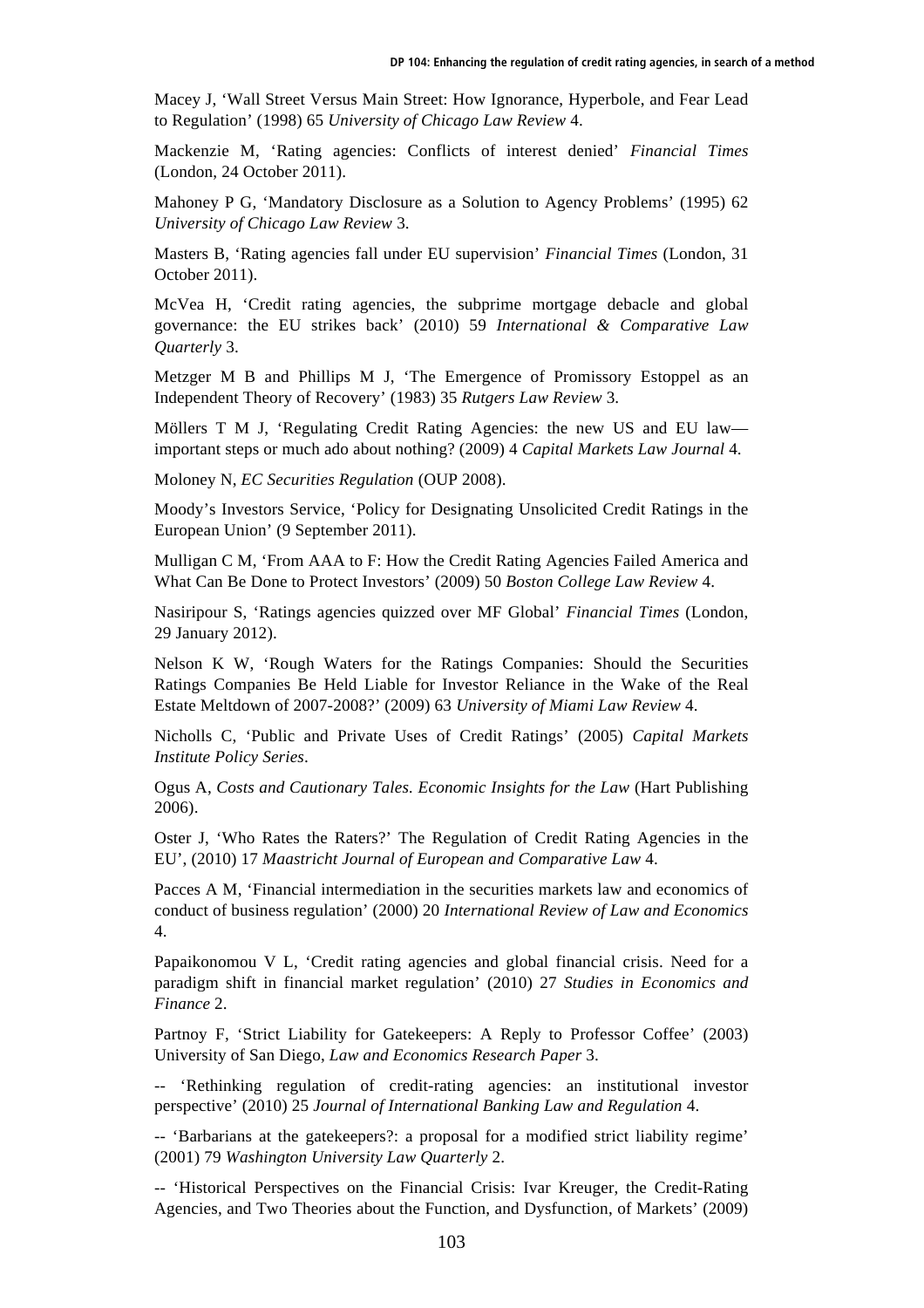26 *Yale Journal on Regulation* 2.

-- 'Overdependence on Credit Ratings was a Primary Cause of the Crisis' (2009) *University of San Diego*, Legal Studies Research Paper Series No. 09-015.

-- 'The Siskel and Ebert of Financial Markets?: Two Thumbs Down for the Credit Rating Agencies' (1999) 77 *Washington University Law Quarterly* 3.

Persaud A, 'The right direction for credit rating agencies' *Financial Times* (London, 18 October 2007).

Pickering A L, 'Estoppel by Conduct' (1939) 55 *Law Quarterly Review* 3.

Poon W P H, 'Are unsolicited credit ratings biased downward?' (2003) 27 *Journal of Banking & Finance* 4.

Poon W P H and Firth M, 'Are Unsolicited Credit Ratings Lower? International Evidence From Bank Ratings' (2005) 32 *Journal of Business Finance & Accounting* 9-10.

Posner R A, *Economic Analysis of Law* (Aspen Publisher 2007).

Posner E A., *Law and Social Norms* (Harvard University Press 2000).

Rahim M M, 'Credit rating agencies' roles have to be reassessed' (2010) 4 *Law and Financial Markets Review* 4.

Reisberg A, 'The future role of credit rating agencies in contemporary financial markets – A theoretical perspective', in Dan Prentice and Arad Reisberg (eds), *Corporate Finance Law in the UK and EU* (OUP 2011).

Robertson A, 'Reliance and Expectation in Estoppel Remedies' (1998) 18 *Legal Studies* 3.

Rosner J, 'Toward an Understanding: NRSRO Failings in Structured Ratings and Discreet Recommendations to Address Agency Conflicts' (2009) 14 *The Journal of Structured Finance* 4.

Scalet S and Kelly T F, 'The Ethics of Credit Rating Agencies: What Happened and the Way Forward' (2012) 105 *Journal of Business Ethics* 2.

Scannell K, 'SEC makes S&P downgrade inquiries' *Financial Times* (London, 11 August 2011).

-- 'SEC critical of rating agency's controls' *Financial Times* (London, 30 September 2011).

Scannell K and Bond S, 'SEC in court threat to S&P over financial crisis' *Financial Times* (London, 26 September 2011).

Schultz A, 'Wake*-*up Call for the Rating Agencies' (1991) 57 *The Investment Dealers Digest*.

Schwarcz S L, 'The Role of Rating Agencies in Global Market Regulation' in Eilís Ferran and Charles A E Goodhart (eds), *Regulating Financial Services and Markets in the Twenty First Century* (Hart Publishing 2001).

-- 'Private ordering of public markets: the rating agency paradox' (2002) *University of Illinois Law Review* 1.

SEC, 'Report on the Role and Function of Credit Rating Agencies in the Operation of the Securities Markets' (January 2003).

-- '2011 Summary Report of Commission Staff's examinations of each Nationally Recognized Statistical Rating Organization' (September 2011).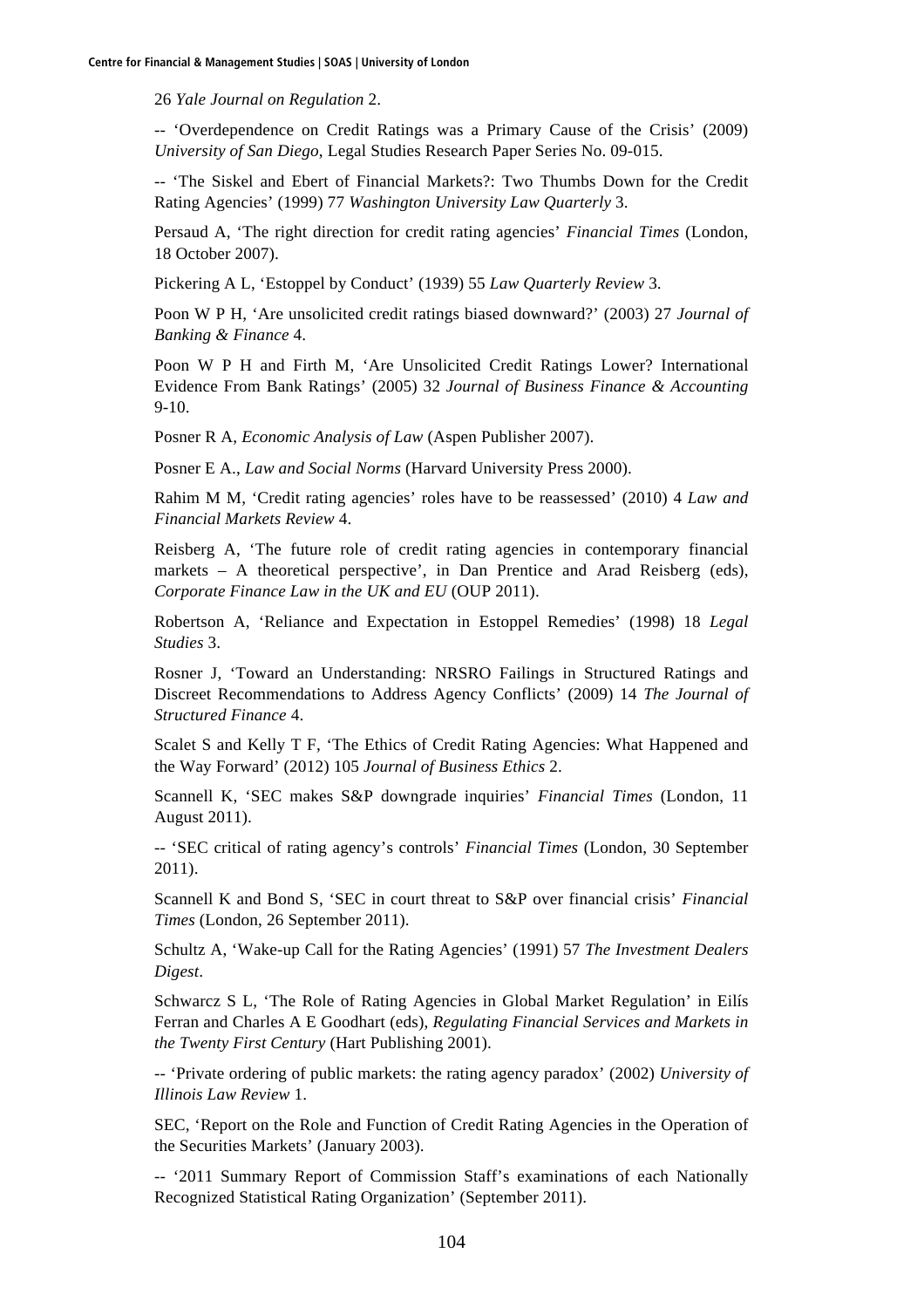Sinclair T J, *The New Masters of Capital. American Bond Rating Agencies and the Politics of Creditworthiness* (Cornell University Press 2005).

Skreta V. and Veldkamp L, 'Ratings shopping and asset complexity: A theory of ratings inflation' (2009) 56 *Journal of Monetary Economics* 5.

Slawson W D, 'The Role of Reliance in Contract Damages' (1990) 76 *Cornell Law Review* 1.

Smith R C and Walter I, 'Rating Agencies: Is There an Agency Issue?' (February 2001) Stern School of Business, New York University.

Standard & Poor's, 'Standard & Poor's Ratings Definitions' (24 February 2012) <http://www.standardandpoors.com/ratings/articles/en/eu/?articleType=HTML&assetI D=1245329361492>.

-- 'Guide to Credit Rating Essentials. What are credit ratings and how do they work?' (2011) <www.standardandpoors.com>.

-- 'Guide to Credit Ratings Criteria. Why criteria are important and how they are applied' (2010) <www.standardandpoors.com>.

-- 'Understanding Standard & Poor's Rating Definitions' (2010).

-- 'Methodology: Credit Stability Criteria' (2011).

Stephens P, 'Downgrade the rating agencies' *Financial Times* (London, 20 January 2012).

Strier F, 'Rating the Raters: Conflicts of Interest in the Credit Rating Firms' (2008) 113 *Business and Society Review* 4.

Sy A, 'The Systemic Regulation of Credit Rating Agencies and Rated Markets', (2009) *IMF Working Paper* 129.

Tait N, 'Brussels faces rating agency dilemma' *Financial Times* (London, 7 July 2011).

-- 'EU body empowered to fine rating agencies' *Financial Times* (London, 3 December 2010).

Tett G, 'E-mails throw light on murky world of credit' *Financial Times* (London, 25 April 2010).

Tett G, Hughes J and Van Duyn A, 'S&P unveils ratings overhaul' *Financial Times* (London, 7 February 2008).

Thirlwell J, 'The Credit Rating Age (Part II). The Call for Control' (2004) 12 *RBC CM Open Forum Notes*.

Thomson M. P., 'From Representation to Expectation: Estoppel as a Cause of Action' (1983) 42 *Cambridge Law Journal* 2.

Treitel G, *Some Landmarks of Twentieth Century Contract Law* (OCP 2002).

U.S. Securities and Exchange Commission, 'Report on the Role and Function of Credit Rating Agencies in the Operation of the Securities Markets. As Required by Section 702(b) of the Sarbanes-Oxley Act of 2002' (January 2003).

Van Gestel T and Baesens B, *Credit Risk Management* (OUP 2009).

Van Roy P, 'Is there a difference between solicited and unsolicited bank ratings and if so, why?' (2006) National Bank of Belgium, *Working Papers – Research Series*.

Véron N, 'Rating Agencies: An Information Privilege Whose Time Has Passed' (2009) Bruegel Policy Contribution 2009/01, Briefing Paper for the European